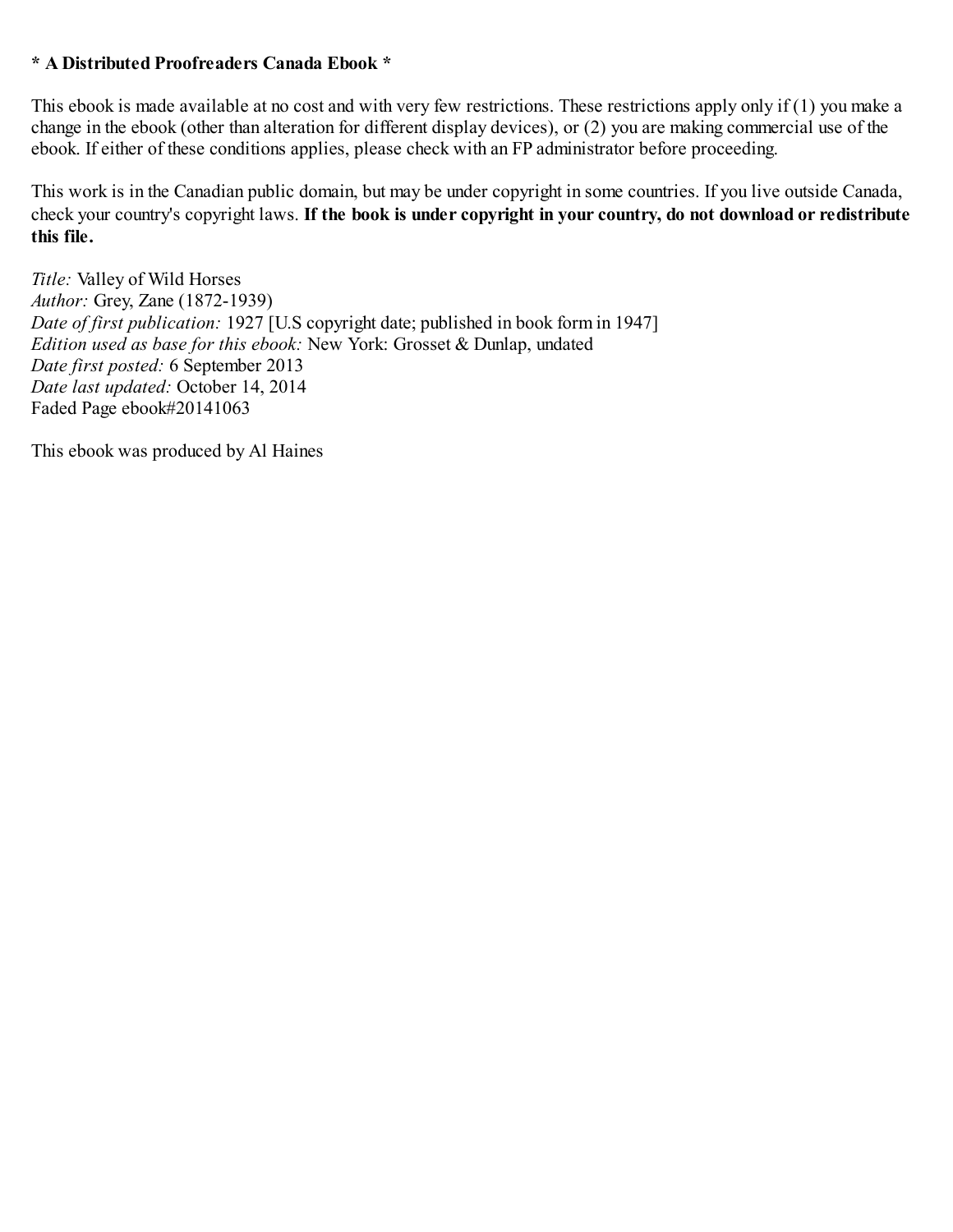# **VALLEY OF WILD HORSES**

**By**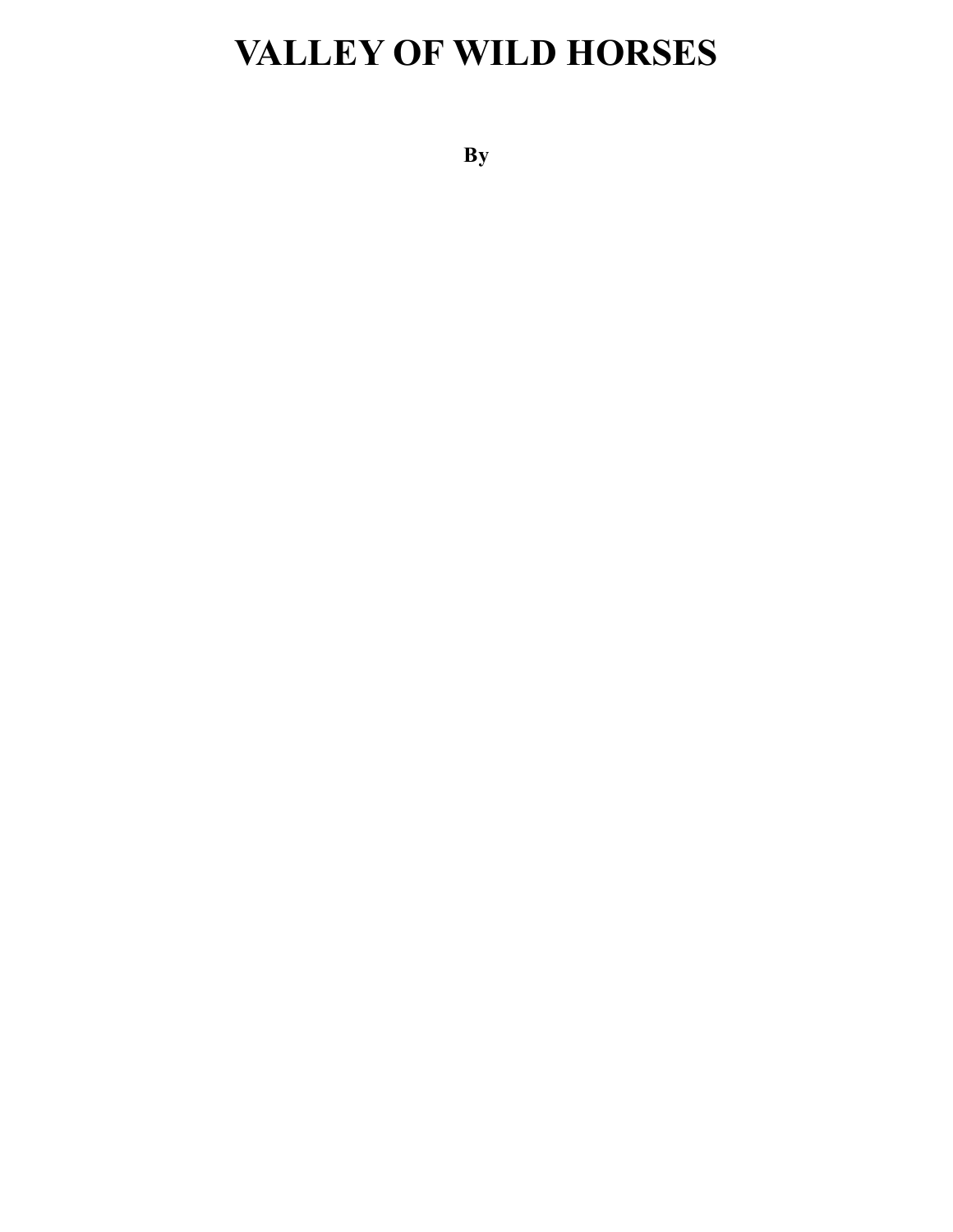### **ZANE GREY**

<span id="page-2-0"></span>

| <b>CHAPTER I</b>    | <b>CHAPTER II</b>    | <b>CHAPTER III</b> | <b>CHAPTER IV</b>   |
|---------------------|----------------------|--------------------|---------------------|
| <b>CHAPTER V</b>    | <b>CHAPTER VI</b>    | <b>CHAPTER VII</b> | <b>CHAPTER VIII</b> |
| <b>CHAPTER IX</b>   | <b>CHAPTER X</b>     | <b>CHAPTER XI</b>  | <b>CHAPTER XII</b>  |
| <b>CHAPTER XIII</b> | <b>CHAPTER XIV</b>   | <b>CHAPTER XV</b>  | <b>CHAPTER XVI</b>  |
| <b>CHAPTER XVII</b> | <b>CHAPTER XVIII</b> |                    |                     |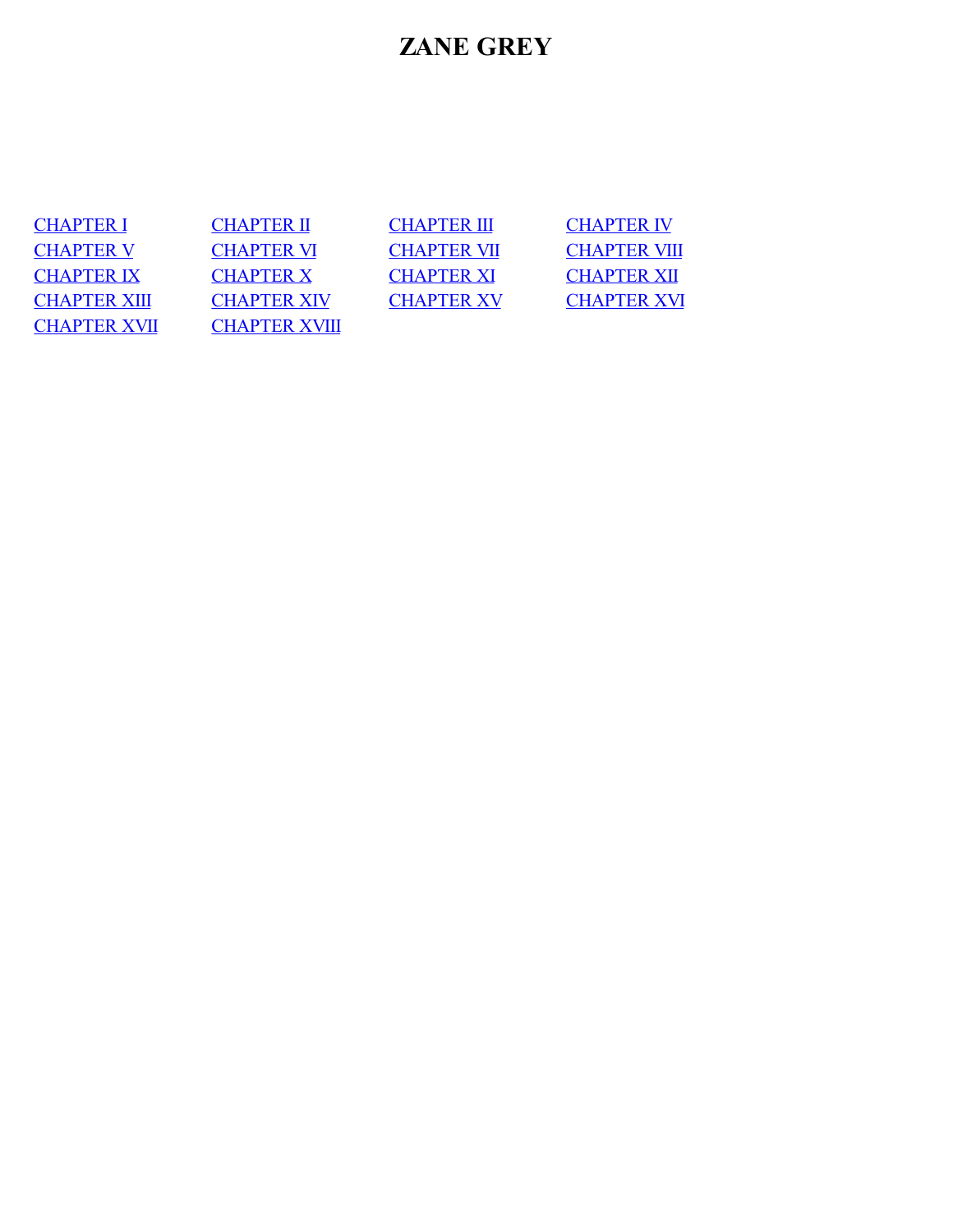## **VALLEY OF WILD HORSES**

#### **CHAPTER ONE**

The Panhandle was a lonely purple range land, unfenced and wind swept. Bill Smith, cattleman, threw up a cabin and looked at the future with hopeful eyes. One day while plowing almost out of sight of his little home—which that morning he had left apprehensively owing to an impending event—he espied his wife Margaret coming along the edge of the plowed field. She had brought his lunch this day, despite his order to the contrary. Bill dropped the loop of his driving reins over the plow handle and strode toward her. Presently she halted wearily and sat down where the dark rich overturned earth met the line of bleached grass. Bill meant to scold Margaret for bringing his lunch, but it developed she had brought him something more. A son!

This boy was born on the fragrant fresh soil, out on the open prairie, under the steely sun and the cool wind from off the Llano Estacado. He came into the world protesting against this primitive manner of his birth. Bill often related that the youngster arrived squalling and showed that his lung capacity fitted his unusual size. Despite the mother's protestations, Bill insisted on calling the lad Panhandle.

Panhandle's first memory was of climbing into the big cupboard in the cabin, falling out upon his head and getting blood all over his white dress. His next adventurous experience was that of chewing tobacco he found in his father's coat. This made him very sick. His mother thought he was poisoned, and as Bill was away, she ran to the nearest neighbors for help. By the time she returned with the experienced neighbor woman Panhandle had gotten rid of the tobacco and was bent upon further conquest.

Another day Panhandle manifested a growing tendency toward self-assertion. He ran away from home. Owing to his short legs and scant breath he did not get very far down over the slope. His will and intention were tremendous. Did the dim desert call to the child? His parents had often seen him stand gazing into the purple distance. But Panhandle on this runaway occasion fell asleep on the dry grassy bottom of an irrigation ditch. Bye and bye he was missed, and father and mother, and the farm hands ran hither and thither in wild search for him. No one, however, found him. In the haste of the search some one left his work at the irrigation dam, and the water running down rudely awoke the child out of his dreams. Wet and bedraggled, squalling at the top of his lungs, Panhandle trudged back home to the relief of a distracted mother.

"Doggone it," ejaculated Bill to his neighbors. "That kid's goin' to be just like me. I never could stay home."

A year later Bill Smith sold his farm and moved farther west in Texas, where he took up a homestead, and divided his time between that and work on a big irrigating canal which was being constructed.

Panhandle now lived on a ranch and it was far lonelier than his first home, because his father was away so much of the time. At first the nearest neighbor was Panhandle's uncle, who lived two long prairie miles away. His house was a black dot on the horizon, not unattainable, it seemed to Panhandle, but very far away. He would have risked the distance, save for his mother, who was very timid in this country so new to her. Panhandle would never forget how she was frightened at a crazy wanderer who happened to come along, and another time by some drunken Mexican laborers.

Panhandle undoubtedly had an adventuring soul. One day he discovered that a skunk had dug a hole under the front porch and had given birth to her kittens there. Panhandle was not afraid of them, and neither hurt nor frightened them. After a time he made playmates of them, and was one day hugely enjoying himself with them when his mother found him. She was frightened, enraged and horrified all at once. She entreated Panhandle to let the dirty little skunks alone. Panhandle would promise and then forget. His mother punished him, all to no avail. Then she adopted harsher measures.

Homesteaders had located near by and Mrs. Smith called on them, in the hope that she could hire a cowboy or ranch hand to come over and destroy the skunks. It chanced there was no one but a Mrs. Hardman and her only boy. His name was Dick. He was seven years old, large for his age, a bold handsome lad with red hair. Mrs. Smith made a bargain with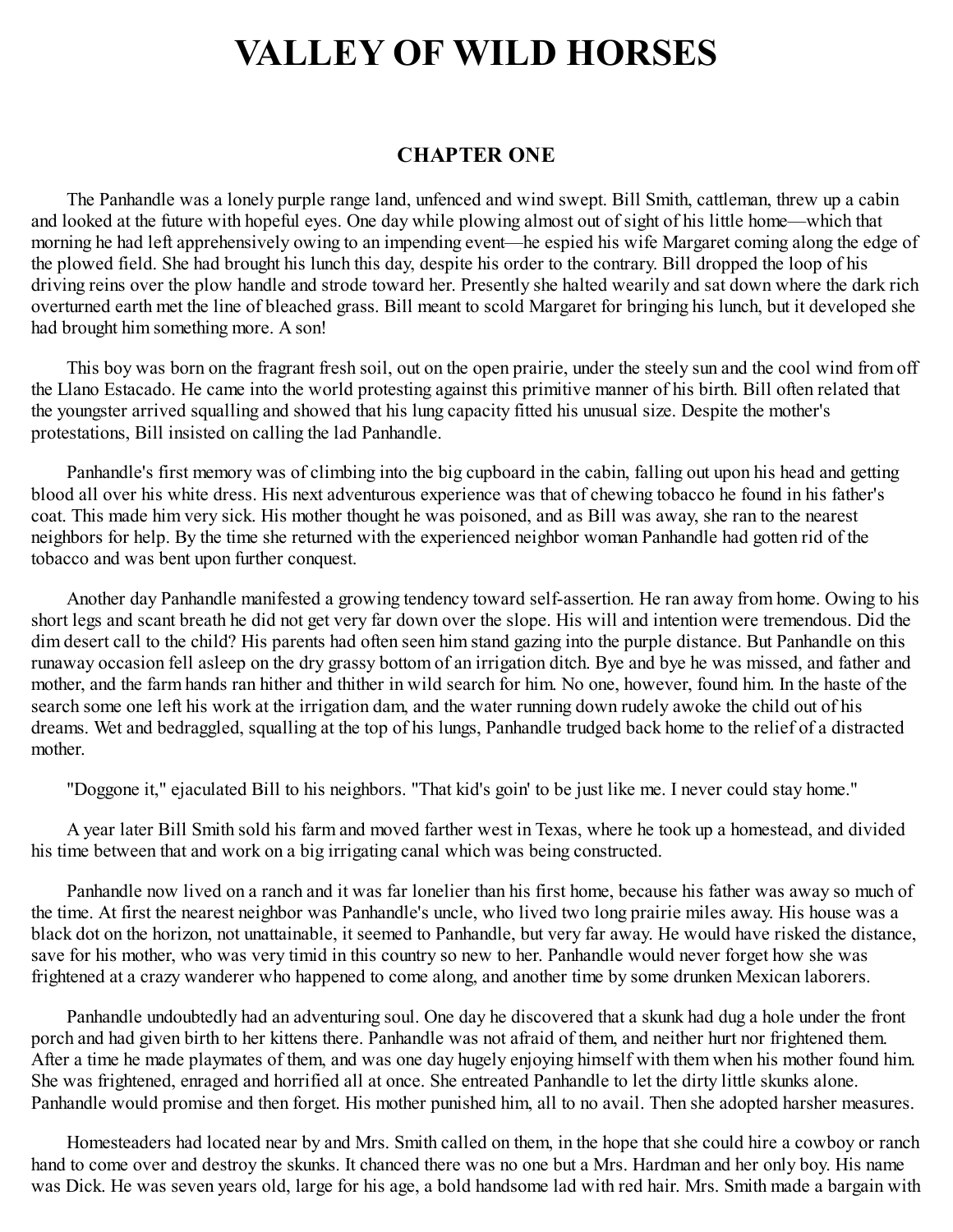Dick, and led him back with her.

Here Panhandle took violent exception to having his pets killed or routed out by this boy he had never before seen. He did not like his looks anyway. But Dick paid little heed to Panhandle, except once when Mrs. Smith went into the house, and then he knocked Panhandle down. For once Panhandle did not squall. He got up, round eyed, pale, with his hands clenched. He never said a word. Something was born in the depths of his gentle soul then.

Dick tore a hole in the little wall of rocks that supported the porch, and with a lighted torch on a stick he wormed his way in to rout out the skunks.

Panhandle suddenly was thrilled and frightened by a bellowing from Dick. The boy came hurriedly backing out of the hole. He fetched an odor with him that nearly suffocated Panhandle, so strange and raw and terrible was it. Dick's eyes were shut. For the time being he had been blinded. He bounced around like a chicken with its head cut off, bawling wildly.

What had happened Panhandle did not know, but it certainly suited him. "Goody! Goody!" he shouted, holding his nose, and edging away from the lad.

Then Panhandle saw smoke issuing from the hole under the porch. The mother skunk and her kittens scampered out into the weeds. He heard the crackle of flames. That boy had dropped his torch under the porch. Screaming, Panhandle ran to alarm his mother. But it was too late. There were no men near at hand, so nothing could be done. Panhandle stood crying beside his mother, watching their little home burn to the ground. Somehow in his mind the boy, Dick, had been to blame. Panhandle peered round to find him, but he was gone. Never would Panhandle forget that boy.

They walked to the uncle's house and spent the night there. Soon another home was under construction on the same site. It was more of a shack than a house, for building materials were scarce, and the near approach of winter made hasty construction imperative. Winter came soon, and Panhandle and his mother were alone. It was cold and they huddled over the little wood fire. They had plenty to eat, but were very uncomfortable in the one-room shack. Bill Smith came home but seldom. That fall the valley had been overrun with homesteaders, "nesters," they were called, and these newcomers passed by often from the town drunk and rough.

Panhandle used to lie awake a good deal. During these lonely hours the moan of the prairie wind, the mourn of wolves and yelp of coyotes became part of his existence. He understood why his mother barred and blocked the one door, placed the ax by the bed and the gun under her pillow. Even then he longed for the time when he would be old and big enough to protect her.

The lonely winter, with its innumerable hours of solitude for Mrs. Smith and the boy, had incalculable influence upon his character. She taught him much, ways and things, words and feelings that became an integral part of his life.

At last the long winter ended. With spring came the gales of wind which, though no longer cold, were terrible in their violence. Many a night Panhandle lay awake, shrinking beside his mother, fearing the shack would blow away over their heads. Many a day the sun was obscured, and nothing could be cooked, no work done while the dust storm raged.

As spring advanced, with a lessening of the tornadoes, a new and fascinating game came into Panhandle's life. It was to sit at the one little window and watch the cowboys ride by. How he came to worship them! They were on their way to the spring roundups. His father had told him all about them. Panhandle would strain his eyes to get a first glimpse of them, to count the shaggy prancing horses, the lithe supple riders with their great sombreros, their bright scarfs, guns and chaps, and boots and spurs. Their lassos! How they fascinated Panhandle! Ropes to whirl and throw at a running steer! That was a game he resolved to play when he grew up. And his mother, discovering his interest, made him a little reata and taught him how to throw it, how to make loops and knots. She told him how her people had owned horses, thrown lassos, run cattle.

Panhandle was always watching for the cowboys. When they passed by he would run to the other side of the shack where there was a knothole stuffed with a rag, and through this he would peep until he was blinded by dust. These were full days for the lad, rousing in him wonder and awe, eagerness and fear—strange longings for he knew not what.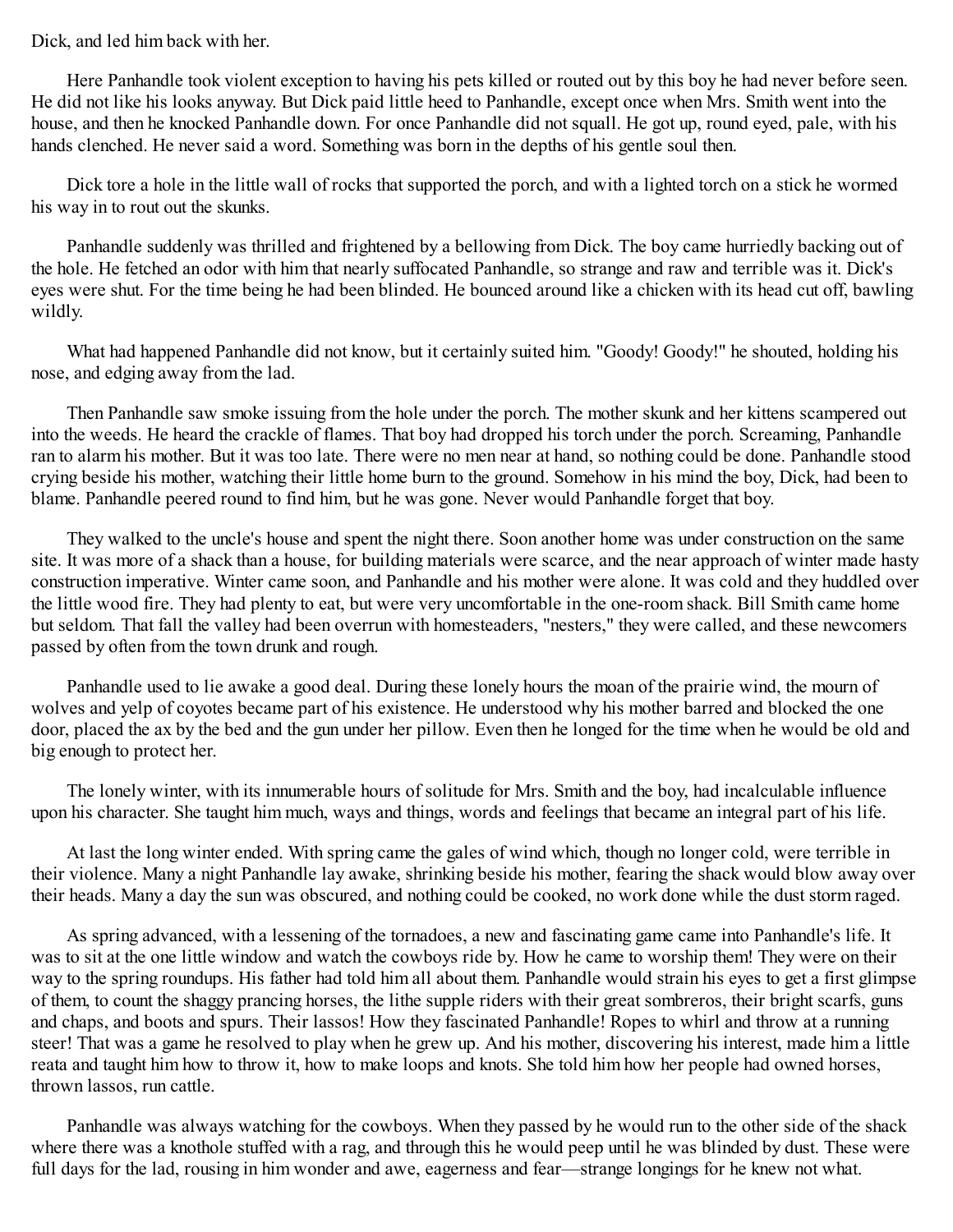Then one day his father brought home a black pony with three white feet and a white spot on his face. Panhandle was in rapture. For him! He could have burst for very joy, but he could not speak. It developed that his mother would not let him ride the pony except when she led it. This roused as great a grief as possession was joy. A beautiful little pony he could not ride! Ideas formed in his mind, scintillated and grew into dark purpose.

One day he stole Curly, and led him out of sight behind the barn, and mounting him rode down to the spring. Panhandle found himself alone. He was free. He was on the back of a horse. Mighty and incalculable fact!

Curly felt the spirit of that occasion. After drinking at the spring he broke into a lope. Panhandle stuck on somehow and turned the pony toward the house. Curly loped faster. Panhandle felt the wind in his hair. He bounced up and down. Squealing with delight he twisted his hands in the flowing mane and held on. At the top of the hill his joy became divided by fear. Curly kept on loping down the hill toward the house. Faster and faster! Panhandle bounced higher and higher, up on his neck, back on his haunches, until suddenly his hold broke and he was thrown. Down he went with a thud. It jarred him so he could hardly get up, and he reeled dizzily. There stood his mother, white of face, reproachful of eye. "Oh mama—I ain't hurt!" he cried.

Bill Smith was approached about this and listened, stroking his lean chin, while the mother eloquently enlarged upon the lad's guilt.

"Wal, wife, let the boy ride," he replied. "He's a nervy kid. I named him well. He'll make a great cowboy. Panhandle Smith. Pan, for short!"

Pan heard that and his heart beat high. How he loved his dad then! "Cowboy" meant one of the great riders of the range. He would be one. Thereafter he lived on the back of Curly. He learned to ride, to stick on like a burr, to keep his seat on the bare back of the pony, to move with him as he moved. One day Pan was riding home from his uncle's, and coming to a level stretch of ground he urged Curly to his topmost speed. The wind stung him, the motion exhilarated him, controlling the pony awoke and fixed some strange feeling in him. He was a cowboy. Suddenly Curly put a speeding foot into a prairie-dog hole. Something happened. Pan felt himself jerked loose and shot through the air. He struck the ground and all went black. When he came to, he found he had plowed the soft earth with his face, skinned nose and chin, but was not badly hurt. That was his first great spill. It sobered him. Curly waited for him a little way farther on and he was lame. Pan knew he could not hide the evidences of his rashness, so he decided to tell the truth.

Pan encountered his father at the barn.

"Say, you bloody cowpuncher," demanded his parent, "did he pitch with you?"

"No, Dad," replied Pan, with effort. "I runned him fast."

"Ah—huh, so I see," went on the father; and after a searching look over the boy he fell to examining the pony.

Pan emboldened by what his father had called him went straight to his mother. She screamed at sight of him, and that struck Pan to the heart. "Aw, mama, it ain't nuthin'. I'm just a bloody cowpuncher."

Pan was not quite six years old when he rode to his first roundup, which occurred that summer early in June. His glory in the experience was marred by shame because he had to appear before all these cowboys without a saddle on his horse. He had feared just exactly what happened.

"Wal, heah comes the Ridin' Kid from Loco Range," said one, edging near to Pan, with a smile on his shining red face.

"Sonny, yo're forkin' a grand hoss, but you forgot to saddle him," remarked another, with a twinkle of gray eyes.

"Fellars, this heah is Panhandle Smith, kid of the homesteader, over by the river. I heerd Pan's a trick bareback rider."

These genial fiery young men, lithe and tall and round limbed, breathing the life and spirit of the range, crowded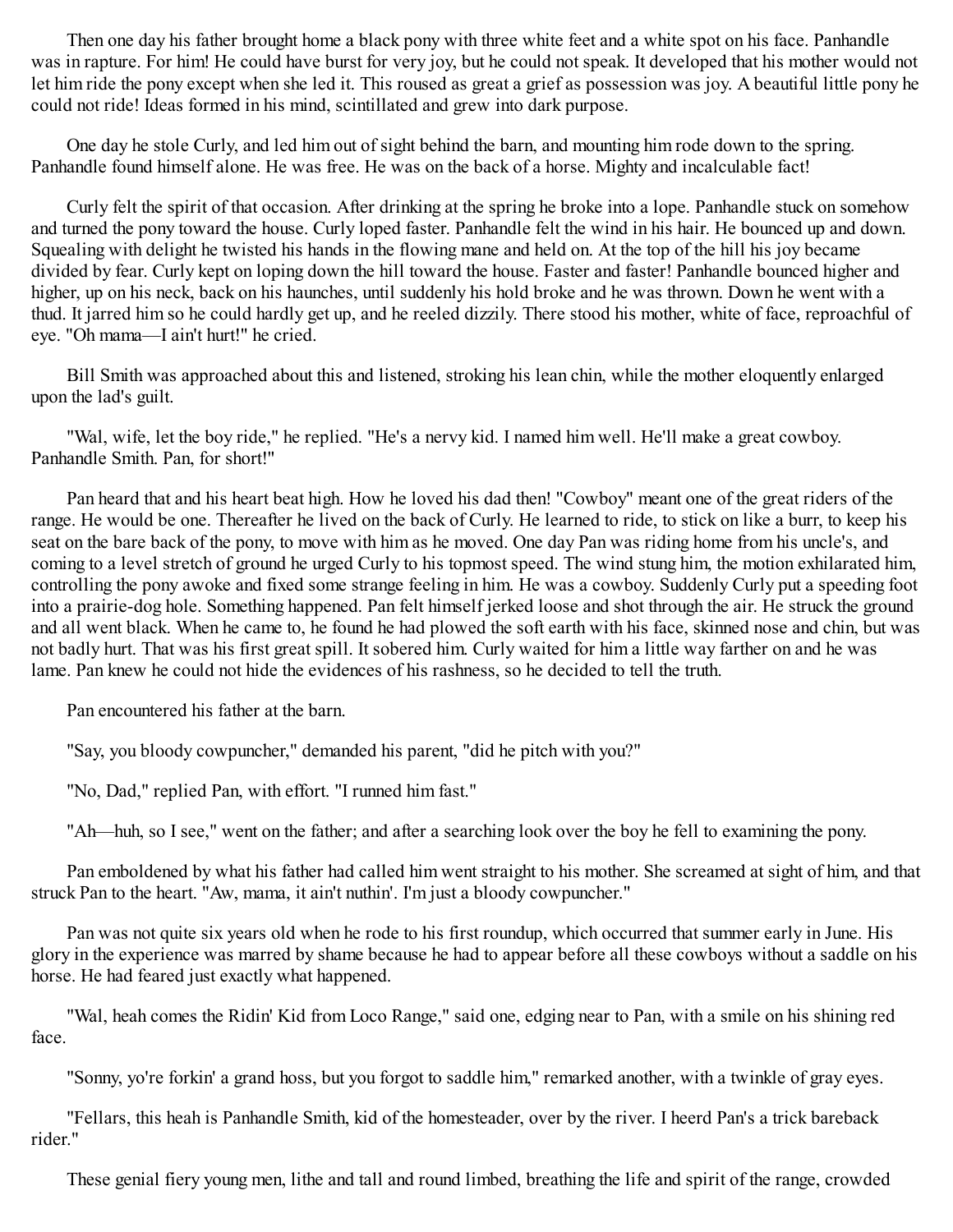round Pan, proving that there never was a cowboy who did not like youngsters.

"Say kid, I'll swap saddles with you," spoke up the one who had first addressed him.

Pan's heart was palpitating. How could they know how beautiful and wonderful they looked to him? If it had not been that he was riding Curly bareback! They were making fun of him. Tears were not far from his eyes.

"Young fellar, I'll bet this nag of yourn can't run fast enough to ketch cold," spoke up another.

"I'll bet he kin," added a third.

"Pan, do this to them," put in the cowboy who appeared to know him, and suiting act to word he placed his thumb to his nose and twiddled his finger. "Do that, Pan. That'll shore shut them up."

Pan found himself impelled to do as he was bidden, which action raised a howl of mirth from the cowboys.

And so at that early age Panhandle Smith was initiated into the hilarity and trickery and spirit common to these carefree riders of the ranges.

When the roundup began he found that he was far from forgotten.

"Come on, Pan," shouted one. "Ride in heah an' help me.... Turn 'em back, kid."

Pan rode like the wind, breathless and radiant, beside himself with bliss.

Then another rider would yell to him: "Charge him, cowboy. Fetch him back."

And Pan, scarcely knowing what he was doing, saw with wild eyes how the yearling or calf would seem to be driven by him. There was always a cowboy near him, riding fast, yet close, yelling to him, making him a part of the roundup.

At the noon hour an older man, no doubt the rancher who owned the cattle, called off the work. A lusty voice from somewhere yelled: "Come an' git it!"

The rancher, espying Pan, rode over to him and said: "Stranger, did you fetch your chuck with you?"

"No—sir," faltered Pan. "My mama—said for me to hurry back."

"Wal, you stay an' eat with me," replied the man, kindly. "Shore them varmints might stampede an' we'd need you powerful bad."

Pan sat next this big black-eyed man, in the circle of hungry cowboys. They made no more fun of Pan. He was one of them. Hard indeed was it for him to sit cross-legged, after the fashion of cowboys, with a steady plate upon his knees. But he had no trouble disposing of the juicy beefsteak and boiled potatoes and beans and hot biscuits that Tex, the boss, piled upon his plate.

After dinner the cowboys resumed work.

"Stand heah by the fire, kid," said Tex.

Then Pan saw a calf being dragged across the ground. A mounted cowboy held the rope.

"The brand!" he yelled.

Pan stood there trembling while one of the flankers went down the tight rope to catch the bawling, leaping calf. Its eyes stood out, it foamed at the mouth. The flanker threw it over his leg on its back with feet sticking up. A brander with white iron leaped close. The calf bellowed. There was a sizzling of hair, a white smoke, the odor of burned hide, all of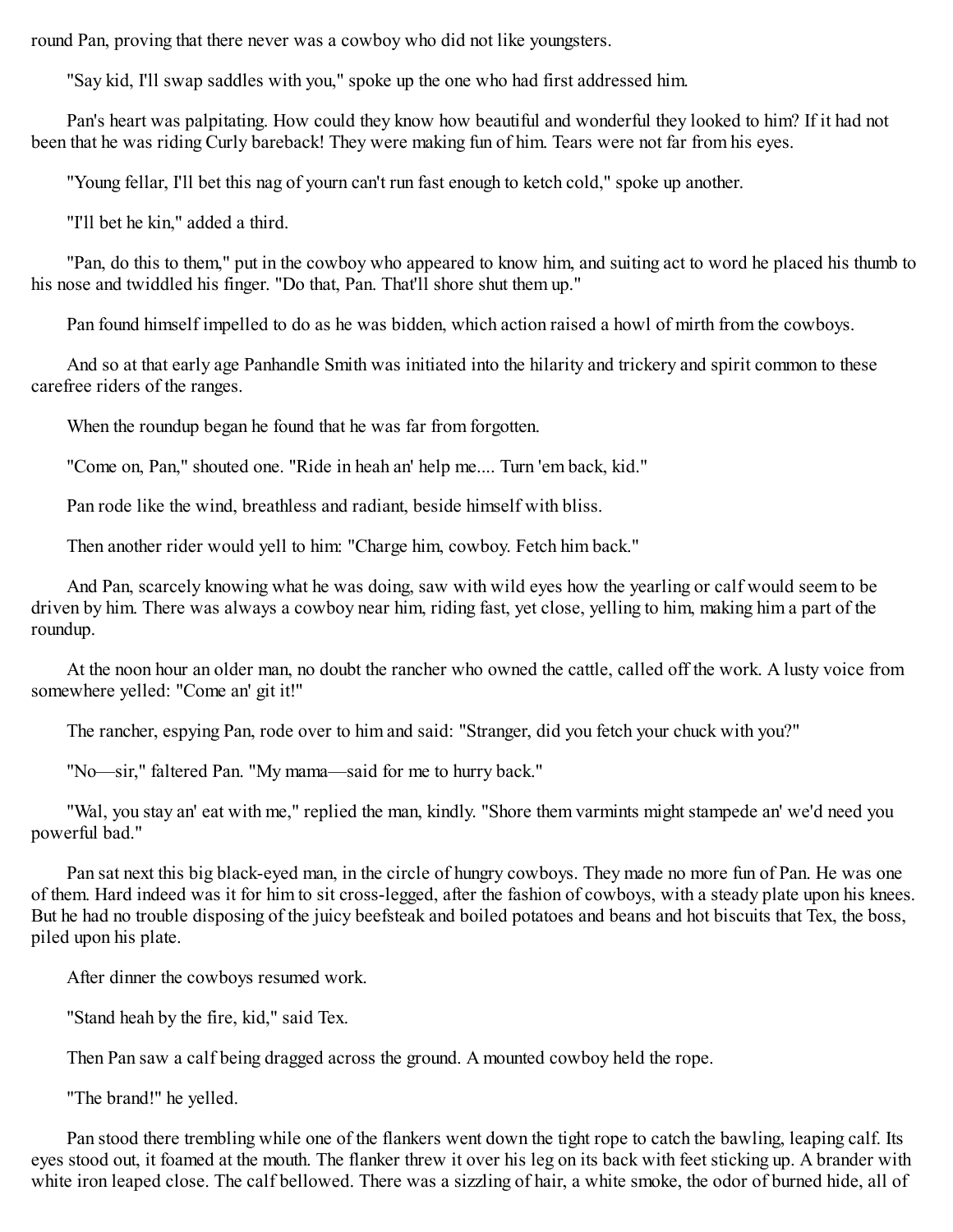which sickened Pan.

Then one of the cowboys came to him: "Reckon thet's yore mammy come for you."

He lifted Pan up on Curly and led the pony away from the roundup, out in the open where Pan espied his mother, eager and anxious with her big dark eyes strained.

<span id="page-7-0"></span>"Beg pardon, lady," spoke up the cowboy, touching his sombrero. "It's our fault yore boy stayed so long. We're sorry if you worried. Please don't blame him. He's shore a game kid an' will make a grand cowboy some day."

#### **CHAPTER TWO**

So this was how Panhandle Smith, at the mature age of five, received the stimulus that set the current of his life in one strong channel. He called himself "Tex." If his mother forgot to use this thrilling name he was offended. He adopted Tex's way of walking, riding, talking. And all the hours of daylight, outdoors or indoors, he played roundup. Stones, chips, nails—anything served for cattle—and he had a special wooden image of himself and horse. Much of this time he spent on the back of Curly, in the corral or the field, rounding up an imaginary herd. At night his dreams were full of cowboys, chuck wagons, pitching horses and bawling steers.

Every new sight of a snaky slim cowpuncher on a racy horse intensified this impression in Pan's mind, stamped the future more vividly on his heart. It was what he had been born to.

One by one pioneers came in their covered wagons to this promising range and took up homesteads of one hundred and sixty acres each. Some of these men, like Pan's father, had to work part of the time away from home, to earn muchneeded money.

Jim Blake, the latest of these incoming settlers, had chosen a site down in a deep swale that Pan always crossed when he went to visit his uncle. It was a pretty place, with grass and cottonwoods, and a thin stream of water, a lonesome and hidden spot which other homesteaders had passed by.

Pan met Jim one day and rode with him. He was a young man, pleasant and jolly, a farmer and would-be rancher, without any of the signs of cowboy about him. Pan thought this a great detriment, but he managed to like Jim and loftily acquainted him with his achievements on Curly.

One day Pan saw Jim's wife, a pretty blonde girl, strong and healthy and rosy cheeked. Her sleeves were rolled up showing round bare arms. Her smile won Pan, yet he was too shy to go in and take the cookies she offered.

Autumn days came, dull and gray, with cold wind sweeping the plain, and threatening clouds lodging against the mountain peaks. Another winter was coming. Pan hated the thought. Snow, ice, piercing winds would prevent him from riding Curly. With this fact pressing closer he rode as much as his mother would let him and some more besides.

His father and mother wanted him to go with them to the settlement one Saturday. They were taking the wagon in for winter supplies. Pan's yearning for adventure almost persuaded him, but he preferred to stay with Curly. His mother demurred, but his father said he might remain at home.

"Pan, you can ride over to Uncle George's with some things. But be careful not to get caught in a storm."

Thus it came about that Pan found himself alone for the first time in his life, master of himself, free to act as he chose. And he did not choose to go at once to Uncle George's. His uncle was nice, but did not accord Pan the freedom that he craved. So what with one and another of his important cowboy tasks the hours flew and it was late before he got started across the prairie toward his uncle's homestead.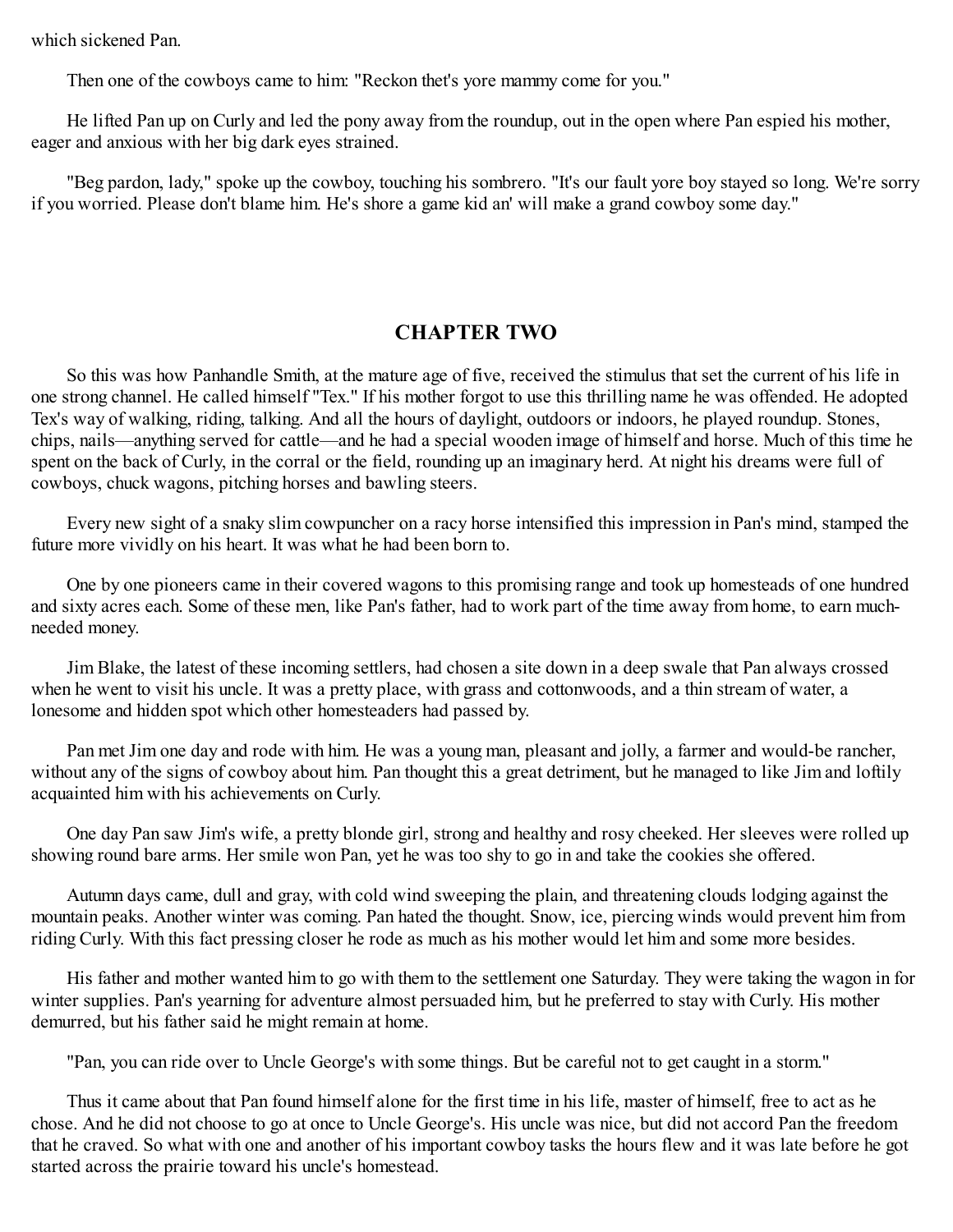Pan never needed an excuse to ride fast, but now he had one that justified him. The two miles would not take long. He would have to hurry back, for indeed it looked as if a storm were sweeping down from the black peaks. Pan realized that he should have gotten his errand done earlier in the day.

The cold wind stung his face and made his eyes water. Curly loped at his easy swift stride over the well-trodden trail. The bleached grass waved, the tumbleweeds rolled along the brown ground. There was no sun. All the west was draped in drab clouds. Soon Pan was riding down into the swale where Blake lived. The cottonwoods were almost bare. Only a few yellow leaves clung to the branches, and every moment a leaf fluttered down. Here in this swale Pan caught the autumn smells, dank and woody.

Once across the swale he put his pony to a gallop and soon reached Uncle George's homestead. No one at home! The horse and wagon were gone. Pan left his package and turned back. As he trotted past the Blake gate Pan heard a faint call. It startled him. Reining in Curly he listened and looked. Blake's cabin stood back out of sight among the Cottonwoods. The barn, however, with its low open-sided shed, stood just inside the gate. The cows had been brought in for milking. A lusty calf was trying to steal milk from its mother. Chickens were going to roost. Pan did not believe that any of these had made the call. He was about to ride on by when suddenly he again caught a strange cry that appeared to come from the barn or shed. It excited rather than frightened him. Sliding off Curly he pushed open the big board gate and ran in.

Under the open shed he found Mrs. Blake lying on some hay which evidently she had just pulled down from the loft. When she saw Pan her pale convulsed face changed somehow. "Oh—thank God!" she cried.

"Are you hurted?" asked Pan in hurried sympathy. "Did you fall out of the haymow?"

"No, but I'm in terrible pain."

"Aw—you're sick?"

"Yes. And I'm alone. Will you please—go for your mother?"

"Mama an' Daddy went to town," replied Pan in distress. "An' nobody's home at Uncle George's."

"Then you must be a brave little man and help me."

Bill Smith hurrying homeward with his wife and Jim Blake were belated by the storm. It was midnight when they arrived at Bill's house. They found Curly with bridle hanging, standing in the snow beside the barn. Mrs. Smith was distracted. Bill and Jim, though worried, did not fear the worst. But with lanterns they set out upon the tracks Curly had left in the snow. Bill's wife would not remain behind.

Soon they arrived at Blake's homestead, though the pony tracks became difficult to follow and found Pan wide awake, huddled beside the cow, true to the trust that had been given him. Mrs. Blake was not in bad condition, considering the circumstances, nor was the baby. It was a girl, whom Jim named Lucy right then and there, after his wife.

The men carried the mother and her babe up to the house, while Mrs. Smith followed with the now sleepy Pan. They built fires in the open grate, and in the kitchen stove, and left Mrs. Smith to attend to the mother. Both women heard the men talking. But Pan never heard, for he had been put to bed in a corner, rolled in blankets.

"Doggone my hide!" exclaimed Bill. "Never seen the beat of that kid of mine!"

"Mebbe Pan saved both their lives, God bless him," replied Blake with emotion.

"*Quien sabe*? It might be.... Wal, strange things happen. Jim, that kid of mine was born right out on the plowed field. An' here comes your kid—born in the cowshed on the hay!"

"It is strange," mused Blake, "though we ought to look for such happenin's out in this great west."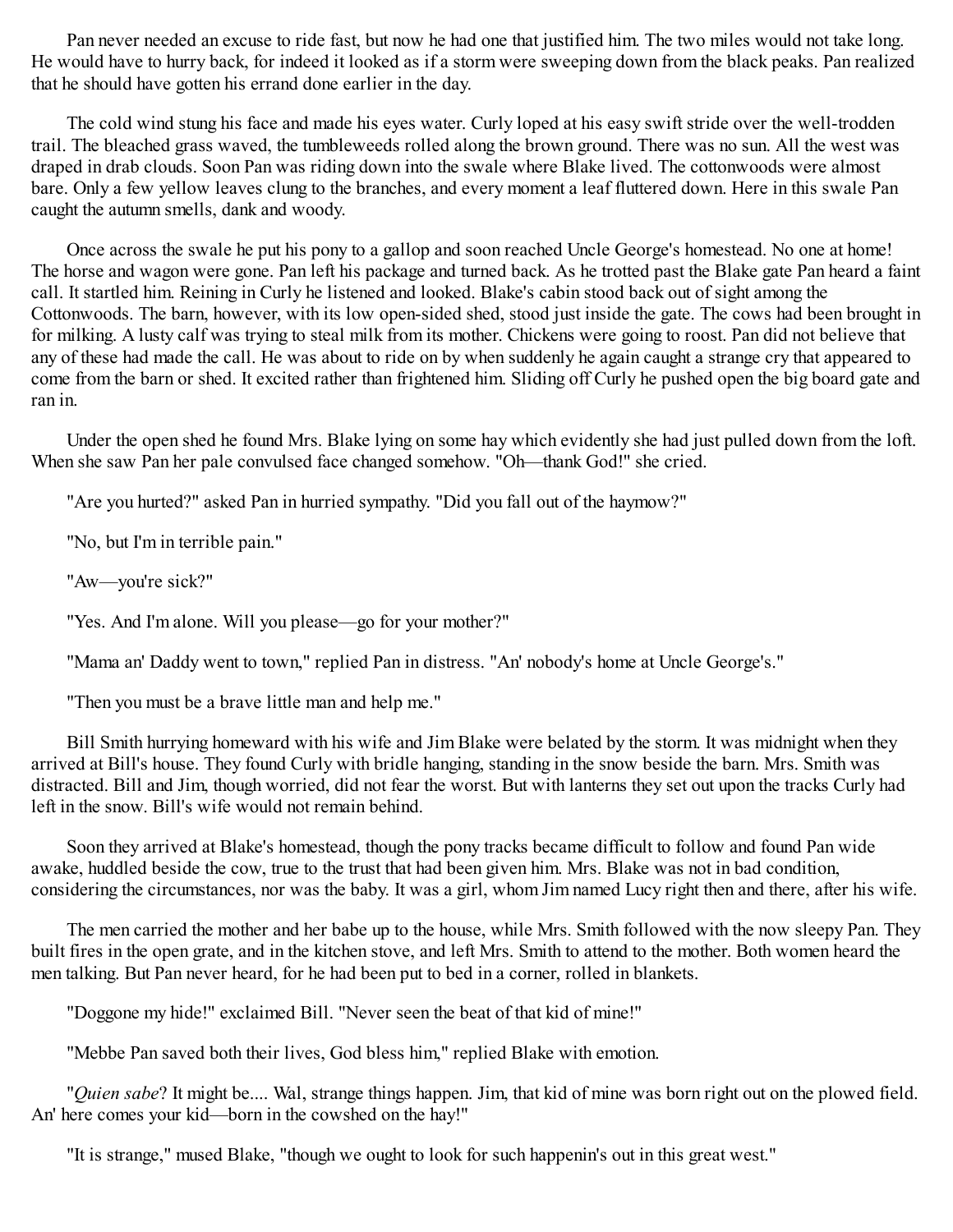"Wal, Pan an' Lucy couldn't have a better birthright. It ought to settle them two kids for life."

"You mean grow up an' marry some day? Now that would be fine. Shake on it, Bill."

Pan asleep in the corner of the other room and Lucy wailing at her mother's breast were pledged to each other by their fathers.

The winter passed for Pan much as had the preceding one, except that he had more comfort to play his everlasting game of roundup.

"When will Lucy be big enough to play with me?" he often asked. The strange little baby girl had never passed from his mind, though he had never seen her. She seemed to form the third link in his memory of the forging of his life. Curly the cowboys—and Lucy! He did not know how to reconcile her with the other two. But those three events stood out above the blur of the past.

At last the snow melted, the prairie took on a sheen of green, the tree burst into bud, and birds returned to sing once more. All of this was beautiful, but insignificant beside Curly. He was fatter and friskier than ever.

Pan's father came home once or twice a month that spring, always arriving late and leaving at an early hour. How Pan longed for his father's coming!

Then there came the fourth epoch in Pan's life. His father brought him a saddle. It was far from new, of Mexican make, covered with rawhide, and had an enormous shiny horn. Pan loved it almost as much as he loved Curly; and when it was not on the pony it adorned the fence or a chair, always with Pan astride it, acting like Tex.

The fifth, and surely the greatest event in Pan's rapidly developing career, though he did not know it then, was when his mother took him over to see his baby, Lucy Blake. It appeared that the parents in both homesteads playfully called her "Pan's baby." That did not displease Pan, but it made him singularly shy. So it was long before his mother could get him to make the acquaintance of his protégée.

Pan's first sight of Lucy was when she crawled over the floor to get to him. How vastly different she really was from the picture he recalled of a moving bundle wrapped in a towel! She was quite big and very wonderful. She was dressed in a little white dress. Her feet and legs were chubby. She had tiny pink hands. Her face was like a wild rose dotted with two violets for eyes. And her hair was spun gold. Marvelous as were all these things they were as nothing to the light of her smile. Pan's shyness vanished, and he sat on the floor to play with her. He produced little chips and pebbles, and stones, with which he played roundup. Lucy grew most gratifyingly interested in Pan's game, but she made it hard for him to play it, and also embarrassing, by clinging with most tenacious and unshakable grip to his finger.

Every Sunday that summer the Smiths visited at the homestead of the Blakes. They became fast friends. Bill and Jim discussed the cattle business. The mothers sewed and talked hopefully of the future. Pan never missed one of these Sunday visits, and the time came when he rode over on his own account. Lucy was the most satisfactory cowgirl in all the world. She did not object to his being Tex. She tried her best to call him Tex. And she crawled after him and toddled after him with unfailing worship. The grown folks looked on and smiled.

Meanwhile the weeks and months passed, the number of homesteaders increased, more and more cattle dotted the range. When winter came some of the homesteaders, including Pan and his mother, moved into Littleton to send their children to school.

Pan's first teacher was Emma Jones. He liked her immediately which was when she called to take him to school. Pan was not used to strangers. The men in the streets, the grown boys all bothered him. Cowboys were scarce, and that was a great disappointment to Pan. It lowered Littleton in his estimation.

It developed that Pan was left handed. Now Miss Jones considered it wrong for anyone to write with his left hand so she tied Pan's fast to the desk, and made him practice letters with his right. What a dreary unprofitable time Pan had of it! So many little boys and girls confused him, though he was not backward in making acquaintance. But he wanted Curly and the prairie. He would rather be with Lucy. Most of all he wanted the cowboys.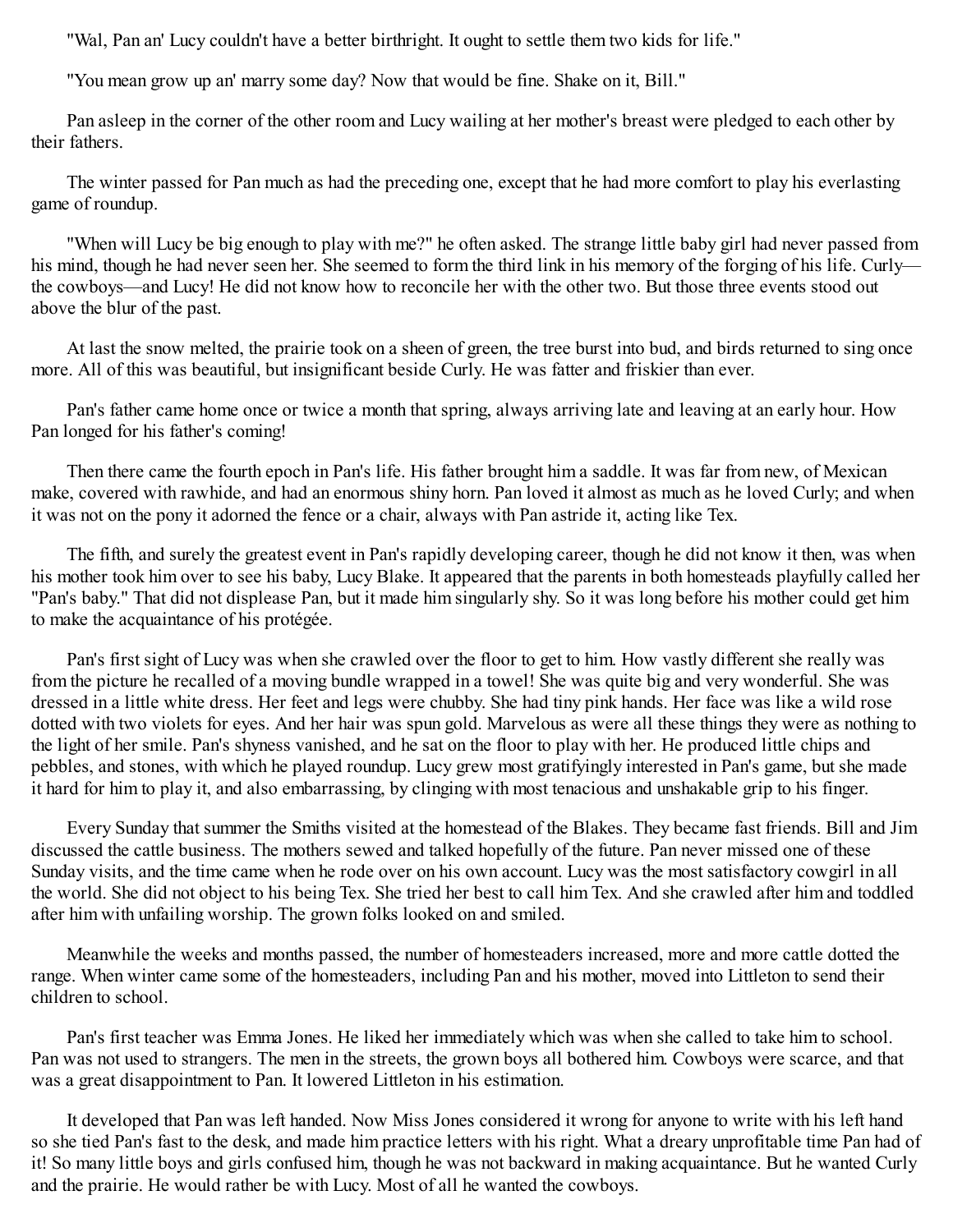Dick Hardman came again into Pan's life, fatefully, inevitably, as if the future had settled something inscrutable and sinister, and childhood days, school days, days of youth and manhood had been inextricably planned before they were born. Dick was in a higher grade and made the fact known to Pan. He had grown into a large boy, handsomer, bolder, with a mop of red hair that shone like a flame. He called Pan "the little skunk tamer," and incited other boys to ridicule. So the buried resentment in Pan's depths smoldered and burst into blaze again, and found fuel to burn it into hate. He told his mother what Dick had got the boys to call him. Then he was indeed surprised to see his sweet soft-eyed mother give way to quick-flashing passion. Somehow this leap of her temper strengthened Pan in his resentment. He had her blood, her fire, her pride, though he was only a child.

Then the endless school days were over for a while. Summer had come. Pan moved back to the beloved homestead, to the open ranges, to Curly and Lucy. Only she had changed. She could stand at his knee and call him Tex. He resumed his old games with her, and in time graduated her to a seat on the back of Curly. If she had not already unconsciously filled his heart that picture of her laughing and unafraid would have done so.

Another uncle had moved into the country to take up a homestead. Pan now had a second place to ride to, farther away, over a wilder bit of range, and much to his liking. He saw cowboys every time he rode there.

One day while Pan was at this new uncle's, a dreadful thing happened—his first real tragedy. Some cowboy left the slide door of the granary open. Curly got in there at the wheat. Before it became known he ate enormously and then drank copiously. It foundered him. It killed him.

When Pan came out of his stupefaction to realize his actual loss he was heartbroken. He could not be consoled. Hours he spent crying over his saddle. Not for a long time did he go to see little Lucy. His father could not afford to buy him another horse then and indeed it was a long time before he did get one.

Days and weeks passed, and fall came, then winter with more school, tedious and wearing, and again spring and summer. Cowboys were plentiful now in the growing range, but Pan avoided them, ashamed and sick because he could not approach them without Curly. He never got over grieving for his pony, though he reached a stage where any horse would have freed him from his melancholy. He played alone, or with Lucy. She was the one bright spot in all that gray prairie. Lucy was growing fast now; her golden curly head seemed to spring up at him.

That autumn the homesteaders erected a schoolhouse of their own. It was scarcely three miles from Pan's home.

"Pan, can you walk it?" asked Bill Smith with his keen eye on the lad. "Yes Daddy—but—but," replied Pan, unable to finish with the thought so dear to his heart.

"Ah—huh. An' before long Lucy will be old enough to go too," added his father. "Reckon you'll take her?"

"Yes, Daddy." And for Pan there was real gladness in that promise.

"Wal, you're a good boy," declared the father. "An' you won't have to walk to school. I've traded for two horses for you."

"*Two*!" screamed Pan, wild with joy. "Oh! Oh! Oh!"

In due time the new horses arrived at the Smith homestead. Their names were Pelter and Pilldarlick. Pelter was a pinto, snappy and pretty, though he had a wicked eye. Pilldarlick was not showy, but he was small and strong, easy gaited and gentle. Pan thought he was going to like Pelter best, although Pilldarlick was surely a cowboy name and therefore all satisfying. It turned out, however, that Pan could not ride Pelter. He was locoed. He bucked Pan off every time. Pilldarlick was really much better than he looked, and soon filled the void in Pan's heart.

The first time he rode Pilldarlick to the new school marked another red-letter day in the life of Panhandle Smith, cowboy. There were many boys and a few girls who had come to attend the school, only a few of whom had horses to ride. Pan was the proud cynosure of all eyes as he rode Pilldarlick round the yard for the edification of his schoolmates. It was the happiest day of Pan's life—up until Dick Hardman arrived on a spirited little black mustang.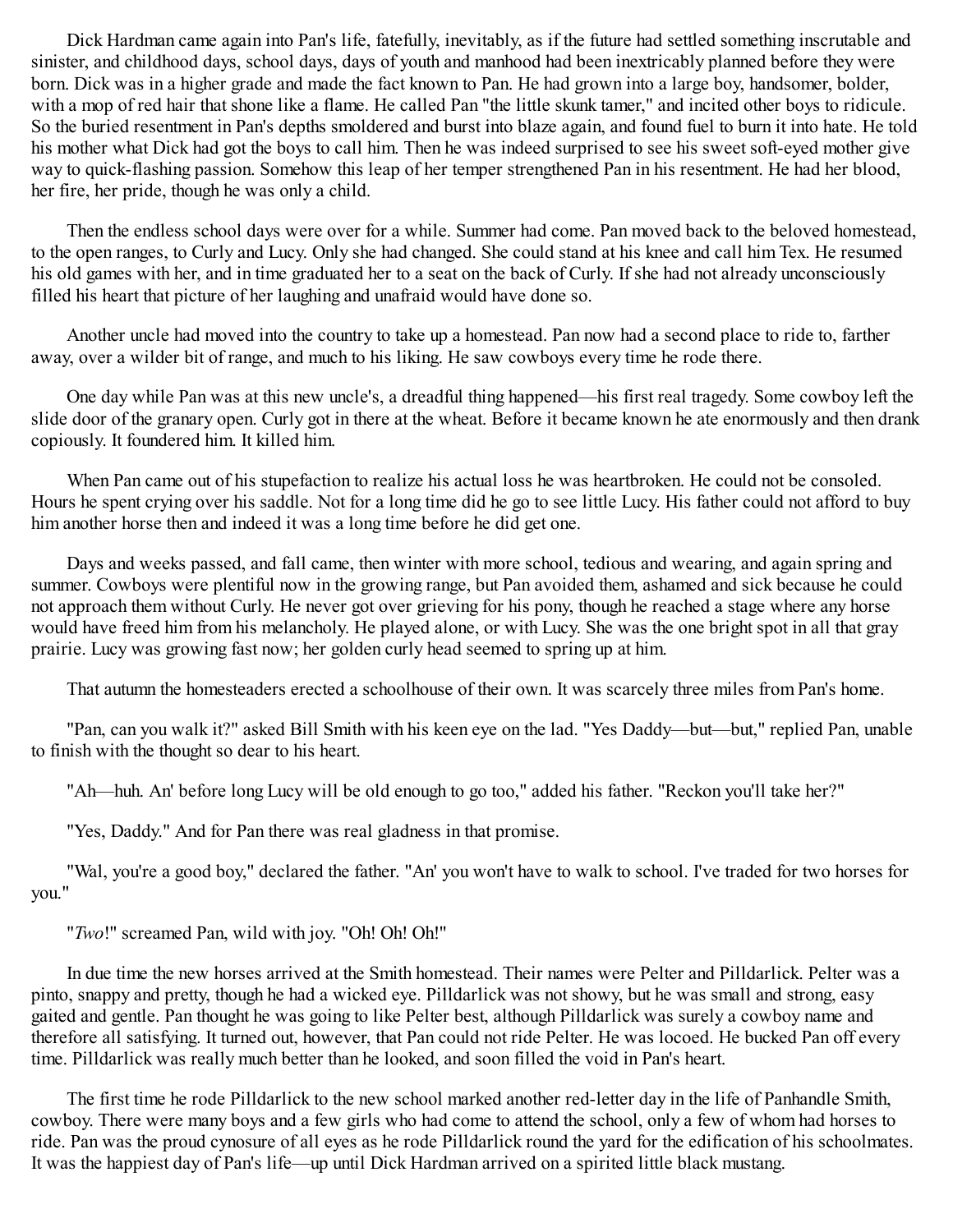"Hey, where'd you git that nag?" yelled Dick, when he sighted Pan. "An' say, your saddle ain't nothin' but rawhide on a stump."

"You're a liar!" shouted Pan, fiercely tumbling off Pilldarlick.

The red-headed lad pitched out of his saddle and made for Pan. They began to fight. Instinct was Pan's guide. He hit and scratched and kicked. But Dick being the larger began to get the better of the battle, and soon was beating Pan badly when the new teacher came out to his rescue.

"Stop it," she ordered, separating the belligerents. "Only cats and dogs fight."

"So—do—cowboys!" panted Pan.

"Not nice ones. Only bad cowboys," she replied, leading Pan away.

<span id="page-11-0"></span>"I'll lick you next time," yelled Dick, evilly. "You stuck-up little snot!"

#### **CHAPTER THREE**

Miss Amanda Hill, the teacher, rang the bell, calling all her scholars in, and school began once more.

Dick Hardman sat across the room from Pan and behind the teacher's back he made ugly faces at Pan and, more than that, put his nose to his thumb. Pan understood that, and quick as a flash, he returned the compliment.

Recess came. Before half the scholars were out of the room Dick and Pan had run to the barn, out of the teacher's sight, and here they fell upon each other like wildcats. It did not take Dick long to give Pan the first real beating of his life. Cut lip, bloody nose, black eye, dirty face, torn blouse—these things betrayed Pan at least to Miss Hill. She kept him in after school, and instead of scolding she talked sweetly and kindly. Pan came out of his sullenness, and felt love for her rouse in him. But somehow he could not promise not to fight again.

"S'pose Dick Hardman does that all over again!" expostulated Pan in despair. He did not realize what he felt. He wanted to please and obey this sweet little woman, but there was a revolt in him. "What'll my—my daddy—say when he hears I got licked!" he sobbed.

She compromised finally by accepting Pan's willing promise not to pick a fight with Dick.

Despite the unpleasant proximity of Dick Hardman, that winter at school promised to be happy and helpful to Pan. There were three large boys, already cowboys, who attended Miss Hill's school. Pan gravitated at once to them, and to his great satisfaction they accepted him.

Later his old cowboy friend of the roundup arrived on the range with a trail herd of cattle from Texas. Their brand was an O X, a new one to Pan. He kept a record of all the brands he had seen, and practiced drawing them on paper. Moore and three of his cowboys came to board at Pan's home, and kept their string of horses there. Pan's cup was full. The days flew by. Snow and cold were nothing to him. Not even study, and the ever-malicious Dick Hardman could daunt his spirit. Moore meant to winter his herd there, and wait for spring before he drove it farther north.

The cowboys' nickname for Moore was Pug, and another fellow whose real name Pan never heard was called Slats. They taught Pan all the cowboy songs from "Ti yi oop oop ya ya" to "Bury me on the Lone Prairie." Every night Pan listened to them sing by the fire in their bunkhouse, and many times he had to be called to do his chores.

Another of the cowboys was called Hookey. His nose resembled that of a parrot and he had the disposition of a locoed coyote, according to Pug and Slats. Hookey took a dislike to Pan, and always sought to arouse the boy's temper.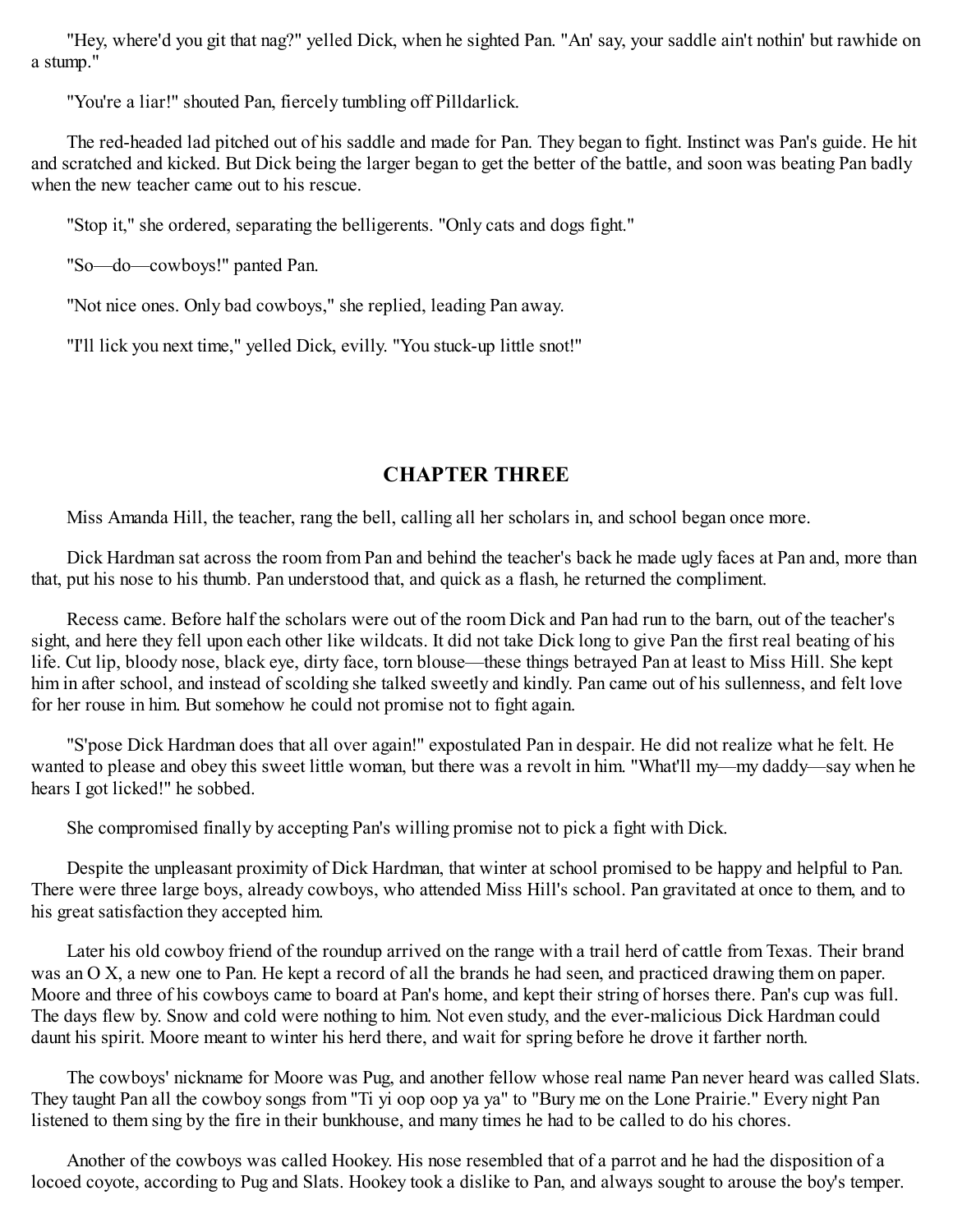These cowboys were always gone in the morning before Pan got up, but by the time he arrived home from school on Pilldarlick they were usually there.

Slats, who wanted to be a lady killer, would say: "Wal, Button, what did your school marm say about me today?" And Hookey would make fun of Pilldarlick, which ridicule had more power to hurt Pan than anything else. One day Pan gave way to fury, and with flying rocks he chased Hookey into the cellar, and every time Hookey poked up his head Pan would fling a stone with menacing accuracy. That time his mother came to the rescue of the cowboy. After that Hookey bought a new saddle and gave Pan his old one. That settled hostilities. Pan had a change of heart. No matter how Hookey teased or tormented him he could never again make him angry. Pan saw Hookey with different eyes.

He was unutterably happy now with a horse and saddle too, and went about singing: "My trade is cinchin' saddles an' pullin' bridle reins."

One day two strange men arrived at the Smith homestead. They had still hard faces, intent gray eyes; they packed guns, and one of them wore a bright star on his vest. These men took Hookey away with them. And after they were gone the cowboys told Pan that Hookey was wanted for horse stealing. Young as Pan was he understood the enormity of that crime in the eyes of cowboys. He felt terribly hurt and betrayed. Long indeed was it before he forgot Hookey.

Swiftly that winter passed. Pan had a happy growing time of it. Study had not seemed so irksome, perhaps owing to the fact that he had a horse and saddle; he could ride to and fro; he often stopped to see Lucy who was now big enough to want to go to school herself; and the teacher had won his love. Pan kept out of fights with Dick Hardman until one recess when Dick called him "teacher's pet." That inflamed Pan, as much because of the truth of it as the shame. So this time, though he had hardly picked a fight, he was the first to strike. With surprising suddenness he hit the big Dick square on the nose. When Dick got up howling and swearing, his face was hideous with dirt and blood. Then began a battle that dwarfed the one in the barn. Pan had grown considerably. He was quick and strong, and when once his mother's fighting blood burned in him he was as fierce as a young savage. But again Dick whipped him.

Miss Hill, grieved and sorrowful, sent Pan home with a note. It chanced that both his father and mother were at home when he arrived. They stood aghast at his appearance.

"You dirty ragged bloody boy!" cried his mother, horrified.

"Huh! You oughta see Dick Hardman!" ejaculated Pan.

The lad thought he had ruined himself forever with Miss Amanda Hill. But to his amaze and joy he had not. Next day she kept him in after school, cried over him, kissed him, talked long and earnestly. All that Pan remembered was: "Something terrible will come of your hate for Dick Hardman if you don't root it out of your heart."

"Teacher—why don't you—talk to Dick this way?" faltered Pan, always won by her tenderness.

"Because Dick is a different kind of a boy," she replied, but never explained what she meant.

At Christmas time the parents of the school children gave a party at the schoolhouse. Every one on the range for miles around was there. Pan for once had his fill of seeing cowboys. Miss Amanda was an attraction no cowboys could resist. That night Pan spoke his first piece entitled: "Sugar-tooth Dick for sweeties was sick."

To Pan it seemed a silly piece, but he spoke it to please Miss Amanda, and because it was a hit at Dick Hardman. To his surprise he received a roar of applause. After the supper, dancing began. Some of the cowboys got drunk. There were fights, two of which Pan saw, to his thrilling fear and awe. It was long past midnight when he yielded to the intense drowsiness that overcame him. When he awoke at dawn they were still dancing.

Winter passed. Spring came with roundups too numerous for Pan to keep track of. And a swift happy summer sped by.

That fall a third uncle settled in the valley. He was an older brother of Pan's father, whom they called Old Uncle Ike. He was a queer old bachelor, lived alone, and did not invite friendliness. Pan was told to stay away from him. Old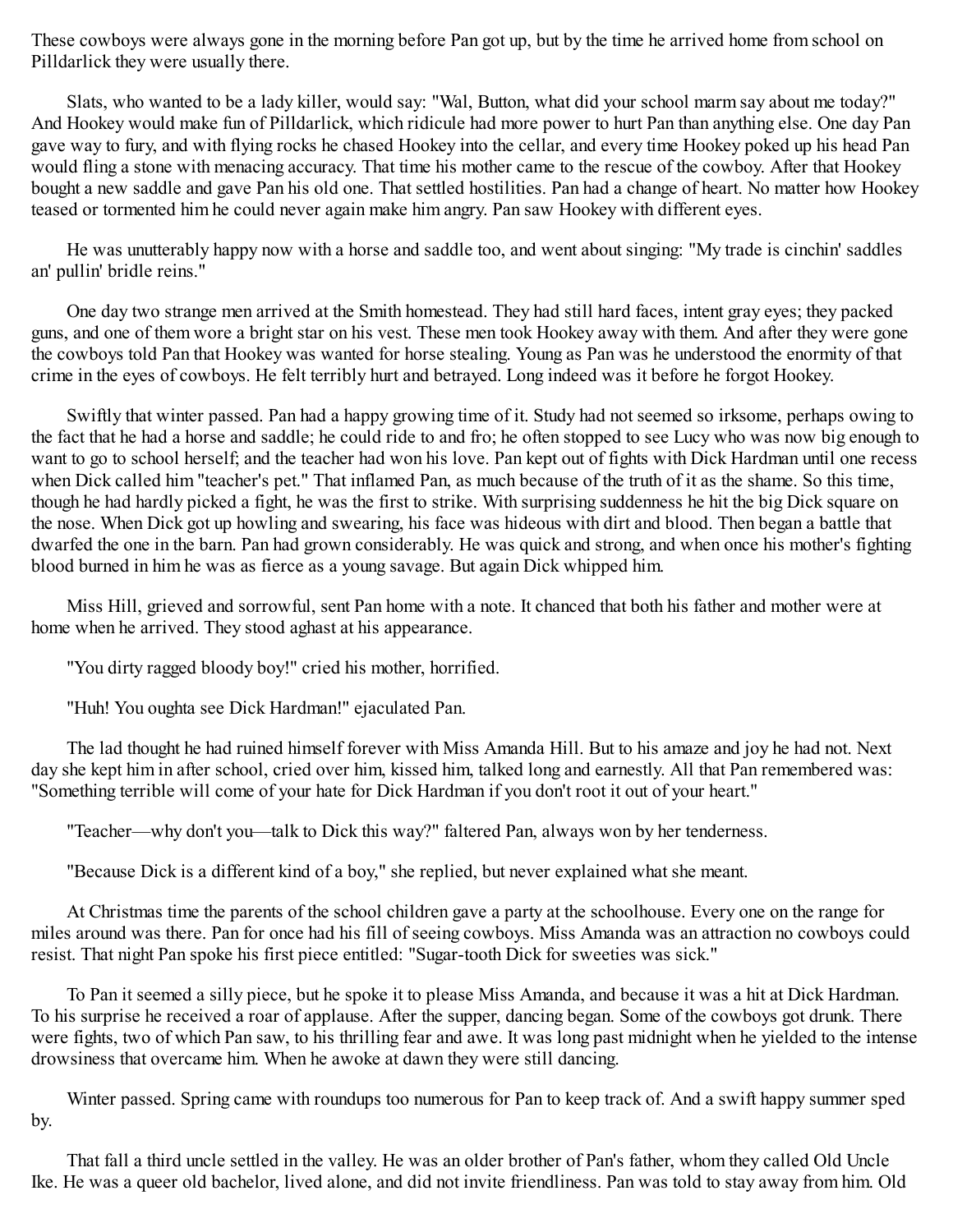Uncle Ike was crabby and hard; when a boy, his heart had been broken by an unfaithful sweetheart; he had shot her lover and run away to war. After serving through the Civil War he fought Indians, and had lived an otherwise wild life.

But Pan was only the keener to see and know Old Uncle Ike. He went boldly to make his acquaintance. He found a sad-faced, gray old man, sitting alone.

Pan said bravely: "Uncle, I'm Pan Smith, your brother Bill's boy, an' I've come to see you because I'm sure I'll like you."

He did not find the old man unfriendly. Pan was welcome, and soon they became fast friends. Every Saturday Pan rode over to Uncle Ike's place, stealing some of the time he was supposed to be spending with Lucy. The little girl pouted and cried and railed at Pan for such base desertion, but he only laughed at her. Any time he wanted he could have Lucy. She grew sweeter and more lovable as she grew older, facts Pan took to his heart, but he chose the old man's stories of war and Indians in preference to Lucy's society.

Months passed, and Pan grew tall and supple, with promise of developing the true horseman's build. Then the spring when he was twelve years old arrived and his father consented to let him ride for wages at the roundup.

He joined a big outfit. There were over fifty cowboys, two bed wagons, two chuck wagons, and strings of horses too numerous to count. A new horse to ride twice a day! This work was as near paradise as Pan felt he had ever been. But for one circumstance, it would have been absolutely perfect, and that was that he had no boots. A fast-riding cowboy without boots!

In the heat of action, amid the whirling loop of bawling calves and cows, when the dry dust rose to stop up Pan's nostrils and cake on his hot sweaty face, when the ropes were whistling, the cowboys yelling, the brand iron sizzling, all he felt was the wild delight of it, the thrill of the risk, the excitement, the constant stirring life and motion. During leisure hours, however, he was always confronted with his lack of rider's equipment.

"Say, kid, who built them top boots of yourn?" asked one cowboy.

"Shore, I'll trade spurs with you," drawled another.

"Whar's yore fur chaps there, cowboy?" queried a third.

And so it went always and forever. The cowboys could not help that. It was born in them, born of the atmosphere and spirit of the singular life they lived. Nevertheless Pan loved them, and they were good to him.

His best friends in this outfit were Si and Slick, both horse wranglers, whose real names Pan never learned.

That roundup was prolific of wonderful experiences. One night when a storm threatened the foreman called to the cowboys not on duty; "Talk to 'em low, boys, fer they're gettin' ready."

He meant that the herd of cattle was likely to stampede. And when the thunder and rain burst the herd broke away with a trampling roar. Pan got soaked to the skin and lost in the rain. When he returned to camp only the cook and wagons were there. Next morning the cowboys straggled in in bunches, each driving part of the stampeded herd.

At breakfast one morning Pan heard a yell. "Ride him, cowboy!"

"Whoopee! Look at that outlaw comin' high, wide an' handsome!"

Pan just had time to see a terribly pitching red horse come tearing into the circle of cowboys. His rider went shooting over his head to alight among them. Then what a scattering! That red fiend spoiled the breakfast and cleaned out the camp. How the cowboys reviled the poor fellow who had been thrown!

"Huh! Broke yore collar bone?" yelled one. "Why you dod-blasted son of a sea cook, he oughta hev broke yore neck!"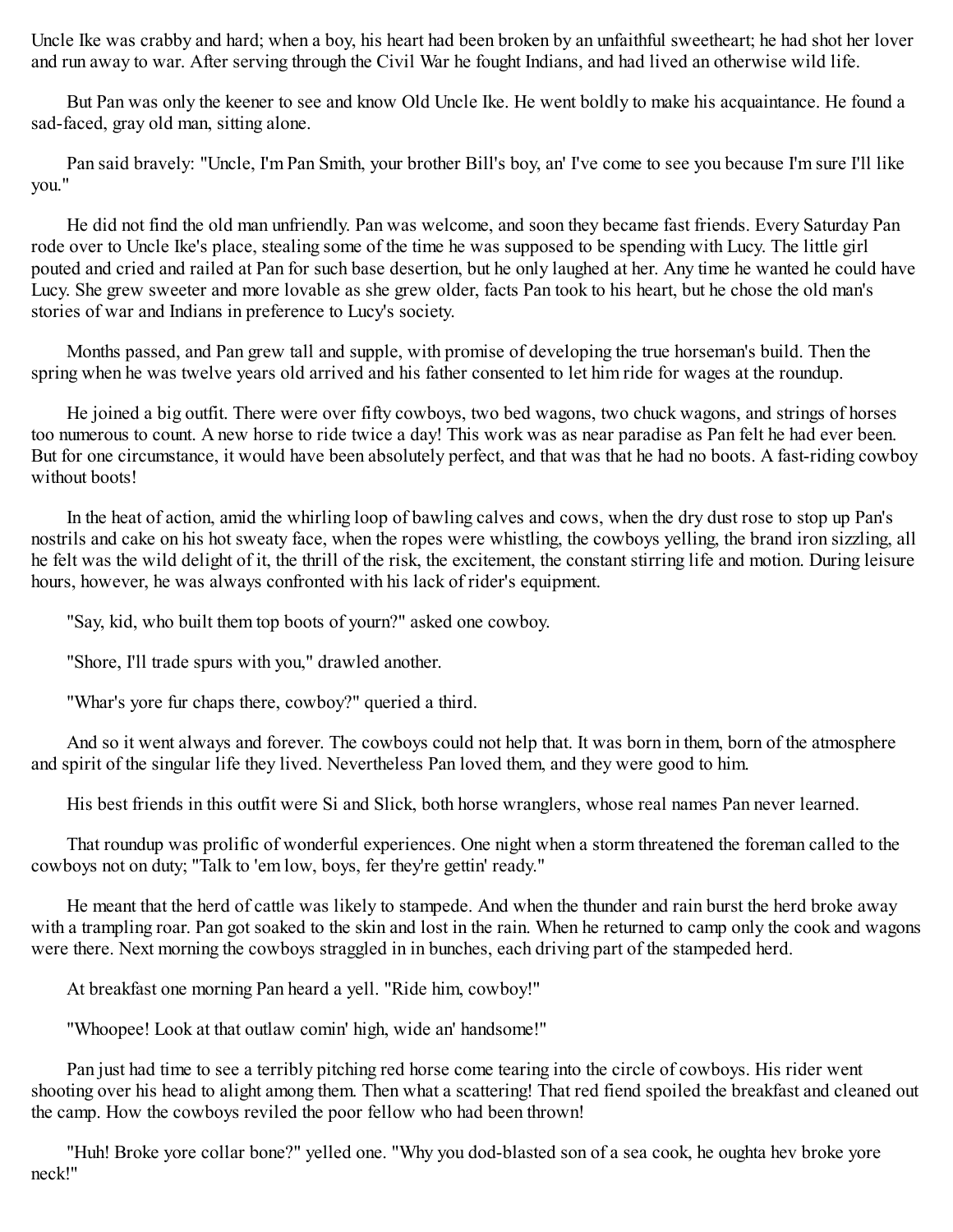And Si, the horse wrangler said: "Charlie, I reckon it's onconsiderate of you to exercise yore pet hoss on our stummicks."

One of the amazing things that happened during the winter was the elopement of Miss Amanda Hill with a cowboy. Pan did not like this fellow very well, but the incident heightened his already magnificent opinion of cowboys.

Pan never forgot Lucy's first day of school when he rode over with her sitting astride behind him, "ringin' his neck," as a cowboy remarked. Pan had not particularly been aware of that part of the performance for he was used to having Lucy cling to him. That embarrassed him. He dropped her off rather unceremoniously at the door, and went to put his horse in the corral. She was little and he was big, which fact further bore upon his consciousness, through the giggles of the girls and gibes of the boys. But they did not make any change in his attitude toward Lucy. All winter he took her to and from school on his horse. The summer following, he worked for his Uncle Ike.

As Pan grew older time seemed so much shorter than when he was little. There was so much to do. And all at once he was fifteen years old. His mother gave him a party on that birthday, which was marked on his memory by the attention his boy friends paid to Lucy. She was by far the prettiest girl in the valley. He did not know exactly what to make of his resentment, nor of the queer attitude of proprietorship he had assumed over her.

He was destined to learn more about his state of mind. It happened the next day at school during the noon hour. That late November, a spell of Indian summer weather had lingered, and the pupils ate their lunches out under the trees.

Suddenly Lucy came running up to Pan, who as usual was having a care for his horse. Her golden hair was flying, disheveled. She was weeping. Her big violet eyes streamed with tears. She was wiping her face with most expressive disgust.

"Pan—you go right off—and thrash Dick Hardman," she cried, passionately.

"Lucy!—What's he done?" queried Pan, after a sudden sense of inward shock.

"He's always worrying me—when you're not around. I never told 'cause I knew you'd fight.... But now he's done it. He grabbed me and kissed me! Before all the boys!"

Pan looked steadily at her tear-wet face, seeing Lucy differently. She was not a baby any more. For some strange reason beyond his understanding he was furious with her. Pushing her aside he strode toward the group of boys, leering close by.

Dick Hardman, a strapping big lad now, edged back into the crowd. Pan violently burst into it, forcing the boys back, until he confronted his adversary. On Dick's sallow face the brown freckles stood out prominently. Something in the look and advance of Pan had intimidated him. But he blustered, he snarled.

"You're a skunk," said Pan fiercely, and struck out with all his might.

One hour from that moment they were still fighting. They had fought from the grove to the schoolyard, from there down the road and back again. Bloody, ragged, black, they beat, tore, hit, bit and clawed each other. The teacher, wringing her hands, called upon the other boys to separate the belligerents. They had tried, but in vain, and only got kicked for their pains. The girls, most of them, screamed and cried. But not Lucy! White faced and with dilated eyes she watched that struggle. All the spectators, even the youngest, seemed to recognize it as a different kind of a fight from any that had ever occurred before. At last the teacher sent some of the children for help from the nearest farmhouse.

Dick would lower his head and lunge at Pan, trying to butt him in the abdomen. Twice he had bowled Pan over, to his distinct advantage. But the crafty Pan, timing another and last attack of this kind, swung up his knee with terrific force, square into Dick's face.

Down Dick plumped, rolled over on his back, yelling loudly. Suddenly he ceased, he raised up on one elbow, he spat blood, and something that rattled on the gravel. A tooth! His grimy hand went trembling to his blood-stained mouth. He felt of his front teeth. One was gone, others were loose. Vanity, Dick's distinguishing characteristic, suffered a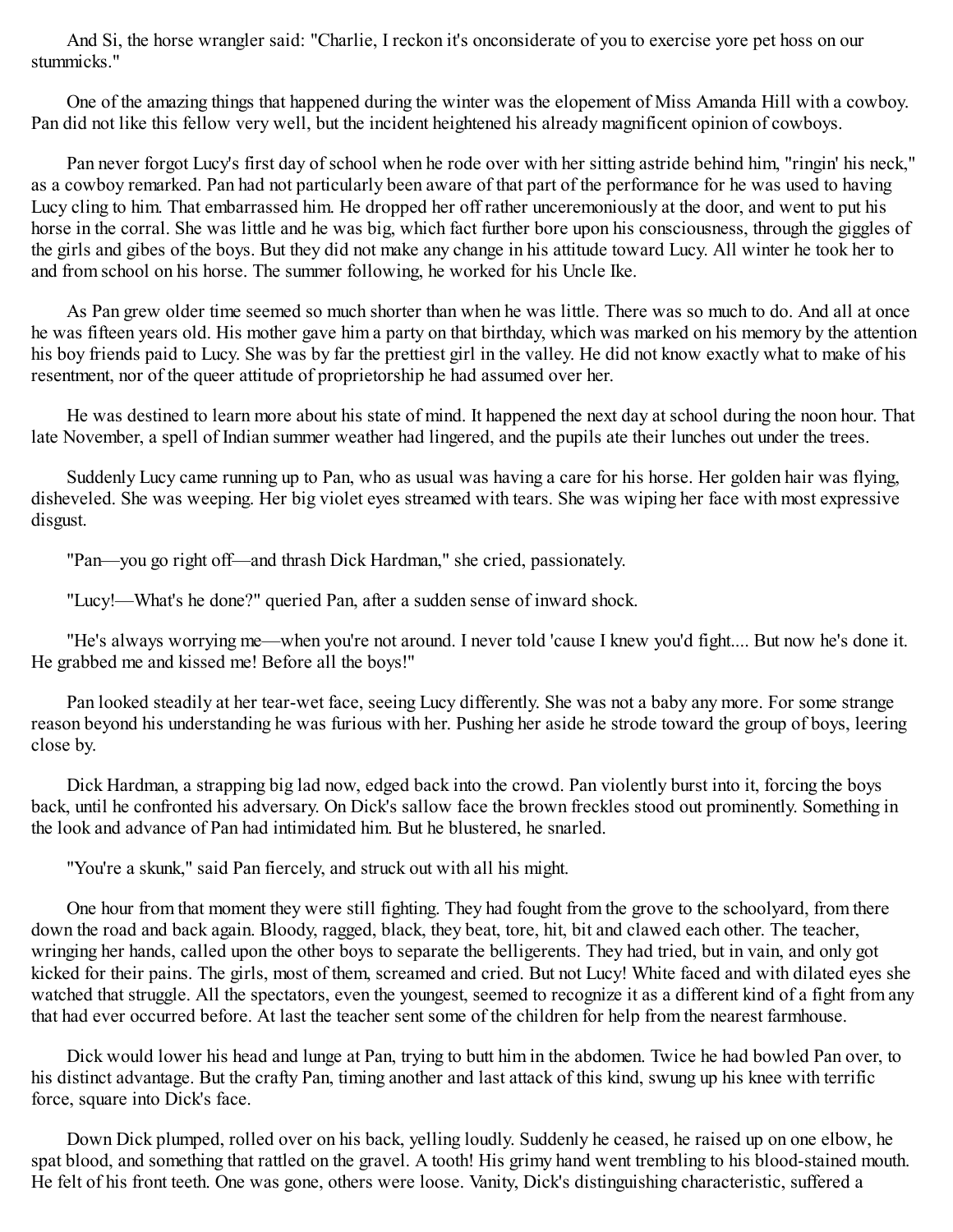terrible blow. Staggering to his feet, fetching a stone with him, he glared at Pan: "I'll—kill—you!"

He flung the stone with deadly intent. But Pan dodged it and leaped at him. Dick ran hard toward the schoolhouse, stooping to snatch up stones, and turning to fling them at Pan. The yelling boys scattered, the frightened girls fled. Pan was not to be outdone at any kind of fight. He returned stone for stone, the last of which struck Dick low down in the leg. Like a crippled beast Dick shrieked and plunged into the schoolhouse, slamming shut the door. But Pan, rushing after, grabbed up a rock and flung it so powerfully that it split the door and knocked it off the hinges.

Pan rushed in to receive full in the face a long, thick teacher's ruler thrown by Dick. It knocked him flat. Picking it up Pan brandished it and charged his enemy. Dick ran along the blackboard, and jerking up one eraser after another he threw them. His aim was poor. His strength waning. His courage had gone. As for Pan it was as if the long fight had only inspired him to renewed ferocity and might. The truth was that a hot dancing fire in Pan's blood had burned to white intensity, unquenchable and devastating.

Suddenly Dick made for the teacher's table. An idea, an inspiration showed in his renewed speed. Pan divined its purpose. Leaping upon the desks he endeavored to head Dick off. Too late! When Pan sprang off the last desk to the platform Dick had turned—with the teacher's long paper knife in his hand and baleful hate in his prominent eyes.

Later, when the children outside dared to peep into the schoolroom they neither saw nor heard anything of the fighters. But fearing they were just hiding behind the benches, ready for a renewed fusillade, not one of the pupils dared go in. The teacher had hurried down the road to meet the men some of the boys had fetched.

And these men were Jim Blake and Bill Smith who had been riding home from the range. When they entered the schoolroom with the teacher fearfully following, and only Lucy of all the scholars daring to come too, they found the fight was over.

Dick lay unconscious on the floor with a bloody forehead. Pan sat crouched on the platform, haggard and sullen, with face, shirt, hands all bloody.

"Ah-uh! Reckon you've been fightin' like a cowboy for shore this time," said Pan's father in his matter of fact way. "Stand up. Let's look at you.... Jim, take a look at that lad on the floor."

While Pan painfully endeavored to get up, Blake knelt beside Dick.

"Bill, this heah rooster has had a wallop," said Blake.

"You little cowpunchin' ruffian," exploded Smith angrily, reaching a large arm for Pan. "Now then.... What the hell? ... Boy, you've been *stabbed*!"

"Yes—Dad—he stuck me—with teacher's knife," replied Pan faintly. He tottered on his feet, and his right hand was pressed tight to his left shoulder, high up, where the broken haft of the paper knife showed between his red-stained fingers.

Bill Smith's anger vanished in alarm, and something stern and grim took its place. Just then Lucy broke away from the teacher and confronted him.

"Oh—please don't punish him, Mr. Smith," she burst out poignantly. "It was all my fault. I—I stuck up my nose at Dick. He said things that—that weren't nice.... I slapped him. Then he grabbed me, kissed me.... I ran to Pan—and—and told him.... Oh, that made Pan fight."

Smith looked gravely down into the white little face with the distended violet eyes, slowly losing their passion. He seemed to be struck with something that he had never seen before.

<span id="page-15-0"></span>"Wal, Lucy, I'll not punish Pan," he said, slowly. "I think more of him for fightin' for you."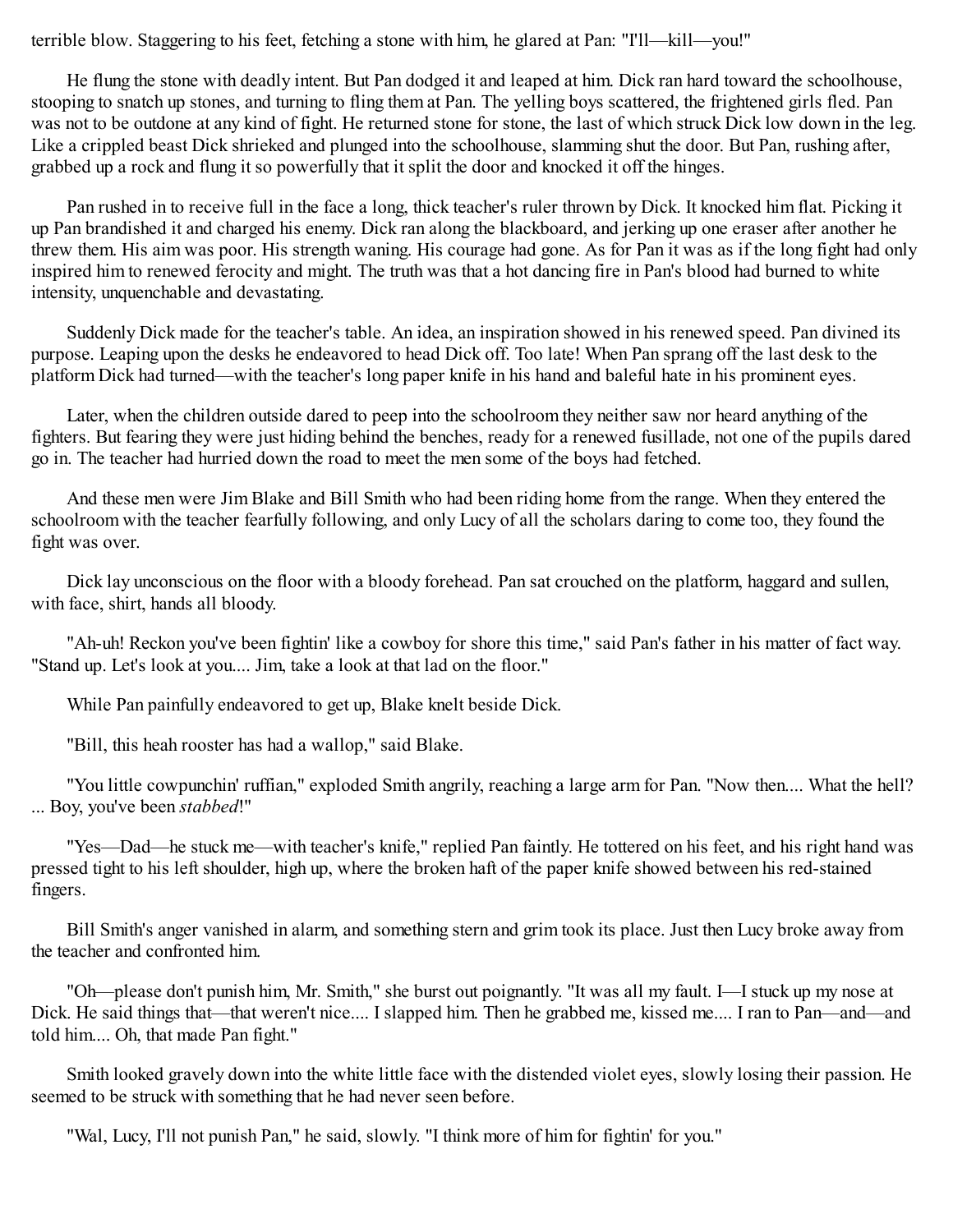#### **CHAPTER FOUR**

They did not meet again during the winter. It was a hard winter. Pan left school and stayed close to home, working for his mother, and playing less than any time before.

"I heard Dick say he'd kill you someday," said one cowboy seriously. "An' take it from me, kid, he's a bad hombre."

"Ah-uh!" was all the reply Pan vouchsafed, as he walked away. He did not like to be reminded of Dick. It sent an electric spark to the deep-seated smoldering mine in his breast.

When springtime came Pan joined the roundup in earnest, for part of the cattle and outfit now belonged to his father. Out on the range the forty riders waited for the wagons. There were five cowboys from Big Sandy in Pan's bunch and several more arrived from the Crow Roost country. Old Dutch John, a famous range character, was driving the chuck wagon. At one time he had been a crony of Pan's father, and that attracted Pan to the profane old grizzled cook. He could not talk without swearing and, if he replied to a question that needed only yes or no, he would supplement it with a string of oaths.

Next day the outfit rode the west side of Dobe Creek, rounding up perhaps a thousand cattle. Pete Blaine and Hookey roped calves while Pan helped hold up.

On the following day the riders circled Blue Lakes, where cattle swarmed. Old John had yelled to the boys: "Hey, punchers, heave at them today. You gotta throw an awful mess of 'em heah."

These two lakes were always dry, except during the spring; and now they were full, with green grass blanketing the range as far as eye could see. By Monday long lines of cattle moved with flying dust down to the spot chosen for the roundup. As the herds closed in, the green range itself seemed to be moving. When thrown together all these cattle formed a sea of red and white, from which roared an incessant bawling. It looked impossible to separate cows and calves from the others. But dozens of fearless cowboys, riding in here and in there, soon began to cut out the cows and calves.

It was a spectacle that inspired Pan as never before. The wagons were lined up near the lake, their big white canvas tops shining in the afternoon sun, and higher on a bench stood the "hoodelum" or bed wagon, so stocked with bedrolls that it resembled a haystack. Beyond the margin of the lake, four hundred fine saddle horses grazed and kicked and bit at one another. Beyond the saddle horses grazed the day herd of cattle. And over on the other side dinned the melee over the main herd, the incessant riding, yelling of the cowboys and the bawling of the cows.

When all the cows and calves were cut out, a rider of each outfit owning cattle on that range would go through to claim those belonging to his brand. Next the herd of bulls and steers, old cows and yearlings, would be driven back out upon the range.

Fires were started, and as there was no wood on that range, buffalo chips were used instead. It took many cowboys to collect sufficient for their needs.

At sunset, when the branding of calves was finished, each cowboy caught a horse for night duty. Pan got one he called Old Paint.

"Say, kid," called one of the Crow Nest cowboys, "ain't you tyin' up a pretty fancy hoss fer night work?"

"Oh, I guess not," laughed Pan.

"Come heah, Blowy," called the cowboy to another. "See what I found."

A long lanky red-faced rider detached himself from the others, and strode with jingling spurs over to look at Pan's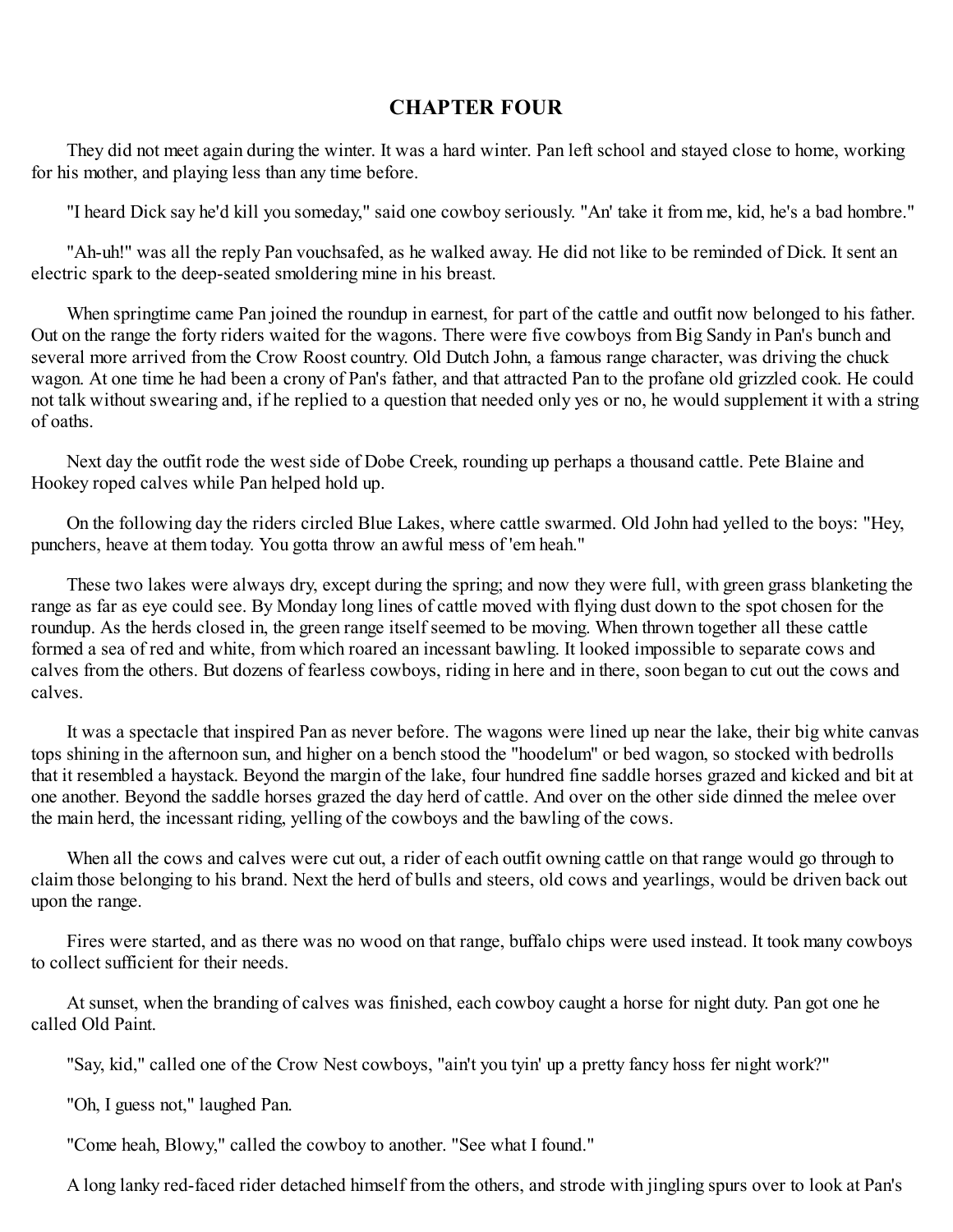horse.

"Wal, I'll go to hell, Ben Bolt, if it ain't ol' Calico!" he ejaculated, in amaze and pleasure. "Kid, whar'd you ever git him?"

"Dad made a trade," replied Pan.

"Kid, look a heah. Don't ever tie that hoss to a stake pin. He's the best cow hoss I ever slung a leg over. The puncher who broke him an' reached him all he knows was my pard, long ago. An' he's daid. Kid, he'd roll over in his grave if he knowed ol' Cal was tied to a picket pin."

"Aw, is that so?" replied Pan. "Fact is, I don't know much about him. We called him Old Paint. Haven't forked him yet. Dad got him from a lady last winter. She was trying to work him to a cart. But he balked. She said she poured some hot water on...."

"Lady, hell!" shouted the cowboy, growing redder of face. "She wasn't no lady if she treated that grand hoss that way.... See heah, kid, I'll stake you to a good night hoss. Turn Ol' Cal loose, an' whenever you need to do some real fancy separatin' jest set your frusky on ol' Cal. Better tie to your stirrups if you're perticler aboot keepin' your seat, 'cause 'at ol' pony can sure git from under a cowhand."

"All right, I'll turn Old Calico loose," replied Pan. "And I'll remember what you said about him."

Blowy pointed out one of his horses. "Kid, screw your wood to thet Jasper, an' you'll never be walkin'."

"Thanks, but I got lots of horses," said Pan.

"Aw go on—lots of horses. Why bunkie, I got more mean horses than I can start to keep gentle. I just fetched thet one to stake my friends."

Pan saddled up the horse indicated, and found him the best he had ever mounted. That experience led to his acquaintance with Blowy. He was a ceaseless talker, hence his name, but beloved by all the outfit. Pan learned something from every cowboy he met and it was not all for the best.

That roundup was Pan's real introduction to the raw range. When the time came for the outfit to break up, with each unit taking its own cattle, the boss said to Pan, "Come ride fer me."

Pan, flushed and pleased, mumbled his thanks, but he had to work for his father. Then he and the boy with him, Joe Crawley, bade their comrades good-by, especially loath to part with Old Dutch, and started home with their cows and calves. They crossed the old Indian battlefield where Colonel Shivington gave the famous order to his soldiers: "Kill 'em all. Nits make lice!"

Pan and Joe set out from there for Limestone Creek with their small herd and extra horses. Pan wanted to bring Old Calico, but he had drifted off to the range.

"Heel flies are workin', kid," said Joe, who was older and more experienced. "We're shore goin' to be on the mud fer the next month."

There was something in the air, storm perhaps, or such conditions that have strange effect upon beasts. Pan and Joe fought their cattle and horses all that day, and most of the night. They could not make them travel. Halting where they were they kept guard till dawn, then tried to drive their outfit on. But not for several hours could they move them. At length, however, the stock began to get dry, and string out and travel.

Late in the afternoon the boys reached Limestone. They found three old cows stuck in the mud, up to their eyes, with only their horns and faces showing. It took long hard work to get them out. They made camp there, turning the cows and calves loose, as this was their range.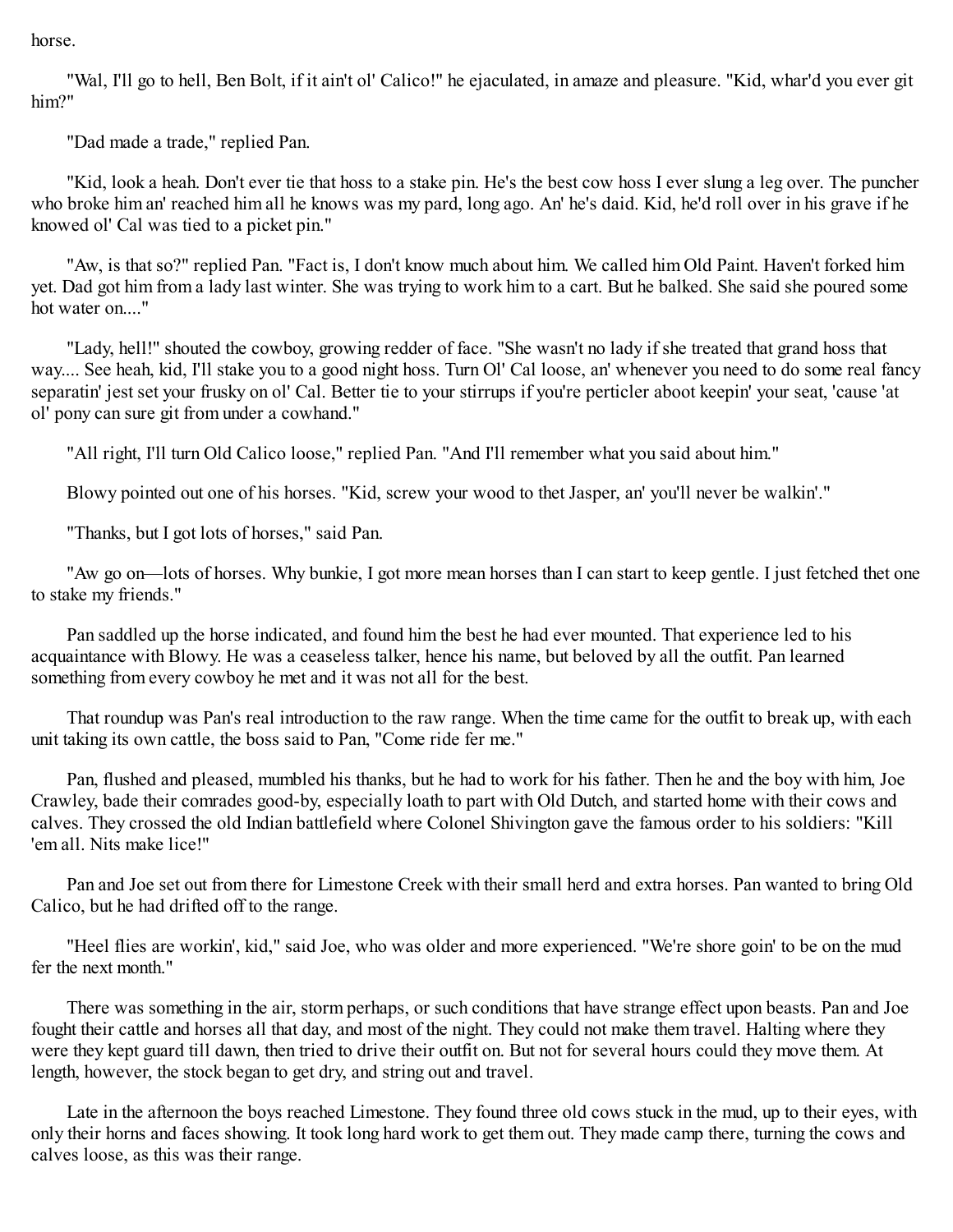The following morning Pan and Joe rode up to the next boghole. They found seventeen mired cattle.

"Nice an' deep," said Joe. "Damn these heah cows, allus pickin' out quicksand!"

It took until noon to pull them out. Another boghole showed twenty-four more in deep.

"How many more bogholes on Limestone?" asked Pan.

"Only four an' the wust ones," replied Joe, groaning. "If they're boggin' as good up there in them big holes, your dad will sure have to ship more cattle in soon."

There were six thousand cattle watering along that stream. When the water was low, as it was then, the cattle mired by the hundreds.

"Looks bad, Pan," remarked the older cowboy. "We're goin' to need help."

They returned to camp, got their supper, took fresh horses, and worked half the night pulling cows out of the mud.

By sunrise the next morning the boys were at work again. Some of the mired cattle had died, others had kinks in their necks and had to be killed. Farther up the creek conditions grew worse, and the biggest pool on the range looked from a distance like a small lake dotted with ducks.

"I'm cussin' the world by sections," growled Joe. "Wal, kid, you g'on up the crick, and get as near a count as you can. I'm ridin' in after men an' wagons. We'll move the camp up heah. It's the wust I ever seen, an' we'll lose a heap of stock. There's a loblolly of blue gumbo mud an' no bottom. An' by thunder we're stuck heah for Lord knows how long."

That fall Jim Blake sold his farm, and took his family to New Mexico. He had not been prospering in the valley, and things had gone from bad to worse. Pan did not get home in time to say good-by to Lucy—something that hurt in an indefinable way. He had not forgotten Lucy for in his mind she had become a steadfast factor in his home life. She left a little note of farewell, simple and loyal, hopeful, yet somehow stultified. Not so childish as former notes! Time flew by and Lucy might be growing up.

The Hardmans had also moved away from the valley, where, none of the neighbors appeared to know. But Pan was assured of two facts concerning them; firstly that Dick had gotten into a serious shooting scrape in which he had wounded a rancher's son, and secondly that from some unexpected and unknown source the Hardmans had acquired or been left some money.

Pan promptly forgot his boyhood enemy. This winter was the last that he spent at home. He rode the Limestone range that summer, and according to cowboys' gossip was fast developing all the qualities that pertained to the best riders of the day.

Upon returning home he found that his father had made unwise deals and was not getting along very well. Grasping settlers had closed in on the range. Rustlers had ridden down from the north, raiding the valley. During Pan's absence a little sister was born, which was indeed joyful news for him. And as he played with the baby he was reminded of Lucy. What had become of her? It occurred to Pan that sooner or later he must hunt her up.

Pan decided that he could not remain idle during the winter. He could have had plenty to do at home, working without wages, but that was no longer to be thought of. So he decided to join two other adventurous cowboys who had planned to go south, and in the spring come back with some of the great herds being driven north.

But Pan liked the vast ranges of the Lone Star State, and he rode there for two years, inevitably drifting into the wild free life of the cowboys. Sometimes he sent money home to his mother, but that was seldom, because he was always in debt. She wrote him regularly, which fact was the only link between him and the old home memories. Thought of Lucy returned now and then, on the lonely rides on night watches, and it seemed like a sweet melancholy dream. Never a word did he hear of her.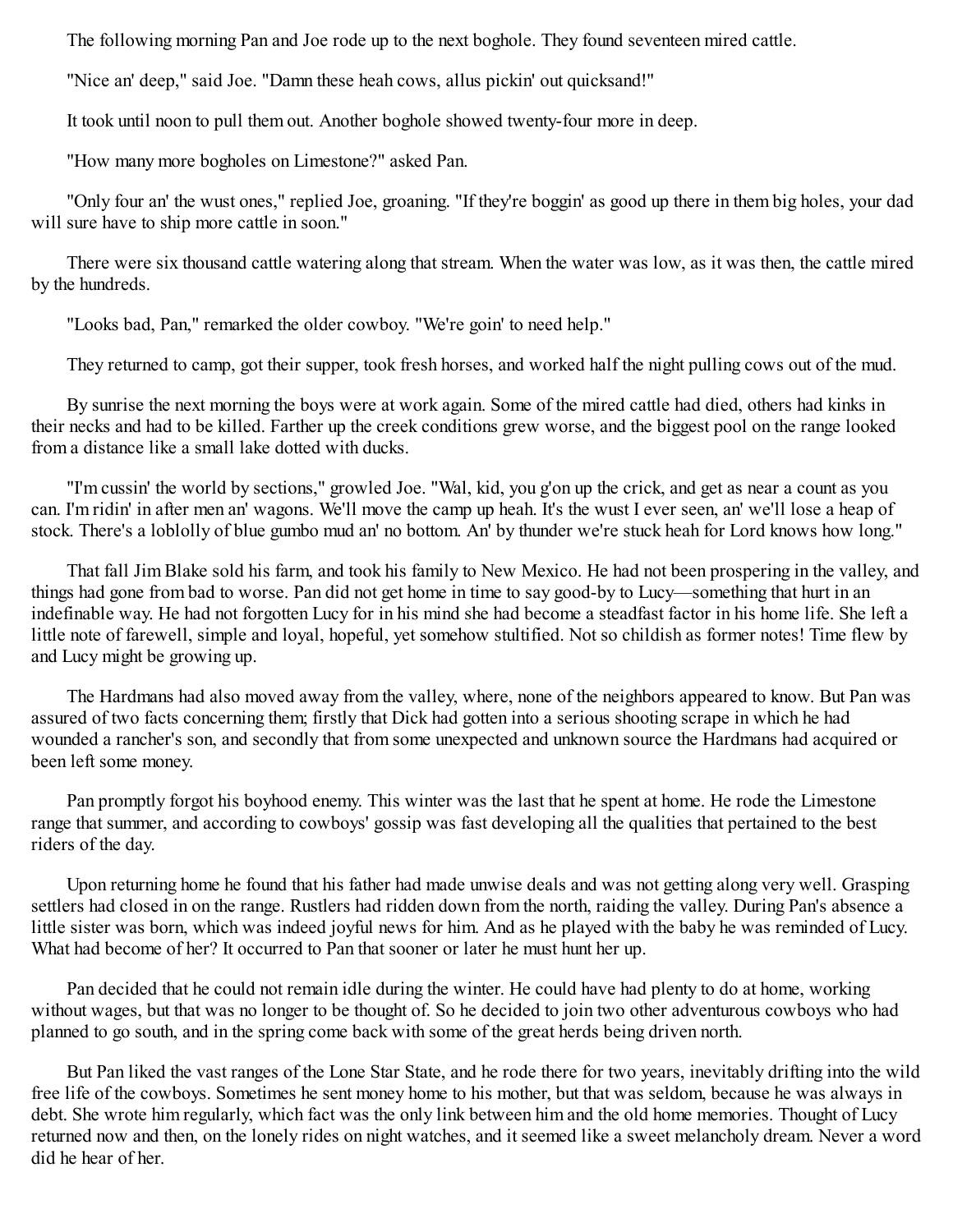Spring had come again when he rode into the Panhandle, and as luck would have it he fell in with an outfit who were driving cattle to Montana, a job that would take until late fall. To his chagrin stories of his wildness had preceded him. Ill rumor travels swiftly. Pan was the more liked and respected by these riders. But he feared that gossip of the southern ranges would reach his mother. He would go home that fall to reassure her of his well-being, and that he was not one of those "bad, gun-throwing cowboys."

But late fall found him cheated of his long summer's wages, without money and job. He would not ride a "grub line" home, so he found a place with a rancher in Montana. He learned to hate the bleak ranges of that northern state, the piercing blasts of wind, the ice and snow. Spring saw him riding south toward his old stamping grounds. But always he was drifting, with the swift months flying by as fleet as the mustangs he rode, and he did not reach home. The Cimarron, the Platte, the Arkansas ranges came to know the tracks of his horses; and after he had drifted on, to remember him as few cowboys were remembered.

At twenty years of age Panhandle Smith looked older—looked the hard life, the hard fare, the hard companionship that had been his lot as an American cowboy. He had absorbed all the virtues of that remarkable character, and most of the vices. But he had always kept aloof from women. His comrades gave many forceful and humorous reasons for his apparent fear of the sex, but they never understood him. Pan never lost the reverence for women his mother had instilled in him, nor his first and only love for Lucy Blake.

One summer night Pan was standing night-guard duty for his cowboy comrade, who was enamored of the daughter of the rancher for whom they worked. Jim was terribly in love, and closely pressed by a rival from another outfit. This night was to be the crucial one.

Pan had to laugh at his friend. He was funny, he was pathetic, so prone to be cast down one moment and the next raised aloft to the skies, according to the whim of the capricious young lady. Many times Pan had ridden and worked with a boy afflicted with a similar malady.

This night, however, Pan had been conscious of encroaching melancholy. Perhaps it was a yearning for something he did not know how to define.

The night was strange, a sultry oppressive one, silent except for the uneasy lowing of the herd, a rumble of thunder from the dark rolling clouds. A weird yellow moon hung just above the horizon. The range spread away dark, lonely and wild. No wind stirred. The wolves and covotes were quiet. All at once to Pan the whole world seemed empty. It was an unaccountable feeling. The open range, the solitude, the herd of cattle in his charge, the comrades asleep, the horses grazing round their pickets—these always sufficient things suddenly lost their magic potency. He divined at length that he was homesick. And by the time the lay watch was ended he had determined to quit his job and ride home.

#### **CHAPTER FIVE**

<span id="page-19-0"></span>On his way home Panhandle Smith rode across the old Limestone range that had been the scene of his first cowboy activities. It had not changed, although the cattle were not so numerous. Familiar as yesterday were the bogholes, where he and his partner—what was that cow-puncher's name?—had spent so many toilsome days and nights.

Pan made camp on the rocky ford where a brook joined the Limestone. It was thirty miles to Littleton, farther to Las Animas, and his pack horse was tired. He cooked his meager meal, and unrolled his bed, and as on many a hundred other nights he lay down under the open sky. But his wakefulness was new. He could not get to sleep for long. The nearer he got home the stranger and deeper his thoughts.

Moving on next day he kept sharp lookout among the cattle for his father's brand. But he saw no sign of it. At length, toward sunset, after passing thousands of cattle, he concluded in surprise that his father's stock no longer ran this range. Too many homesteads and fences! He reached Littleton at dark. It had grown to be a sizable settlement. Pan treated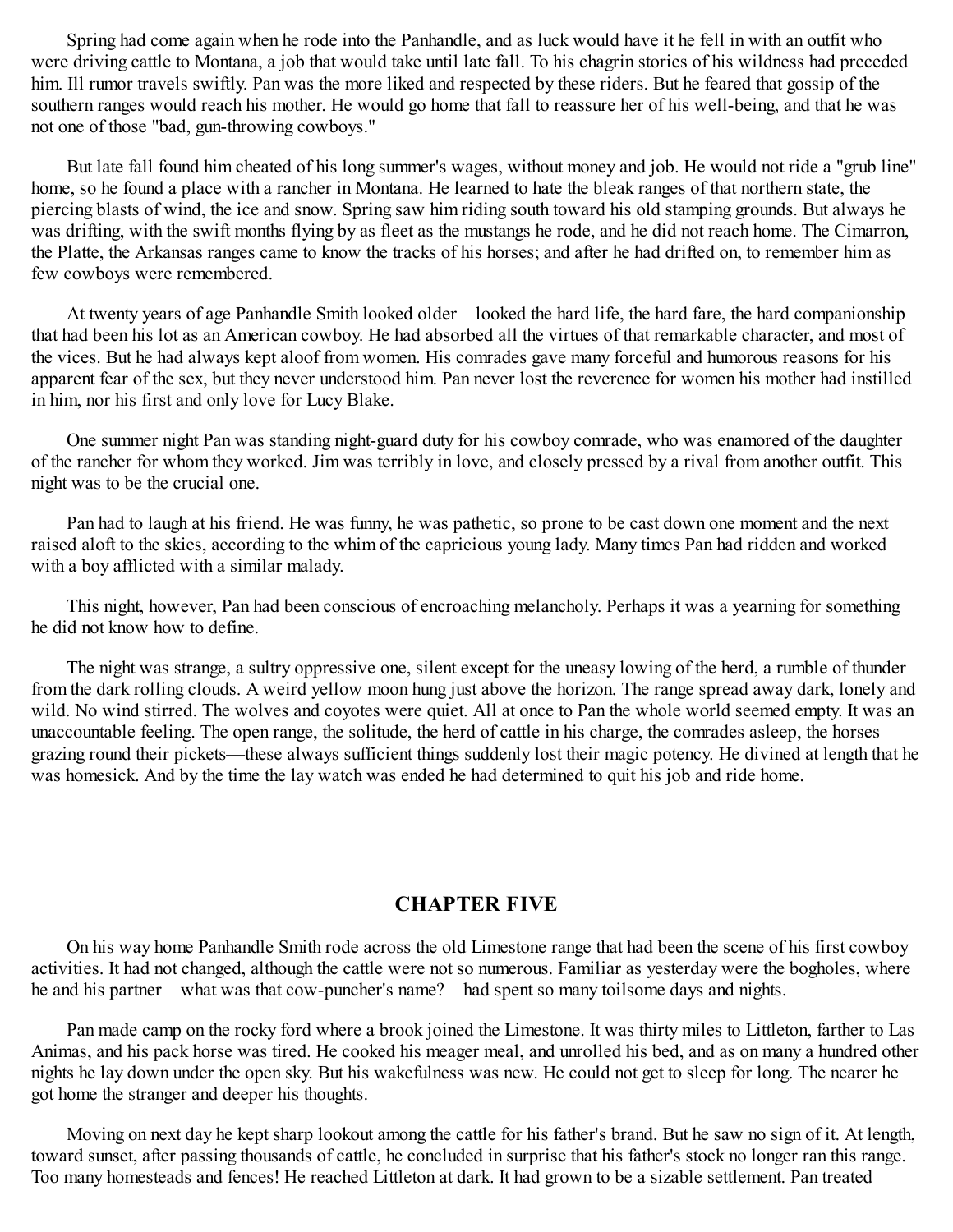himself to a room at the new hotel, and after supper went out to find somebody he knew. It was Saturday night and the town was full of riders and ranchers. He expected to meet an old acquaintance any moment, but to his further surprise he did not. Finally he went to Campbell's store, long a fixture in the settlement of that country. John Campbell, huge of build, with his long beard and ruddy face, appeared exactly the same as when he used to give Pan a stick of candy. It did seem a long time, now. Campbell did not recognize him.

"Howdy, stranger, reckon you've got the best of me," he replied to Pan's question, and he sized up the tall lithe rider with curious and appreciating eyes.

"Now, John, you used to give me a stick of candy, every time I came to town," said Pan, with a laugh.

"Wal, I done that for every Tom, Dick an' Harry of a kid in this heah country," returned the old man, stroking his beard. "But durn if I recollect you."

"Panhandle Smith," announced Pan, with just a little diffidence. Perhaps if he was not remembered personally he might have the good luck to be unknown in reputation.

"Wal—Pan, if 't ain't you, by gosh!" ejaculated Campbell, cordially, and there was unmistakable welcome in his grip. "But no one here will ever recognize you. Say, you've sprung up. We've heerd a lot about you—nothin' of late years, though, now I tax myself... Cowboy, you've seen some range life, if talk is true."

"You mustn't believe all you hear, Mr. Campbell," replied Pan, with a smile. "I'd like to know about my dad and mother."

"Wal, haven't you heerd?" queried Campbell, hesitatingly.

"What?" flashed Pan, noting the other's sudden change to gravity. "It's two years and more since I got a letter from Mother. I wrote a couple of times, but she never answered."

"You ought to have come home long ago," said Campbell. "Your father lost his cattle. Old deal with Hardman that stood for years. Mebbe you never knowed about it. There are ranchers around here who swear Hardman drove sharp deals. Wal, your father sold the homestead an' left. Reckon it's been over a year."

"Where'd they go?"

"Your pa never told me where, but I heerd afterward that he hit Hardman's trail an' went to western New Mexico. Marco is the name of the place. New country up there. Gold an' silver minin', some cattle outfits goin' in, an lately I heerd of some big wild-hoss deals on."

"Well," exclaimed Pan, in profound amaze and sorrow at this news.

"It's a wide-open frontier place, all right," declared Campbell. "Some cowpuncher rode through here an' talked about Marco. He said they stepped high, wide an' handsome up there."

"Why did Dad go?" asked Pan in wonder.

"Reckon I couldn't say fer sure. But he was sore at Hardman, an' the funny thing is he wasn't sore till some time after Hardman left these parts. Mebbe he learned somethin'. An' you can learn whatever it was if you hunt up them ranchers who once got stung by Hardman."

"Ah-uh!" muttered Pan, thoughtfully. "Don't know as I care to learn. Dad will tell me.... Jim Blake, now, what become of him?"

"Jim, a while back, I reckon some years though after you left home, was foreman for Hardman's outfit. An' he went to Marco first. Reckon Hardman sent him up there to scout around."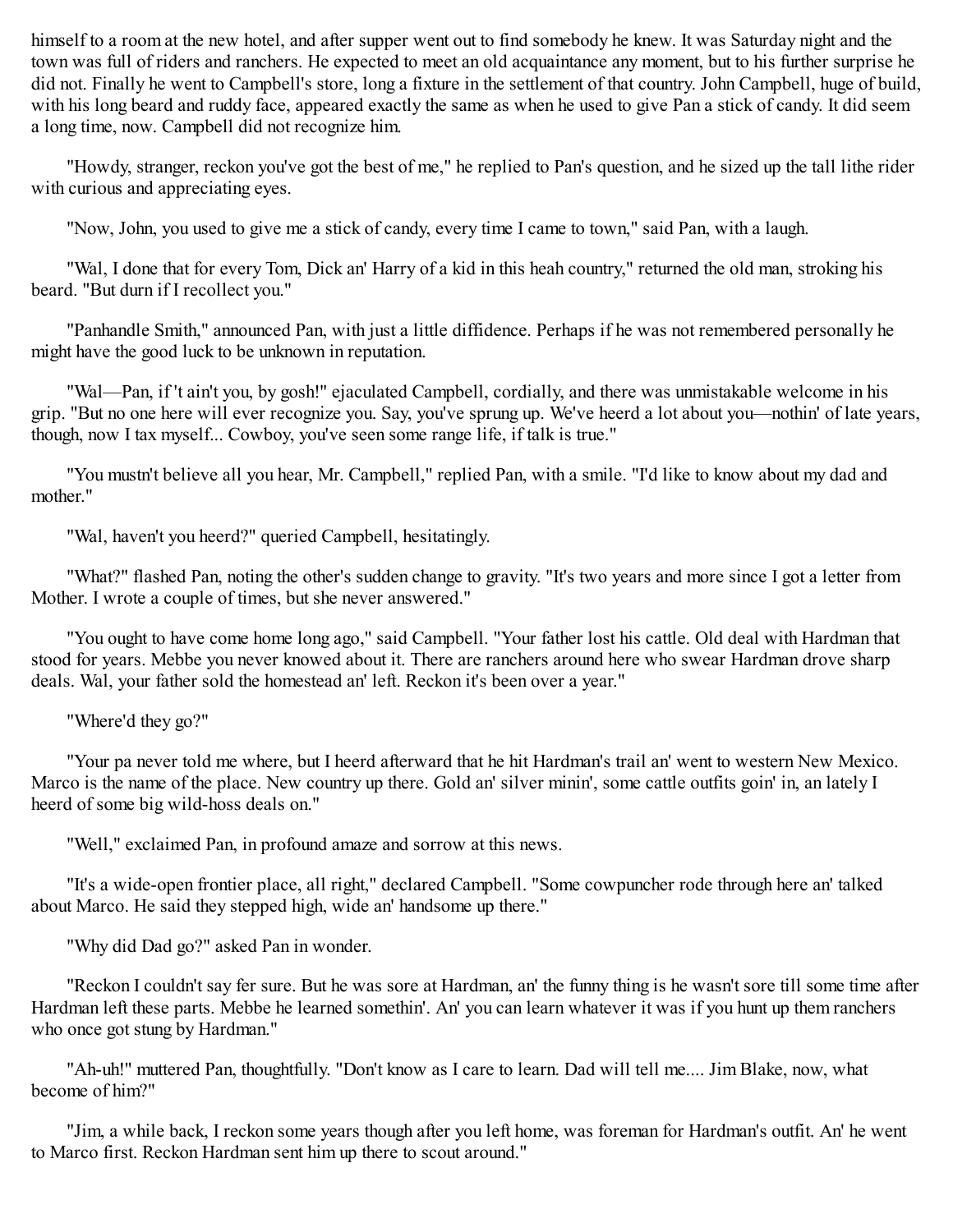"Did Jim take his family along?" inquired Pan, pondering.

"No. But they left soon after. In fact, now I tax myself, several homesteaders from hereabouts went. There's a boom over west, Pan, an' this here country is gettin' crowded."

"Marco. How do you get there?"

"Wal, it's on the old road to Californy."

Pan went to the seclusion of his room, and there in the dark, sleepless, he knew the pangs of remorse. Without realizing the flight of years, always meaning to return home, to help father, mother, little sister, to take up again with his never-forgotten Lucy—he had allowed the wild life of the range to hold him too long. Excuses were futile. Suppose he had failed to save money—suppose he had become numbered among those whom his old schoolteacher had called "bad cowboys"! Pride, neglect, love of the range and new country, new adventure had kept him from doing his duty by his parents. That hour was indeed dark and shameful for Panhandle Smith. Instead of drowning his grief in drink, as would have been natural for a cowboy, he let it work its will upon him. He deserved the pangs of self-reproach, the futile wondering, the revived memories that roused longings stronger than that which had turned him on the homeward trail.

Next day Pan sold his outfit except the few belongings he cherished, and boarded a west-bound stage. Once on the way he recovered from his brooding mood and gradually awakened to the fact that he was riding to a new country, a new adventure—the biggest of his life—in which he must make amends to his mother, and to Lucy. Quite naturally he included Lucy in the little circle of beloved ones—Lucy, whom he had deserted for the open range, for pitching horses and running steers, for the dust and turmoil of the roundup, for the long day ride and the lonely night watch, for the gaming table, the bottle, the gun—for all that made life so thrilling to the American cowboy.

Riding by stage was not new to Pan, though he had never before taken more than a day's journey. The stage driver, Jim Wells, was an old-timer. He had been a pony-express rider, miner, teamster and freighter, and now, grizzled and scarred he liked to perch upon the driver's seat of the stage, chew tobacco and talk. His keen eyes took Pan's measure in one glance.

"Pitch your bag up, cowboy, an' climb aboard," he said. "An' what might your handle be?"

"Panhandle Smith," replied Pan nonchalantly, "late of Sycamore Bend."

"Wal, now, whar'd I hear thet name? I got a plumb good memory fer names an' faces. 'Pears I heerd thet name in Cheyenne, last summer.... I got it. Cowpuncher named Panhandle rode down street draggin' a bolt of red calico thet unwound an' stampeded all the hosses. Might thet lad have happened to be you?"

"I reckon it might," replied Pan, with a grin. "But if you know any more about me keep it under your sombrero, oldtimer."

"Haw! Haw!" roared Wells, slapping his knee. "By golly, I will if I can. There's a funny old lady inside what's powerful afeerd of bandits, an' there's a gurl. I seen her takin' in your size an' spurs, an' thet gun you pack sort of comfortable like. An' there's a gambler, too, if I ever seen one. Reckon I'm agoin' to enjoy this ride."

After the next stop, where the travelers got dinner, Pan returned to the stage to find a young lady perched upon the driver's seat. She had serious gray eyes and pale cheeks.

"I took your seat," she said, shyly, "but there's enough room."

"Thanks, I'll ride inside," replied Pan.

"But if you don't sit here—someone else might—and I—he—" she faltered, flushing a little.

"Oh, in that case, I'll be glad to," interrupted Pan, and climbed to the seat beside her. He had become aware of the appearance of a flashily dressed, hawk-eyed individual about to enter the stage. "Are you traveling alone?"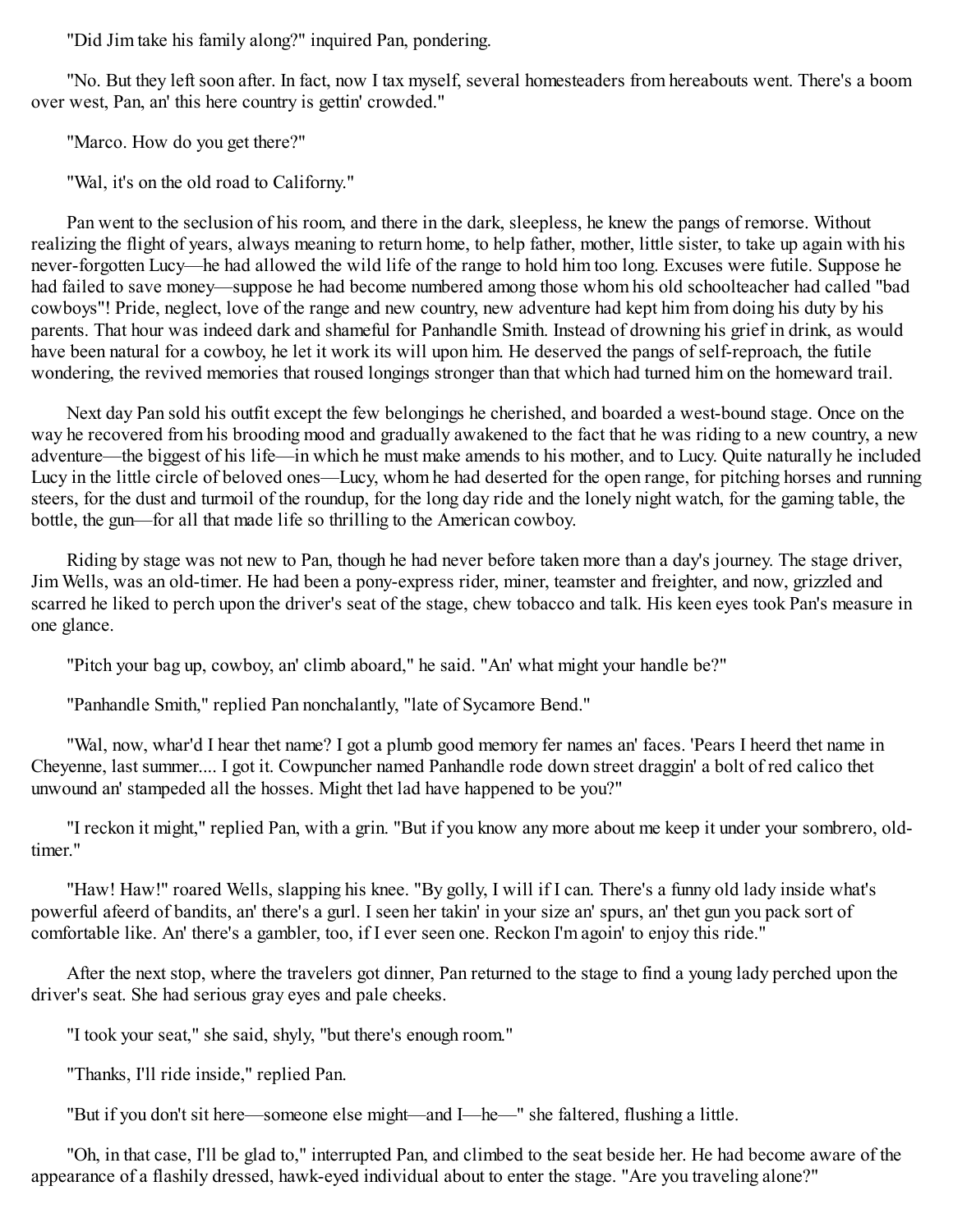"No, thank you. Father is with me, but he never sees anything. I have been annoyed," she replied.

The stage driver arrived, and surveyed the couple on the seat with a wink and a grin and a knowing look that quite embarrassed the young lady.

"Wal, now, this here stage drivin' is gettin' to be mighty fine," he said, as he clambered up to the seat, and unwound the reins from the brake handle. "Lady, I reckon I seen you didn't like ridin' inside. Wal, you'll shore be all right ridin' between me an' my young friend Panhandle Smith."

"I think I will," replied the girl, dimpling prettily. "My name is Emily Newman. I'm on my way with my father to visit relatives in California."

Pan soon found it needful to make conversation, in order to keep the loquacious old stage driver from talking too much. He had told Miss Newman about Pan's escapade with the red calico, and had launched upon another story about him, not funny at all to Pan, but one calculated to make conquest of a romancing young girl. Pan managed to shut Wells up, but too late. Miss Newman turned bright eyes upon Pan.

"Oh, of course, I saw you were a cowboy," she said, dimpling again. "Those enormous spurs you wear! I wondered how you could walk."

"These spurs? They're nothing. I sleep in them," replied Pan.

"Indeed. You're not serious.... Was that true about your riding round Cheyenne dragging yards and yards of red calico behind your horse?"

"Yes. It was silly of me. I fear I had been looking upon something beside calico that was red."

"Oh, you mean red liquor? ... You were—under its influence!"

"A little," replied Pan laughing, yet not liking the turn of the conversation.

"I wouldn't have guessed that you—" she added, without concluding what she meant to say. But her tone, her look, and the intimation conveyed a subtle flattery to Pan. It seemed that whenever he approached young women he always received similar impressions. That was seldom, for his encounters with girls were few and far between. He could not help feeling pleased, somehow embarrassed, and rather vaguely elated. He divined danger for him in these potent impressions. Without ever understanding why he had avoided friendships with girls.

"Miss Newman, cowboys as a rule aren't worth much," rejoined Pan, submerging his annoyance in good humor. "But at that they are not terrible liars like most of the stage drivers you meet."

"Haw! Haw!" roared Jim Wells, cracking his long whip, as the stage bowled over the road. "He's a modest young fellar, Miss, a most extraordinary kind of a cowboy."

And so they bandied words and laughs from one to another, while the long white road stretched ahead, and rolled behind under the wheels. The girl was plainly curious, interested, fascinated. Old Jim, after the manner of westerners, was bent on making a conquest for Pan. And Pan, trying hard to make himself appear only an ordinary and quite worthless cowboy, succeeded only in giving an opposite impression.

The little lady rode three whole days on the driver's seat between Pan and Wells. She made the hours flee. When the stage reached Las Vegas, she got off with her father and turned in the crowd to wave good-by. Her eyes were wistful with what might have been. They haunted Pan for days, over the mountain uplands and on and on. Pan cherished the experience. To him it had been just a chance meeting with a nice girl, but somehow it opened his eyes to what he had missed. The way of cowboys with girls was the one way in which he had been totally unfamiliar. What he had missed was not the dancing and flirting and courting that cowboys loved so well, but something he could not quite grasp. It belonged to the never-fading influence of his mother; and likewise it had some inscrutable association with little Lucy Blake. Little? Surely she could not be little now. She was a grown girl, a young woman like this Emily Newman,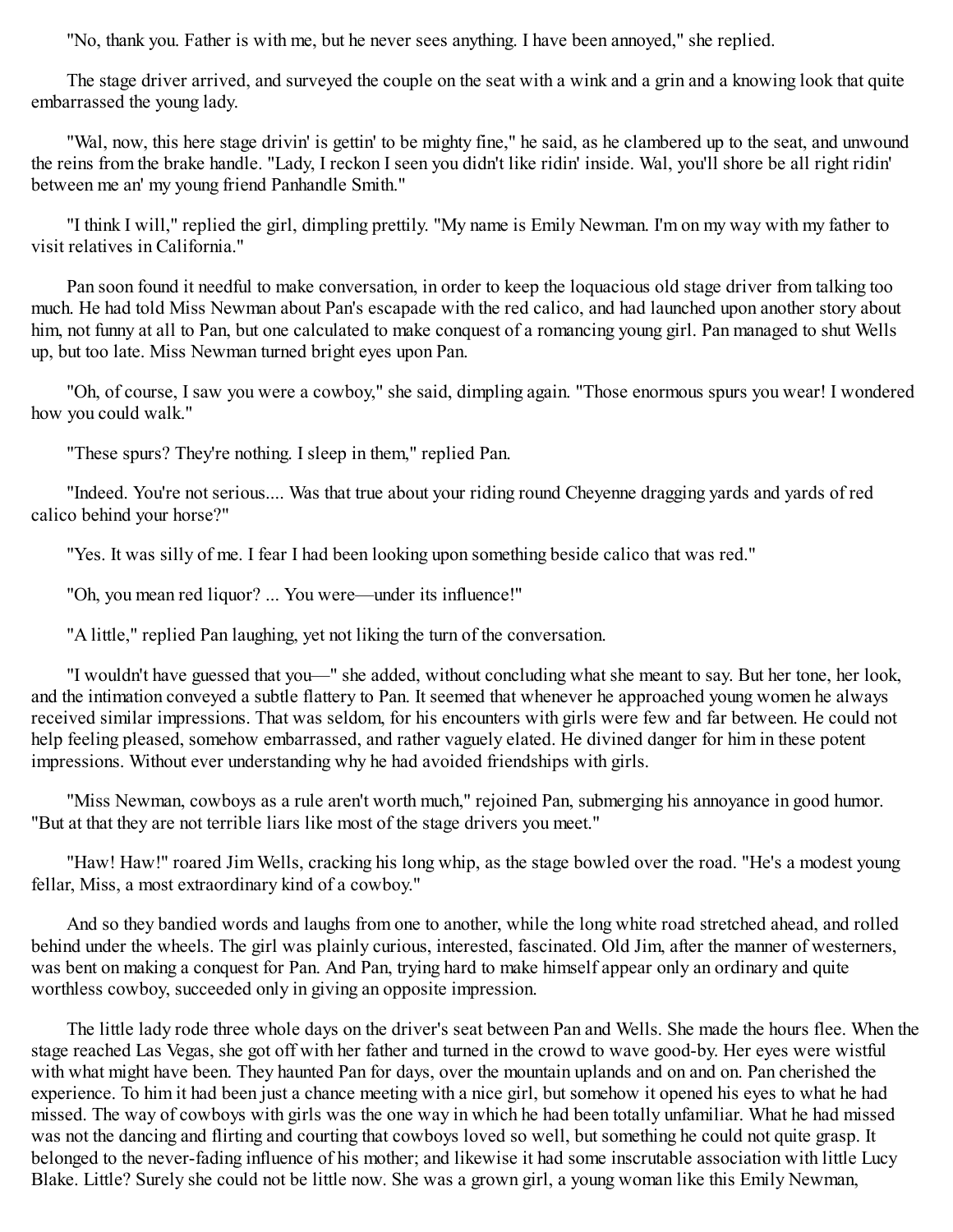beautiful perhaps, with all the nameless charms women had for men. Pan grew conscious of a mounting eagerness to see Lucy, and each day during the ride across the desert the feeling augmented, and with it a bewilderment equally incomprehensible to him.

New Mexico was strange and new. He saw the desert through eyes intensified by emotion. He knew the plains from Montana to Texas. But this was different country, with its stretches of valley, its walls of red and yellow, its strange shafts of rock, its amber ranges, and far away on every horizon the dim purple and white of great peaks were magnificent.

The Mormon ranches were scattered along the few green valleys. Cattle were scarce, only a few herds dotting the endless sweeps of green sage and bleached grass. As he traveled farther westward, however, the numbers of wild horses increased until they ran into the thousands.

Horses had meant more to Pan than anything. In his wanderings up and down the western slope of the prairie land east of the Rockies he had often encountered wild horses, and had enjoyed many a chase after them. Every cowboy was a wild horse hunter, on occasions. If he had ridden these desert ranges, he would inevitably have become permanently a hunter and lover of wild horses. Moreover, Pan did not see why there would not be vastly more money in it than in punching cows. He grew charmed with the idea.

Western New Mexico at last! It appeared a continuation and a magnifying of all the color and wildness and vastness. Sand dunes and wastes of black lava, dry lake beds and cone-shaped extinct volcanoes, with the ragged crater mouths gaping, low ranges of yellow cedar-dotted hills, valleys of purple, and green forests on the mountain slopes—all these in endless variety were new to the cowboy of the plains. Water was conspicuous for its absence, though at long intervals of travel he crossed a stream. The homesteader, that hopeful and lonely pioneer, was as scarce as the streams.

One night, hours after dark, the stage rolled into Marco, with Pan one of five passengers. Sunset had overtaken them miles from their destination. At that time Pan thought the country wild and beautiful in the extreme. Darkness had soon blotted out the strange formations of colored rocks, the endless sweep of valley, the cold white peaks in the far distance.

Marco! How unusual the swelling of his heart! The long three-week ride had ended. The stage had rolled down a main street the like of which Pan had never even imagined. It was crude, rough, garish with lights and stark board fronts of buildings, and a motley jostling crowd of men; women, too, were not wanting in the throngs streaming up and down. Again it was Saturday night. Always it appeared Pan hit town on this of all nights. Noise and dust filled the air. Pan pulled down his bag, and mounted the board steps of the hotel the stage driver had announced.

If Pan had not been keenly strung, after long weeks, with the thought of soon seeing his mother, father, his little sister and Lucy, he would yet have been excited over this adventure beyond the Rockies.

Contrary to his usual habit of throwing his money to the winds like most cowboys, he had exercised rigid economy on this trip. Indeed, it was the first time he had ever done such a thing. He had between four and five hundred dollars, consisting of wages he had saved and the proceeds from the sale of his horses and outfit. There was no telling in what difficulties he might find his father and what need there might be for his money. So Pan took cheap lodgings, and patronized a restaurant kept by a Chinaman.

He chose a table at which sat a young man whose face and hands and clothes told of rough life in the open in contact with elemental things. Pan could catch such significance as quickly as he could the points of a horse. He belonged to that fraternity himself.

"Mind if I sit here?" he asked, indicating the vacant chair.

"Help yourself, stranger," was the reply, accompanied by an appraising glance from level quiet eyes.

"I'm sure hungry. How's the chuck here?" went on Pan, seating himself.

"The Chink is a first rate cook an' clean.... Just come to town?"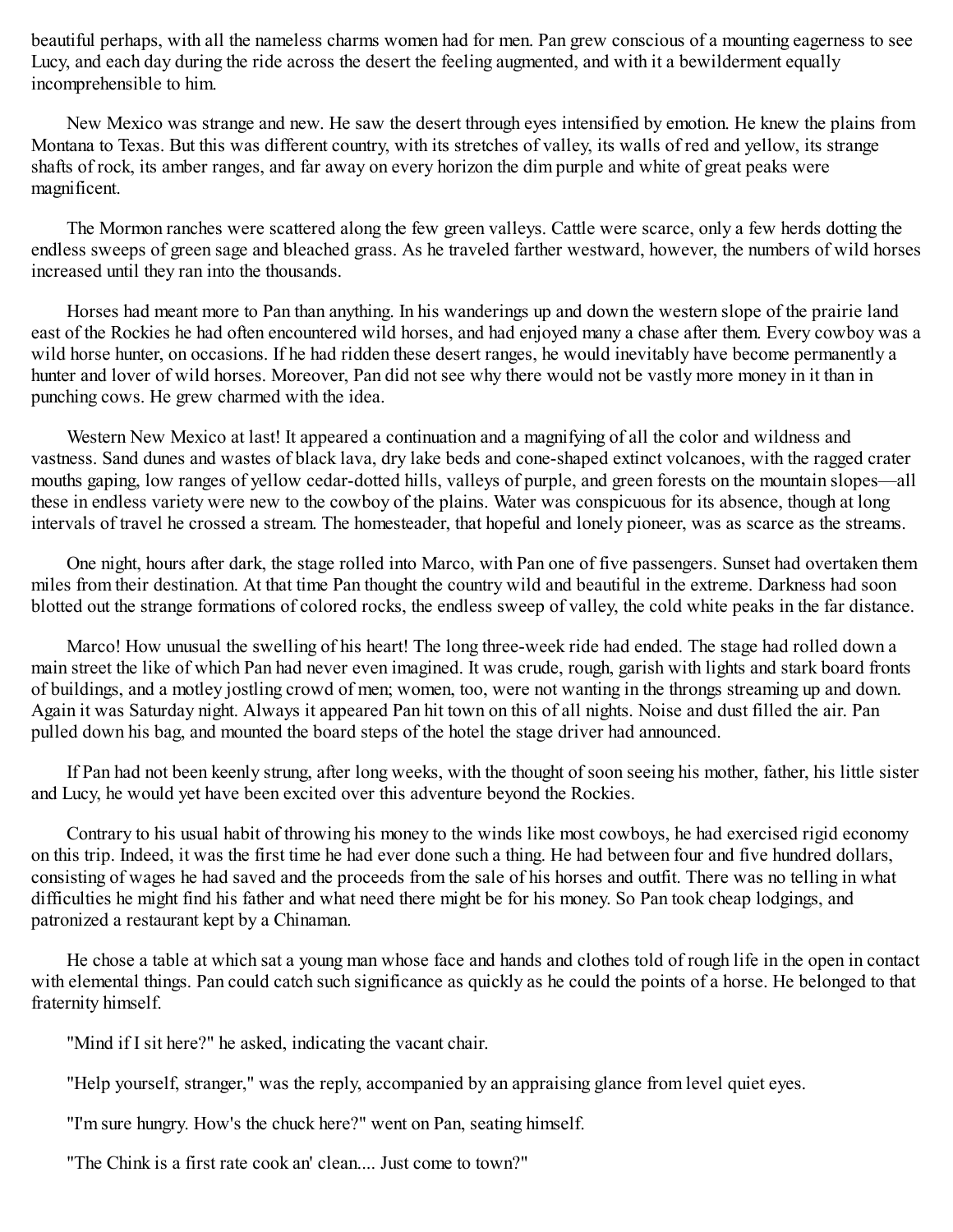"Yes," replied Pan, and after giving his order to a boy waiter he turned to his companion across the table and continued. "And it took a darn long ride to get here. From Texas."

"That so? Well, I come from western Kansas, just across the Texas line."

"Been here long?"

"Reckon a matter of six months."

"What's your work, if you'll excuse curiosity. I'm green, you see, and want to know."

"I've been workin' a minin' claim. Gold."

"Ah-huh!" replied Pan with quickened interest. "Sounds awful good to me. I never saw any gold but a few gold eagles, and they've sure been scarce enough."

Pan's frankness, and that something simple and careless about him, combined with his appearance, always created the best of impressions upon men.

His companion grinned across the table, as if he had shared Pan's experience. "Reckon you needn't tell me you're a cowpuncher. I heard you comin' before I saw you.... My name's Brown."

"Howdy, glad to meet you," replied Pan, and then with evident hesitation. "Mine is Smith."

"Panhandle Smith?" queried the other, quickly.

"Why, sure," returned Pan with a laugh.

"Shake," was all the reply Brown made, except to extend a lean strong hand.

"I'm most as lucky as I am unlucky," said Pan warmly. "It's a small world.... Now tell me, Brown, have you seen or heard anything of my dad, Bill Smith?"

"No, sorry to say. But I haven't mingled much. Been layin' pretty low, because the fact is I think I've struck a rich claim. An' it's made me cautious."

"Ah-uh. Pretty wide open town, I'll bet. I appreciate your confidence in me."

"To tell you the truth I'm darn glad to run into some one from near home. Lord, I wish you could have brought word from my wife an' baby."

"Married, and got a kid. That's fine. Boy or girl?"

"It's a girl. I never saw her, as she was born after I left home. My wife wasn't very well when she wrote last. She wants to come out here, but I can't see that yet a while."

"Well, wish I could have brought you news. It must be tough to be separated from your family. I'm not married, but I know what a little girl means.... Say, Brown, did you ever run into a man out here named Jim Blake?"

"No."

"Or a man named Hardman? Jard Hardman?"

"Hardman! Now you're talkin', Panhandle. I should smile I have," replied Brown, with a flash of quiet eyes that Pan had learned to recognize as dangerous in men. His own pulse heightened. It was like coming suddenly on a track for which he had long been searching. The one word Hardman had struck fire from this young miner.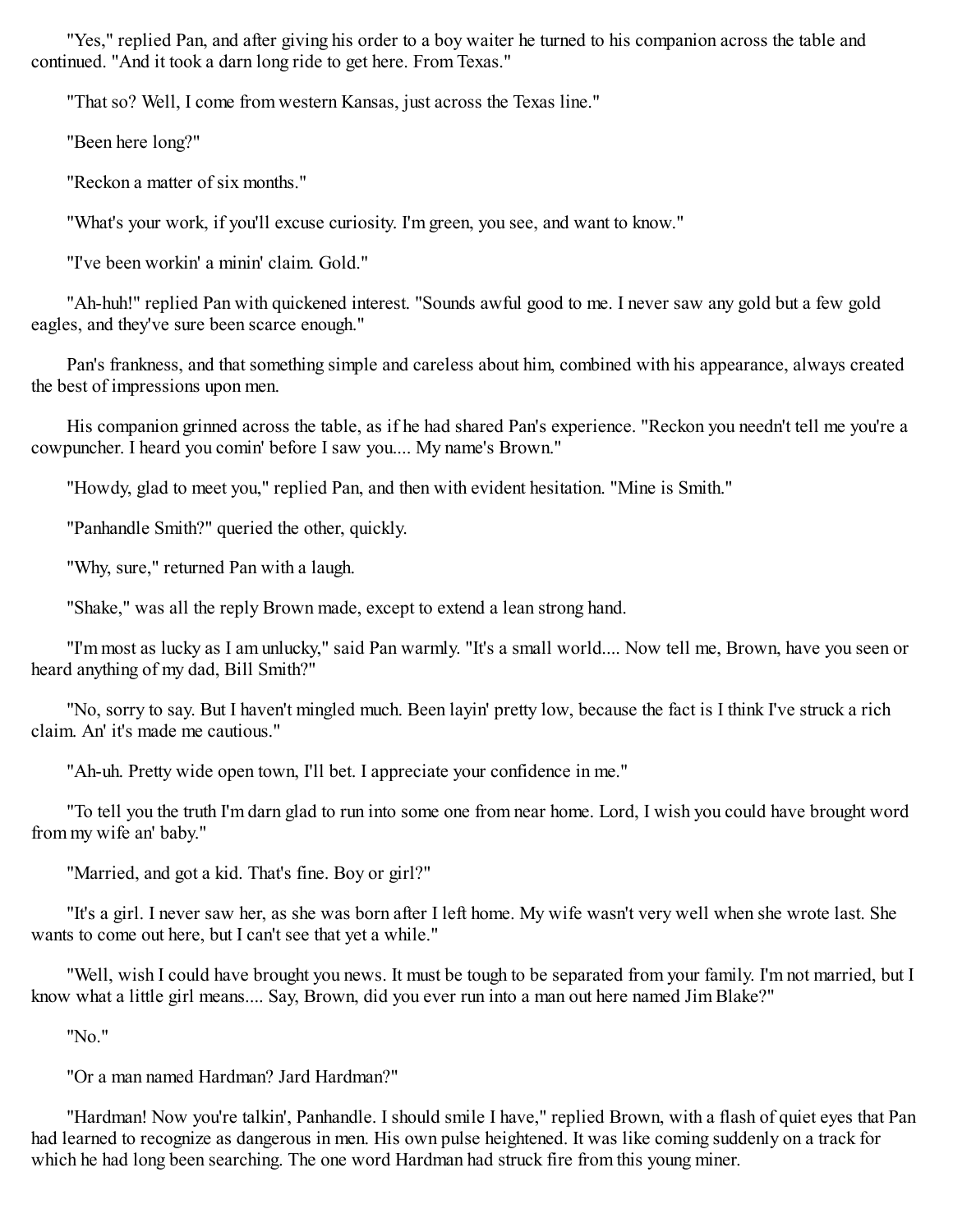"What's Hardman doing?" asked Pan quietly.

"Everythin' an' between you an' me, he's doin' everybody. Jard Hardman is in everythin'. Minin', ranchin', an' I've heard he's gone in for this wild horse chasin'. That's the newest boom around Marco. But Hardman has big interests here in town. It's rumored he's back of the Yellow Mine, the biggest saloon an' gamblin' hell in town."

"Well, I'll be doggoned," ejaculated Pan thoughtfully. "Things turn out funny. You can show me that place presently. Does Hardman hang out here in Marco?"

"Part of the time. He travels to Frisco, Salt Lake, an' St. Louis where he sells cattle an' horses. He has a big ranch out here in the valley, an' stays there some. His son runs the outfit."

"His son?" queried Pan, suddenly hot with a flash of memory.

"Yes, his son," declared Brown eyeing Pan earnestly. "Reckon you must know Dick Hardman?"

"I used to—long ago," replied Pan, pondering. How far in the past that seemed! How vivid now in memory!

"Old Hardman makes the money an' Dick blows it in," went on Brown, with something of contempt in his voice. "Dick plays, an' they say he's a rotten gambler. He drinks like a fish, too. I don't run around much in this burg, believe me, but I see Dick often. I heard he'd fetched a girl here from Frisco."

"Ah-uh! Well, that's enough about my old schoolmate, thank you," rejoined Pan. "Tell me, Brown, what's this Marco town anyway?"

"Well, it's both old an' new," replied the other. "That's about all, I reckon. Findin' gold an' silver out in the hills has made a boom this last year or so. That's what fetched me. The town is twice the size it was when I saw it first, an' many times more people. There's a lot of these people, riffraff, that work these minin' towns. Gamblers, sharks, claim jumpers, outlaws, adventurers, tramps, an' of course the kind of women that go along with them. A good many cow outfits make this their headquarters now. An' last, this horse tradin', an' wild horse catchin'. Sellin' an' shippin' has attracted lots of men. Every day or so a new fellar, like you, drops in from east of the Rockies. There are some big mining men investigatin' the claims. An' if good mineral is found Marco will be solid, an' not just a mushroom town."

"Any law?" inquired Pan thoughtfully.

"Not so you'd notice it much, especially when you need it," asserted Brown grimly. "Matthews is the town marshal. Self-elected so far as I could see. An' he's hand an' glove with Hardman. He's mayor, magistrate, sheriff, an' the whole caboodle, includin' the court. But there are substantial men here, who sooner or later will organize an' do things. They're too darned busy now workin', gettin' on their feet."

"Ah-uh. I savvy. I reckon you're giving me a hunch that in your private opinion Matthews isn't exactly straight where some interests are concerned. Hardman's for instance. I've run across that sort of deal in half a dozen towns."

"You got me," replied Brown, soberly. "But please regard that as my confidential opinion. I couldn't prove it. This town hasn't grown up to political corruption an' graft. But it's headed that way."

"Well, I was lucky to run into you," said Pan with satisfaction. "I'll tell you why some other time. I'm pretty sure to stick here.... Now let's go out and see the town, especially the Yellow Mine."

Pan had not strolled the length of the main street before he realized that there was an atmosphere here strangely unfamiliar to him. Yet he had visited some fairly wild and wide-open towns. But they had owed their wildness and excitement and atmosphere to the range and the omnipresent cowboy. Old-timers had told him stories of Abilene and Dodge, when they were in their heyday. He had gambled in the hells of Juárez, across the Texas border where there was no law. Some of the Montana cattle towns were far from slow, in cowboy vernacular. But here he sensed a new element. And soon he grasped it as the fever of the rush for gold. The excitement of it took hold of him, so that he had to reason with himself to shake it off.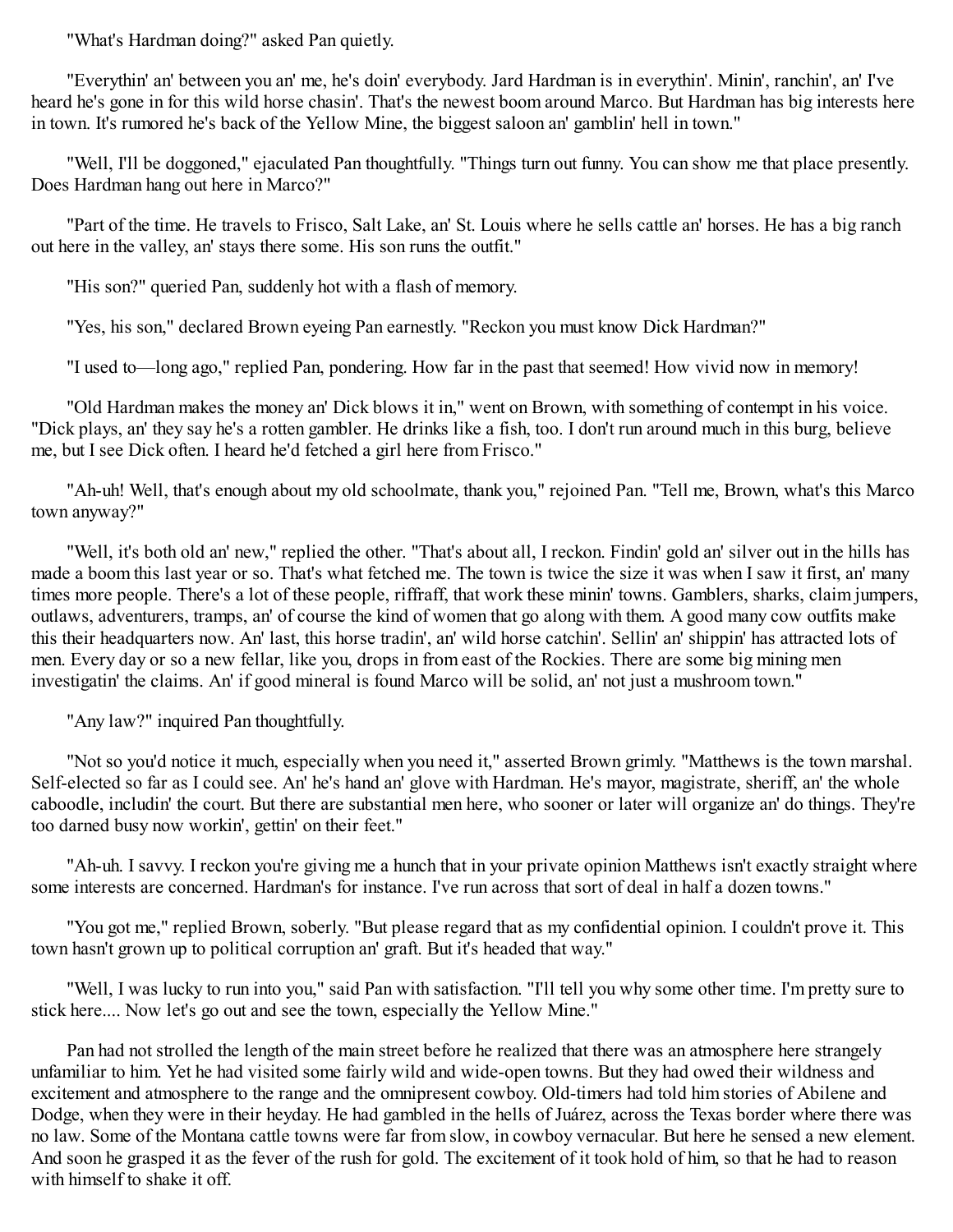The town appeared about a mile long, spread out on two sides of the main street, graduating from the big buildings of stone and wood in the center to flimsy frame structures and tents along the outskirts. Pan estimated that he must have passed three thousand people during his stroll, up one side of the street and down the other. Even if these made up the whole population it was enough to insure a good-sized town. There were no street lamps. And the many yellow lights from open doors and windows fell upon the throngs moving to and fro, in the street as well as on the sidewalks.

Pan's guide eventually led him into the Yellow Mine.

He saw a long wide room full of moving figures, thin wreaths of blue smoke that floated in the glaring yellow lights. A bar ran the whole length of this room, and drinkers were crowded in front of it. The clink of glass, the clink of gold, the incessant murmur of hoarse voices almost drowned faint strains of music from another room that opened from this one.

The thousand and one saloons and gambling dives that Pan had seen could not in any sense compare with this one. This was on a big scale without restraint of law or order. Piles of gold and greenbacks littered the tables where roulette, faro, poker were in progress. Black garbed, pale hard-faced gamblers sat with long mobile hands on the tables. Bearded men, lean-faced youths bent with intent gaze over their cards. Sloe-eyed Mexicans in their high-peaked sombreros and gaudy trappings lounged here and there, watching, waiting—for what did not seem clear to Pan. Drunken miners in their shirt sleeves stamped through the open door, to or from the bar. An odor of whisky mingled with that of tobacco smoke. Young women with bare arms and necks and painted faces were in evidence, some alone, most of them attended by men.

The gambling games attracted Pan. Like all cowboys he had felt the fascination of games of chance. He watched the roulette wheel, then the faro games. In one corner of the big room, almost an alcove, Pan espied a large round table at which were seated six players engrossed in a game of poker. He saw thousands of dollars in gold and notes on that table. A pretty flashy girl with bold eyes and a lazy sleepy smile hung over the shoulder of one of the gamblers.

Pan's comrade nudged him in the side.

"What? Where?" whispered Pan answering quickly to the suggestion and his glance swept everywhere.

Brown was gazing with gleaming eyes at the young card player over whose shoulder the white-armed girl hung.

Then Pan saw a face that was strangely familiar—a handsome face of a complexion between red and white, with large sensual mouth, bold eyes, and a broad low brow. The young gambler was Dick Hardman.

Pan knew him. The recognition meant nothing, yet it gave Pan a start, a twinge, and then sent a slow heat along his veins. He laughed to find the boyishness of old still alive in him. After eight years of hard life on the ranges! By that sudden resurging of long forgotten emotion Pan judged the nature of what the years had made him. It would be interesting to see how Dick Hardman met him.

<span id="page-26-0"></span>But it was the girl who first seemed drawn by Pan's piercing gaze. She caught it—then looked a second time. Sliding off the arms of Hardman's chair she moved with undulating motion of her slender form, and with bright eyes, round the table toward Pan. And at that moment Dick Hardman looked up from his cards and watched her.

#### **CHAPTER SIX**

"Hello, cowboy. How'd I ever miss you?" she queried roguishly, running her bright eyes from his face down to his spurs and back again.

"Good evening, Lady," replied Pan, removing his sombrero and bowing, with his genial smile. "I just come to town."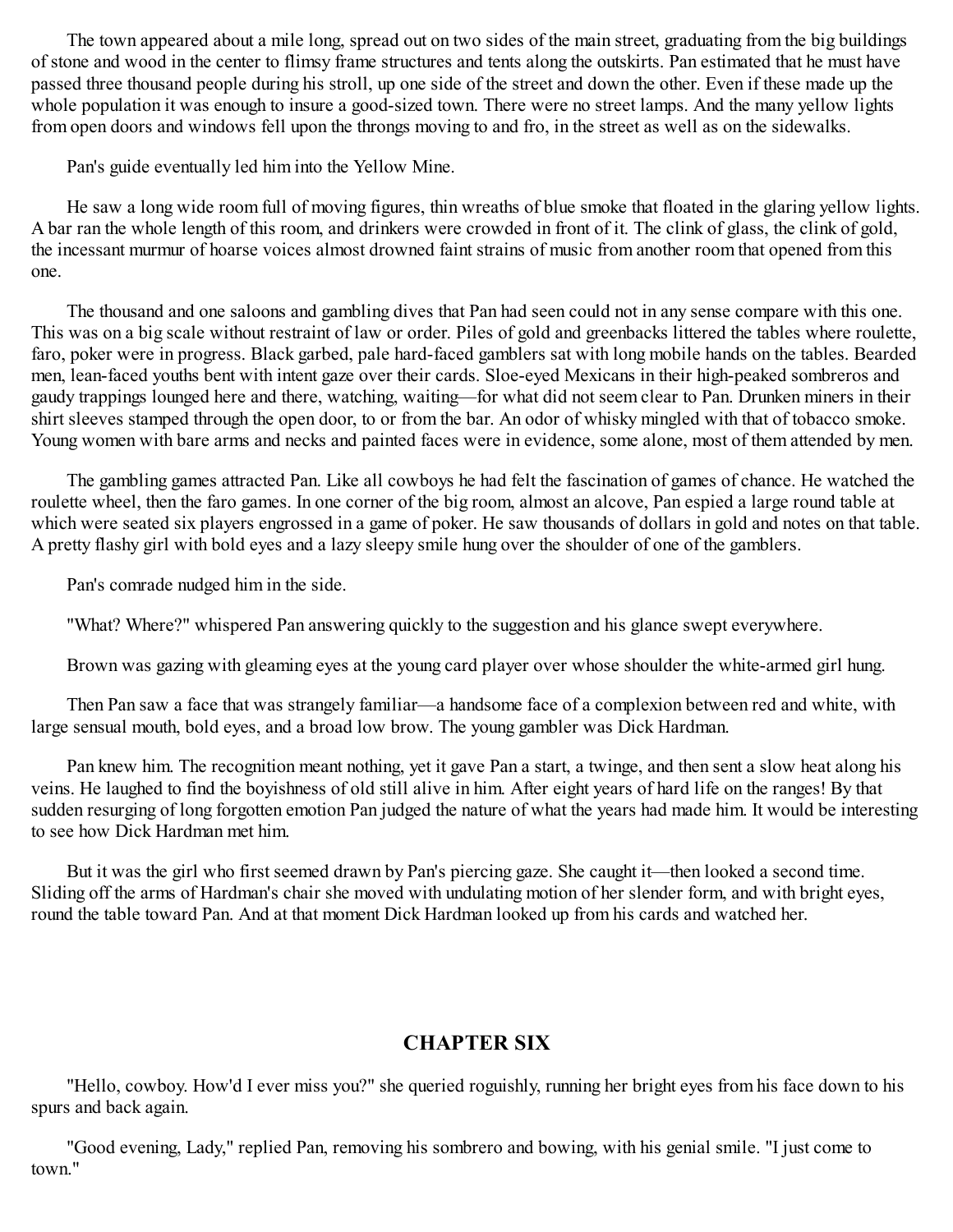She hesitated as if struck by a deference she was not accustomed to. Then she took his hands in hers and dragged him out a little away from Brown, whom she gave a curt nod. Again she looked Pan up and down.

"Did you take off that big hat because you know you're mighty good to look at?" she asked, archly.

"Well, no, hardly," answered Pan.

"What for then?"

"It's a habit I have when I meet a pretty girl."

"Thank you. Does she have to be *pretty*?"

"Reckon not. Any girl, Miss."

"You are a stranger in Marco. Look out somebody doesn't shoot a hole in that hat when you doff it."

While she smiled up at him, losing something of the hawklike, possession-taking manner that had at first characterized her, Pan could see Dick Hardman staring hard across the table. Before Pan could find a reply for the girl one of the gamesters, an unshaven scowling fellow, addressed Hardman.

"Say, air you playin' cairds or watchin' your dame make up to that big hat an' high boots?"

Pan grasped the opportunity, though he never would have let that remark pass under any circumstances. He disengaged his right hand from the girl's, and stepping up to the table, drawing her with him, he bent a glance upon the disgruntled gambler.

"Excuse me, Mister," he began in the slow easy cool speech of a cowboy, "but did you mean me?"

His tone, his presence, drew the attention of all at the table, especially the one he addressed, and Hardman. The former laid down his cards. Shrewd eyes took Pan's measure, surely not missing the gun at his hip.

"Suppose I did mean you?" demanded the gambler, curiously.

"Well, if you did I'd have to break up your game," replied Pan, apologetically. "You see, Mister, it hurts my feelings to have anyone make fun of my clothes."

"All right, cowboy, no offense meant," returned the other, at which everyone except Hardman, let out a laugh. "But you'll break up our game anyhow, if you don't trot off with Louise there."

His further remark, dryly sarcastic, mostly directed at Hardman did not help the situation, so far as Pan was concerned. It was, however, exactly what Pan wanted. Dick stared insolently and fixedly at Pan. He appeared as much puzzled as annoyed. Manifestly he was trying to place Pan, and did not succeed. Pan had hardly expected to be recognized, though he stood there a moment, head uncovered, under the light, giving his old enemy eye for eye. In fact his steady gaze disconcerted Dick, who turned his glance on the amused girl. Then his face darkened and he spat out his cigar to utter harshly: "Go on, you cat! And don't purr round me any more!"

Insolently she laughed in his face. "You forget I can scratch." Then she drew Pan away from the table, beckoning for Brown to come also. Halting presently near the wide opening into the dance hall she said:

"I'm always starting fights. What might your name be, cowboy?"

"Well, it might be Tinkerdam, but it isn't," replied Pan nonchalantly.

"Aren't you funny?" she queried, half-inclined to be affronted. But she thought better of it, and turned to Brown. "I know your face."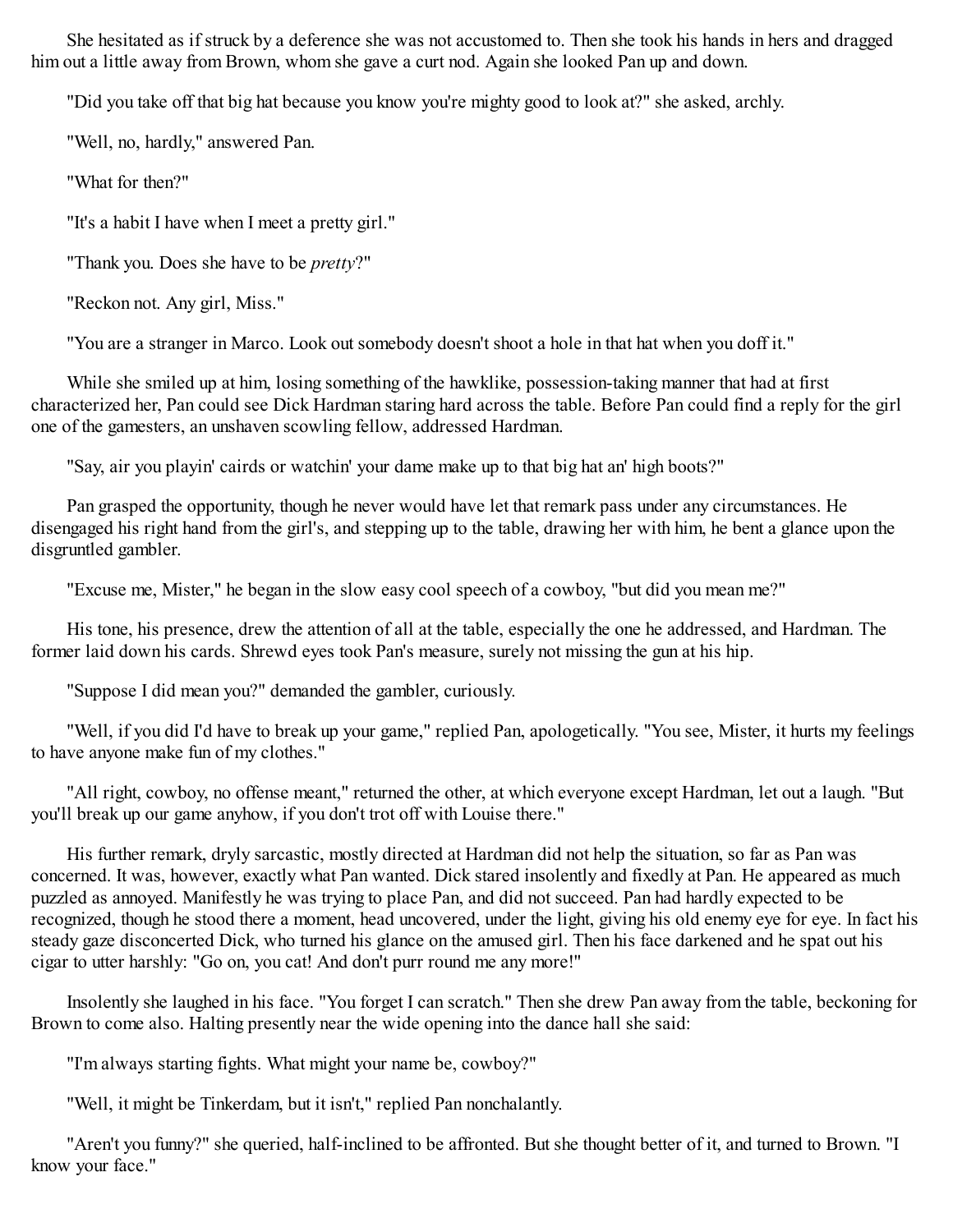"Sure you do, Miss Louise," said Brown, easily. "I'm a miner. Was here when you came to town, an' I often drop in to see the fun."

"What's your name?" she asked.

"Charley Brown, an' that's straight."

"Thanks, Charley. Now tell me who's this big good-looking pard of yours? I just want to know. You can't fool me about men. He doffs his hat to me. He talks nice and low, and smiles as no men smile at me. Then he bluffs the toughest nut in this town.... Who is he?"

"All right, I'll introduce you," drawled Brown. "Meet Panhandle Smith, from Texas."

"Well," she mused, fastening her hands in the lapels of his coat. "I thought you'd have a high-sounding handle.... Will you dance with me?"

"Sure, but I'm afraid I step pretty high and wide."

They entered another garish room, around which a throng of couples spun and wagged and tramped and romped. Pan danced with the girl, and despite the jostling of the heavy-footed miners acquitted himself in a manner he thought was creditable for him. He had not been one of the dancing cowboys.

"That was a treat after those clodhoppers," she said, when the dance ended. "You're a modest boy, Panhandle. You've got me guessing. I'm not used to your kind—out here.... Let's go have a drink. I've got to have whisky."

That jarred somewhat upon Pan and, as she led him back to Brown and then both of them to an empty table, he began to grasp the significance of these bare-armed white-faced girls with their dark-hollowed eyes and scarlet lips.

She drank straight whisky, and it was liquor that burned Pan like fire. Brown, too, made a wry face.

"Panhandle, are you going to stay here in Marco?" she inquired, leaning on her white round arms.

"Yes, if I find my folks," he replied simply. "They lost all they had—ranch, cattle, horses—and moved out here. I never knew until I went back home. Makes me feel pretty mean. But Dad was doing well when I left home."

"Mother—sister, too?"

"Yes. And my sister Alice must be quite a girl now," mused Pan.

"And you're going to help them?" she asked softly.

"I should smile," said Pan feelingly.

"Then, you mustn't buy drinks for me—or run after me—as I was going to make you do."

Pan was at a loss for a reply to that frank statement. And as he gazed at her, conscious of a subtle change, someone pounded him on the back and then fell on his neck.

"My Gawd—if heah ain't Panhandle!" burst out a husky voice.

Pan got up as best he could, and pulled free from the fellow. The voice had prepared Pan for an old acquaintance, and when he saw that lean red face and blue eyes he knew them.

"Well, I'll be darned. Blinky Moran! You son of a gun! Drunk—the same as when I saw you last."

"Aw, Pan, I ain't jes drunk," he replied. "Mebbe I was—but shein' you—ole pard—my Gawd! It's like cold sweet water on my hot face."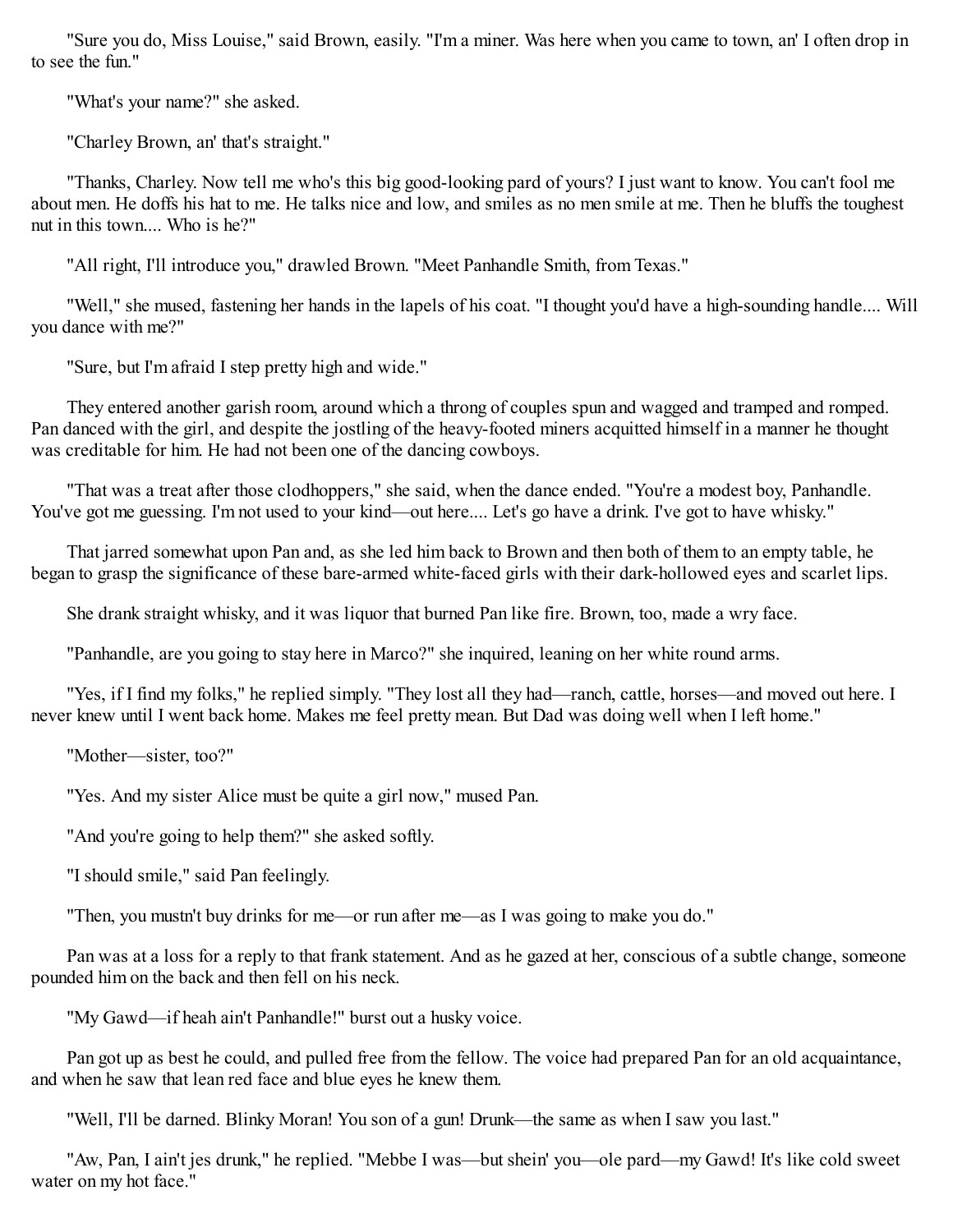"Blink, I'm sure glad to see you, drunk or sober," replied Pan warmly. "What're you doing out here?"

Moran braced himself, not without the help of his hold upon Pan, and it was evident that this meeting had roused him.

"Pan, meet my pard heah," he began, indicating a stalwart young man in overalls and high boots. "Gus Hans, puncher of Montana."

Pan shook hands with the grinning cowboy.

"Pard, yore shakin' the paw of Panhandle Smith," announced Moran in solemn emotion. "This heah's the boy, frens. You've heerd me rave many's the time. He was my pard, my bunkmate, my brother. We rode the Cimarron together, an' the Arkansaw, an' we was the only straight punchers in the Long Bar C outfit that was drove out of Wyomin'.... His beat never forked a hoss or coiled a rope. An' shorer'n hell, pard, I'd been a rustler but fer Panhandle. More'n onct he throwed his gun fer me an—"

"Say, Blink, I'll have to choke you," interrupted Pan, laughing. "Now, you meet my friends here, Miss Louise—and Charley Brown."

Pan did not miss the effect the bright-eyed red-lipped girl made upon the cowboys, especially Moran who, he remembered, had always succumbed easily to feminine charms.

"Blinky, you've been drinking too much to dance with a lady," presently remarked Louise.

"Wal, now, Miss, I'm as sober as Panhandle there," replied Moran ardently.

She shook her curly head smilingly and, rising from the table, went round to Pan and leaned up to him with both wistfulness and recklessness in her face.

"Panhandle Smith, I'll leave you to your friends," she said. "But don't you drift in here again—for if you do—I'll forget my sacrifice for little Alice.... There!"

She kissed him square on the lips and ran off without a backward glance.

Blinky fell into a chair, overcome with some unusual kind of emotion. He stared comically at Pan.

"Say, ole pard, you used to be shy of skirts!" he expostulated.

"Reckon I am yet, for all the evidence," retorted Pan, half amused and half angry at the unexpected move of the girl.

Charley Brown joined in the mirth at Pan's expense.

"Guess the drinks are on me," he said. "And they'll be the last."

"Pan, thet there girl is Louie Melliss!" ejaculated Moran.

"Is it? Well, who in the deuce is she?"

"Say, cowboy, quit your foolin'!"

"Honest, I never saw or heard of the young lady till a few minutes ago. Ask Brown."

"That's a fact," corroborated Brown, thus appealed to. "She's the belle of this hell. Sure, Smith, you savvy that?"

"No," rejoined Pan bluntly. He began to fear he had been rather thickheaded. "I've holed up in a few gambling hells where drinks and scraps went pretty lively. But this is the first one for me where there were a lot of half-naked girls."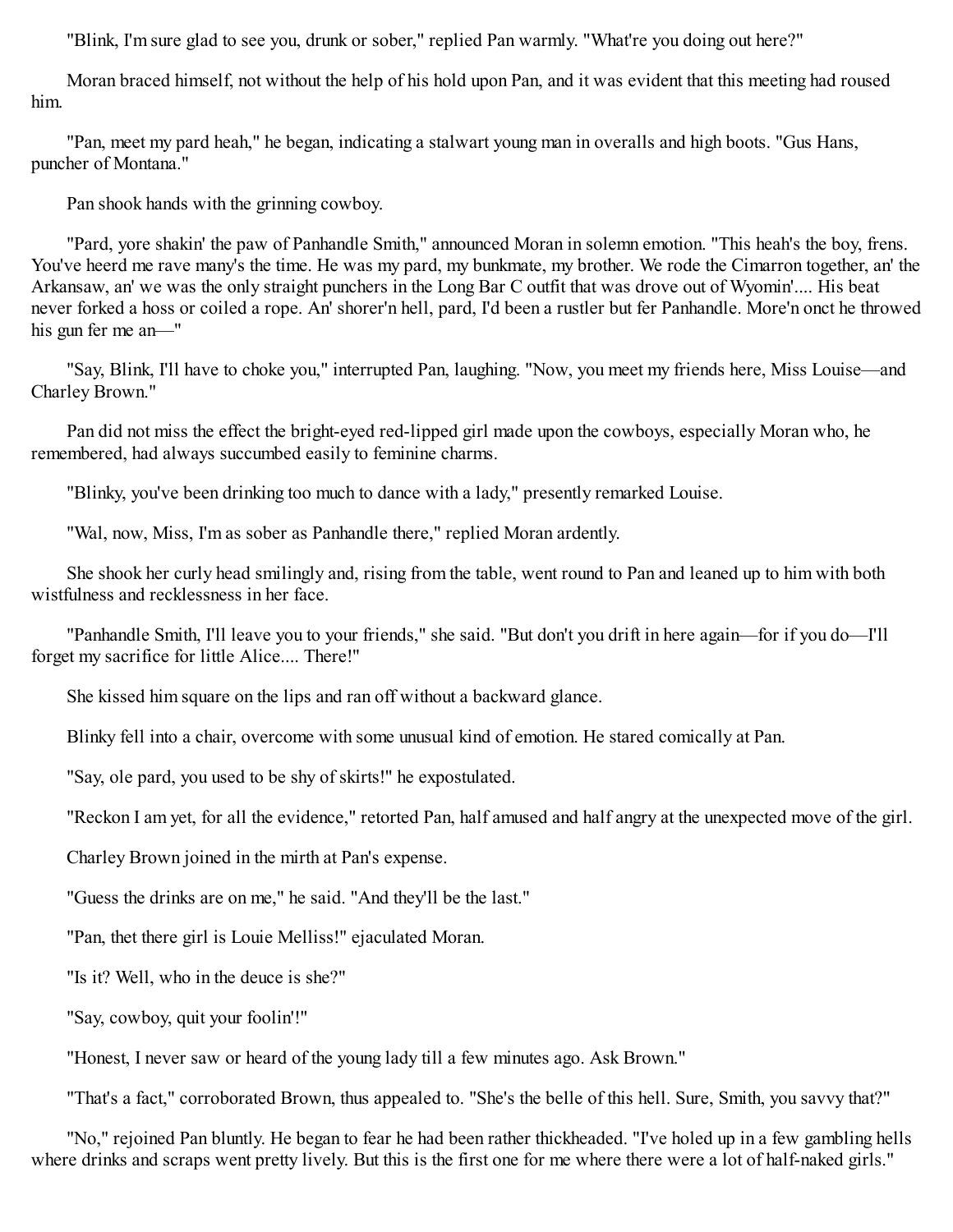"You're west of the Rockies, now," replied Brown, grimly. "An' you'll soon find that out in more ways than one.... Louie Melliss is straight from Frisco, an' chain-lightnin' to her fingertips, so they say. Been some bad messes over her. But they say too, she's as white an' square as any good woman."

"Aw! ... Reckon I'm pretty much of a tenderfoot," returned Pan. His regret was for the pretty audacious girl whose boldness of approach he had not understood.

"For Gawd's sake, pard," began Moran, recovering from his shock. "Don't you come ridin' around heah fer thet little devil to get stuck on you. She's shore agoin' to give young Hardman a bootiful trimmin'. An' let her do it!"

"Oh. So you don't care much about young Hardman?" inquired Pan with interest. He certainly felt that he was falling into news.

"I'd like to throw a gun on him an' onct I damn near done it," declared Moran.

"What for?"

"He an' another fellar jumped the only claim I ever struck thet showed any color," went on the cowboy with an earnestness that showed excitement had sobered him. "I went back one mawnin' an' there was Hardman an' a miner named Purcell. They ran me off, swore it was their claim. Purcell said he'd worked it before an' sold it to Jard Hardman. Thet's young Hardman's dad, an' he wouldn't fit in any square hole. I went to Matthews an' raised a holler. But I couldn't prove nothin'.... An' by Gawd, Pan, thet claim is a mine now, payin' well."

"Tough luck, Blink. You always did have the darndest luck.... Say, Brown, is that sort of deal worked often?"

"Common as dirt, in the early days of a find," replied Brown. "I haven't heard of any claim jumpin' just lately, though. It's somethin' like rustlin' cattle. You know most every cowman now and then picks up some unbranded stock that he knows isn't his. But he takes it along. Now claim jumpin' is somethin' like that. If a fellar leaves his claim for a day or a week he's liable to come back an' find some one has jumped it. I never leave mine in the daytime, an' I have witnesses to that."

"Blinky, I came out here to find my dad," said Pan. "Have you ever run across him?"

"Nope. Never heerd of him. I'd shore have asked aboot you."

"How am I going to find out quick if Dad is here, and where?"

"Easy as pie. Go to the stage office, where they get the mail an' express. Matty Smith has been handlin' thet since this heah burg was a kid in short dresses."

"Good. I'll go the first thing in the morning.... Now, you little knock-kneed, bow-legged two-bit cowpuncher! What're you doing with those things on your boots?"

"Huh! What things?" queried Moran.

"Why, those long shiny things that jingle when you walk."

"Haw! Haw! ... Say, Pan, I might ask you the same. What you travel with them spurs on your boots fer?"

"I tried traveling without them, but I couldn't feel that I was moving."

"Wal, by gum, I been needin' mine. Ask Gus there. We've been wranglin' wild hosses. Broomtails they calls them heah. We've been doin' pretty good. Hardman an' Wiggate pay twelve dollars an' four bits a hoss on the hoof. Right heah in Marco. We could get more if we could risk shippin' to St. Louis. But thet's a hell of a job. Long ways to the railroad, an' say, mebbe drivin' them broomies isn't tough! Then two of us anyhow would have to go on the freight train with the hosses. Shore we cain't figger it thet way now. But later when we ketch a thousand haid we may try it."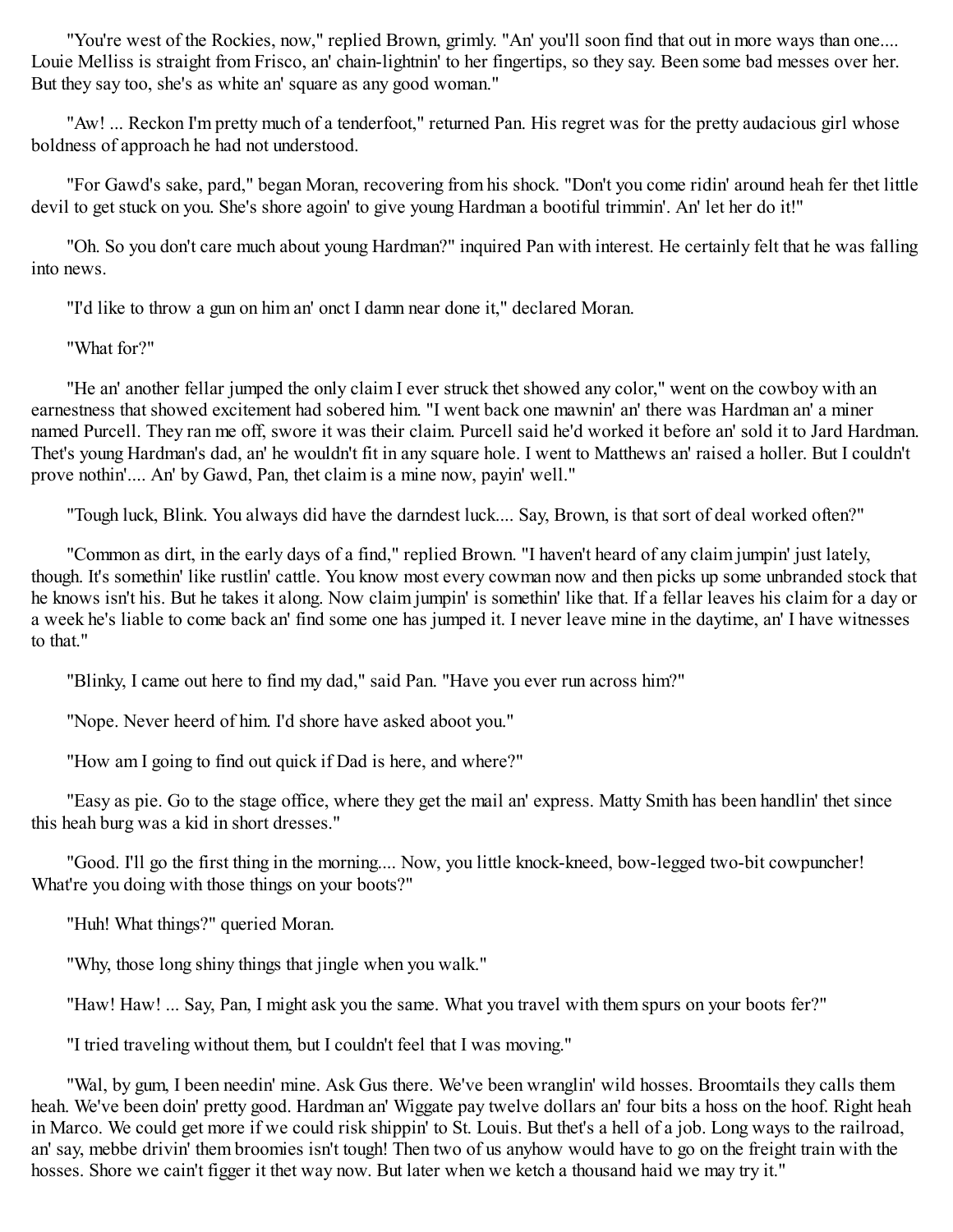"A thousand head! Blinky, are you still on the ground? You're talkin' fifteen thousand dollars."

"Shore. An' I'm tellin' you, Pan, thet we can make it. But ketchin' these wild hosses in any number hasn't been done yet. Hardman has an outfit ridin'. But them fellars couldn't get away from their own dust. We're not so blame swift, either. S'pose you throw in with us, Pan. You've chased wild hosses."

"Not such an awful lot, Blink. That game depends on the lay of the land."

"Shore. An' it lays bad in these parts. Will you throw in with us? An' have you got any money?"

"Yes to both questions, old-timer. But I've got to find Dad before I get careless with my money. Where are you boys staying?"

"We got a camp just out of town. We eat at the Chink's when we're heah, an' thet's every few days. We got lots of room an' welcome for you, but no bedroll."

"I'll buy an outfit in the morning and throw in with you.... Hello, there's shooting. Gun play. Let's get out of this place where there's more room and air."

With that they, and many others, left the hall and joined the moving crowd in the street. The night was delightfully cool. Stars shone white in a velvet sky. The dry wind from mountain and desert blew in their faces. Pan halted at the steps of the hotel.

"Blink, I'm going to turn in. Call for me in the morning. I can't tell you how glad I am that I ran into you boys. And you, too, Brown. I'd like to see more of you."

They shook hands and parted. Pan entered the hotel, and sat a while in the bare smoky lobby, where sharp-eyed men and women passed him by with one look at his cowboy attire. They were seeking bigger game. Pan experienced a strange excitation in the hour, in the place.

When he went to his room he was not sleepy. "Lucky to meet those boys," he soliloquized, as he undressed. "Now to find Dad—Mother—Alice! Lord, I hope all's well with them. But I've a feeling it isn't.... And Lucy! I wonder will she be here too. Will she recognize me? I'll bet a million she does. Funny about Dick Hardman. Never knew me. Didn't he look, though? ... And that girl Louise. She had to laugh and talk all the time to hide the sadness of her face.... At that, she's too good for Dick Hardman.... I'll bet another million he and I clash again."

Pan was up bright and early, enjoying the keen desert air, and the vast difference between Marco at night and at dawn. The little spell of morbid doubt and worry that had settled upon him did not abide in the clear rosy light of day. Hope and thrill resurged in him.

Blinky and his partner soon appeared, and quarreled over which should carry Pan's baggage out to their quarters. Pan decidedly preferred the locality to that he had just left. The boys had a big tent set up on a framework of wood, an open shed which they used as a kitchen, and a big corral. The site was up on a gradual slope, somewhat above the town, and rendered attractive by a small brook and straggling cedars. They had a Mexican cook who was known everywhere as Lying Juan. Pan grasped at once that he would have a lot of fun with Juan.

The boys talked so fast they almost neglected to eat their breakfast. They were full of enthusiasm, which fact Pan could not but see was owing to his arrival. It amused him. Moran, like many other cowboys, had always attributed to Pan a prowess and character he felt sure were undeserved. Yet it touched him.

"Wal, ole-timer, we'll rustle now," finally said Moran. "We've got aboot fifty broomies out heah in a canyon. We'll drive 'em in today, an' also some saddle hosses for you."

"I'll buy a horse," interposed Pan.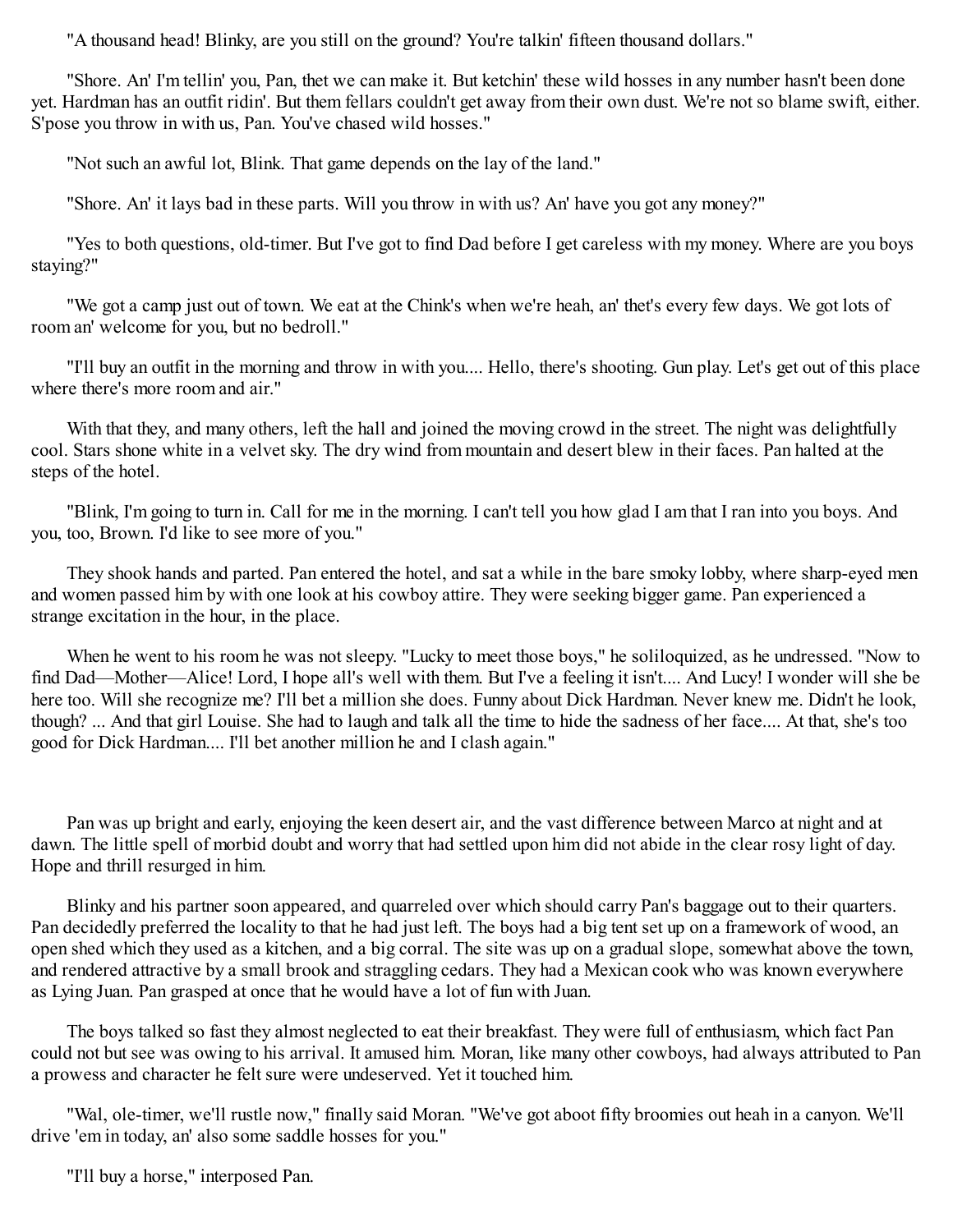"You'll do nothin' of the sort," declared Blinky stoutly. "Ain't we got a string of hosses, an' there shore might be *one* of them good enough even for Panhandle Smith. But you want a saddle. There's one in Black's store. It's Mexican, an' a blamed good one. Cheap, too."

Gus came trotting up on a spirited sorrel, leading two other well-pointed horses, saddled, champing their bits. Sight of them was good for Pan's eyes. He would never long have been happy away from horses. Moran leaped astride one of them, and then said, hesitatingly:

"Pard, shore hope you hev good luck findin' your dad."

Pan watched them ride away down the slope to the road, and around a bend out of sight. It was wonderful country that faced him, cedar, piñon and sage, colored hills and flats, walls of yellow rock stretch away, and dim purple mountains all around. If his keen eyes did not deceive him there was a bunch of wild horses grazing on top of the first hill.

"Juan, are there lots of wild horses?" he asked the Mexican cook. And presently he came into knowledge of the justice of the name "Lying Juan." Pan had met some great liars in his life on the range, but if Juan could do any better than this he would be the champion of them all.

Pan shaved, put on a clean flannel shirt and new scarf, and leaving his coat behind he strode off toward the town. The business of the day had begun, and there was considerable bustle. Certainly Marco showed no similarity to a cattle town. Somebody directed him to the stage and express office, a plain board building off the main street. Three men lounged before it, one on the steps, and the others against the hitching-rail. Pan took them in before they paid any particular attention to him.

"Morning, gents," he said, easily. "Is the agent Smith around?"

"Howdy, stranger," replied one of them, looking Pan over. "Smith just stepped over to the bank. He'll be back pronto."

Another of the group straightened up to run a hard gray eye from Pan's spurs to his sombrero, and back for a second glance at his low hanging gun. He was a tall man, in loose tan garments, trousers stuffed in his boots. He had a big sandy mustache. He moved to face Pan, and either by accident or design the flap of his coat fell back to expose a bright silver shield on his vest.

"Reckon you're new in these parts?" he queried.

"Yep. Just rode in," replied Pan cheerfully.

"See you're packin' hardware," went on the other, with significant glance at Pan's gun.

Pan at once took this man to be Matthews, the town marshal mentioned by Charley Brown. He had not needed Brown's hint; he had encountered many sheriffs of like stripe. Pan, usually the kindliest and most genial of cowboys, returned the sheriff's curious scrutiny with a cool stare.

"Am I packing a gun?" rejoined Pan, with pretended surprise, as he looked down at his hip. "Sure, so I am. Clean forgot it, Mister. Habit of mine."

"What's a habit?" snapped the other.

Pan now shot a straight level gaze into the hard gray eyes of the sheriff. He knew he was going to have dealings with this man, and the sooner they began the better.

"Why, my packing a gun—when I'm in bad company," said Pan.

"Pretty strong talk, cowboy, west of the Rockies.... I'm Matthews, the town marshal."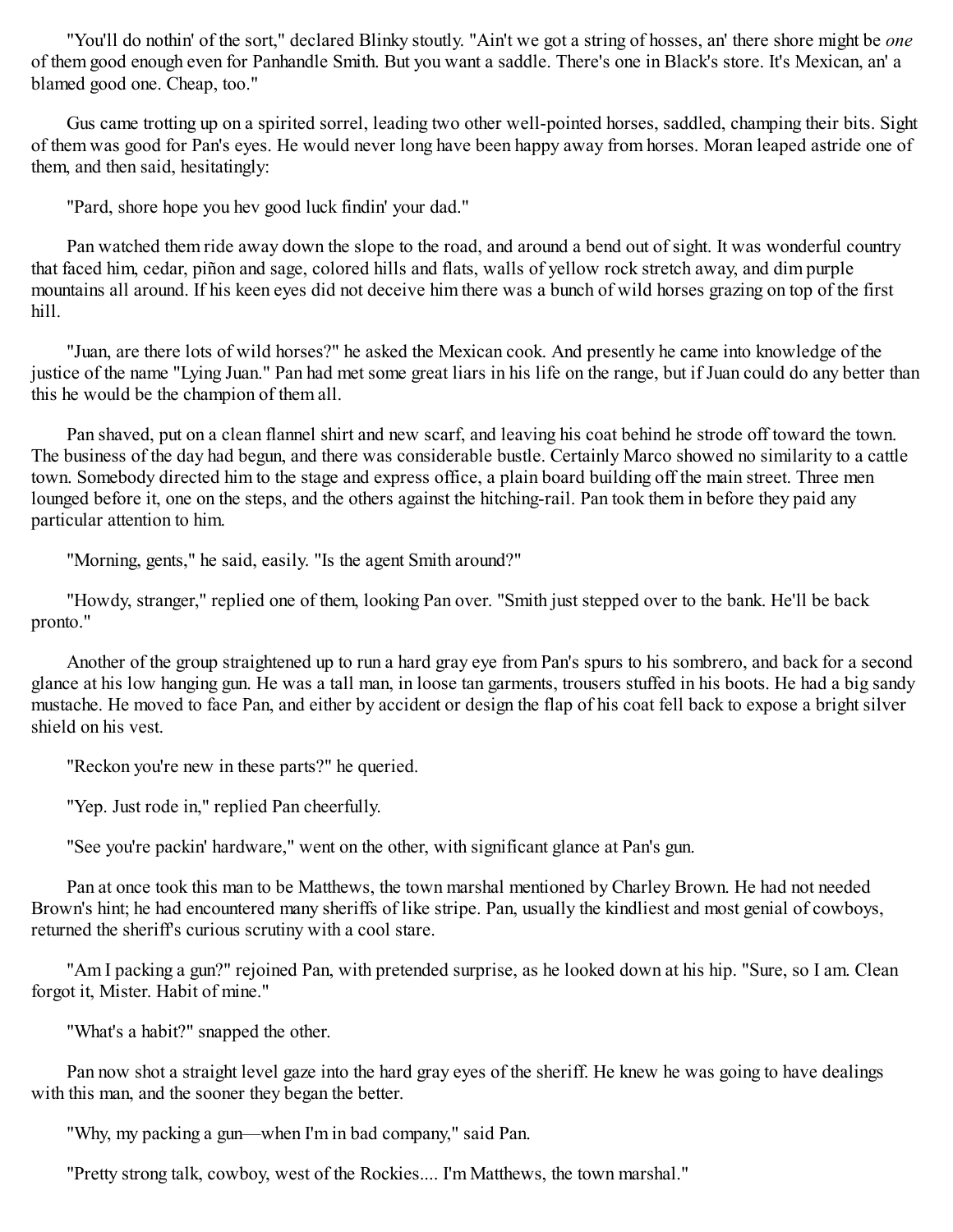"I knew that, and I'm right glad to meet you," rejoined Pan pertly. He made no move to meet the half-proffered hand, and his steady gaze disconcerted the marshal.

Another man came briskly up, carrying papers in his hand.

"Are you the agent, Mr. Smith?" asked Pan.

"I am thet air, young fellar."

"Can I see you a moment, on business?"

"Come right in." He ushered Pan into his office and shut the door.

"My name's Smith," began Pan hurriedly. "I'm hunting for my dad... Bill Smith. Do you know him—if he's in Marco?"

"Bill Smith's cowboy! Wal, put her thar," burst out the other, heartily, shoving out a big hand. His surprise and pleasure were marked. "Know Bill? Wal, I should smile. We're neighbors an' good friends."

Pan was so overcome by relief and sudden joy that he could not speak for a moment, but he wrung the agent's hand.

"Wal, now, sort of hit you in the gizzard, hey?" he queried, with humor and sympathy. He released his hand and put it on Pan's shoulder. "I've heard all about you, cowboy. Bill always talked a lot—until lately. Reckon he's deep hurt thet you never wrote."

"I've been pretty low-down," replied Pan with agitation. "But I never meant to be.... I just drifted along.... Always I was going back home soon. But I didn't. And I haven't written home for two years."

"Wal, forget thet now, son," said the agent kindly. "Boys will be boys, especially cowboys. You've been a wild one, if reports comin' to Bill was true.... But you've come home to make up to him. Lord knows he needs you, boy."

"Yes—I'll make it—up," replied Pan, trying to swallow his emotion. "Tell me."

"Wal, I wish I had better news to tell," replied Smith, gravely shaking his head. "Your dad's had tough luck. He lost his ranch in Texas, as I reckon you know, an' he follered—the man who'd done him out here to try to make him square up. Bill only got a worse deal. Then he got started again pretty good an' lost out because of a dry year. Now he's workin' in Carter's Wagon Shop. He's a first-rate carpenter. But his wages are small, an' he can't never get no where. He's talked some of wild-hoss wranglin'. But thet takes an outfit, which he ain't got. I'll give you a hunch, son. If you can stake your dad to an outfit an' throw in with him you might give him another start."

Pan had on his tongue an enthusiastic reply to that, but the entrance of the curious Matthews halted him.

"Thank you, Mr. Smith," he said, eagerly. "Where'll I find Carter's Wagon Shop?"

"Other end of town. Right down Main Street. You can't miss it."

Pan hurried out, and through the door he heard Matthews' loud voice:

"Carter's Wagon Shop! ... By thunder, I've got the hunch! That cowboy is Panhandle Smith!"

Pan smiled grimly to himself, as he passed on out of hearing. The name and fame that had meant so little to him back on the prairie ranges might stand him in good stead out here west of the Rockies. He strode swiftly, his thought reverting to his father. He wanted to run. Remorse knocked at his heart. Desertion! He had gone off, like so many cowboys, forgetting home, father, mother, duty. They had suffered. Never a word of it had come to him.

The way appeared long, and the line of stone houses and board shacks, never ending. At last he reached the outskirts of Marco and espied the building and sign he was so eagerly seeking. Resounding hammer strokes came from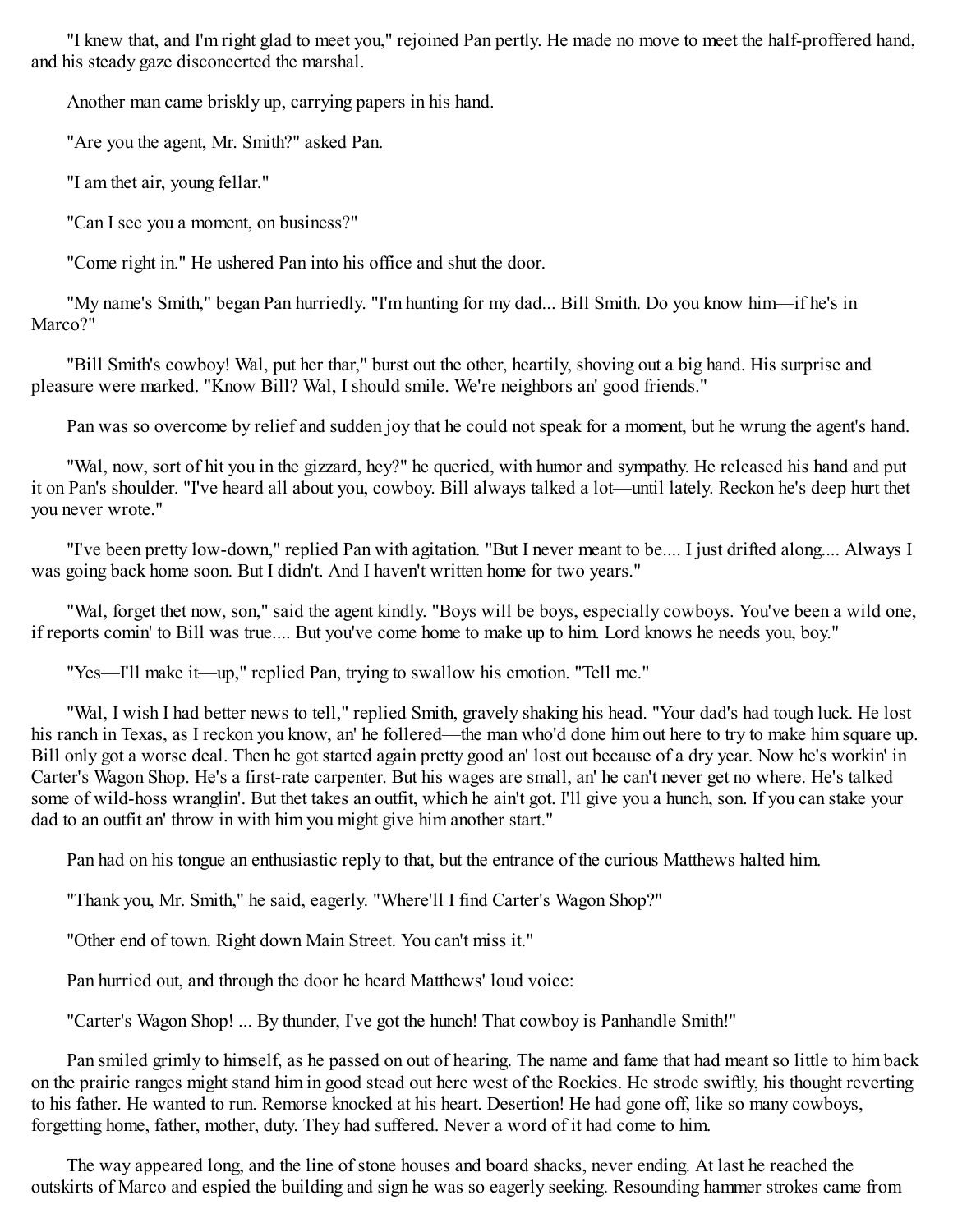the shop. Outward coolness, an achievement habitual with him when excitement mounted to a certain stage, came with effort and he paused a moment to gaze at the sweeping country, green and purple, dotted by gray rocks, rising to hills gold with autumn colors. His long journey was at an end. In a moment more anxiety would be a thing of the past. Let him only see his father actually in the flesh!

Pan entered the shop. It was open, like any other wagon shop with wood scattered about, shavings everywhere, a long bench laden with tools, a forge. Then he espied a man wielding a hammer on a wheel. His back was turned. But Pan knew him. Knew that back, that shaggy head beginning to turn gray, knew even the swing of arm! He approached leisurely. The moment seemed big, splendid.

"Howdy, Dad," he called, at the end of one of the hammer strokes.

His father's lax figure stiffened. He dropped the wheel, then the hammer. But not on the instant did he turn. His posture was strained, doubtful. Then he sprang erect, and whirled. Pan saw his father greatly changed, but how it was impossible to grasp because his seamed face was suddenly transformed.

"For the good—Lord's sake—if it ain't Pan!" he gasped.

"It sure is, Dad. Are you glad to see me?"

"*Glad*! ... Reckon this'll save your mother's life!" and to Pan's amaze he felt himself crushed in his father's arms. That sort of thing had never been Bill Smith's way. He thrilled to it, and tried again to beat back the remorse mounting higher. His father released him, and drew back, as if suddenly ashamed of his emotion. His face, which he had been trying to control, smoothed out.

"Wal, Pan, you come back now—after long ago I gave up hopin'?" he queried, haltingly.

"Yes, Dad," began Pan with swift rush of words. "I'm sorry. I always meant to come home. But one thing and another prevented. Then I never heard of your troubles. I never knew you needed me. You didn't write. Why didn't you *tell* me? ... But forget that. I rode the ranges—drifted with the cowboys—till I got homesick. Now I've found you—and well, I want to make up to you and mother."

"Ah-huh! Sounds like music to me," replied Smith, growing slow and cool. He eyed Pan up and down, walked round him twice. Then he suddenly burst out, "Wal, you long-legged strappin' son of a gun! If sight of you ain't good for sore eyes! ... Ah-huh! Look where he packs that gun!"

With slow strange action he reached down to draw Pan's gun from its holster. It was long and heavy, blue, with a deadly look. The father's intent gaze moved from it up to the face of the son. Pan realized what his father knew, what he thought. The moment was sickening for Pan. A cold shadow, forgotten for long, seemed to pass through his mind.

"Pan, I've kept tab on you for years," spoke his father slowly, "but I'd have heard, even if I hadn't took pains to learn.... Panhandle Smith! You damned hard-ridin', gun-throwin' son of mine! ... Once my heart broke because you drifted with the wild cowpunchers—but now—by God, I believe I'm glad."

"Dad, never mind range talk. You know how cowboys brag and blow.... I'm not ashamed to face you and mother. I've come clean, Dad."

"But, son, you've—you've used that gun!" whispered Smith, hoarsely.

"Sure I have. On some two-legged coyotes an' skunks.... And maybe greasers. I forget."

"Panhandle Smith!" ejaculated his father, refusing to take the matter in Pan's light vein. "They know here in Marco.... You're known, Pan, here west of the Rockies."

"Well, what of it?" flashed Pan, suddenly gripped again by that strange cold emotion in the depths of him. "I should think you'd be glad. Reckon it was all good practice for what I'll have to do out here."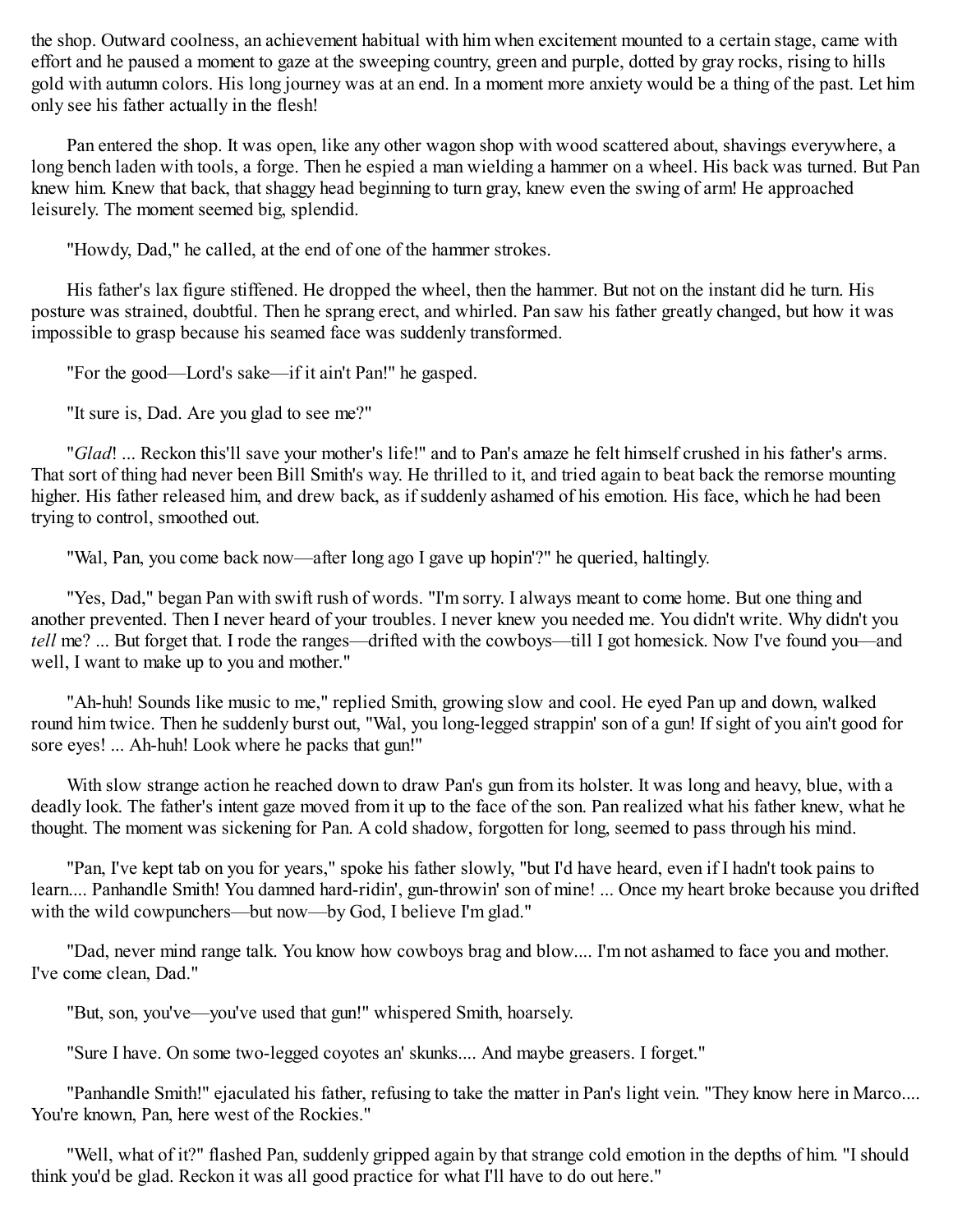"Don't talk that way. You've read my mind," replied Smith, huskily. "I'm afraid. I'm almost sorry you came. Yet, right now I feel more of a man than for years."

"Dad, you can tell me everything some other time," rejoined Pan, throwing off the sinister spell. "Now, I only want to know about Mother and Alice."

"They're well an' fine, son, though your mother grieves for you. She never got over that. An' Alice, she's a big girl, goin' to school an' helpin' with work.... An' Pan, you've got a baby brother nearly two years old."

"Jumping cowbells!" shouted Pan, in delight. "Where are they? Tell me quick."

"We live on a farm a mile or so out. I rent it for most nothin'. Hall, who owns it, has a big ranch. I've got an option on this farm, an' it shore is a bargain. Hundred an' ten acres, most of it cultivated. Good water, pasture, barn, an' nice little cabin. I work here mornin's, an' out there afternoons. You'll—"

"Stop talking about it. I'll buy the farm," interrupted Pan. "But *where* is it?"

"Keep right out this road. Second farmhouse," said his father, pointing to the west. "I'd go with you, but I promised some work. But I'll be home at noon.... Hey, hold on. There's more to tell. You'll get a—a jolt. Wait."

But Pan rushed on out of the shop, and took to the road with the stride of a giant. To be compelled to walk, when if he had had his horse he could ride that mile in two minutes! His heart was beating high. Mother! Grieving for me. Alice a big girl. And a baby boy! This is too good for a prodigal like me.

All else he had forgotten for the moment. Shadows of memories overhung his consciousness, striving for entrance, but he denied them. How shaken his father had been at sight of him! Poor old Dad! And then what was the significance of all that talk about his range name, Panhandle Smith, and his father's strange fascinated handling of Pan's gun? Would his mother know him at first glance? Oh! no doubt of that! But Alice would not; she had been a child; and he had grown, changed.

While his thoughts raced he kept gazing near and far. The farm land showed a fair degree of cultivation. Grassy hills shone in the bright morning sun; high up, flares of gold spoke eloquently of aspen thickets tinged by the frost; purple belts crossing the mountains told of forests. The wall of rock that he had observed from Moran's camp wound away over the eastern horizon. A new country it was, a fair and wild country, rugged and hard on the uplands, suitable for pasture and cultivation in the lowlands.

Pan passed the first farmhouse. Beyond that he could make out only a green patch, where he judged lay the home he was hunting. His buoyant step swallowed up the rods. Cattle and horses grazed in a pasture. The road turned to the right, round the slope of a low hill. Pan's quick eye caught a column of curling blue smoke that rose from a grove of trees. The house would be in there. Pasture, orchard, cornfield, ragged and uncut, a grove of low trees with thick foliage, barns and corrals he noted with appreciative enthusiasm. The place did not have the bareness characteristic of a ranch.

At last Pan reached the wagon gate that led into the farm. It bordered an orchard of fair-sized trees, the leaves of which were colored. He cut across the orchard so as to reach the house more quickly. It was still mostly hidden among the trees. Smell of hay, of fruit, of the barnyard assailed his nostrils. And then the fragrance of wood smoke and burning leaves! His heart swelled full high in his breast. He could never meet his mother with his usual cool easy nonchalance.

Suddenly he espied a woman through the trees. She was quite close. He almost ran. No, it could not be his mother. This was a girl, lithe, tall, swift stepping. His mother had been rather short and stout. Could this girl be his sister Alice? The swift supposition was absurd, because Alice was only about ten, and this girl was grown. She had a grace of motion that struck Pan. He hurried around some trees to intercept her, losing sight of her for a moment.

Suddenly he came out of the shade to confront her, face to face in the open sunlight. She uttered a cry and dropped something she had been carrying.

"Don't be scared, Miss," he said, happily. "I'm no tramp, though I did rant in like a trespasser. I want to find Mrs.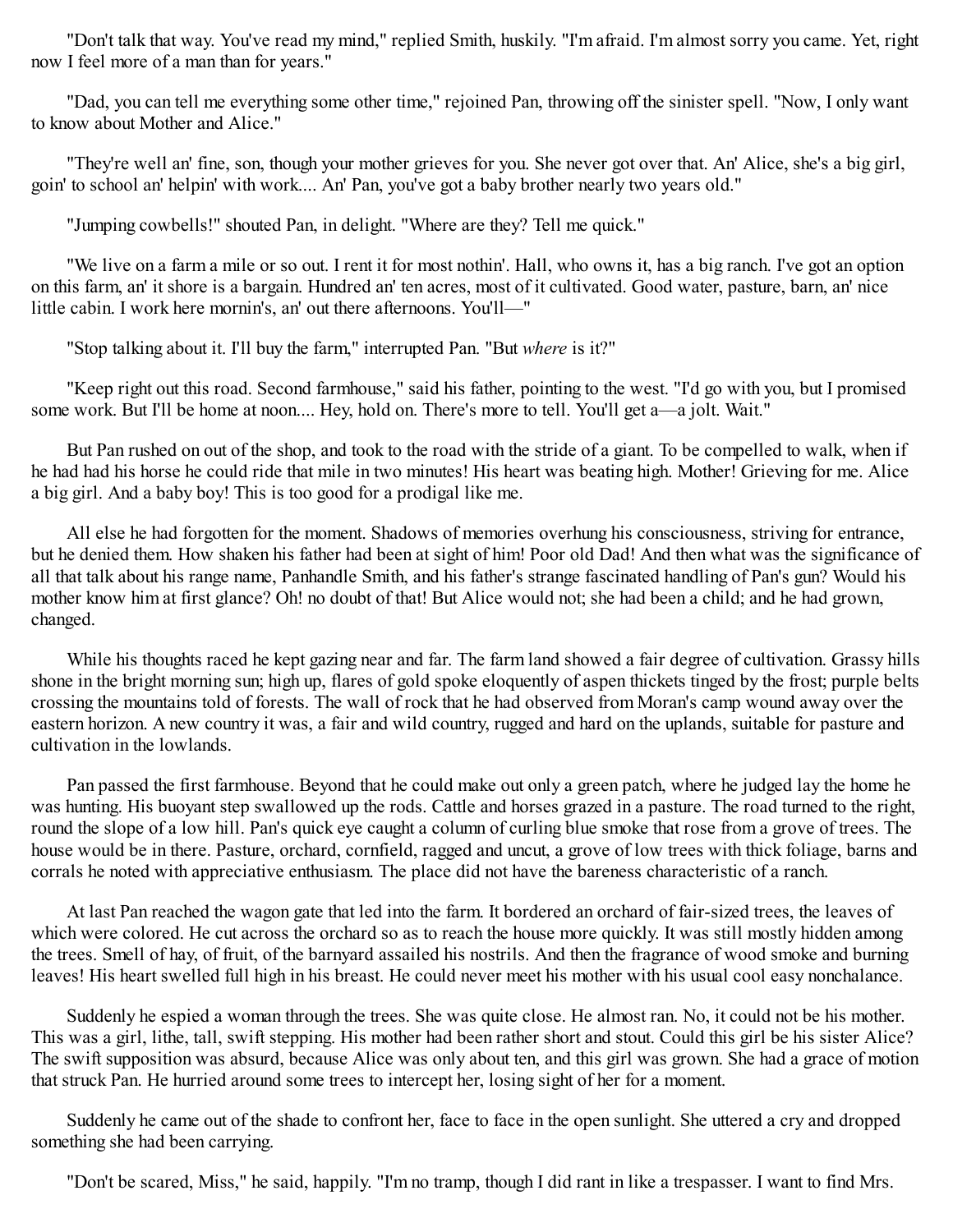#### Bill Smith. I'm—"

But Pan got no farther. The girl had reason to be scared, but should her hands fly to her bosom like that, and press there as if she had been hurt. He must have frightened her. And he was about to stammer his apologies and make himself known, when the expression on her face struck him mute. Her healthy golden skin turned white. Her lips quivered, opened. Then her eyes—their color was violet and something about them seemed to stab Pan. His mind went into a deadlock—seemed to whirl—and to flash again into magnified thoughts.

"*Pan! Pan!*" she cried, and moved toward him, her eyes widening, shining with a light he had never seen in another woman's.

"Pan! Don't you—know me?"

"Sure—but I don't know *who* you are," Pan muttered in bewilderment.

"I'm Lucy! ... Oh, Pan—you've come back," she burst out, huskily, with a deep break in her voice.

She seemed to leap toward him—into the arms he flung wide, as with tremendous shock he recognized her name, her voice, her eyes. It was a moment beyond reason.... He was crushing her to his breast, kissing her in a frenzy of sudden realization of love. Lucy! Lucy! Little Lucy Blake, his baby, his child sweetheart, his schoolmate! And the hunger of the long lonely years, never realized, leaped to his lips now.

She flung her arms round his neck, and for a few moments gave him kiss for kiss. Then suddenly she shivered and her head fell forward on his breast.

Pan held her closely, striving for self-control. And he gazed out into the trees with blurred eyes. What a homecoming! Lucy, grown into a tall beautiful girl who had never forgotten him. He was shaken to his depths by the revelation that now came to him. He had always loved Lucy! Never anyone else, never knowing until this precious moment! What a glorious trick for life to play him. He held her, wrapped her closer, bent his face to her fragrant hair. It was dull gold now. Once it had been bright, shiny, light as the color of grass on the hill. He kissed it, conscious of unutterable gratitude and exaltation.

She stirred, put her hands to his breast and broke away from him, tragic eyed, strange.

"Pan, I—I was beside myself," she whispered. "Forgive me.... Oh, the joy of seeing you. It was too much.... Go to your mother. She—will—"

"Yes, presently, but Lucy, don't feel badly about this—about my not recognizing you at once," he interrupted, in glad swift eagerness. "How you have grown! Changed! ... Lucy, your hair is gold now. My little white-headed kid! Oh, I remember. I never forgot you that way. But you're so changed—so—so—Lucy, you're beautiful.... I've come back to you. I always loved you. I didn't know it as I do now, but I've been true to you. Lucy, I swear.... I'm Panhandle Smith and as wild as any of that prairie outfit. But, darling, I've been *true* to you—*true*.... And I've come back to love you, to make up for absence, to take care of you—marry you. Oh, darling, I know you've been true to me—you've waited for me."

Rapture and agony both seemed to be struggling for the mastery over Lucy. Pan suddenly divined that this was the meaning of her emotion.

"My God!" she whispered, finally, warding him off. "Don't you know—haven't you heard?"

"Nothing. Dad didn't mention you," replied Pan hoarsely, fighting an icy sickening fear. "What's wrong?"

"Go to your mother. Don't let her wait. I'll see you later."

"But Lucy-"

"Go. Give me a little while to—to get hold of myself."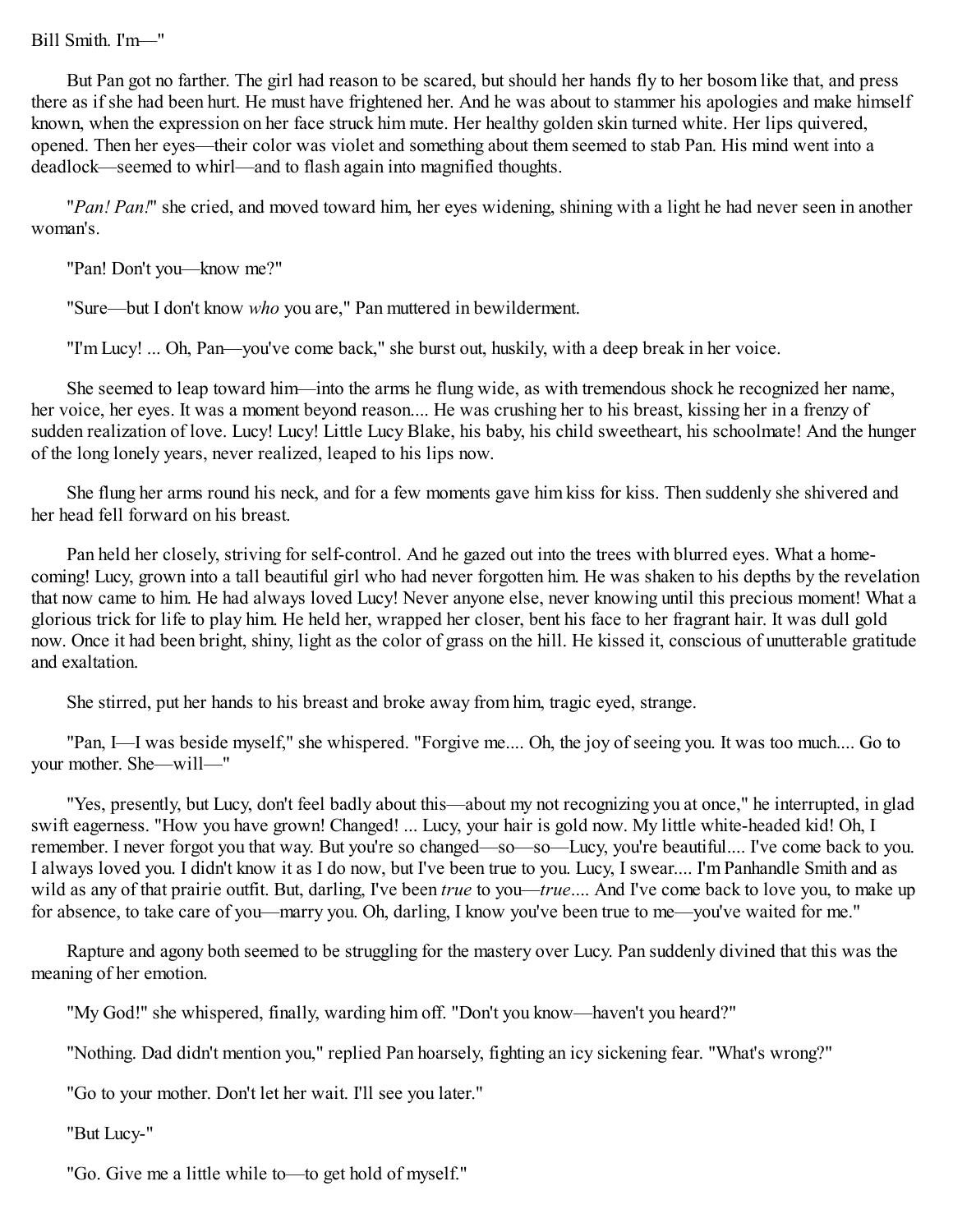"Are—are you married?" he faltered.

"No-no—but—"

"Don't you love me?"

She made no reply, except to cover her face with shaking hands. They could not hide the betraying scarlet.

"Lucy, you *must* love me," he rushed on, almost incoherently. "You gave yourself away.... It lifted me—changed me. All my life I've loved you, though I never realized it.... Your kisses—they made me know myself.... But, my God, say that you love me!"

"Yes, Pan, I do love you," she replied, quietly, lifting her eyes to his. Again the rich color fled.

"Then, nothing else matters," cried Pan. "Whatever's wrong, I'll make right. Don't forget that. I've much to make up for.... Forgive me for this—this—whatever has hurt you so. I'll go now to Mother and see you later. You'll stay?"

"I live here with your people," replied Lucy and walked away through the trees.

"Something wrong!" muttered Pan, as he watched her go. But the black fear of he knew not what could not stand before his consciousness of finding Lucy, of seeing her betray her love. Doubt lingered, but his glad heart downed that too. He was home. What surprise and joy to learn that it was also Lucy's home! He stifled his intense curiosity and longing. He composed himself. He walked a little under the trees. He thought of the happiness he would bring his mother, and Alice. In a few moments he would make the acquaintance of his baby brother.

Flowers that he recognized as the favorites of his mother bordered the sandy path around the cabin. The house had been constructed of logs and later improved with a frame addition, unpainted, weather stained, covered with vines. A cozy little porch, with wide eaves and a windbreak of vines, faced the south. A rude homemade rocking chair sat on the porch; a child's wooden toys also attested to a carpenter's skill Pan well remembered. He heard a child singing, then a woman's mellow voice.

Pan drew a long breath and took off his sombrero. It had come—the moment he had long dreamed of. He stepped loudly upon the porch, so that his spurs jangled musically, and he knocked upon the door frame.

"Who's there?" called the voice again. It made Pan's heart beat fast. In deep husky tones he replied:

"Just a poor starved cowboy, Ma'am, beggin' a little grub."

"Gracious me!" she exclaimed, and her footsteps thudded on the floor inside.

Pan knew his words would fetch her. Then he saw her come to the door. Years, trouble, pain had wrought their havoc, but he would have known her at first sight among a thousand women.

"Mother!" he called, poignantly, and stepped toward her, with his arms out.

She seemed stricken. The kindly eyes changed, rolled. Her mouth opened wide. She gasped and fainted in his arms.

A little while later, when she had recovered from the shock and the rapture of Pan's return, they sat in the neat little room.

"Bobby, don't you know your big brother?" Pan was repeating to the big-eyed boy who regarded him so solemnly. Bobby was fascinated by this stranger, and at last was induced to approach his knee.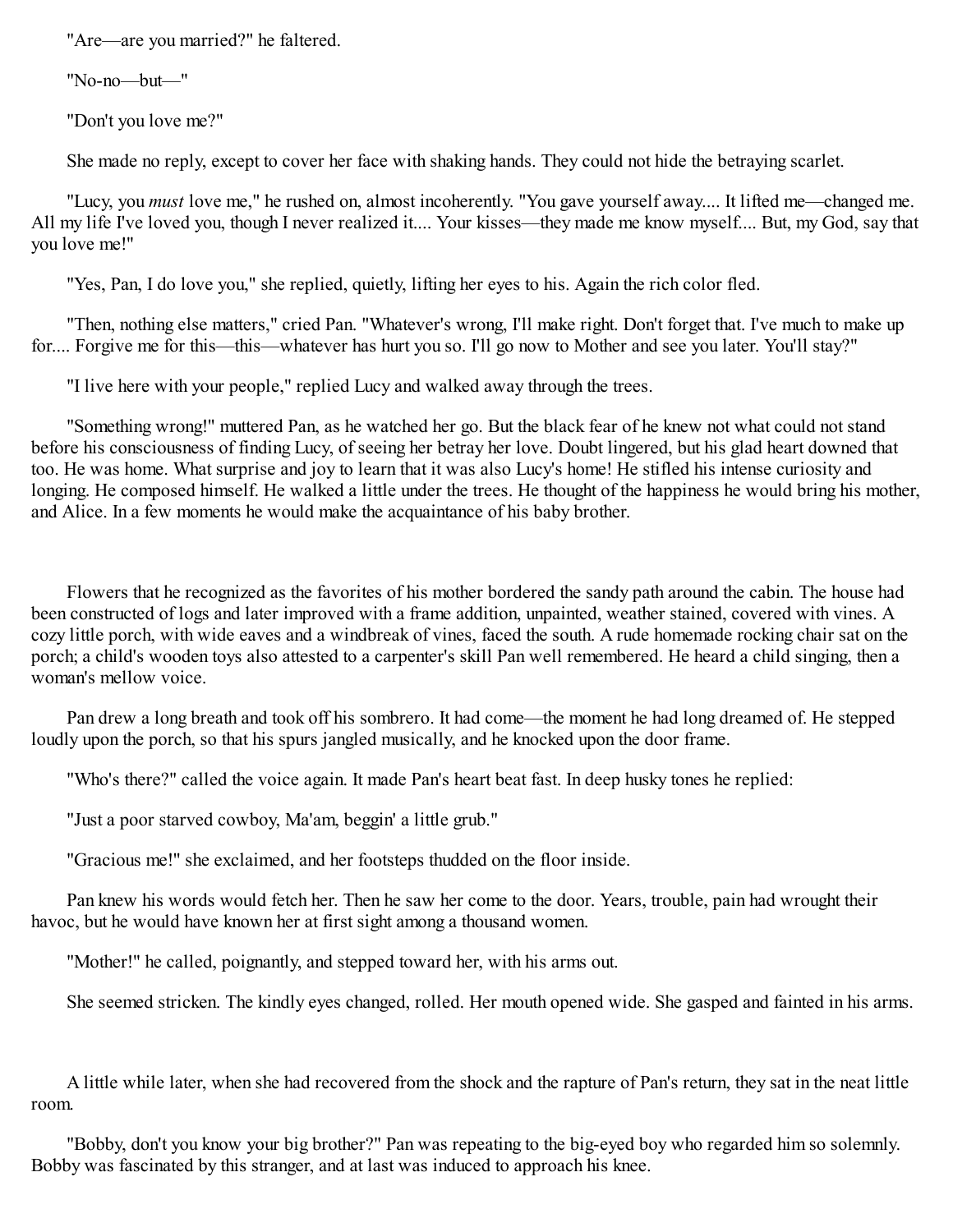"Mother, I reckon you'll never let Bobby be a cowboy," teased Pan, with a smile.

"Never," she murmured fervently.

"Well, he might do worse," went on Pan thoughtfully. "But we'll make a plain rancher of him, with a leaning to horses. How's that?"

"I'd like it, but not in a wild country like this," she replied.

"Reckon we'd do well to figure on a permanent home in Arizona, where both summers and winters are pleasant. I've heard a lot about Arizona. It's a land of wonderful grass and sage ranges, fine forests, canyons. We'll go there, some day."

"Then, Pan, you've come home to stay?" she asked, with agitation.

"Yes, Mother," he assured her, squeezing the worn hand that kept reaching to touch him, as if to see if he were real. Then Bobby engaged his attention. "Hey, you rascal, let go. That's my gun.... Bad sign, Mother. Bobby's as keen about a gun as I was over a horse.... There, Bobby, now it's safe to play with.... Mother, there's a million things to talk about. But we'll let most of them go for the present. You say Alice is in school. When will she be home?"

"Late this afternoon. Pan," she went on, hesitatingly, "Lucy Blake lives with us now."

"Yes, I met Lucy outside," replied Pan, drawing a deep breath. "But first about Dad. I didn't take time to talk much with him. I wanted to see you.... Is Dad well in health?"

"He's well enough. Really he does two men's work. Worry drags him down."

"We'll cheer him up. At Littleton I heard a little about Dad's bad luck. Now you tell me everything."

"There's little to tell," she replied, sadly. "Your father made foolish deals back in Texas, the last and biggest of which was with Jard Hardman. There came a bad year—*anno seco*, the Mexicans call it. Failure of crops left your father ruined. He lost the farm. He found later that Hardman had cheated him out of his cattle. We followed Hardman out here. Our neighbors, the Blakes had come ahead of us. Hardman not only wouldn't be square about the cattle deal but he knocked your father out again, just as he had another start. In my mind it was worse than the cattle deal. We bought a homestead from a man named Sprague. His wife wanted to go home to Missouri. This homestead had water, good soil, some timber, and an undeveloped mining claim that turned out well. Then along comes Jard Hardman with claims, papers, witnesses, and law back of him. He claimed to have gotten possession of the homestead from the original owner. It was all a lie. But they put us off.... Then your father tried several things that did not pan out. Now we're here—and he has to work in the wagon shop to pay the rent."

"Ah-huh!" replied Pan, relieving his oppressed breast with an effort. "And now about Lucy. How does it come she's living with you?"

"She had no home, poor girl," replied his mother, hastily. "She came out here with her father and uncle. Her mother died soon after you left us. Jim Blake had interests with Hardman back in Texas. He talked big—and drank a good deal. He and Hardman quarreled. It was the same big deal that ruined your father. But Jim came to New Mexico with Hardman. They were getting along all right when we arrived. But, trouble soon arose—and that over Lucy.... Young Dick Hardman—you certainly ought to remember him, Pan—fell madly in love with Lucy. Dick always was a wild boy. Here in Marco he went the pace. Well, bad as Jard Hardman is he loves that boy and would move heaven and earth for him. Lucy despised Dick. The more he ran after her the more she despised him. Also the more she flouted Dick the wilder he drank and gambled. Now here comes the pitiful part of it. Jim Blake went utterly to the bad, so your father says, though Lucy hopes and believes she can save him. I do too. Jim was only weak. Jard Hardman ruined him. Finally Dick enlisted his father in his cause and they forced Jim to try to make Lucy marry Dick. She refused. She left her father's place and went to live with her Uncle Bill, who was an honest fine man. But he was shot in the Yellow Mine. By accident, they gave out, but your father scouts that idea... Oh, those dreadful gambling hells! Life is cheap here.... Lucy came to live with us. She taught the school. But she had to give that up. Dick Hardman and other wild young fellows made her life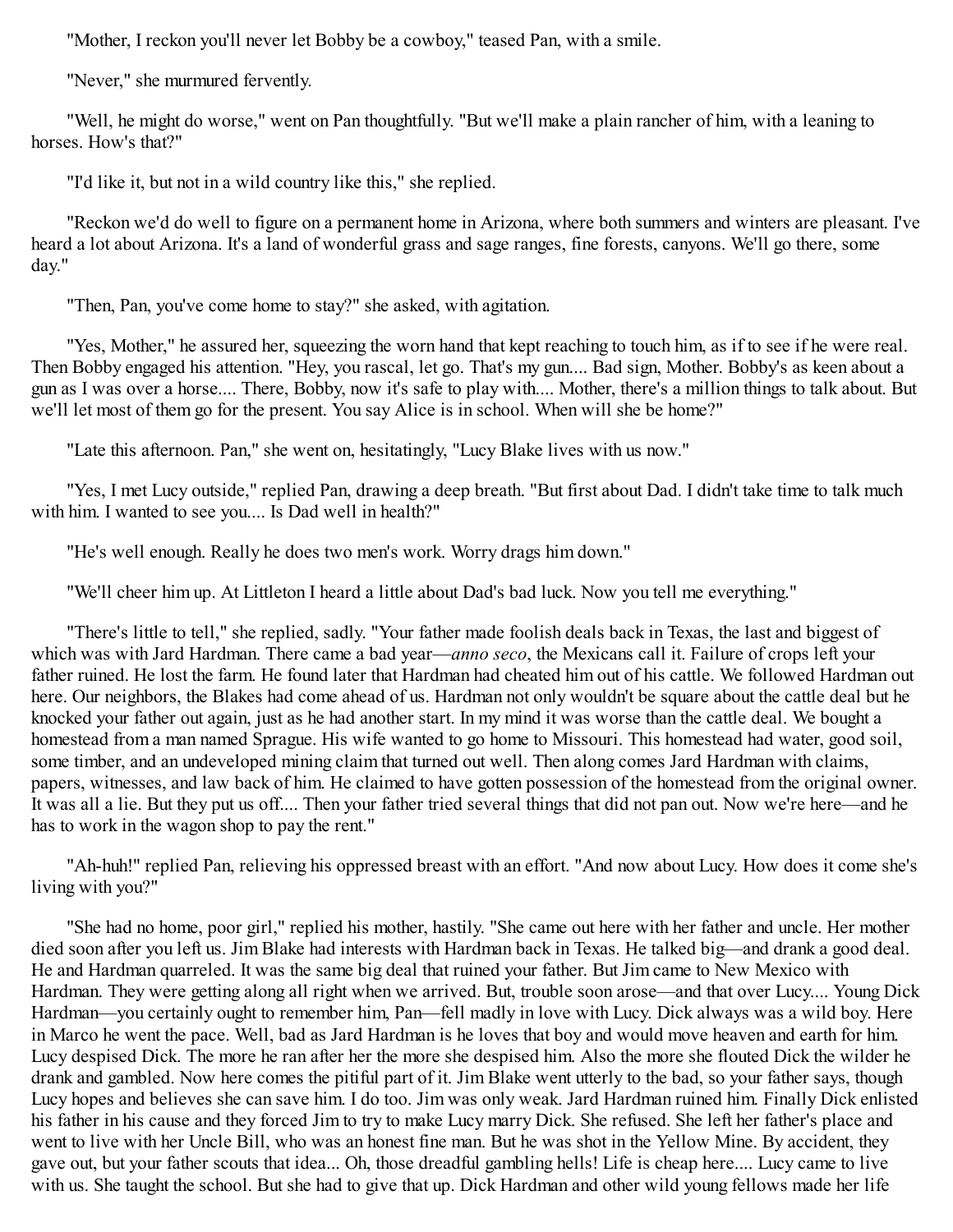wretched. Besides she was never safe. We persuaded her to give it up. And then the—the worst happened."

Mrs. Smith paused, wiping her wet eyes, and appeared to dread further disclosure. She lifted an appealing hand to Pan.

"What—what was it, Mother?" he asked, fearfully.

"Didn't—she—Lucy tell you anything?" faltered his mother.

"Yes—the greatest thing in the world—that she loved me," burst out Pan with exultant passion.

"Oh, how terrible!"

"No, Mother, not that, but beautiful, wonderful, glorious.... Go on."

"Then—then they put Jim Blake in jail," began Mrs. Smith.

"What for?" flashed Pan.

"To hold him there, pending action back in Texas. Jim Blake was a cattle thief. There's little doubt of that, your father says. You know there's law back east, at least now in some districts. Well, Jard Hardman is holding Jim in jail. It seems Hardman will waive trial, provided—provided.... Oh, how can I tell you!"

"My God! I see!" cried Pan, leaping in fierce passion. "They will try to force Lucy to marry Dick to save her father."

"Yes. That's it ... and Pan, my son ... she has consented!"

"So that was what made her act so strange! ... Poor Lucy! Dick Hardman was a skunk when he was a kid. Now he's a skunk-bitten coyote. Oh, but this is a mess!"

"Pan, what *can* you do?" implored his mother.

"Lucy *hasn't* married him yet? Tell me quick," cried Pan suddenly.

"Oh, no. She has only promised. She doesn't trust those men. She wants papers signed to clear her father. They laugh at her. But Lucy is no fool. When she sacrifices herself it'll not be for nothing."

Pan slowly sank down into the chair, and his brooding gaze fastened on the big blue gun with which Bobby was playing. It fascinated Pan. Sight of it brought the strange cold sensation that seemed like a wind through his being.

"Mother, how old is Lucy?" he asked, forcing himself to be calm.

"She's nearly seventeen, but looks older."

"Not of age yet. Yes, she looks twenty. She's a woman, Mother."

"What did Lucy do and say when she saw you?" asked his mother, with a woman's intense curiosity.

"Ha! She did and said enough," replied Pan radiantly. "I didn't recognize her. Think of that, Mother."

"Tell me, son," implored Mrs. Smith.

"Mother, she ran right into my arms.... We just met, Mother, and the old love leaped."

"Mercy, what a terrible situation for you both, especially for Lucy.... Pan, what *can* you do?"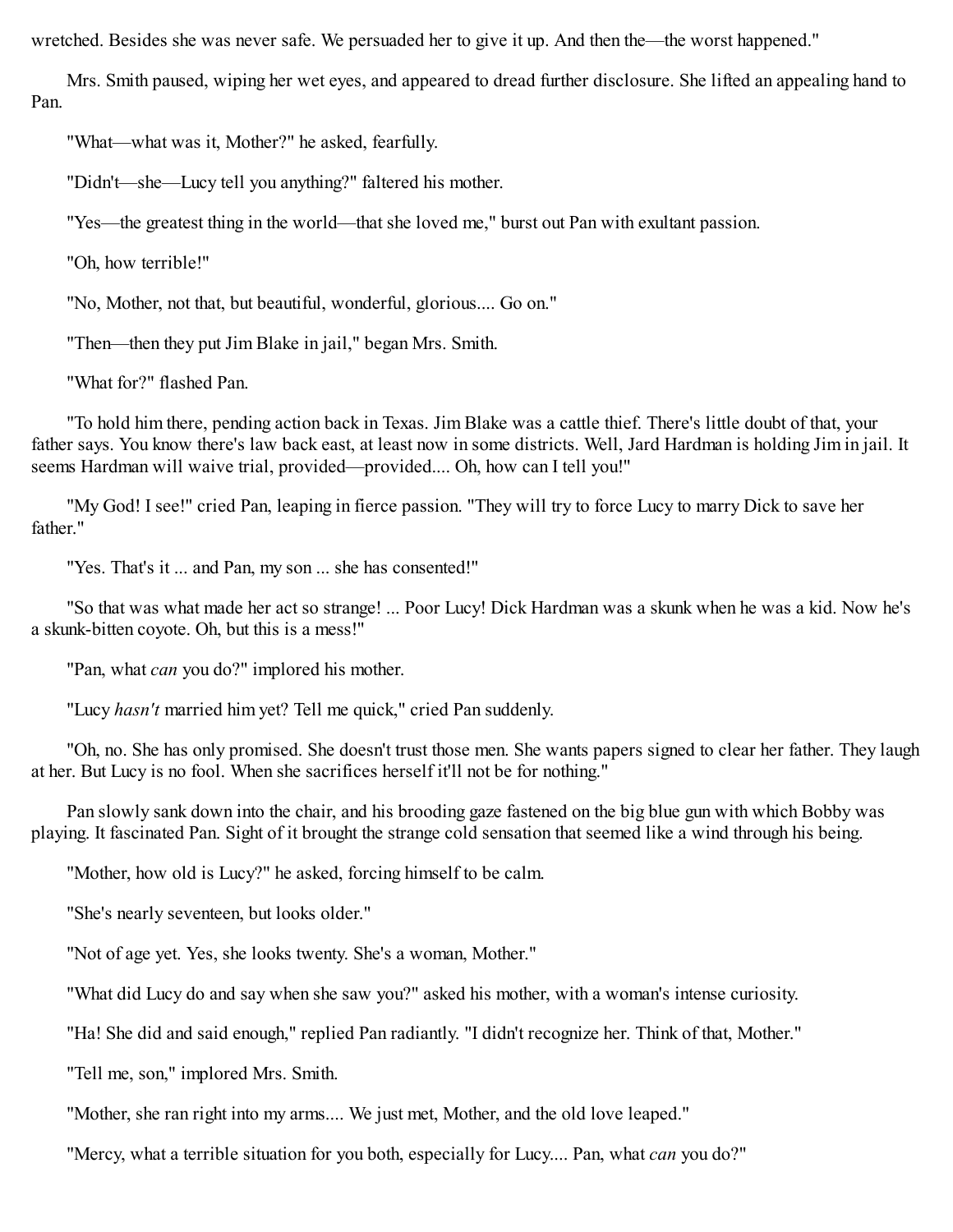"Mother, I don't know, I can't think. It's too sudden. But I'll never let her marry Dick Hardman. Why, only last night I saw a painted little hussy hanging over him. Bad as that poor girl must be, she's too good for him.... *He* doesn't worry me, nor his schemes to get Lucy. But how to save Jim Blake."

"Pan, you think it can be done?"

"My dear Mother, I know it. Only I can't think now. I'm new here. And handicapped by concern for you, for Lucy, for Dad.... Lord, if I was back in the Cimarron—it'd be easy!"

"My boy, don't be too concerned about Lucy, or me or your dad," replied his mother with surprising coolness. "I mean don't let concern for us balk you. Thank God you have come home to us. I feel a different woman. I am frightened, yes. For—for I've heard of you. What a name for my boy!"

"Well, you're game, Mother," said Pan, with a laugh, as he embraced her. "That'll help a lot. If only Lucy will be like you."

"She has a heart of fire. Only save her father, Pan, and you will be blessed with such woman's love as you never dreamed of. It may be hard, though, for you to change her mind."

"I won't try, Mother."

"Go to her, then, and fill her with the hope you've given me."

# **CHAPTER SEVEN**

From a thick clump of trees Pan had watched Lucy, spied upon her with only love, tenderness, pity in his heart. But he did not know her. It seemed incredible that he could confess to himself he loved her. Had the love he had cherished for a child suddenly, as if by magic, leaped into love for a woman? What then was this storm within him, this outward bodily trembling from the tumult within?

Lucy stood like a statue, gazing into nothingness. Then she paced to and fro, her hands clenched on her breast. This was a secluded nook, where a bench had been built between two low-branching trees, on the bank of the stream. Pan stealthily slipped closer, so he could get clearer sight of her face. Was her love for him the cause of her emotion?

Presently he halted, at a point close to one end of her walk, and crouched down. It did not occur to him that he was trespassing upon her privacy. She was a stranger whom he loved because she was Lucy Blake, grown from child to woman. He was concerned with finding himself, so that when he faced her again he would know what to do, to say.

Pan had not encountered a great many girls in the years he had ridden the ranges. But he had seen enough to recognize beauty when it was thrust upon him. And Lucy had that. As she paced away from him the small gold head, the heavy braid of hair, the fine build of her, not robust, yet strong and full, answered then and there the wondering query of his admiration. Then she turned to pace back. This would be an ordeal for him. She was in trouble, and he could not hide there much longer. Yet he wanted to watch her, to grasp from this agitation fuel for his kindling passion. She had been weeping, yet her face was white. Indeed she did look older than her seventeen years. Closer she came. Then Pan's gaze got as far as her eyes and fixed there. Unmasked now, true to the strife of her soul, they betrayed to Pan the thing he yearned so to know. Not only her love but her revolt!

That was enough for him. In a few seconds his feelings underwent a tremendous gamut of change, at last to set with the certainty of a man's love for his one woman. This conviction seemed consciously backed by the stern fact of his cool reckless spirit. He was what the cowboys' range of that period had made him. Perhaps only such a man could cope with the lawless circumstances in which Lucy had become enmeshed. By the time she had paced her beat again and was once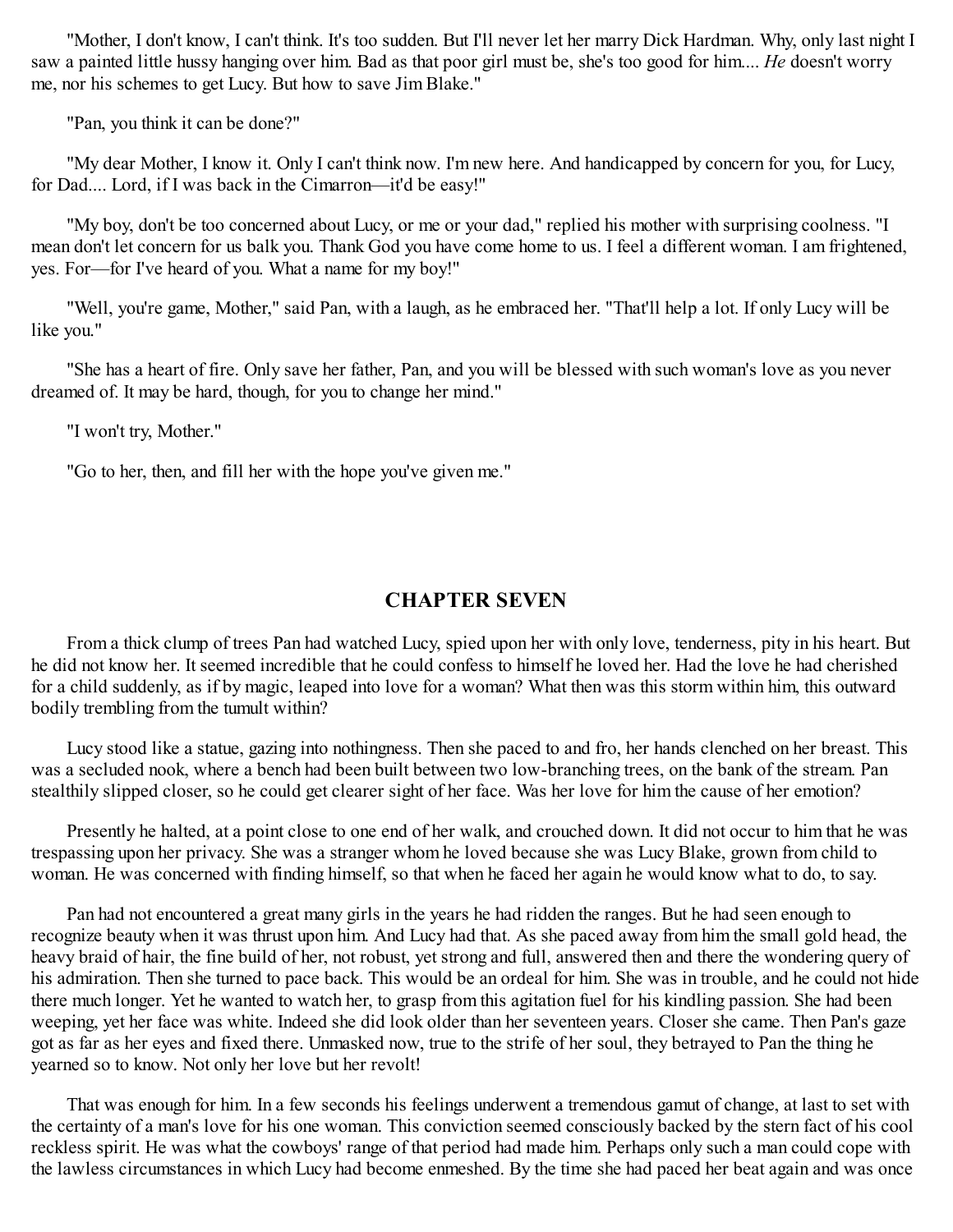more approaching his covert, he knew what the situation would demand and how he would meet it. But he would listen to Lucy, to his mother, to his father, in the hope that they might extricate her from her dilemma. He believed, however, that only extreme measures would ever free her and her father. Pan knew men of the Hardman and Matthews stripe.

He stepped out to confront Lucy, smiling and cool.

"Howdy, Lucy," he drawled, with the cowboy sang-froid she must know well.

"Oh!" she cried, startled, and drawing back. Then she recovered. But there was a single instant when Pan saw her unguarded self expressed in her face.

"I was hiding behind there," he said, indicating the trees and bushes.

"What for?"

"I wanted to *see* you really, without you knowing."

"Well?" she queried, gravely.

"As I remember little Lucy Blake she never had any promise of growing so—so lovely as you are now."

"Pan, don't tease—don't flatter me now," she implored.

"Reckon I was just stating a fact. Let's sit down on the seat there, and get acquainted."

He put her in the corner of the bench so she would have to face him, and he began to talk as if there were no black trouble between them. He wanted her to know the story of his life from the time she had seen him last; and he had two reasons for this, first to bridge that gap in their acquaintance, and secondly to let her know what the range had made him. It took him two hours in the telling, surely the sweetest hours he had ever spent, for he watched her warm to intense interest, forget herself, live over with him the lonely days and nights on the range, and glow radiant at his adventures, and pale and trembling over those bloody encounters that were as much a part of his experience as any others.

"That's my story, Lucy," he said, in conclusion. "I'd have come back to you and home long ago, if I'd known. But I was always broke. Then there was the talk about me. Panhandle Smith! So the years sped by. It's over now, and I've found you and my people all well, thank God. Nothing else mattered to me. And your trouble and Dad's bad luck do not scare me.... Now tell me your story."

He had reached her. It had been wise for him to go back to the school days, and spare nothing of his experience. She began at the time she saw him last—she remembered the day, the date, the clothes he wore, the horse he rode—and she told the story of those lonely years when his few letters were epochs, and the effect it had when they ceased. So, with simple directness, she went on to relate the downfall of her father and how the disgrace and heartbreak had killed her mother. When she finished her story she was crying.

"Lucy, don't cry. Just think—here we are!" he exclaimed, as she ended.

"That's what—makes me cry," she replied brokenly.

"Very well. Here. Cry on my shoulder," he said forcefully, and despite her resistance he drew her into his arms and her head to his breast. There he held her, feeling the strain of her muscles slowly relax. She did not weep violently, but in a heartbroken way that yet seemed relief.

"Pan, this is—is foolish," she said, presently stirring. "I mean my crying here in your arms, as if it were a refuge. But, oh! I—I have needed someone—something so terribly."

"I don't see where it's foolish. Reckon it's very sweet and wonderful for me.... Lucy, let's not rush right into arguments. We're bound to disagree. But let's put that off.... I'm so darned glad to see you, *know* you, that I'm the foolish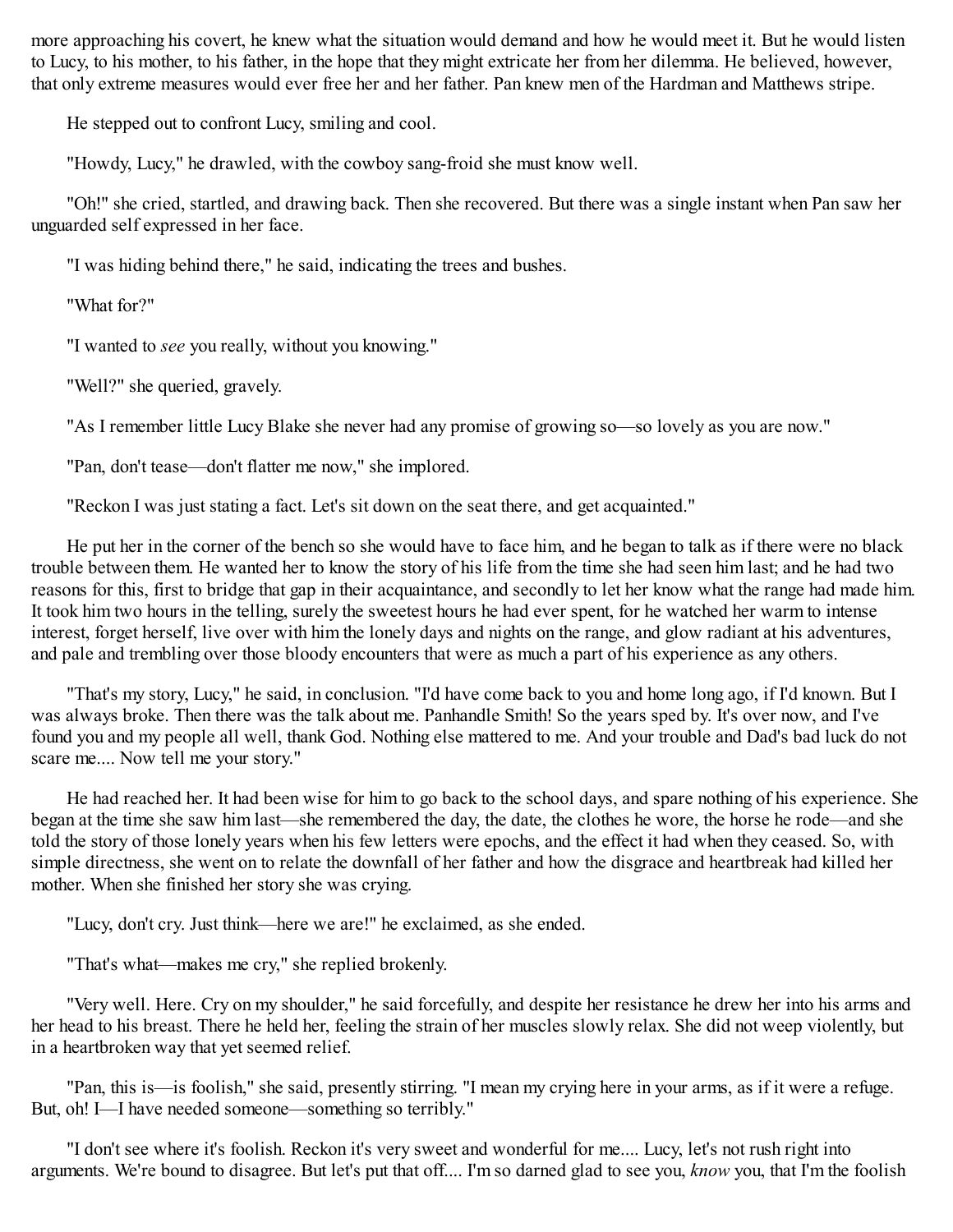one."

"You're a boy, for all your size. How can we help but talk of my troubles? ... Of this horrible fix I'm in! ... How can I lay my head on your shoulder? ... I didn't. You forced me to."

"Well, if you want to deny me such happiness, you can," replied Pan.

"Is it happiness for you—knowing it's wrong—and can never be again?" she whispered.

"Pure heaven!" he said. "Lucy, don't say this is wrong. You belong to *me*. My mother told me once you'd never have lived but for me."

"Yes, my mother told me the same thing.... Oh, how sad it is!"

"Sad, nothing! It was beautiful. And I tell you that you do belong to me."

"My soul does, yes," she returned, dreamily. And then as if reminded of her bodily weakness she moved away from him to the corner of the bench.

"All right, Lucy. Have it your way now. But you'll only have all the more to make up to me later," said Pan, with resigned good nature.

"Pan, you don't seem to recognize anything but your own will," she returned, pondering. "I've *got* to save my father.... There's only one way."

"Don't talk such rot to me," he flashed, sharply. "I'd hoped you would let us get acquainted first. But if you won't, all right.... You've been frightened into a deal that is terrible for you. No wonder. But you're only a kid yet. What do you know of men? These Hardmans are crooked. They pulled out of Texas because they were crooked. Matthews, magistrate or marshal, whatever he calls himself, he's crooked too. I *know* such men. I've met a hundred of them. Slowly they've been forced farther west, beyond the Rockies. And here they work their will. But it can't last. Why, Lucy, I'm amazed that some miner or cowboy or gun-fighter hasn't stopped them long ago."

"Pan, you must be wrong," she declared, earnestly. "Hardman cheated Dad, yes. But that was only Dad's fault. His blindness in business. Hardman is a power here. And Matthews, too. You talk like a—a wild cowboy."

"Sure," replied Pan, with a grim laugh. "And it'll take just a wild cowboy to clean up this mess.... Now Lucy, don't go white and sick. I promise you I'll listen to Dad and you before I make a move. I'll go to see your father. And I'll call on Hardman. I'll talk sense and reason, and business to these men. I know it'll not amount to beans, but I'll do it just to show you I can be deliberate and sane."

"Thank you—you frightened me so," she murmured. "Pan, there was something terrible about you—then."

"Listen, Lucy," he began, more seriously. "I've been here in Marco only a few hours. But this country is no place for us to settle down to live. It's mostly a mining country. I've heard a lot about Arizona. I'm going to take you all down there. Dad and Mother will love the idea. I'll get your father out of jail—"

"Pan, are you dreaming?" she interrupted, in distress. "Dad is a rustler. He admits it. Back in Texas he can be jailed for years. All Hardman has to do is to send for officers to come take Dad. And I've got to marry Dick Hardman to save him."

"You poor little girl! ... Now Lucy, let me tell you something funny. This will stagger you. Because it's gospel truth, I swear.... Rustler you call your dad. What's that? It means a cowman who has appropriated cattle not his own. He has driven off unbranded stock and branded it. There's no difference. Lucy, my dad rustled cattle. So have all the ranchers I ever rode for "

"Pan!" she gasped, with dilating eyes. "What are you saying?"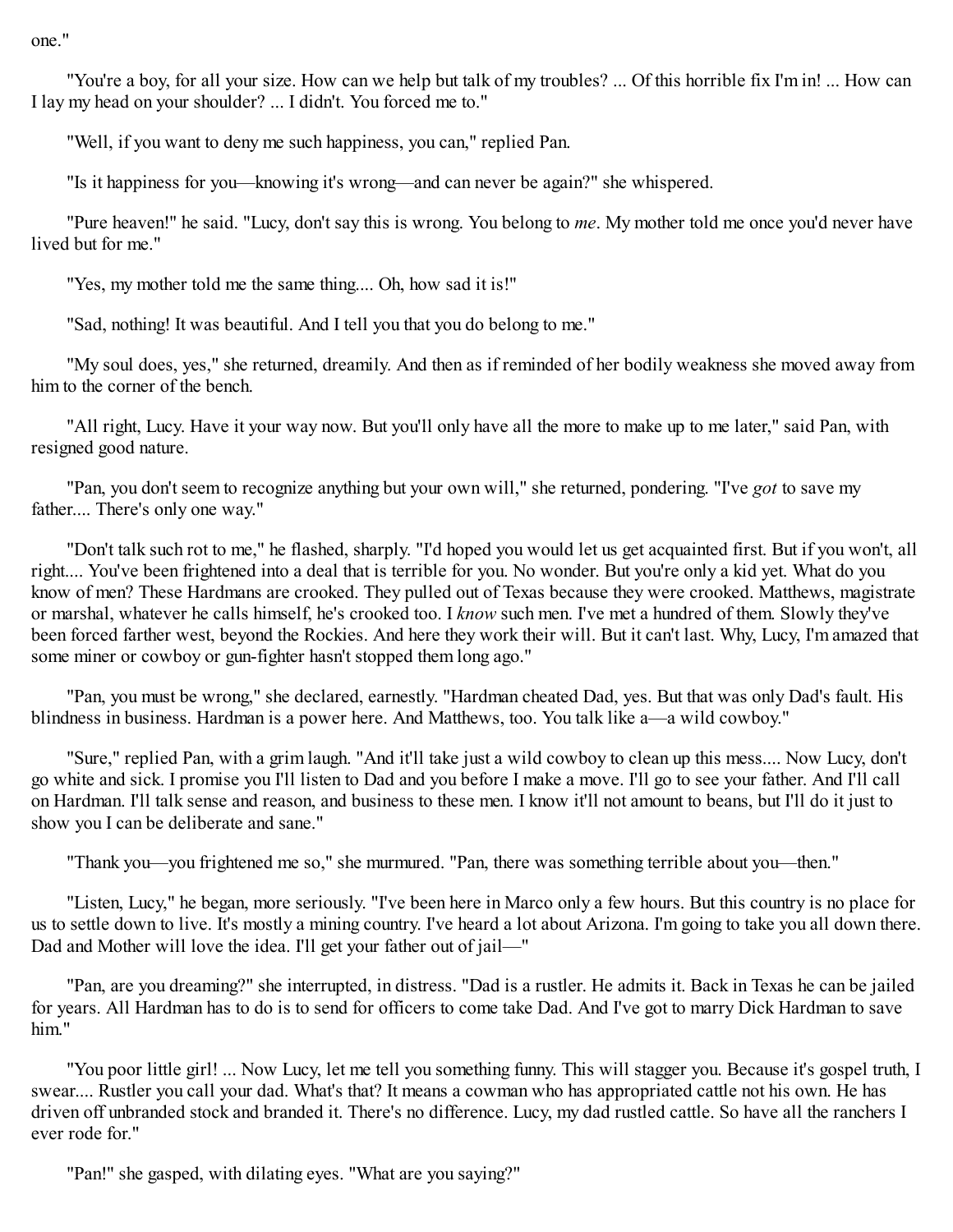"I'm trying to tell you one of the queer facts about the ranges," replied Pan. "I've known cowmen to shoot rustlers. Cowmen who had themselves branded cattle not their own. This was a practice. They didn't think it crooked. They all did it. But it *was* crooked, when you come down to truth. And though that may not be legally as criminal as the stealing of branded cattle, to my mind it is just as bad. Your father began that way, Hardman caught him, and perhaps forced him into worse practice."

"Pan, are you trying to give me some hope?"

"Reckon I am. Things are not so bad. My Lord, suppose I'd been a month later!"

Lucy shook her head despondently. "It's worse *now* for me than if you had come—"

"Why?" interrupted Pan. She would say the things that hurt.

"Because to see you—be with you like this—before I'm—if I have to be married—is perfectly terrible.... Afterward, when it would be too late and I had lost something—self-respect or more—then I might not care."

That not only made Pan lose patience but it also angered him. The hot blood rushed to his face. He bit his tongue and struggled to control himself.

"Lucy! Haven't I told you that you're not going to marry Dick Hardman," he burst out.

"Oh, but I'll have to," she replied, stubbornly, with a sad little shake of her head.

"No!"

"I must save Dad. You might indeed get him out of jail some way. But that would not save him."

"Certainly it would," rejoined Pan, curtly. "In another state he would be perfectly safe."

"They'll trail him anywhere. No, that won't do. We haven't time. Dick is pressing me hard to marry him at once, or his father will prosecute Dad. I promised.... And today—this morning—Dick is coming here to get me to set the day."

"*What?*" cried Pan, passionately.

His word, swift as a bullet, made her jump, but she repeated what she had said almost word for word.

"And your answer?" queried Pan, in hot scorn.

"Sooner the—better," she replied, mournfully. "I can't stand—this—you—oh, anything would be—easier than your hope ... your—love making!"

"Lucy Blake, have *you* gone down hill like your father?" asked Pan, hoarsely. "What kind of a woman are you? If you love me, it's a crime to marry him. Women do these things, I know—sell themselves. But they kill their souls. If you could save your father from being hanged, it would still be wrong. Suppose he *did* go to jail for a few years. What's that compared to hell for you all your life? You're out of your head. You've lost your sense of proportion.... You must *care* for this damned skunk Dick Hardman."

"Care for him!" she cried, shamefaced and furious. "I hate him."

"Then if you marry him you'll be crooked. To yourself! To me!... Why, in my eyes you'd be worse than that little hussy down at the Yellow Mine."

"Pan!" she whispered. "How can you? How dare you?"

"Hard facts deserve hard names. You make me say such things. Why, you'd drive me mad if I listened—if I believed you. Don't you dare say again you'll marry Dick."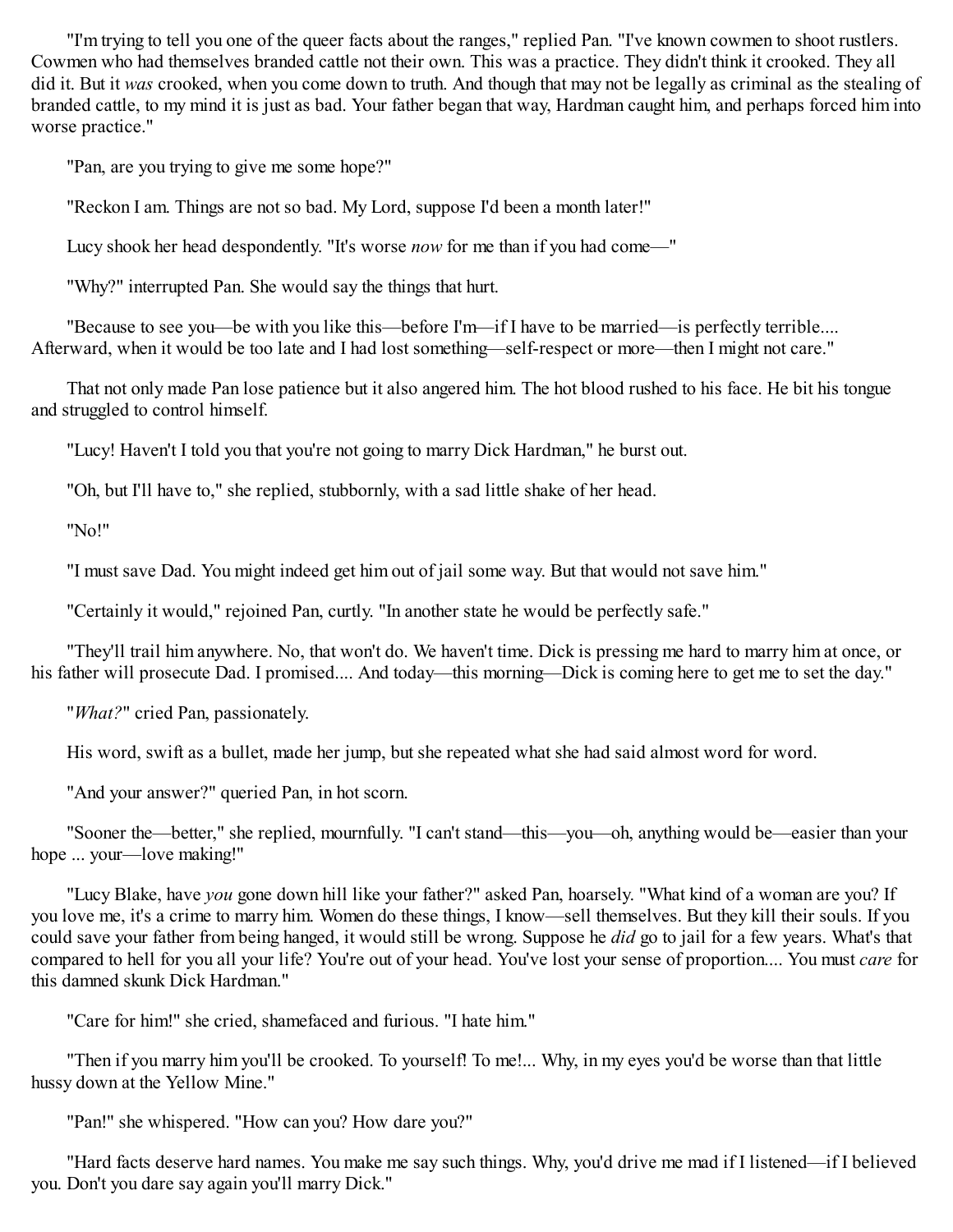"I will—I must—"

"Lucy!" he thundered. It was no use to reason with this girl. She had been trapped like a wild thing and could not see any way out. He shot out a strong hand and clutched her shoulder and with one heave he drew her to him, so her face was under his. It went pale. The telltale eyes dilated in sudden fear. She beat at him with weak fluttering hands.

"*Say you love me!*"

He shook her roughly, then held her tight. "I don't maul any other man's woman," he went on, fiercely. "But if you love me—that's different. You said it a little while ago. Was it true? Are you a liar?"

"No—No—Pan," she whispered, in distress. "I—I do."

"Do what?"

"I—I love you," she said, the scarlet blood mounting to her pale face. She was weakening—sinking toward him. Her eyes held a sort of dark spell.

"How do you love me?" he queried relentlessly, with his heart mounting high.

"Always I've loved you—since I was a baby."

"As a brother?"

"Yes."

"But we're man and woman now. This is my one chance for happiness. I don't want you—I wouldn't have you unless you love me as I do you. Be honest with me. Be square. Do you love me now as I do you?"

"God help me—yes," she replied, almost inaudibly, with eyes of remorse and love and agony on his.

Pan could not withstand this. He crushed her to him, and lifted her arms round his neck, and fell to kissing her with all the starved hunger of his lonely loveless years on the ranges. She was not proof against this. It lifted her out of her weakness, of her abasement to a response that swept away all fears, doubts, troubles. For the moment, at least, love conquered her.

Pan was wrenched out of the ecstasy of that moment by the pound of hoofs and the crashing of brush. He could not disengage himself before a horse and rider were upon them. Nevertheless Pan recognized the intruder and leaped away from the bench with the instinctive swiftness for defense that had been ingrained in him.

Dick Hardman showed the most abject astonishment. His eyes stuck out, his jaw dropped. No other emotion seemed yet to have dawned in him. He stared from Lucy to Pan and back again. A slow dull red began to creep into his cheeks. He ejaculated something incoherent. His amaze swiftly grew into horror. He had caught his fiancée in the arms of another man. Black fury suddenly possessed him.

"You—you—" he yelled stridently, moving to dismount.

"Stay on your horse," commanded Pan.

"Who the hell are you?" bellowed Hardman, sliding back in the saddle.

"Howdy, Skunk Hardman," rejoined Pan, with cool impudence. "Reckon you ought to know me."

"Pan Smith!" gasped the other, hoarsely, and he turned lividly white. "By God, I knew you last night. But I couldn't place you."

"Well, Mr. Dick Hardman, I knew you the instant I set eyes on you—sitting there gambling—with the pretty bare-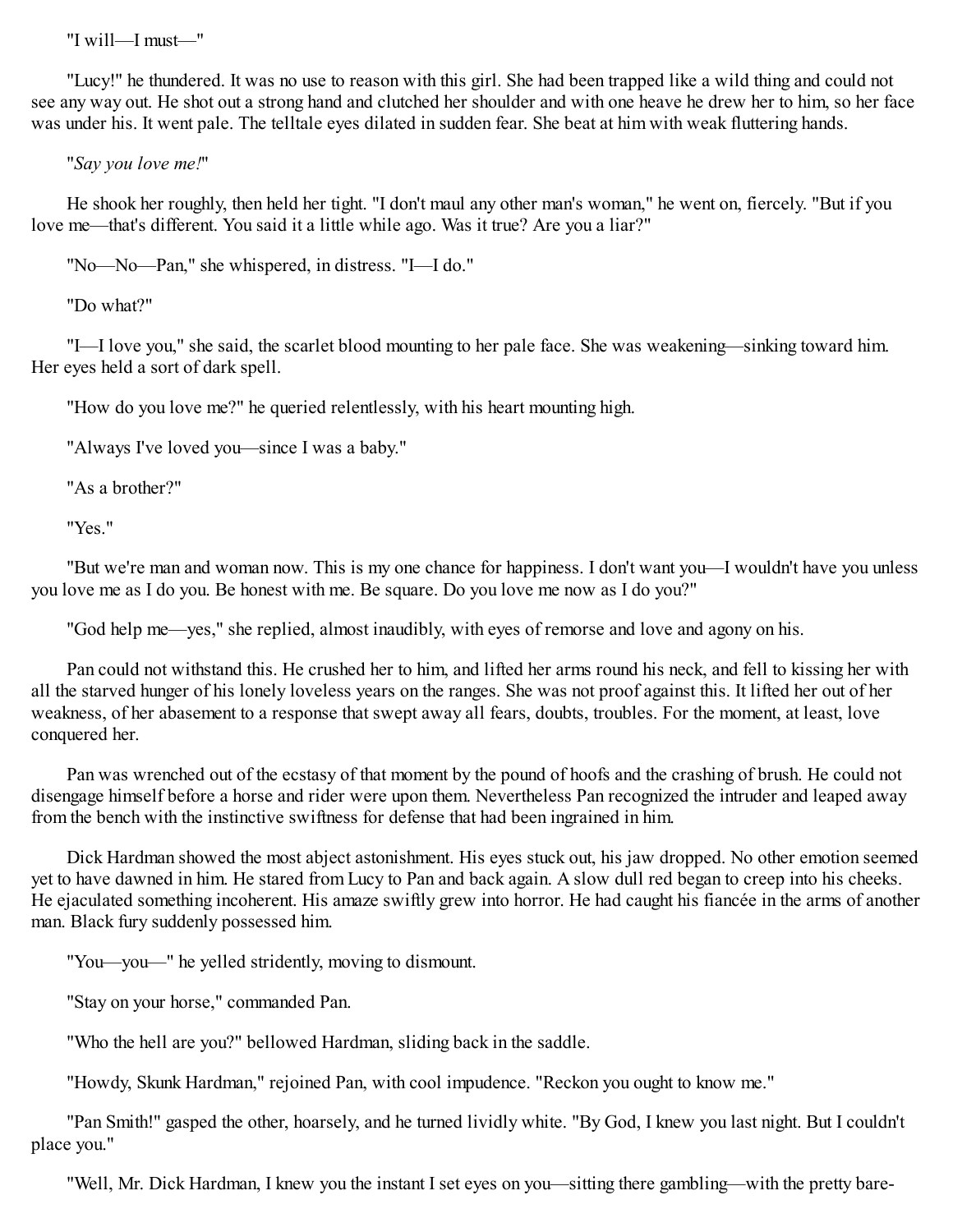armed girl on your chair," returned Pan, with slow deliberate sarcasm.

"Yes, and you got that little —— over to you about as quick," shouted Hardman.

"Be careful of your language. There's a lady present," replied Pan, menacingly.

"Of all the nerve! You—you damned cowpuncher," raved Hardman in a fury. "It didn't take you long to get to *her*, either, did it? Now you make tracks out of here or I'll—I'll—it'll be the worse for you, Pan Smith.... Lucy Blake is as good as married to me."

"Nope, you're wrong, Dick," snapped Pan insolently. "I got here just in time to save her from that doubtful honor."

"You'd break her engagement to me?" rasped Hardman huskily, and he actually shook in his saddle.

"I have broken it."

"Lucy, tell me he lies!" begged Hardman, turning to her in poignant distress. If he had any good in him it showed then.

Lucy came out from the shade of the tree into the sunlight. She was pale, but composed.

"Dick, it's true," she said, steadily. "I've broken my word. I can't marry you.... I love Pan. I've loved him always. It would be a sin to marry you now."

"*Hellsfire!*" shrieked Hardman. His face grew frightful to see—beastly with rage. "You're as bad as that hussy who threw me down for him. I'll fix you, Lucy Blake. And I'll put your cow-thief father behind the bars for life."

Pan leaped at Hardman and struck him a body blow that sent him tumbling out of his saddle to thud on the ground. The frightened horse ran down the path toward the gate.

"You dirty-mouthed cur," said Pan. "Get up, and if you've got a gun—throw it."

Hardman laboriously got to his feet. The breath had been partly knocked out of him. Baleful eyes rolled at Pan. Instinctive wrath, however, had been given a setback. Hardman had been forced to think of something beside the frustration of his imperious will.

"I'm—not—packing—my gun," he panted, heavily. "You saw—that—Pan Smith."

"Well, you'd better pack it after this," replied Pan with contempt. "Because I'm liable to throw on you at sight."

"I'll have—you—run—out of this country," replied Dick huskily.

"Bah! don't waste your breath. Run me out of this country? Me! Reckon you never heard of Panhandle Smith. You're so thickheaded you couldn't take a hunch. Well, I'll give you one, anyway. You and your crooked father, and your two bit of a sheriff pardner would do well to leave this country. Savvy that! Now get out of here pronto."

Hardman gave Pan a ghastly stare and wheeled away to stride down the path. Once he turned to flash his convulsed face at Lucy. Then he passed out of sight among the trees in search of his horse.

Pan stood gazing down the green aisle. He had acted true to himself. How impossible to meet this situation in any other way! It meant the spilling of blood. He knew it—accepted it—and made no attempt to change the cold passion deep within him. Lucy—his mother and father would suffer. But wouldn't they suffer more if he did not confront this conflict as his hard training dictated? He was almost afraid to turn and look at Lucy. Just a little while before he had promised her forbearance. So his amaze was great when she faced him, violet eyes ablaze, to clasp him, and creep close to him, with lingering traces of fear giving way to woman's admiration and love.

"Panhandle Smith!" she whispered, gazing up into his face. "I heard your story. It thrilled me.... But I never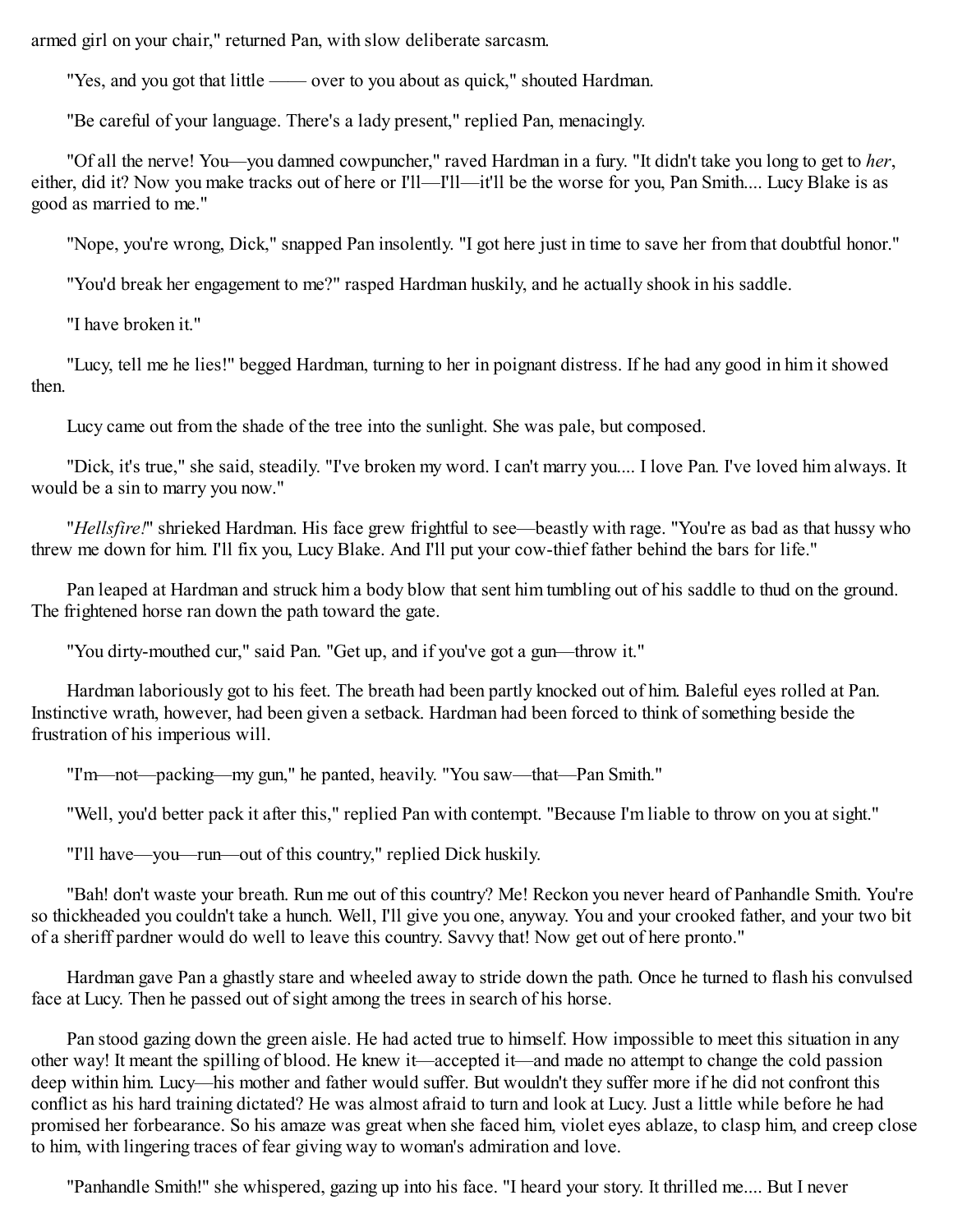understood—till you faced Dick Hardman.... Oh, what have you done for me? ... Oh, Pan, you have saved me from ruin."

### **CHAPTER EIGHT**

Pan and Lucy did not realize the passing of time until they were called to dinner. As they stepped upon the little porch, Lucy tried to withdraw her hand from Pan's, but did not succeed.

"See here," said he, very seriously, yielding to an urge he could not resist. "Wouldn't it be wise for us to—to get married at once?"

Lucy blushed furiously. "Pan Smith! Are you crazy?"

"Reckon I am," he replied, ruefully. "But I got to thinking how I'll be out after wild horses.... And I'm afraid something might happen. Please marry me this afternoon?"

"Pan! You're—you're terrible," cried Lucy, and snatching away her hand, scarlet of face she rushed into the house ahead of him.

He followed, to find Lucy gone. His father was smiling, and his mother had wide-open hopeful eyes. A slim young girl, with freckles, grave sweet eyes and curly hair was standing by a window. She turned and devoured him with those shy eyes. From that look he knew who she was.

"Alice! Little sister!" he exclaimed, meeting her. "Well, by golly, this is great."

It did not take long for Pan to grasp that a subtle change had come over his mother and father. Not the excitement of his presence nor the wonder about Lucy accounted for it, but a difference, a lessening of strain, a relief. Pan sensed a reliance upon him that they were not yet conscious of.

"Son, what was the matter with Lucy?" inquired his father, shrewdly.

"Why nothing to speak of," replied Pan, nonchalantly. "Reckon she was a little flustered because I wanted her to marry me this afternoon."

"Good gracious!" cried his mother. "You are a cowboy. Lucy marry you when she's engaged to another man!"

"Mother, dear, that's broken off. Don't remind me of it. I want to look pleasant, so you'll all be glad I'm home."

"Glad!" his mother laughed, with a catch in her voice. "My prayers have been answered.... Come now to dinner. Remember, Pan, when you used to yell, 'Come an' get it before I throw it out'?"

Bobby left Pan's knee and made a beeline for the kitchen. Alice raced after him.

"Pan, I met Dick Hardman on the road. He looked like hell, and was sure punishin' his horse. I said when I seen him I'd bet he's run into Pan. How about it?"

"Reckon he did," laughed Pan. "It was pretty tough on him, I'm bound to admit. He rode down the path and caught me—well, the truth is, Dad, I was kissing the young lady he imagined belonged to him."

"You range ridin' son-of-a-gun!" ejaculated his father, in unmitigated admiration and gladness. "What come off?"

"I'll tell you after dinner. Gee, I smell applesauce! ... Dad, I never forgot Mother's cooking."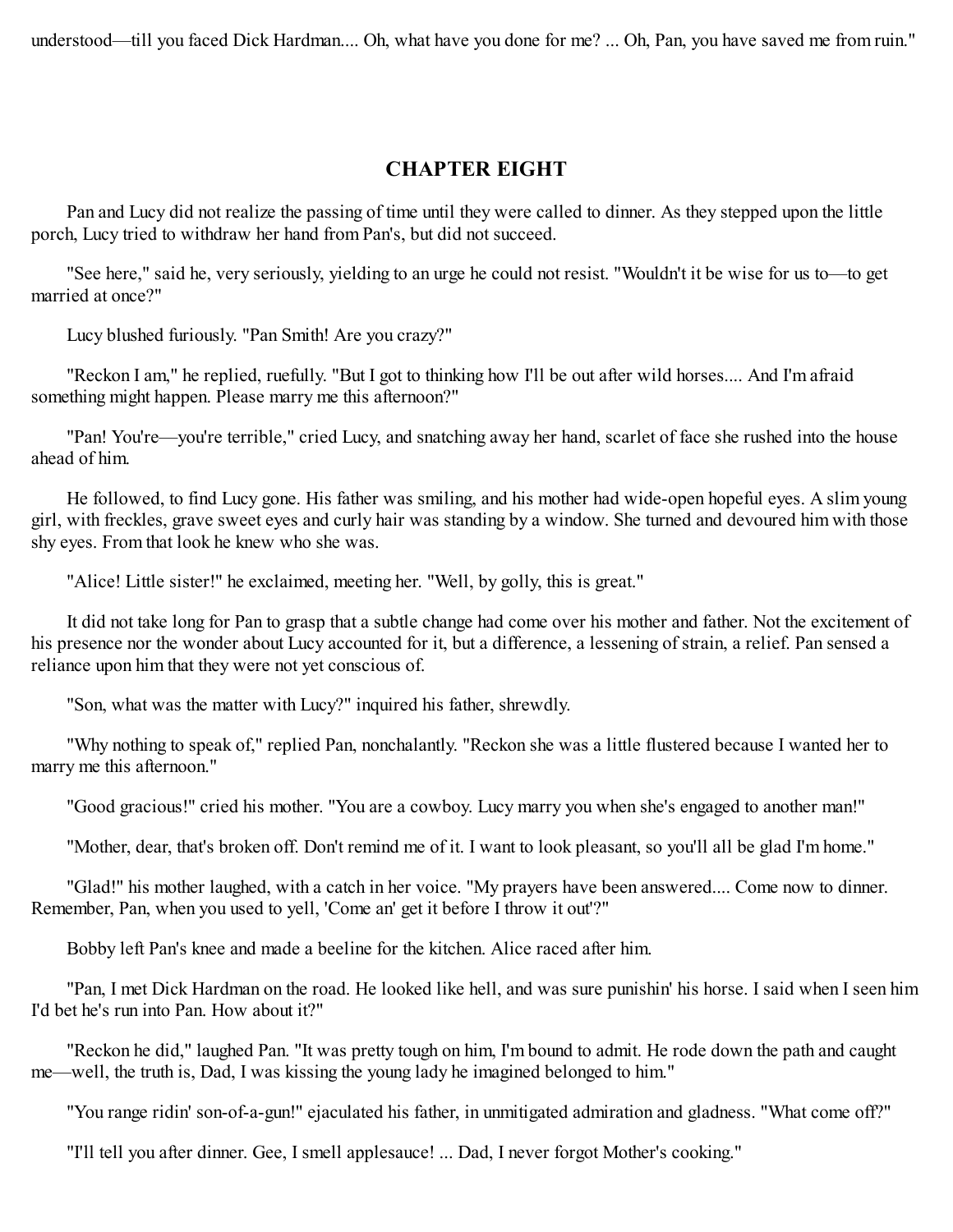They went into the little whitewashed kitchen, where Pan had to stoop to avoid the ceiling, and took seats at the table. Pan feasted his eyes. His mother had not been idle during the hours that he was out in the orchard with Lucy, nor had she forgotten the things that he had always liked. Alice acted as waitress, and Bobby sat in a high chair beaming upon Pan. At that juncture Lucy came in. She had changed her gray blouse to one of white, with wide collar that was cut a little low and showed the golden contour of her superb neck. She had put her hair up. Pan could not take his eyes off her. In hers he saw a dancing subdued light, and a beautiful rose color in her cheeks.

"Well, I've got to eat," said Pan, as if by way of explanation and excuse for removing his gaze from this radiant picture.

Thus his home coming proved to be a happier event than he had ever dared to hope for. Lucy was quiet and ate but little. At times Pan caught her stealing a glimpse at him, and each time she blushed. She could not meet his eyes again. Alice too stole shy glances at him, wondering, loving. Bobby was hungry, but he did not forget that Pan sat across from him. Mrs. Smith watched Pan with an expression that would have pained him had he allowed remorse to come back then. And his father was funny. He tried to be natural, to meet Pan on a plane of the old western insouciance, but it was impossible. No doubt such happiness had not reigned in that household for years.

"Dad, let's go out and have a talk," proposed Pan, after dinner.

As they walked down toward the corrals Pan's father was silent, yet it was clear he labored with suppressed feeling.

"All right, fire away," he burst out at last, "but first tell me, for Gawd's sake, how'd you do it?"

"What?" queried Pan, looking round from his survey of the farm land.

"Mother! She's *well*. She wasn't well at all," exclaimed the older man, breathing hard. "An' that girl! Did you ever see such eyes?"

"Reckon I never did," replied Pan, with joyous bluntness.

"This mornin' I left Lucy crushed. Her eyes were like lead. An' now!... Pan, I'm thankin' God for them. But tell me how'd you do it?"

"Dad, I don't know women very well, but I reckon they live by their hearts. You can bet that happiness for them means a lot to me. I felt pretty low down. That's gone. I could crow like Bobby ... but, Dad, I've a big job on my hands, and I think I'm equal to it. Are you going to oppose me?"

"Hell, no!" spat out his father, losing his pipe in his vehemence. "Son, I lost my cattle, my ranch. An' then my nerve. I'm not makin' excuses. I just fell down ... but I'm not too old to make another start with you to steer me."

"Good!" replied Pan with strong feeling, and he laid a hand on his father's shoulder. They halted by the open corral. "Then let's get right down to straight poker."

"Play your game, Pan. I'm sure curious."

"First off then—we don't want to settle in this country."

"Pan, you've called me right on the first hand," declared his father, cracking his fist on the corral gate. "I know this's no country for the Smiths. But I followed Jard Hardman here, I hoped to——"

"Never mind explanations, Dad," interrupted Pan. "We're looking to the future. We won't settle here. We'll go to Arizona. I had a pard who came from Arizona. All day long and half the night that broncho buster would rave about Arizona. Well, he won me over. Arizona must be wonderful."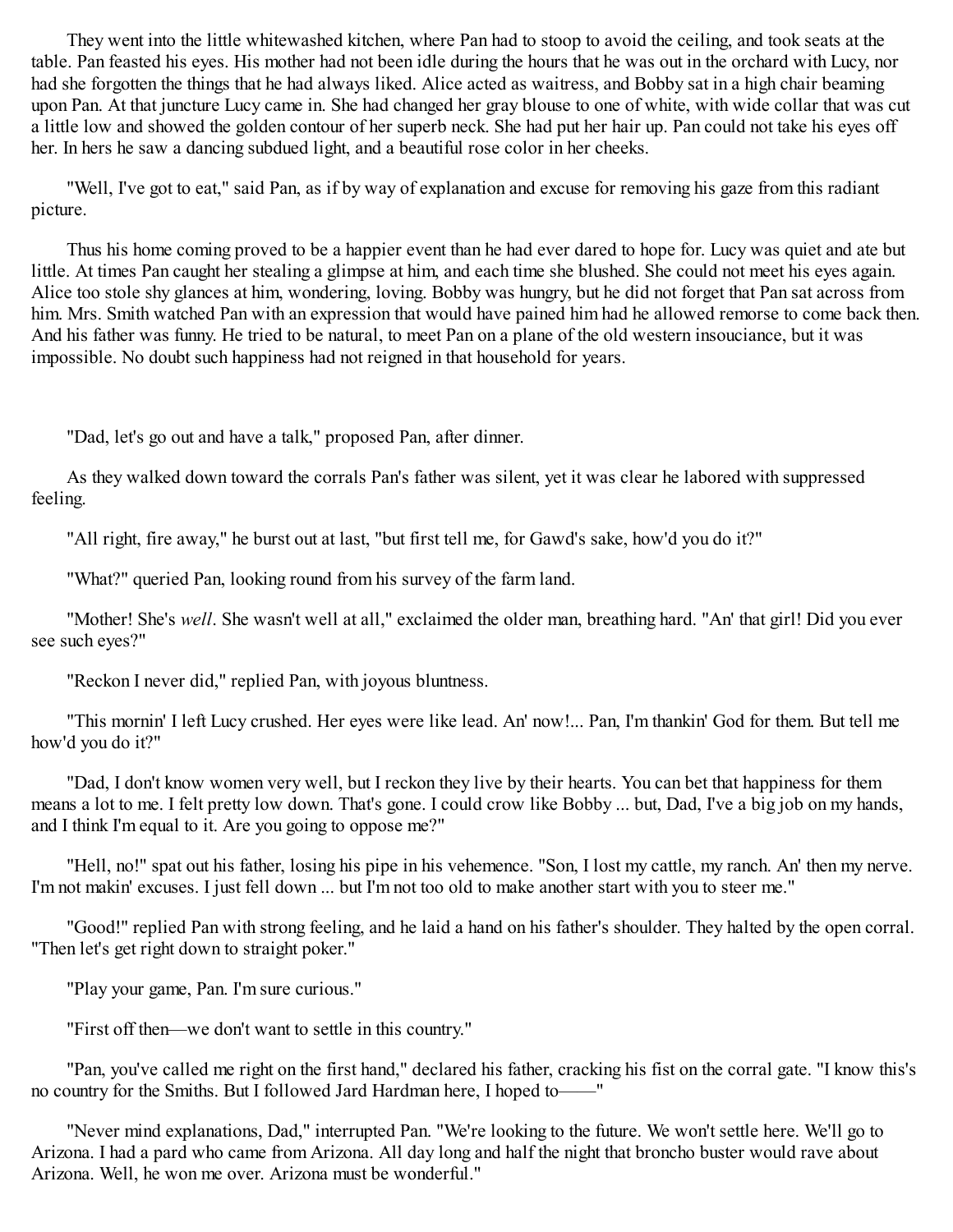"But Pan, isn't it desert country?"

"Arizona is every kind of country," replied Pan earnestly. "It's a big territory, Dad. Pretty wild yet, too, but not like these mining claim countries, with their Yellow Mines. Arizona is getting settlers in the valleys where there's water and grass. Lots of fine pine timber that will be valuable some day. I know just where we'll strike for. But we needn't waste time talking about that now. If it suits you the thing is settled. We go to Arizona."

"Fine, Pan," said his father rubbing his hands. Pan had struck fire from him. "*When* will we go?"

"That's to decide," answered Pan, thoughtfully. "I've got some money. Not much. But we could get there and start on it. I believe, though, that we'd do better to stay here—this fall anyway—and round up a bunch of these wild horses. Five hundred horses, a thousand at twelve dollars a head—why, Dad, it would start us in a big way."

"Son, I should smile it would," returned Smith, with fiery enthusiasm. "But can you do it?"

"Dad, if these broomies are as thick as I hear they are I sure can make a stake. Last night I fell in with two cowboys —Blinky Moran and Gus Hans. They're chasing wild horses, and want me to throw in with them. Now with you and maybe a couple of more riders we can make a big drive. You've got to know the tricks. I learned a heap from a Mormon wild-horse wrangler. If these broomtails are thick here—well, I don't want to set your hopes too high. But wait till I show you."

"Pan, there's ten thousand wild horses in that one valley across the mountain there. Hot Springs Valley they call it."

"Then, by George, we've got to take the risk," declared Pan decisively.

"Risk of what?"

"Trouble with that Hardman outfit. It can't be avoided. I'd have to bluff them out or fight them down, right off. Dick is a yellow skunk. Jard Hardman is a bad man in any pinch. But not on an even break. I don't mean that. If *that* were all. But he's treacherous. And his henchman, this two bit of a sheriff, he's no man to face you on the square. I'll swear he can be bluffed. Has he any reputation as a gun thrower?"

"Matthews? I never heard of it, if he had. But he brags a lot. He's been in several fracases here, with drunken miners an' Mexicans. He's killed a couple of men since I've been here."

"Ah-huh, just what I thought," declared Pan, in cool contempt. "I'll bet a hundred he elected himself town marshal, as he calls it. I'll bet he hasn't any law papers from the territory, or government, either.... Jard Hardman will be the hard nut to crack. Now, Dad, back in Littleton I learned what he did to you. And Lucy's story gave me another angle on that. It's pretty hard to overlook. I'm not swearing I can do so. But I'd like to know how you feel about it."

"Son, I'd be scared to tell you," replied Smith in husky voice, dropping his head.

"You needn't, Dad. We'll stay here till we catch and sell a bunch of horses," said Pan curtly. "Can you quit your job at the wagon shop?"

"Any time—an' Lord, won't I be glad to do it," returned Smith fervently.

"Well, you quit just then," remarked Pan dryly. "So much is settled.... Dad, I've got to get Jim Blake out of that jail."

"I reckon so. It might be a job an' then again it mightn't. Depends on Jim. An' between you an' me, Pan, I've no confidence in Jim."

"That doesn't make any difference. I've got to get him out and send him away. Head him for Arizona where we're going.... Is it a real jail?"

"Dobe mud an' stones," replied his father. "An Indian or a real man could break out of there any night. There are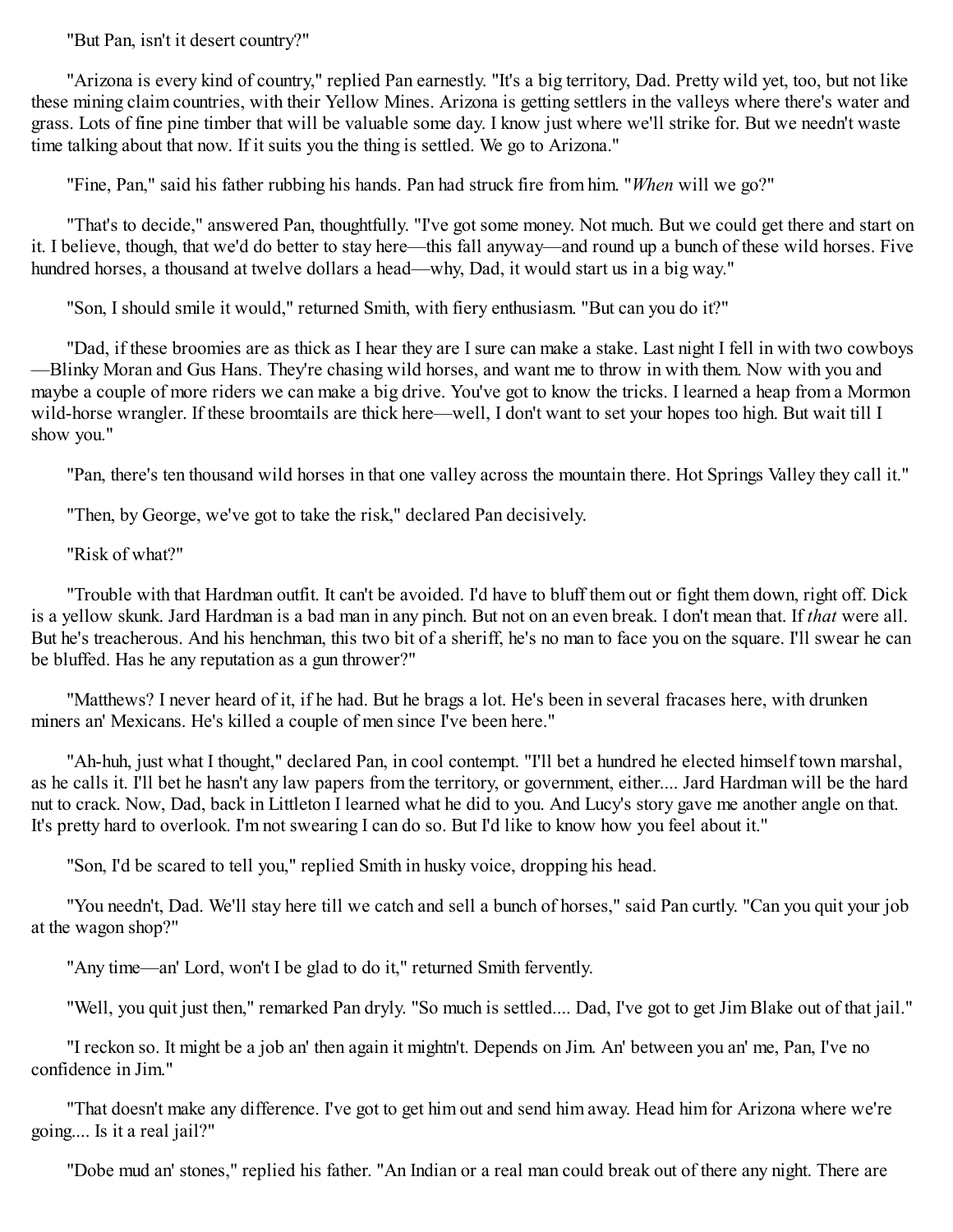three guards, who change off every eight hours. One of them is a tough customer. Name's Hill. He used to be an outlaw. The other two are lazy loafers round town.

"Anybody but Jim in just now?"

"I don't know. Matthews jailed a woman not long ago. He arrests somebody every day or so."

"Where is this calaboose belonging to Mr. Matthews?"

"You passed it on the way out, Pan. Off the road. Gray flat buildin'. Let's see. It's the third place from the wagon shop, same side."

"All right, Dad," said Pan with cheerful finality. "Let's go back to the house and talk Arizona to Lucy and Mother for a little. Then I'll rustle along toward town. Tomorrow you come over to the boys' camp. It's on the other side of town, in a cedar flat, up that slope. We've got horses to try out and saddles to buy."

### **CHAPTER NINE**

As Pan strode back along the road toward Marco the whole world seemed to have changed.

For a few moments he indulged his old joy in range and mountain, stretching, rising on his right, away into the purple distance. Something had heightened its beauty. How softly gray the rolling range land—how black the timbered slopes! The town before him sat like a hideous blotch on a fair landscape. It forced his gaze over and beyond toward the west, where the late afternoon sun had begun to mellow and redden, edging the clouds with exquisite light. To the southward lay Arizona, land of painted mesas and storied canyon walls, of thundering streams and wild pine forests, of purple-saged valleys and grassy parks, set like mosaics between the stark desert mountains.

But his mind soon reverted to the business at hand. It was much to his liking. Many a time he had gone to extremes, reckless and fun loving, in the interest of some cowboy who had gotten into durance vile. It was the way of his class. A few were strong and many were weak, but all of them held a constancy of purpose as to their calling. As they hated wire fences so they hated notoriety-seeking sheriffs and unlicensed jails. No doubt Jard Hardman, who backed the Yellow Mine, was also behind the jail. At least Matthews pocketed the ill-gotten gains from offenders of the peace as constituted by himself.

Pan felt that now for the first time in his life he had a mighty incentive, something tremendous and calling, to bring out that spirit of fire common to the daredevils of the range. He had touched only the last fringe of the cowboy regime. Dodge and Abilene, the old Chisholm Trail, the hard-drinking hard-shooting days of an earlier Cimarron had gone. Life then had been but the chance of a card, the wink of an eye, the flip of a quirt. But Pan had ridden and slept with men who had seen those days. He had absorbed from them, and to him had come a later period, not comparable in any sense, yet rough, free, untamed and still bloody. He knew how to play his cards against such men as these. The more boldly he faced them, the more menacingly he went out of his way to meet them, the greater would be his advantage. If Matthews were another Hickok the situation would have been vastly different. If there were any real fighting men on Hardman's side Pan would recognize them in a single glance. He was an unknown quantity to them, that most irritating of newcomers to a wild place, the man with a name preceding him.

Pan came abreast of the building that he was seeking. It was part stone and part adobe, heavily and crudely built, with no windows on the side facing him. Approaching it, and turning the corner, he saw a wide-arched door leading into a small stone-floored room. He heard voices. In a couple of long strides Pan crossed the flat threshold. Two men were playing cards with a greasy deck, a bottle of liquor and small glasses on the table between them. The one whose back was turned to Pan did not see him, but the other man jerked up from his bench, then sagged back with strangely altering expression. He was young, dark, coarse, and he had a bullet hole in his chin.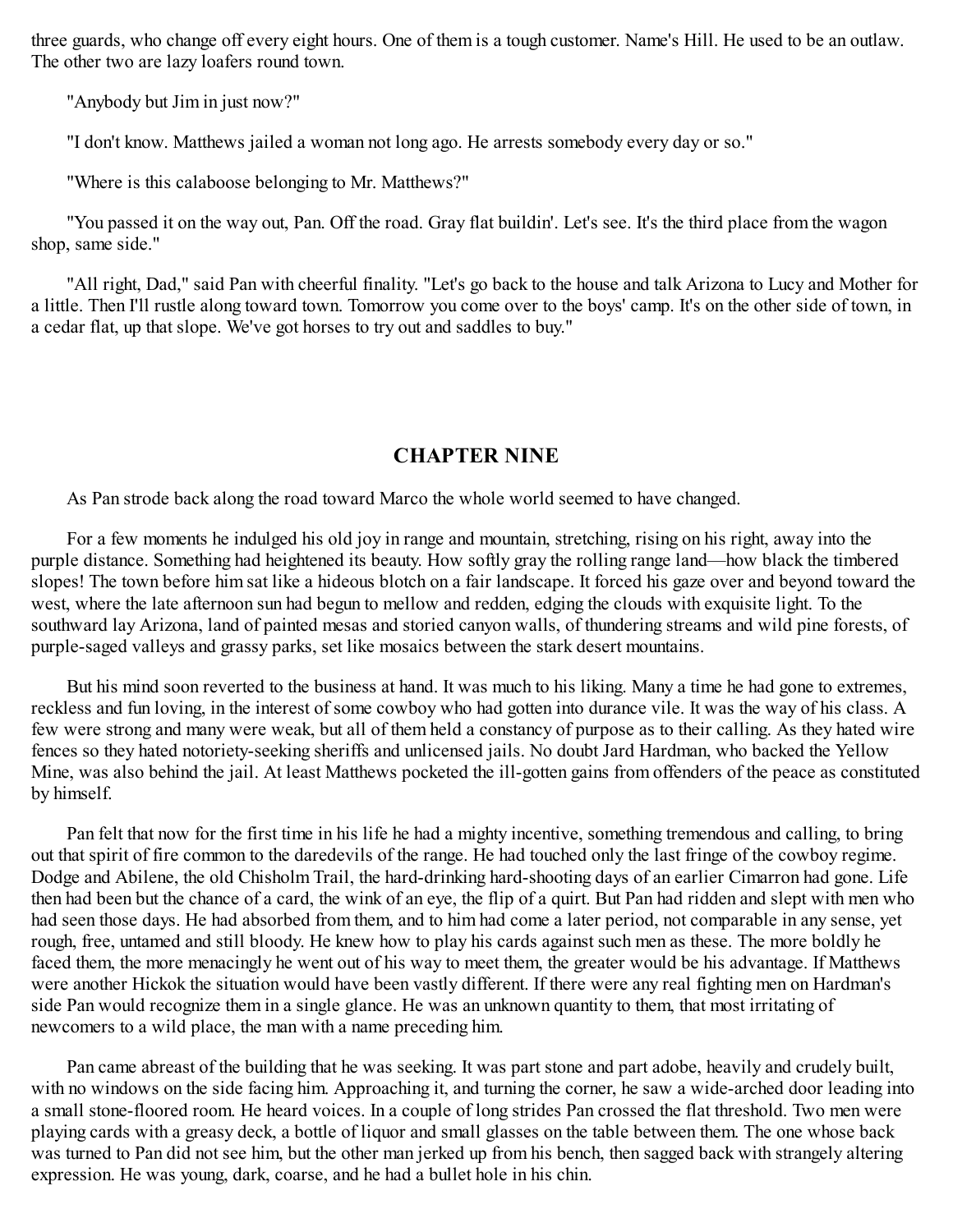Pan's recognition did not lag behind the other's. This was Handy Mac New, late of Montana, a cowboy who had drifted beyond the pale. He was one of that innumerable band whom Pan had helped in some way or other. Handy had become a horse thief and a suspected murderer in the year following Pan's acquaintance with him.

"Howdy, men," Pan greeted them, giving no sign that he had recognized Mac New. "Which one of you is on guard here?"

"Me," replied Mac New, choking over the word. Slowly he got to his feet.

"You've got a prisoner in there named Blake," went on Pan. "I once lived near him. He used to play horse with me and ride me on his back. Will you let me talk to him?"

"Why, shore, stranger," replied Mac New, with nervous haste, and producing a key, he inserted it in the lock of a heavy whitewashed door.

Pan found himself ushered into a large room with small iron-barred windows on the west side. His experience of frontier jails had been limited, but those he had seen had been bare, empty, squalid cells. This, however, was evidently a luxurious kind of a prison house. There were Indian blankets and rugs on the floor, an open fireplace with cheerful blaze, a table littered with books and papers, a washstand, a comfortable bed upon which reclined a man smoking and reading.

"Somebody to see you, Blake," called the guard, and he went out, shutting the door behind him.

Blake sat up. As he did so, moving his bootless feet, Pan's keen eye espied a bottle on the floor.

Pan approached leisurely, his swift thoughts revolving around a situation that looked peculiar to him. Blake was very much better cared for there than could have been expected. Why?

"Howdy, Blake. Do you remember me?" asked Pan halting beside the table.

He did not in the least remember Lucy's father in this heavy blond man, lax of body and sodden of face.

"Somethin' familiar aboot you," replied Blake, studying Pan intently. "But I reckon you've got the best of me."

"Pan Smith," said Pan shortly.

"Wal!" he ejaculated, as if shocked into memory, and slowly he rose to hold out a shaking hand. "Bill's kid—the little boy who stuck by my wife—when Lucy was born."

"Same boy, and he's damn sorry to find you in this fix," responded Pan, forcefully. "And he's here to get you out."

Blake sagged back as slowly as he had arisen. His face changed like that of a man suddenly stabbed. And he dropped his head. In that moment Pan saw enough to make him glad. Manifestly the good in him had not been wholly killed by evil. Jim Blake might yet be reclaimed or at least led away from evil life.

"Mr. Blake, I've been to see Lucy," went on Pan, and swiftly he talked of the girl, her unhappiness, and the faith she still held in her father. "I've come to get you out of here, for Lucy's sake. We're all going to Arizona. You and Dad can make a new start in life."

"My God, if I only could," groaned the man.

Pan reached out with quick hand and shook him. "Listen," he said, low and eagerly. "How long is this guard Mac New on duty?"

"Mac New? The fellow outside is called Hurd. He's on till midnight."

"All right, my mistake," went on Pan, swiftly. "I'll be here tonight about eleven. I'll have a horse for you, blanket, grub, gun, and money. I'll hold up this guard Hurd—get you out some way or other. You're to ride away. Take the road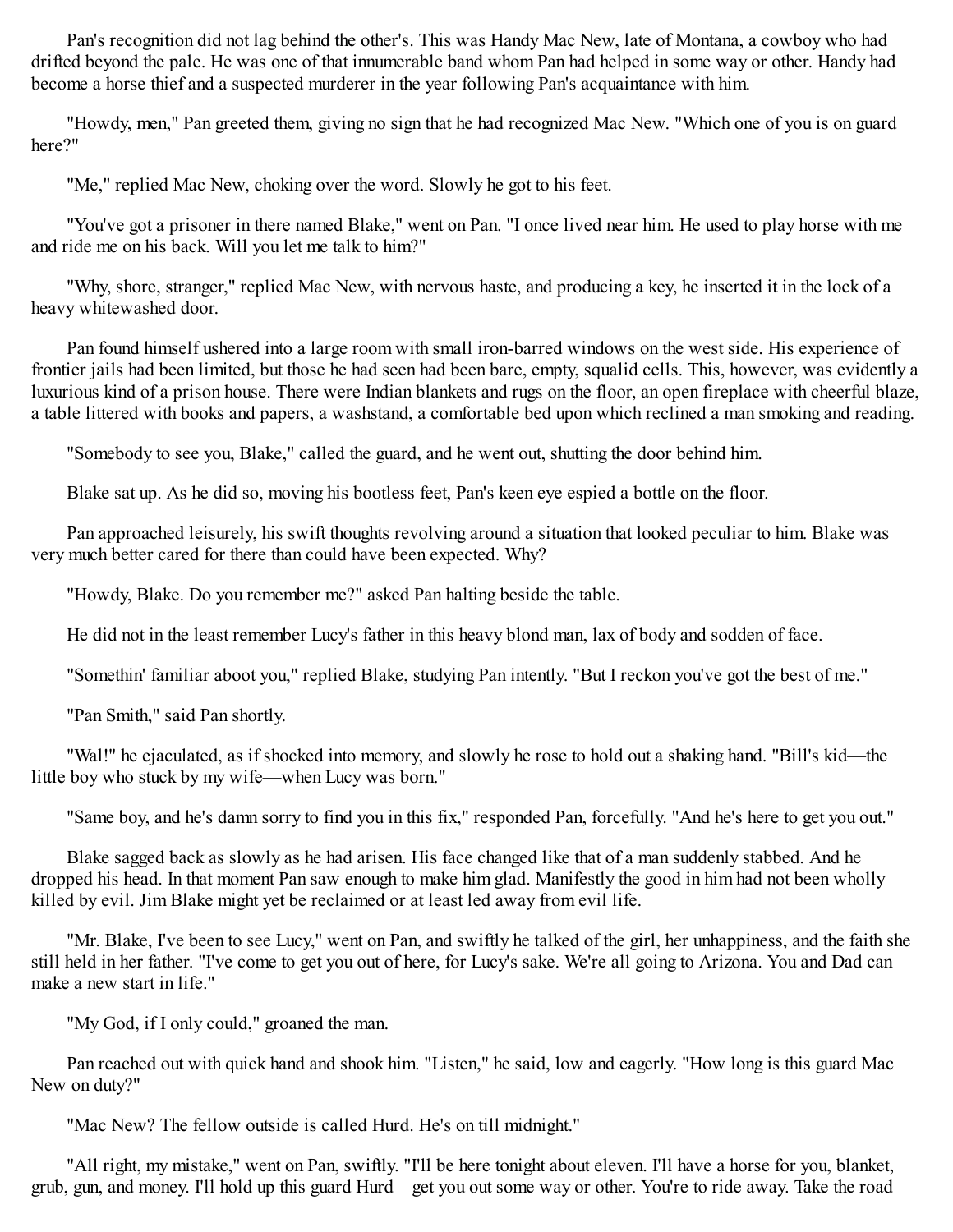south. There are other mining camps. You'll not be followed. Make for Siccane, Arizona."

"Siccane, Arizona," echoed Blake, as a man in a dream of freedom.

"Yes, Siccane. Don't forget it. Stay there till we all come."

Pan straightened up, with deep expulsion of breath, and tingling nerves. He had reached Blake. Whatever his doubts of the man, and they had been many, Pan divined that he could stir him, rouse him out of the lethargy of sordid indifference and forgetfulness. He would free him from this jail, and the shackles of Hardman in any case, but to find that it was possible to influence him gladdened Pan's heart. What would this not mean to Lucy!

The door opened behind Pan.

"Wal, stranger, reckon yore time's up," called the jailer.

Pan gave the stunned Blake a meaning look, and then without a word, he left the room. The guard closed and locked the door. Then he looked up, with cunning, yet not wholly without pleasure. His companion at the card game had gone.

"Panhandle Smith!" whispered the guard, half stretching out his hand, then withdrawing it.

"Shake, Mac," said Pan in a low voice. "It's a small world."

"By Gord, it shore is," replied Mac New, wringing Pan's hand. "I'm known here as Hurd."

"Ah-huh.... Well, Hurd, I'm not a talking man. But I want to remind you that you owe me a good turn."

"You shore don't have to remind me of thet," returned the other.

"It pays to do good turns.... I'm lucky, old timer."

"I savvy, Panhandle Smith," said Hurd, with gleaming eyes, and he crooked a stubby thumb toward the door of Blake's jail.

"All right, cowboy," returned Pan, with a meaning smile. "I'll drop around tonight about eleven."

Pan slowed up in his stride when he reached the business section of the town, and strolled along as if he were looking for someone. He was. He meant to have eyes in the back of his head henceforth. But he did not meet anyone he knew or see anyone who glanced twice at him.

He went into Black's general merchandise store to look at the saddle Moran had recommended. It was a bargain and Pan purchased it on sight. Proof indeed was this that there were not many cowboys in and around Marco. While he was there, Pan bought a Winchester carbine and a saddle sheath for it. Thus burdened he walked out to the camp.

Lying Juan had supper about ready and the boys were noisy up at the corral. Some of their language was indicative of trouble and mean horses. Pan found a seat by the fire very welcome. Emotion had power to exhaust him far beyond physical exertion. Darkness had just about merged from dusk when the boys dragged themselves in, smelling of dust and horses. They went into the water basins like ducks. Pan lighted the lantern and put it on the table. Then the boys came straddling the bench like cowboys mounting horses. Their faces were red and shiny, their wet hair was pasted down.

"Wal, if heah ain't ole Pan Smith," announced Blinky, vociferously. "Gus, take a peep at him. I'll bet he's got hold of a grand hoss. Nothing else could make him look like thet."

"No. I just got back my girl," replied Pan gaily.

"Gurl! Say, cowboy," began Blinky, in consternation. "You didn't run foul of thet little Yellow Mine kid?"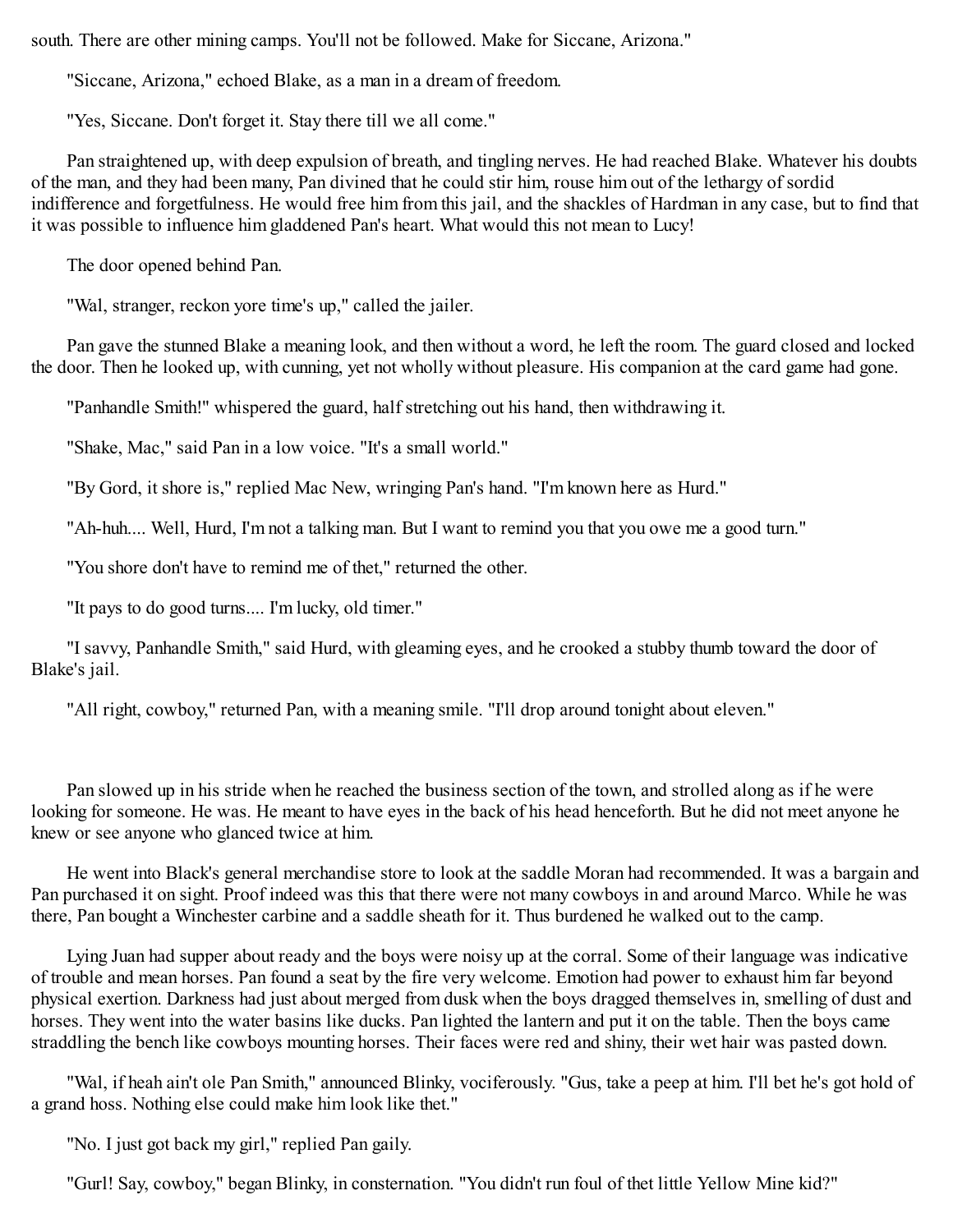"Eat your supper, you hungry-looking galoot," replied Pan. "And you too, Gus... Because if I begin to shoot off my chin now you'll forget the grub."

Thus admonished, and with curious glances at Pan, the cowboys took his advice and attacked the generous meal Juan had set before them. Their appetites further attested to a strenuous day. Pan did not seem to be hungry, which fact caused Juan much concern.

"Ahuh! It's the way a fellar gets when he's in love with a gurl," observed the keen Blinky. "I been there."

After supper they got together before the stove and rolled their cigarettes. The cold night wind, with its tang of mountain heights, made the fire most agreeable. Pan spread his palms to the heat.

"Wal, pard, throw it off your chest before you bust," advised Blinky shrewdly.

"What kind of a day did you boys have?" countered Pan with a laugh.

"Good an' bad," replied Gus, while Blinky shook his head. "Some hoss thieves have been runnin' off our stock. We had some fine hosses, not broke yet. Some we wanted to keep."

"What's the good news?" queried Pan, as Hans hesitated.

"Pan, I'll be doggoned if we didn't see a million broomies today," burst out Blinky.

"No. Now, Blink, talk sense," remonstrated Pan. "You mean you saw a thousand?"

"Wal, shore a million is stretchin' it some," acknowledged the cowboy. "But ten thousand wouldn't be nothin'. We tracked some of our hosses twenty miles an' more over heah, farther'n we'd been yet. An' climbed a high ridge we looked down into the purtiest valley I ever seen. Twice as big as Hot Springs Valley. Gee, it lay there gray an' green with hosses as thick as greasewood bushes on the desert. Thet valley hasn't been drove yet. It's purty rough gettin' up to where you can see. An' there's lots of hosses closer to town. Thet accounts."

"Blinky, is this talk of yours a leaf out of Lying Juan's book?" asked Pan incredulously. "It's too good to be true."

"Pan, I'll swear it on a stack of Bibles," protested Blinky. "Ask Gus. He seen them."

"For onct Blinky ain't out of his haid," corroborated Hans. "Never saw so many wild hosses. An' if we can find a way to ketch some of them we'll be rich."

"Boys, you told me you'd been trapping horses at the water holes," said Pan.

"Shore, we've been moonshinin' them," replied Blinky. "We build a corral round a water hole. Make a wide gate we can shut quick. Then we lay out on moonlight nights waitin' for 'em to come in to drink. We've done purty darn good at it, too."

"That's fun, but it's a two-bit way to catch wild horses," rejoined Pan.

"Wal, they're all doin' it thet way. Hardman's outfit, an' a couple more besides us. I figgered myself it was purty slow, but no better way come to me. Do you know one?"

"Do I? Well, I should smile. I know more than one that'll beat your moonshining. Back on the prairie where it's all wide and bare there's no chance for a small outfit. But this is high country, valleys, canyons, cedars. Boys, we can make one big stake before the other outfits get on to us."

"By gosh, one's enough for us," declared Blinky. "Then we can shake this gold-claim country where they steal your empty tin cans an' broken shovels."

"One haul will do me, too," agreed Pan. "Then Arizona for me."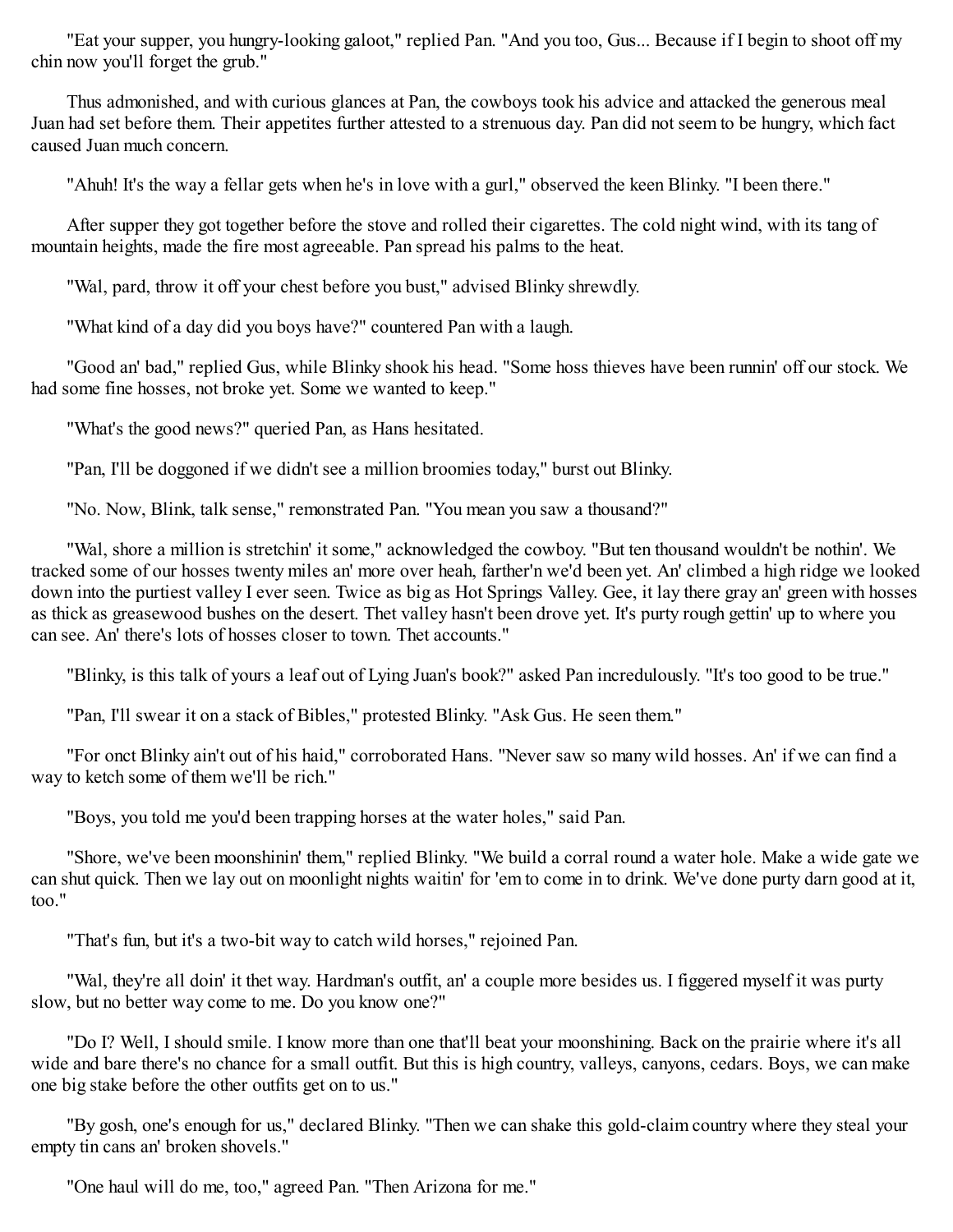"Ah-uh!... Pan, how aboot this gurl?"

Briefly then Pan told his story, and the situation as it looked to him at the moment. The response of these cowboys was what he had expected. He knew them. Warmhearted, simple, elemental, they responded in different ways, but with the same fire. Gus Hans looked his championship while Blinky raved and swore.

"Then you're both with me?" asked Pan, tersely. "Mind, it's no fair deal, my getting your support here for helping you with a wild horse drive."

"Fair, hell!" returned Blinky, forcibly. "It ain't like you to insult cowboys."

"I'm begging your pardon," replied Pan, hastily. "But we'd never been pardners and I hesitated to draw you into a scrap that'll almost sure go to gun throwing."

"Wal, we're your pardners now, an' damn proud of it, Panhandle Smith."

Silently and grimly they all shook hands on it. Not half a dozen times in his range life had Pan been party to a compact like that.

"This Blake fellar, now," began Blinky, as he lighted another cigarette. "What's your idea of gettin' him out?"

"I want a horse, a blanket, some grub and a gun. I'm to take them down to the jail at eleven o'clock."

"Huh! Goin' to hold up the guard?" queried Blinky.

"That was my intention," replied Pan, "but I know that fellow Hurd, who'll be on guard then. I'll not have to hold him up."

"Hurd? I know him. Hard nut, but I think he's square."

"Reckon Hurd will lose his job," said Pan reflectively. "If he does, let's take him with us on the wild horse deal."

"Suits me. An' he'll shore love thet job. Hurd hasn't any use for Matthews."

"Blinky, do you know another man we can hire or get to throw in with us? We've got five now counting my dad, and we'll need at least six."

"Why so many? It'll cut out profits."

"No, it'll increase them. One good rider means a great deal to us."

"Then let's get thet miner, Charley Brown."

"But he's working a gold claim."

"Wal, if I know anythin' he'll not be workin' it any longer than findin' blue dirt. Gus an' me seen Jard Hardman with two men ridin' out thet way this mawnin'."

"Ah!... So Hardman is here now.—We'll hunt up Brown and see what he says. Suppose we walk downtown now."

"All right, but let me get a hoss up for Blake," replied Blinky. "Gus, you find thet old saddle of mine, an' a blanket. There's an old canvas saddlebag an' water bottle heah somewheres. Ask Juan. An' get him to pack the grub."

The night of the sabbath was no barrier to the habitués of the Yellow Mine. But early in the evening it was not yet in full swing. The dance was on with a few heavy-footed miners and their gaudy partners, and several of the gambling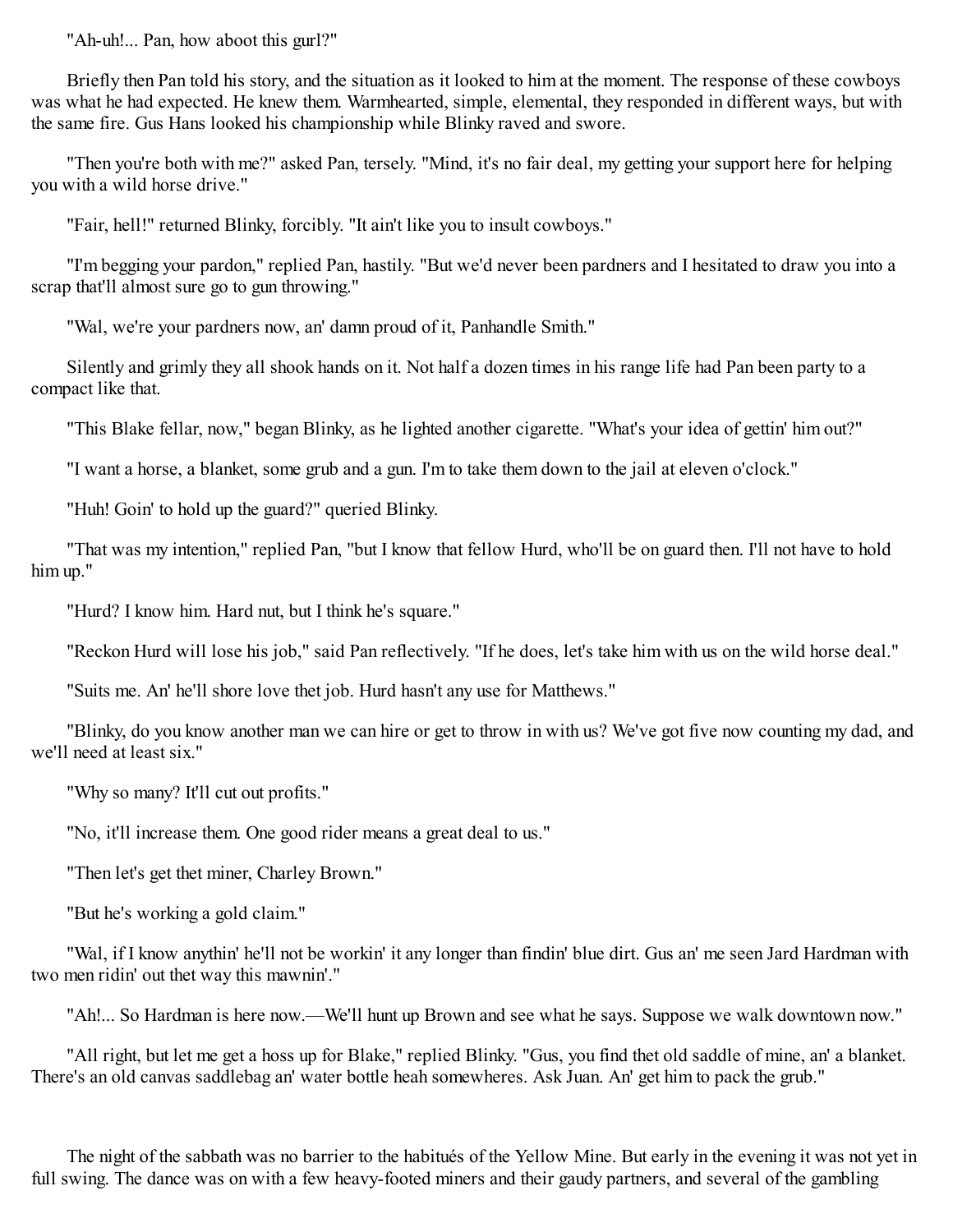tables were surrounded.

Pan stalked about alone. His new-found cowboy friends had been instructed to follow him unobtrusively. Pan did not wish to give an impression that he had taken up with allies. He was looking for Charley Brown, but he had a keen roving eye for every man in sight. It was doubtful if Hardman or Matthews could have espied Pan first, unless they were hidden somewhere. He took up a position, presently, behind one of the poker games, with his back to the wall, so that he had command of the room. A stiff game was in progress, which Pan watched casually. Blinky and Gus lounged around, with apparently no more aim than other idle drinking visitors of the place.

Gradually more men came in, the gaming tables filled up, and the white-armed girls appeared to mingle with the guests.

Pan espied the girl Louise before she had become aware of his presence. She appeared to be more decently clad, a circumstance that greatly added to her charm, in his opinion. Curiously he studied her. Women represented more to Pan than to most men he had had opportunity to meet or observe. He never forgot that they belonged to the same sex as his mother. So it was natural he had compassion for this unsexed dance-hall, gambling-lure girl. She was pretty in a wild sort of way, dissolute, abandoned, yet not in any sense weak. A terrible havoc showed in her face for anyone with eyes to see beneath the surface. Pan noted a strange restlessness in her that at first he imagined was the seeking instinct of women of her class. But it was only that she could not sit or stand still. Her hawklike eyes did not miss anyone there, and finally they located him. She came around the tables up to Pan, and took hold of his arm.

"Howdy, Handsome," she said, smiling up at him.

Pan doffed his sombrero and bade her good evening.

"Don't do that," she said. "It irritates me."

"But, Louise, I can't break a habit just to please you," he replied smiling.

"You could stay out of here. Didn't I warn you not to come back?

"Yes, but I thought you were only fooling. Besides I *had* to come."

"Why? You don't fit here. You've got too clean a look."

Pan gazed down at her, feeling in her words and presence something that prompted him to more than kindliness and good nature.

"Louise, I can return the compliment. You don't fit here."

"*Damn you!*" she flashed. "I'll fall in love with you."

"Well, if you did, I'd sure drag you out of this hell," replied Pan, bluntly.

"Come away from these gamblers," she demanded, and drew him from behind the circle to seats at an empty table. "I won't ask you to drink or dance. But I'm curious. I've been hearing about you."

"That so? Who told you?"

"I overheard Dick Hardman tonight, just before supper. He has a room next to mine in the hotel here, when he stays in town. He was telling his father about you. Such cussing I never heard. I'm giving you a hunch. They'll do away with you."

"Thanks. Reckon it's pretty fine of you to put me on my guard."

"I only meant behind your back.—What has Dick against you?"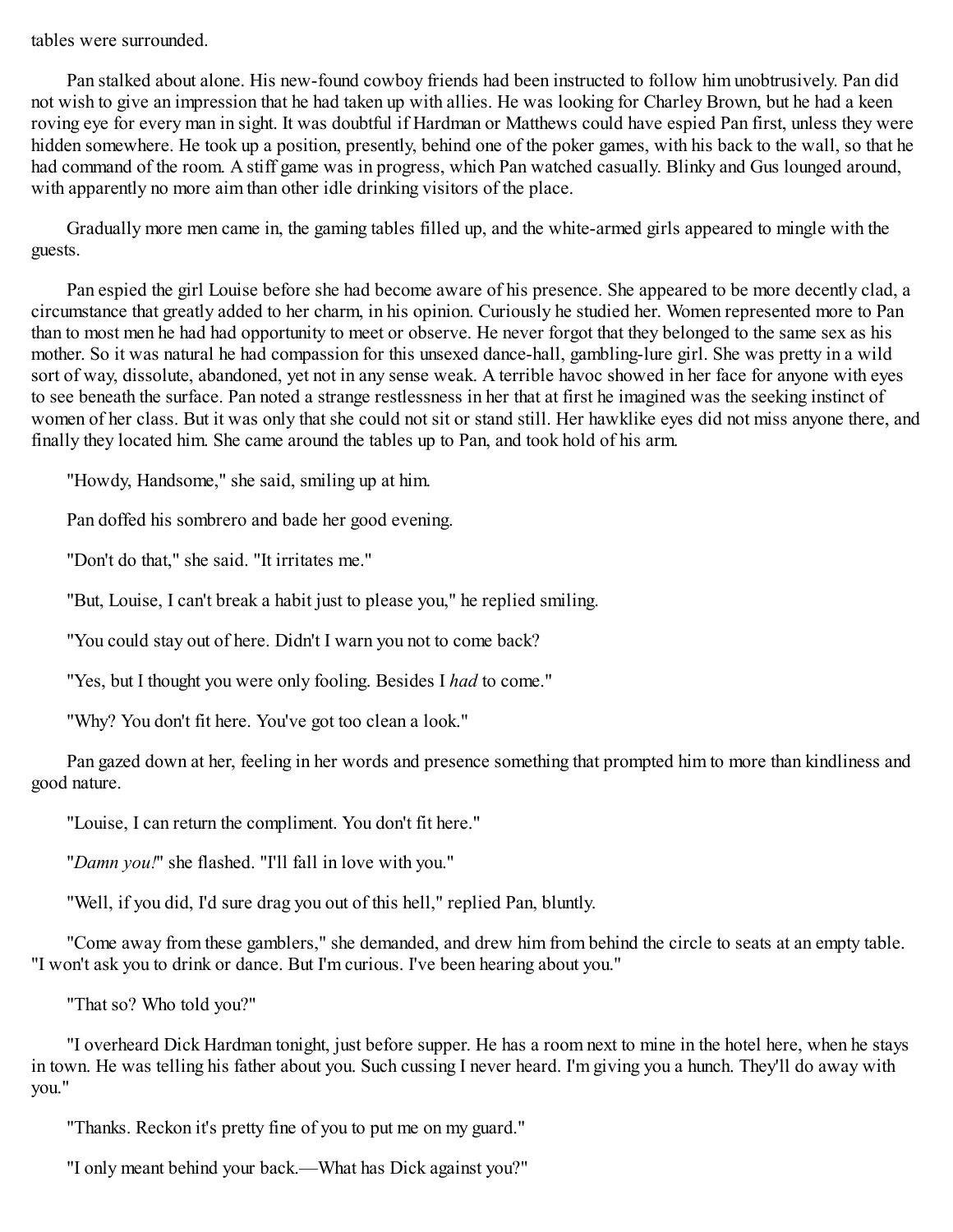"We were kids together back in Texas. Just natural rivals and enemies. But I hadn't seen him for years till last night. Then he didn't know me."

"He knows you now all right. He ran into you today?"

"I reckon he did," replied Pan, with a grim laugh.

"Panhandle, this is getting sort of warm," she said, leaning across the table to him. "I'm not prying into your affairs. But I could be your friend. God knows I like a *man*."

"That's the second compliment you've paid me tonight. What're you up to, Louise?"

"See here, cowboy, when I pay any two-legged hombre compliments you can gamble they are sincere."

"All right, no offense meant."

"Do you resent my curiosity?"

"No."

"I've got you figured right when I say you're in trouble. You're *looking* for someone?"

"Yes."

"I knew it," she retorted, snapping her fingers. "And that's Hardman and his outfit ... I didn't hear all Dick said. When he talked loud he cussed. But I heard enough to tie up Panhandle Smith with this girl Lucy and the Hardman outfit."

Pan eyed her steadily. She was encroaching upon sacred ground. But her feeling was genuine, and undoubtedly she had some connection with a situation which began to look complex. The same instinct that operated so often with Pan in his relation to men of the open now subtly prompted him. Regardless of circumstances he knew when to grasp an opportunity.

"Louise, you show that you'd risk taking a chance on me—a stranger," he replied, with quick decision. "I return that compliment."

The smile she gave him was really a reward. It gave him a glimpse of the depths of her.

"Who's this girl, Lucy?" she queried.

"She's my sweetheart, ever since we were kids," returned Pan with emotion. "I went to riding the ranges, and well, like so many cowboys, I didn't go back home. When I did go Lucy was gone, my family was gone. I trailed them here—to find that Dick Hardman was about to force Lucy to marry him."

"The —— —— !" she burst out. Then after her excitement cooled: "How'd he aim to force her?"

Quickly Pan explained the situation as related to Jim Blake.

"Aha! Easy to savvy. That's where Jard Hardman and Matthews come in.... Panhandle, they're a dirty outfit—and the dirtiest of them is Dick Hardman!"

"What's he to you, Louise?" inquired Pan gravely. "You'll excuse me if I say I can't see you in love with him."

"In love with Dick Hardman?" she whispered, hotly. "My God! I wouldn't soil even my hands on him—if I didn't have to.... He met me in Frisco. He brought me to this damned stinking rough hole. He made me promises he never kept. Not to marry me. Don't get the wrong hunch. He has double-crossed me. And I *had* to sink to this!... Drunk? Yes, sure I was drunk. Don't you understand I have to be drunk to stand this life? I'm not drunk now because you got here early.... Something deep must be behind my meeting you, Panhandle Smith."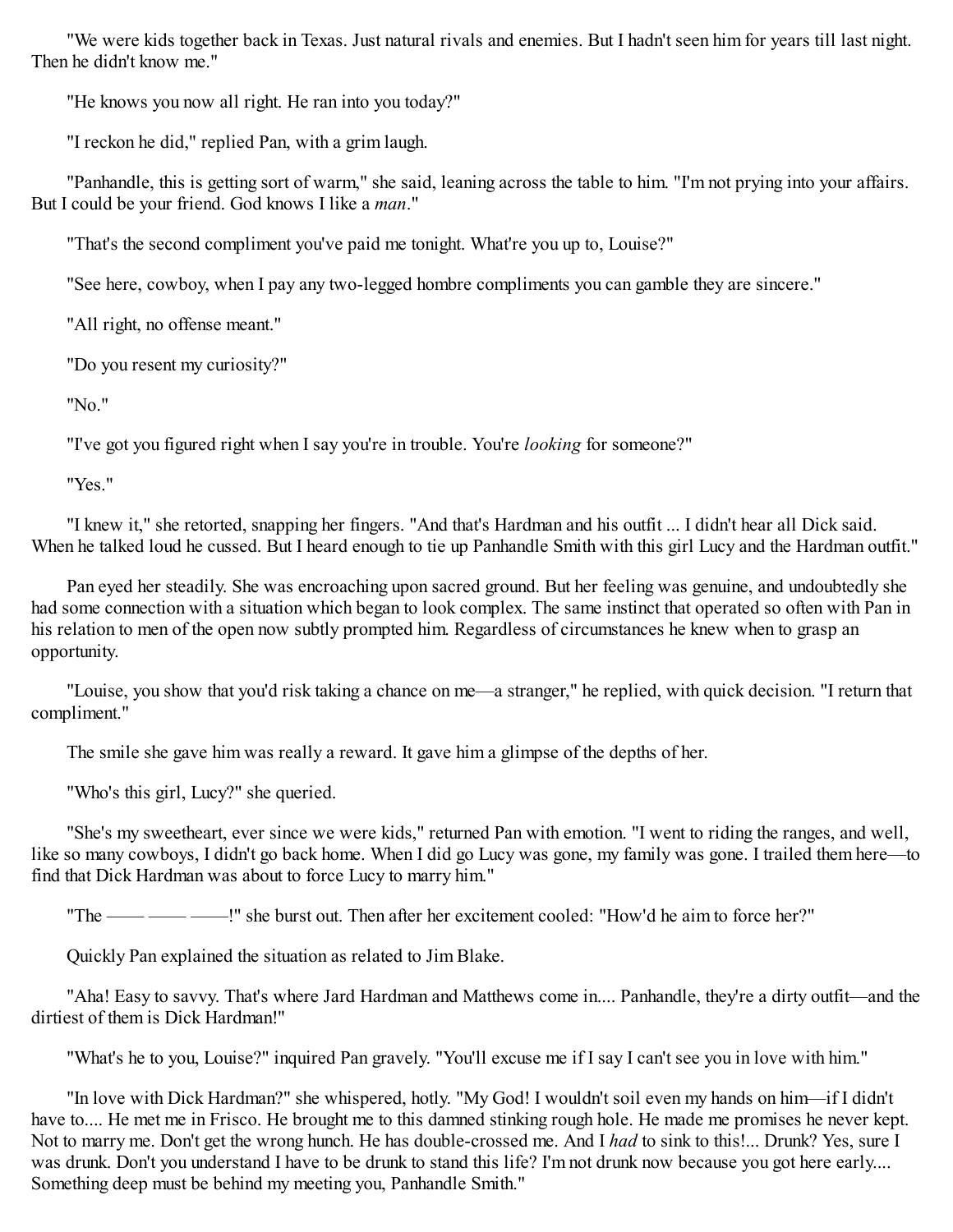"I hope to heaven it will be to your good—as I know meeting you will be to mine," replied Pan fervently.

"We're off the track," she broke in, and Pan imagined he saw a deeper red under her artificial color. "I despise Dick Hardman. He's stingy, conceited, selfish. He's low down, and he's sinking to worse."

"His father ruined mine," Pan told her. "That's what brought Dad out here—to try to get something back from Jard Hardman. No use. He only got another hard deal."

"That cowboy who was in here with you last night—Blinky Moran. His claim was jumped by Hardman."

"Louise, how'd you know that?" asked Pan in surprise.

"Don't give me away. Blinky told me. He's one of my friends and he's a white man if I ever saw one.... He has been in love with me. Wanted me to marry him! Poor crazy boy! I sure had to fight—and get drunker—to keep from more than liking him. He spent all his money on me and I had to make him quit."

"Well, that little bow-legged cowboy liar! He's as deep as the sea."

"Keep it secret, Panhandle," she responded seriously. "I don't want to hurt his feelings.... To get back to the Hardmans. They've taken strong hold here. The old man owns half of Marco. He's in everything. But it's my hunch I'm giving you—that he's in the straight deals only to cover the crooked ones. That's where the money is."

"Yet Jard Hardman will not square up with Dad!" exclaimed Pan.

"Now tell me why you come into the Yellow Mine. Is it to court trouble? You're taking an awful chance. Every night or so some tipsy miner gets robbed or knifed, or shot."

"Louise, in dealing with men of really dangerous quality your only chance is to face them with precisely the same thing. As for the four-flushers like Matthews and men of the Hardman stamp, the one thing they can't stand is nerve. They haven't got it. They don't understand it. They fear it. It works on their consciousness. They begin to figure on what the nervy man means to do before they do anything.... If I did not show myself in the street, and here, the Hardman outfit would soon run true to their deals. So by appearing to invite and seek a fight I really avoid one."

"So that's why they call you Panhandle Smith?" queried the girl, meditatively. "I mean with the tone old man Hardman used. They call me Angel. But that doesn't mean what it sounds, does it?"

"I can't figure you, Louise," replied Pan dubiously.

"I'm glad you can't.... Hello, there's Blinky and his pard Gus. What're they up to?"

"They are looking pretty hard, but it can't be for you and me. They saw us long ago."

"There! Hardman and Matthews, coming from behind the bar. There's a private office in behind. You can see the door.... Panhandle, let me tell you Hardman seldom shows up here."

Pan leisurely got to his feet. His eye quickly caught Matthews' black sombrero, then the big ham of a face, with its drooping mustache. Pan could not see anyone with him until they got out from behind the crowded bar. Then Pan perceived that Matthews' companion was a stout man, bearded, dressed like a prosperous rancher.

"Louise, is that man with Matthews the gentleman we have been discussing?" asked Pan.

"That's the rich fat bloated —— ———," replied the girl with eyes like a hawk. "You don't talk straight, Panhandle."

"I'm not quite so free as you are with bad language," replied Pan, smiling down on her. Then with deft movement he hitched his belt round farther forward on his hip. It was careless, it might have been accidental, but it was neither. And the girl grasped its meaning. She turned white under her paint, and the eyes that searched Pan were just then like any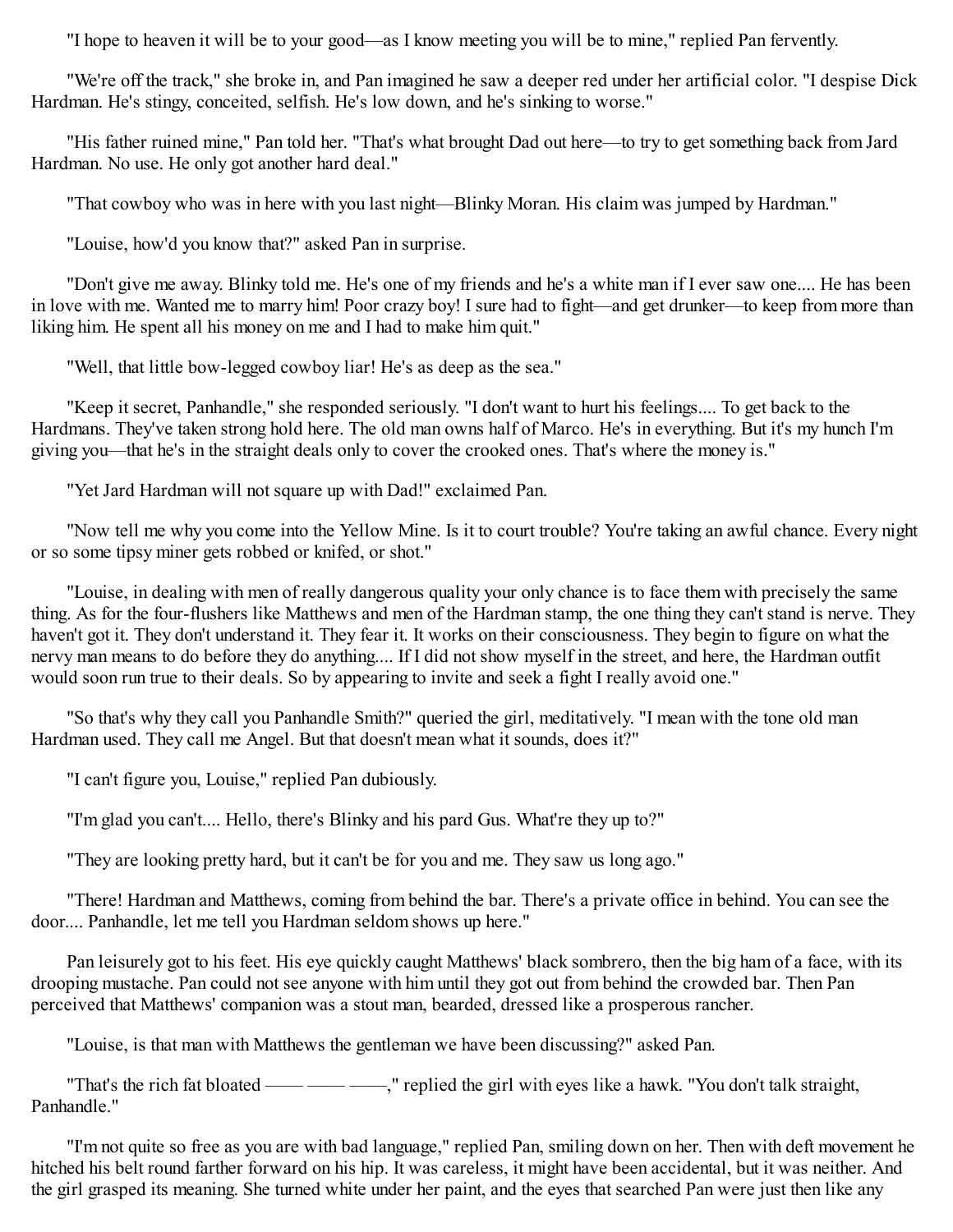other woman's.

"Cowboy, what're you going to do?" she whispered, reaching for him.

"I don't know exactly. You can never tell how actions are going to be taken. But I mean well."

"Stop!" she called low after him. "You smiling devil!"

Pan moved leisurely in among the tables toward the bar and the two men standing rather apart from the crowd. He maneuvered so that Matthews' roving glance fell upon him. Then Pan advanced straight. He saw the sheriff start, then speak hurriedly to Hardman.

Pan halted within six feet of both men. He might never have seen Jard Hardman so far as any recognition was concerned. He faced a man of about fifty years of age, rather florid of complexion, well fed and used to strong drink.

"Excuse me," spoke Pan, with most consummate coolness, addressing the shorter man. Apparently he did not see Matthews. "Are you Jard Hardman?"

"Reckon I am, if that's any of your business," came a gruff reply. Light, hard, speculative eyes took Pan in from head to feet.

"Do you recognize me?" asked Pan, in the same tone.

"No, Sir, I never saw you in my life," retorted Hardman, his bearded chin working up and down with the vehemence of his speech. And he turned away.

Pan made a step. His long arm shot out, and his hand, striking hard Ml Hardman's shoulder, whirled him round.

"My name's Smith," called Pan, in vibrant loud voice that stilled the room. "Panhandle Smith!"

"I don't know you, Sir," replied Hardman, aghast and amazed. He began to redden. He turned to Matthews, as if in wonder that this individual permitted him to be thus affronted.

"Well, you knew my dad—to his loss," declared Pan. "And that's my business with you."

"You've no business with me," fumed Hardman.

"Reckon you're mistaken," went on Pan, slowly and easily. "I'm Bill Smith's boy. And I mean to have an accounting with you on that Texas cattle deal."

These deliberate words, heard by all within earshot, caused little less than a deadlock throughout the room. The bartenders quit, the drinkers poised glasses in the air, the voices suddenly hushed. Pan had an open space behind him, a fact he was responsible for. He faced Matthews, Hardman, and then the length of the bar. He left the gamblers behind to Blinky and Gus, who stood to one side. Pan had invited an argument with the owner of the Yellow Mine and his sheriff ally. Every westerner in the room understood its meaning.

"You upstart cowpuncher!" presently shouted Hardman. "Get out of here or I'll have you arrested."

"Arrest me! What for? I'm only asking you for an honest deal. I can prove you cheated my father out of cattle. You can't arrest me for that."

Hardman guffawed boisterously. "Get out of here with your insolent talk about cattle deals."

"I won't get out. You can't put me out, even if you do own the place."

"I'll—I'll—" choked Hardman, his body leaping with rage, his face growing purple under his beard. Then he turned to Matthews. "Throw this drunken cowboy out."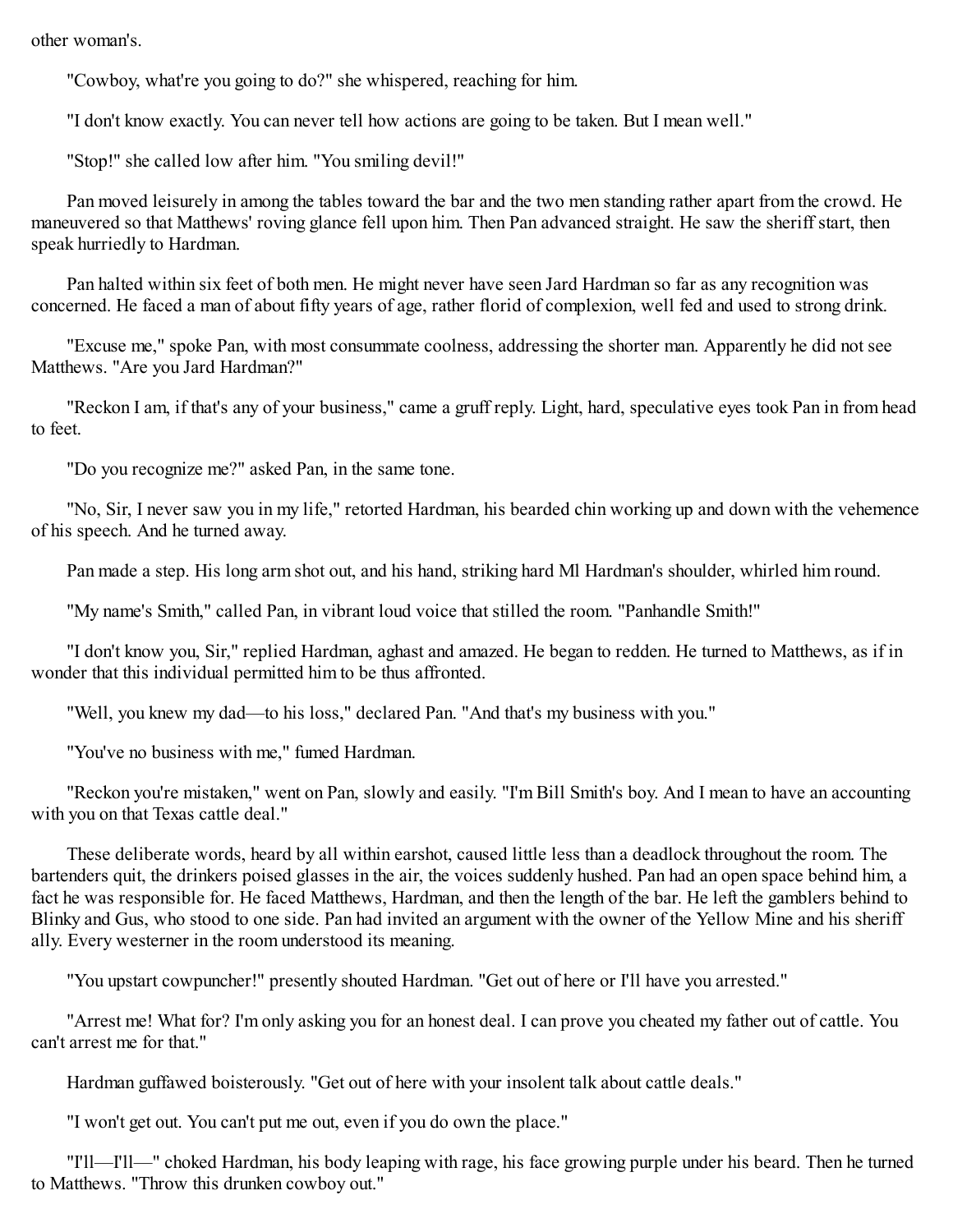That focused attention upon the sheriff. Pan read in Matthews' eyes the very things he had suspected. And as he relaxed the mental and muscular strain under which he had waited, he laughed in Matthews' face.

"Bah! Hardman, you're backed by the wrong man. And at last you've run into the wrong man. Haven't you sense enough to see that?... You cheated my father. Now you're going to make it good."

Hardman, furious and imperious, never grasped the significance that had frozen Matthews. He was thick, arrogant. He had long been a power wherever he went. Yielding to rage he yelled at Pan.

"Bill Smith sicked his cowpuncher on me, hey? Like father, like son! You're a rustler breed. I'll drive you—"

Pan leaped like a tiger and struck Hardman a terrible blow in the face. Like something thrown from a catapult he went into the crowd next the bar, and despite this barrier and the hands grasping at his flying arms he crashed to the floor. But before he fell Pan had leaped back in the same position he had held in front of Matthews.

"He lied," cried Pan. "My dad, Bill Smith, was as honest a cattleman as ever lived.... Mr. Sheriff, do you share that slur cast on him?"

"I don't know Bill Smith," replied Matthews hastily. "Reckon I'm not talkin' agin men I don't know.... An' as I'm not armed I can't argue with a gun-packin' cowboy."

Thus he saved his face with the majority of those present. But he did have a gun. Pan knew that as well as if he had seen it. Matthews was not the "even break" stripe of sheriff.

"Ah-huh!" ejaculated Pan sardonically. "All right. Then I'll be looking for you to arrest me next time we meet."

"I'll arrest you, Panhandle Smith, you can gamble on thet," declared Matthews harshly.

"Arrest nothing," replied Pan with ringing scorn. "You're a four-flush sheriff. I'll gamble you elected yourself. I know your kind, Matthews. And I'll gamble some more that you don't last long in Marco."

This was, as Pan deliberately intended, raw talk that any man not a coward could not swallow. But Matthews was a coward. That appeared patent to all onlookers, in their whispers and nodding heads. Whatever prestige he had held there in that rough mining community was gone, until he came out to face this fiery cowboy with a gun. White and shaking he turned to the group of men who had gotten Hardman to his feet. They led him out the open door and Matthews followed.

Pan strode back to the table where Louise sat tense and wide eyed. The hum of voices began again, the clatter of glasses, the clink of coin. The incident had passed.

"Well, little girl, I had them figured, didn't I?" asked Pan, calling a smile to break his tight cold face.

"I don't—know what—ails me," she said, breathlessly. "I see fights every night. And I've seen men killed—dragged out. But this got my nerve."

"It wasn't much to be excited about. I didn't expect any fight."

"Your idea was to show up Hardman and Matthews before the crowd. You sure did. The crowd was with you. And so am I, Panhandle Smith." She held out a slim hand. "I've got to dance. Good night."

# **CHAPTER TEN**

Pan's exit from the Yellow Mine was remarkable for the generous space accorded him by its occupants.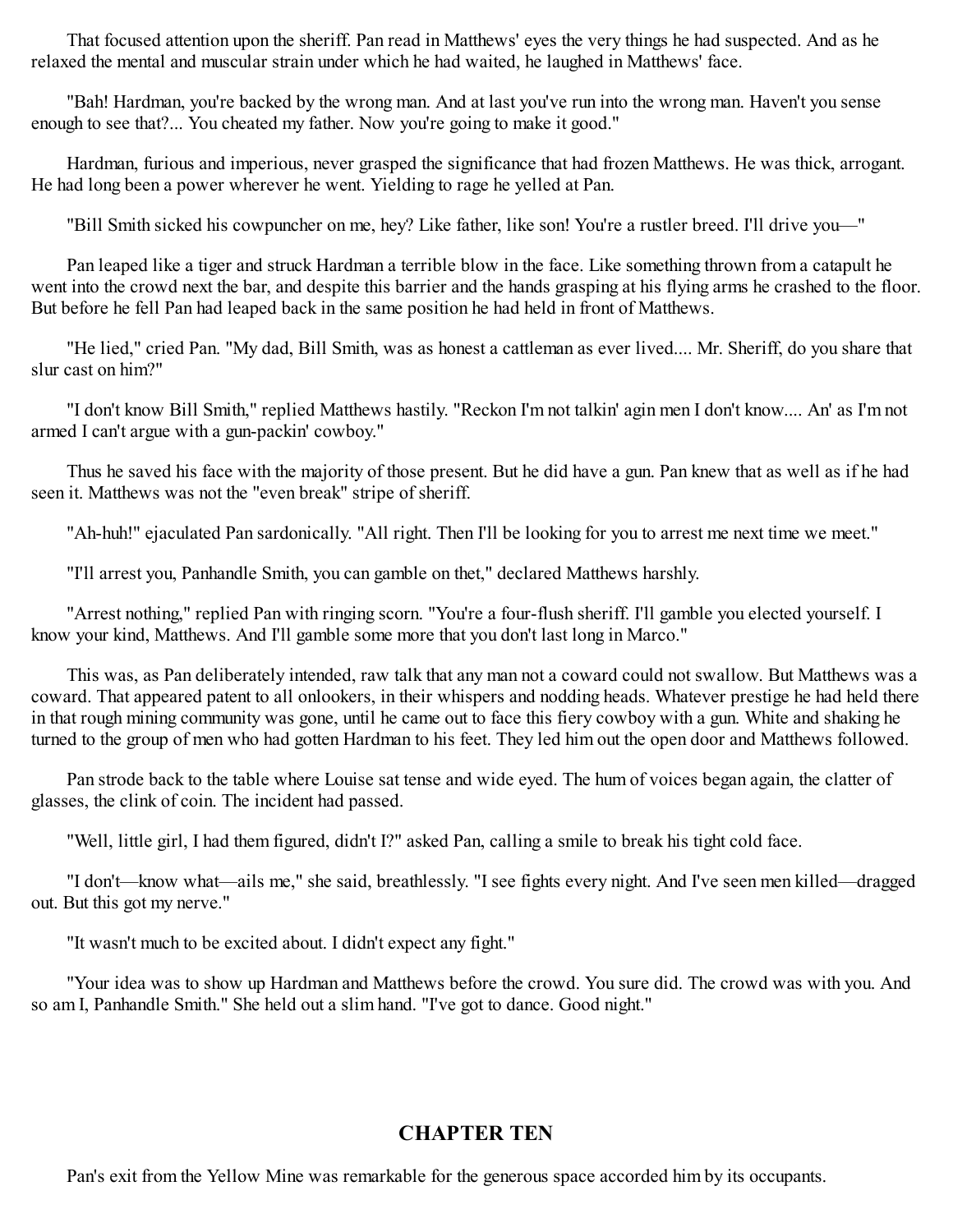Outside he laughed a little, as he stood under the flare of yellow light and rolled a cigarette. Knots of men stood on the corners of the street. But the area in front of the saloon was significantly vacant.

"Now if Dad had only been there," soliloquized Pan. "That might have put some life in him."

He sauntered down into the street, and as he went he heard the jangle of spurs behind him. Blinky and Gus covering his rear! Presently, beyond the circle of yellow light, they joined him, one on each side.

"Wal, Pan, I was shore in on thet," said Blink, gripping Pan's arm.

"Say, you called 'em flat. Made 'em swaller a hell of a lot," added Gus, with a hard note in his voice. "When it come down to hard pan they wasn't there."

"Pan, you remember me tellin' you aboot Purcell, who jumped my claim with young Hardman?" queried Blinky. "Wal, Purcell was there, settin' some tables back of where you made your stand. I seen him when we first went in. Course everybody quit playin' cards when you called old Hardman. An' I made it my particular biz to get close to Purcell. He was pullin' his gun under the table when I kicked him. An' when he looked up he seen somethin', you can bet on thet.... Wal, Purcell is one man in Hardman's outfit we'll have to kill.... Gus will back me up on thet."

"I shore will. Purcell's a Nevada claim jumper, accordin' to talk. Somebody hinted he belonged to thet Plummer gang thet was cleaned out at Bannock years ago. He's no spring chicken, thet's shore."

"Point Purcell out to me the first chance you get," replied Pan. "Don't figure I expect to bluff everybody. It can't be done. Somebody will try me out—if only to see what I can do. That's the game, you know."

"Hell, yes. An' all you got to do, Pan, is to be there first."

"Reckon tomorrow will be shore interestin'," remarked Gus.

"That girl Louise gave me a hunch," said Pan thoughtfully. "Struck me she was square.—Blink, you've talked to her, of course?"

"Me? ... Aw!—Couple of times. I reckon. Bought her drinks. She won't look at me unless she's drunk," replied Blink, both confused and gloomy.

"You've got Louise figured wrong, cowboy," returned Pan. "I'll prove it to you sometime.... Now let's get down to business, and plan Blake's release from jail. I want to lead the horse round about, so I won't be seen by anybody."

"Shore, thet'll be easy," replied Blinky. "I'll go with you. We can keep to the slope a ways an' then go down an' come up on the other side of town. No roads an' no houses."

They returned to camp, and replenishing the fire sat around it talking of the wild-horse drive.

About ten o'clock Blinky went to the corral, saddled a horse, and led him back to the tent. There they put on the blanket and saddlebags. Blinky produced a gun he could spare, and then thoughtfully added a small bag of grain for the horse.

"It's darker'n the milltail of Hades," announced Blinky, "an' thet's good fer this kind of work. I'll go ahaid, pickin' out the way, an' you lead the hoss."

So they set out into the black night, working along the base of the slope. No stars showed, and the raw wind hinted of rain or snow. The lights of the town shone dimly. Keen on the breeze floated the discordant music and revelry, from the Yellow Mine and other like dives, in full blast.

Descending the slope required careful slow work. The incline was steep, of soft earth and loose shale. But Blinky knew where to feel his way, and eventually they reached the flat, to find easier progress. Blinky made a detour, and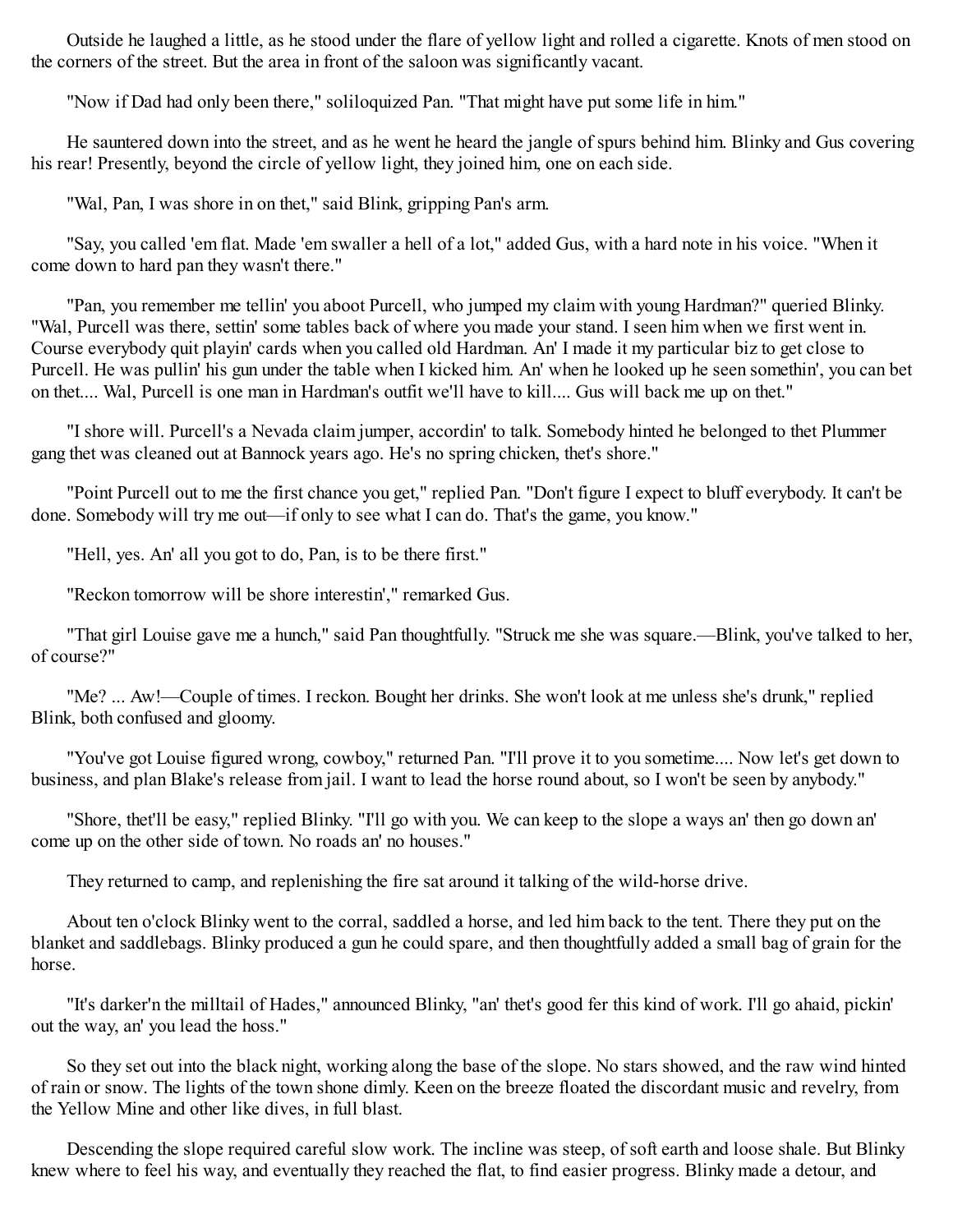finally, as they gradually approached several lamplights, far apart, he whispered: "You wait heah. I ain't so darn shore which one of them lights comes from the jail."

Pan waited what seemed a long while. At last he heard steps, then made out an object blacker than the black background.

"Found the jail easy, but got off comin' back. Pronto now. Must be near eleven."

Pan kept the dark silent moving form in sight. The dim light grew larger. Then the low flat building loomed up faintly in the dense gloom.

"Go ahead," whispered Blinky. "I'll hold the hoss."

Pan went swiftly up to the wall, and thence along it to the corner. The light came from an open door. He listened. There was no sound. Luckily Hurd was alone. Pan slipped round the corner and entered. Hurd sat at the table in the flare of a lamp, turned down low.

"Ha! Was waitin' fer you, an' beginnin' to worry," he said, in hoarse whisper.

"Plenty of time, if Blake's all ready," replied Pan.

"I'm givin' you a hunch. He's damn queer fer a fellar who expects to break jail."

"No matter. Let's get at it, pronto."

Hurd got up, and laid his gun on the table. Then he turned over the bench, threw papers on the floor. "Thar's the key, an' heah's a rope. Hawg-tie me."

With that he turned his back. Swiftly Pan bound him securely, and let him down upon the floor. Then he unlocked the door, opened it. Pitch darkness inside and no sound! He called in low voice. Blake did not reply. Muttering in surprise, Pan took the lamp and went into the room. He found Blake asleep, though fully dressed. Pan jerked him roughly out of that indifferent slumber.

"It's Smith," he said, bluntly. "You sure must *want* to get out.... Damn you, Blake, this whole deal looks fishy to me!... Come on."

Leaving the lamp there, Pan dragged the man out, through the dark entrance room, into the night. In another moment they had reached the horse and Blinky.

"Here's money and a gun," whispered Pan, swiftly. "You'll find grub, blanket, grain on your saddle. Get on!" Pan had to half lift Blake upon the horse. He felt of the stirrups. "They're all right... The road is that way, about fifty yards. Turn to the left and ride. Remember, Siccane."

Blake rode away into the darkness without a word. Pan watched and listened. Presently he heard the hard clip-clop of hoofs on the road, making to the left.

"Good! He'll ride past where Lucy's sleeping. I wish she could know," muttered Pan.

"Was he drunk?" queried Blinky, in a hoarse whisper. "Shore funny fer a sober man."

"He didn't breathe like he was drunk," replied Pan. "But he flabbergasted me. Found him asleep! And he never said a darned word... Blink, it sticks in my craw. Reckon he didn't want to leave that nice warm bed."

"Ahuh! Wal, let's rustle back to our warm beds," said the cowboy gruffly.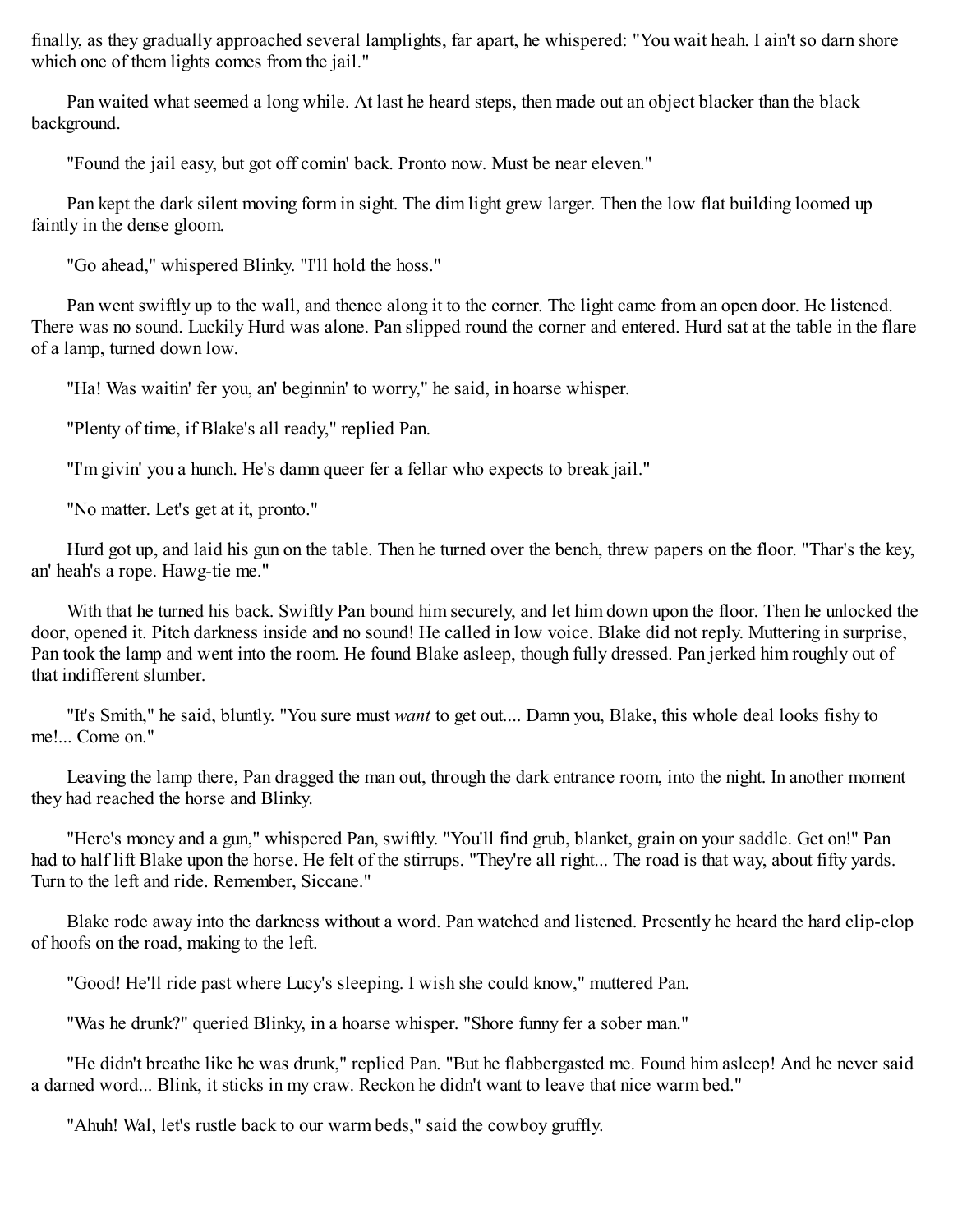Pan awakened during the latter part of the night. Rain was pattering on the tent. The wind moaned. He thought of Blake, not clad for bad weather and in unfit condition for a long ride, facing the storm. Even then a vague doubt penetrated his drowsy mind.

Morning dawned bright and sparkling after the rain. The air was keen and crisp. The cedars glistened as if decked with diamonds. Pan felt the sweet scent of the damp dust, and it gave him a thrill and a longing for the saddle and the open country.

"Wal, reckon this heah'll be our busy day," drawled Blinky, after making a hearty breakfast of bacon and flapjacks. "Pan, what's first on the ticket?"

"Show me a horse, you bow-legged grub destroyer," replied Pan eagerly.

"Come out to the corral. We got a sorrel as is a real shore enough hoss if you can ride him."

There were a dozen or more horses in the corral. Pan, glancing over them with appraising eye, decided the cowboys had not spoken of them with the degree of satisfaction that they really merited.

"Fine string, Blinky," said Pan, with glistening eyes. "Is that sorrel the one I can't ride?"

"Yep, thet's him. Ain't he a real hoss?"

"Best of the bunch, at first sight. Blinky, are you sure you're not giving me your own horse?"

"Me? I don't care nothin' aboot him," declared Blinky, lying glibly. "Shore he's the orfullest pitchin' son-of-a-gun I ever forked. But mebbe you can ride him."

It developed presently that Pan could ride the sorrel, and that Blinky had done the horse a great injustice. How good to be back in the saddle! Pan wanted to ride down at once to show Lucy his first mount west of the Rockies. Indeed he was possessed of a strong yearning desire to hurry to see Lucy, a feeling that he had to dispel. If all went well he could go to his mother's for dinner. Meanwhile he must meet the exigencies here in Marco.

"Wal, what's next on the ticket?" queried Blinky, who appeared to be rather jerky this morning.

"I'm going downtown," replied Pan.

"Ahuh! I want to trail along with you."

"No, I'll go alone. I'll make my bluff strong, Blinky, or draw Matthews out. Honest, I don't think he'll show."

"Thet yellow dawg? He won't face you, Pan. But he's in thet Hardman outfit, an' one of them—mebbe Purcell might take a shot at you from a winder. It's been done heah. Let me go with you."

"Well, if they're that low down your being with me wouldn't help much," replied Pan, pondering the matter. "I'll tell you, Blink. Here's how I figure. Marco is a pretty big place. It's full of men. And western men are much alike anywhere. Matthews is no fool. He couldn't risk murdering me in broad daylight, from ambush."

"I'm not trustin' him," said Blinky, somberly. "But I admit the chances are he won't do thet."

"You and Gus pack up for the wild-horse drive," went on Pan briskly. "We ought to get off in the morning. One of you ride out to see if Charley Brown will throw in with us. I'll see Dad at dinner. He'll need horse and outfit. It may turn out we can get our jailer friend, Hurd. Wonder if he lost his job.... Ha! Ha! Well, boys, I'll know more when I see you again."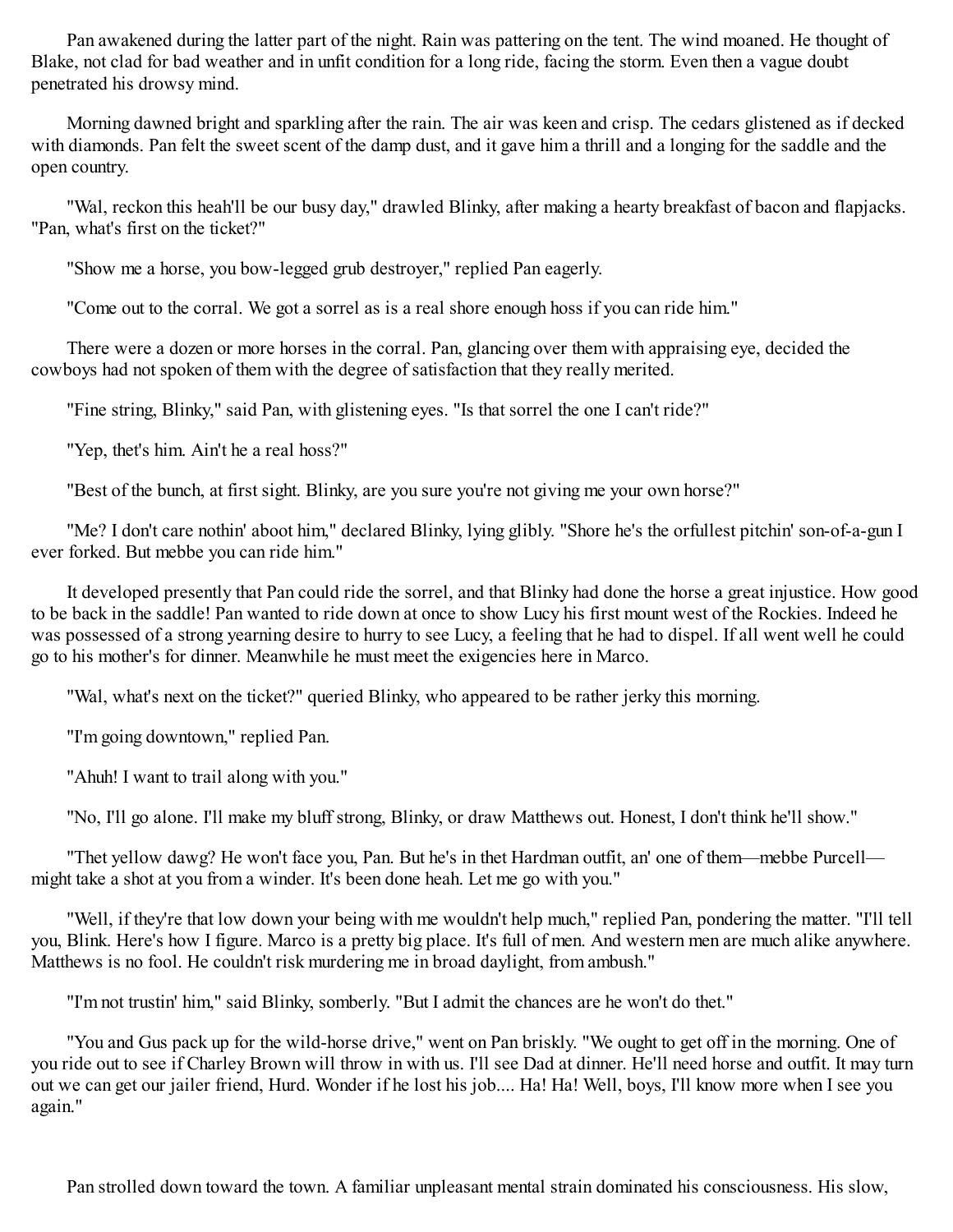cool, easy nonchalance was all outward. He had done this thing before, but that seemed long ago. His father, Lucy, his mother, somehow made an immense difference between the cowboy reactions of long ago and this stern duty he had set himself today. He hated what his actions meant, what might well ensue from them, yet he was glad it was in him to meet the issue in this way of the West.

By the time he had reached a point opposite the stage office all reflections had passed out of his mind to give place to something sinister.

His alert faculties of observation belied the leisurely manner of his approach to the main street. He was a keenstrung, watching, listening machine. The lighting and smoking of a cigarette was mechanical pretense—he did not want to smoke.

Two men stood in front of the stage office. One was Smith, the agent. Pan approached them, leaned on the hitching rail. But he favored his right side and he faced the street.

"Mornin', cowboy," Smith greeted him, not without nervousness. "See you're down early to git arrested."

"Howdy, Smith. Can you give me a drink?" returned Pan.

"Sorry, but I haven't a drop."

The other man was an old fellow, though evidently he was still active, for his boots and clothes showed the stain and wear of mining.

"Tell you, cowboy," he spoke up, dryly, "you might buy a bottle at the Yellow Mine."

Pan made no reply, and presently the old man shambled away while Smith entered his office. Pan kept his vigil there, watching, waiting. He was seen by dozens of passing men, but none of them crossed toward the stage office. Down the street straggling pedestrians halted to form little groups. In an hour the business of Marco had apparently halted.

Its citizens, the miners who had started to work, the teamsters, Mexicans, cowboys who happened upon the street, suddenly struck attitudes of curious attention, with faces turned toward Pan. They too were waiting, watching.

The porch of the Yellow Mine was in plain sight, standing out on a corner, scarcely more than a hundred yards down the street. Pan saw Hardman and Matthews come out of the hotel. They could not fail to observe the quiet, the absence of movement, the waiting knots of men.

This was the climax of strain for Pan. Leisurely he strolled away from the hitching rail, out into the middle of the street, and down. The closer groups of watchers vanished.

Hardman could be seen gesticulating, stamping as if in rage; and then he went into the hotel, leaving Matthews standing alone. Other men, in the background disappeared. The sheriff stood a moment irresolute, sagging, with his pale hamlike face gleaming. Then he wheeled to enter the hotel.

He had damned himself. He had refused the even break, the man-to-man, the unwritten edict of westerners.

Pan saw this evasion with grim relief. The next move was one easier to perform, though fraught with great peril. Every man in Marco now knew that Pan had come out to meet the men he had denounced. They had been aware of his intention. They had seen him sauntering down the middle of the street. And they had showed what the West called yellow. But they had not showed their claws, if they had any. Pan could well have ended his quest then and there. But to follow it up, to beard the jackals in their den—that was the last word.

As Pan proceeded slowly down the middle of the street the little groups of spectators disintegrated, and slipped out of sight into the stores and saloons. Those farthest from him moved on to halt again. And when any neared the Yellow Mine, they scurried completely out of sight. Pan had the main street to himself. For a few moments not a single man showed himself. Then they began to reappear behind him out of range, slowly following him.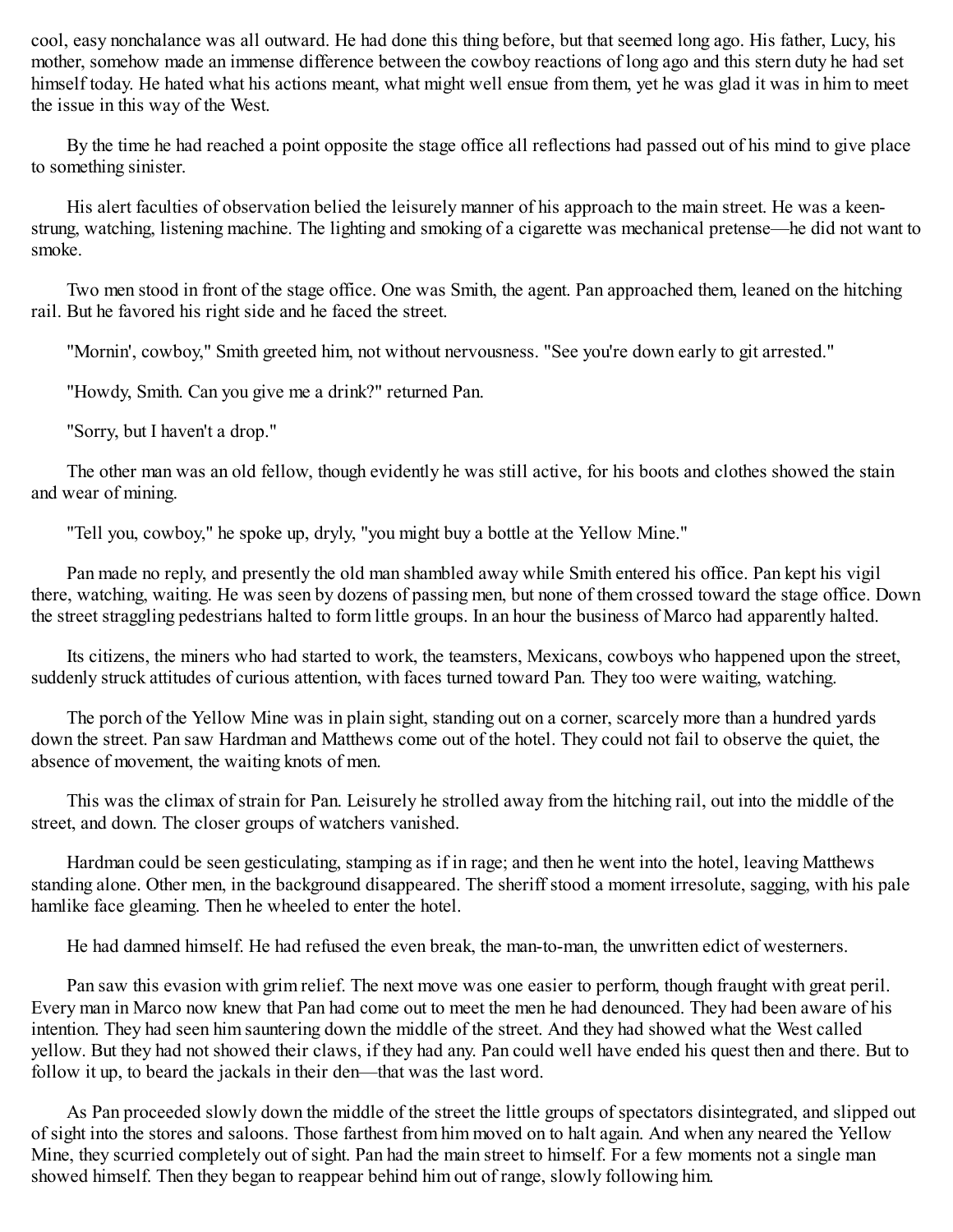At the entrance to the Yellow Mine, Pan threw away his cigarette, and mounted the steps. He was gambling his life on the code of the westerners. The big hall-like saloon was vacant except for the two bartenders behind the bar, and a Mexican sweeping out the sawdust. Pan had heard subdued voices, the shuffle of feet, the closing of doors. Every muscle in his body was cramped with tension, ready to leap like lightning into action. Advancing to the bar he called for a drink.

"On the house this mawnin'," replied the nearest bartender, smiling. He showed a little nervousness with his hands, otherwise he was composed, and his offer to treat expressed his sentiment. Pan took the bottle with his left hand, poured out some liquor, set the bottle down, and lifted the glass. He had his drink. His tension relaxed.

"Sort of quiet this morning," he said.

"Reckon it is, just now," replied the bartender, significantly.

"Is this Sunday?" went on Pan casually.

"No. Yestiddy was Sunday, so this must be Monday."

"Reckon I might as well move along," remarked Pan, but he did not stir. The bartender went on cleaning glasses. Sounds of footsteps came from outside. Presently Pan walked back through the open door, then halted a moment, to light another cigarette. His back was turned to the bar and the doors. That seemed the climax of his effrontery. It was deliberate, the utter recklessness of the cowboy who had been trained in a hard school. But all that happened was the silence breaking to a gay wild sweet voice: "Call again, cowboy, when there's somebody home!"

Louise had been watching him through some secret peephole. That had been her tribute to him and her scorn of his opponents. It about closed the incident, Pan concluded. Men were now coming along the street in both directions, though not yet close. Some wag yelled from a distance: "Thar ain't no sheriff, Panhandle."

Pan retraced his steps up the street, finding, as before, a clear passage. Men hailed him from doorways, from windows, from behind obstructions. He did not need to be told that they were with him. Marco had been treated to precisely what it wanted. Pan was quick to grasp the mood of these residents who had been so keen about his endeavor to draw out Hardman and Matthews. That hour saw the beginning of the end for these dominant factors in the evil doings of Marco. What deep gratification it afforded Pan! They might thrive for a time, but their heyday had passed. Matthews would be the laughing stock of the town. He could never retrieve. He had been proclaimed only another in the long list of self-appointed officers of the law.

By the time Pan got back to camp his mood actually harmonized with his leisurely, free and careless movements. Still he was hiding something, for he wanted to yell. Blinky saw him coming and yelled for him.

The cowboy was beside himself with a frenzy of delight. It had been hard for him to stay there in camp. He cursed radiantly.

"How's the pack job? All done?" queried Pan, when he could get a word in.

"Pack hell! We plumb forgot," replied Blinky. "What you think—you—you—"

Blinky failed to find adequate words to express his sentiments. Gus was quiet as usual, but he too showed relaxation from a severe ordeal.

"Well, let's get at it now," suggested Pan. "I'll start you boys on it, then ride down to Mother's."

In the succeeding hour, leading to noon, what with sundry trips down to the store, the trio learned some news that afforded much satisfaction. Jim Blake had assaulted a guard and broken jail. No doubt he must have had outside assistance. According to rumor Matthews accused Hurd, the guard, of being party to the escape, and had discharged him. Sentiment in town was not equally divided. Most everybody, according to the informers, was glad Blake had escaped. It developed that the jail was not a civic institution. Already there had been talk of the permanent citizens getting together.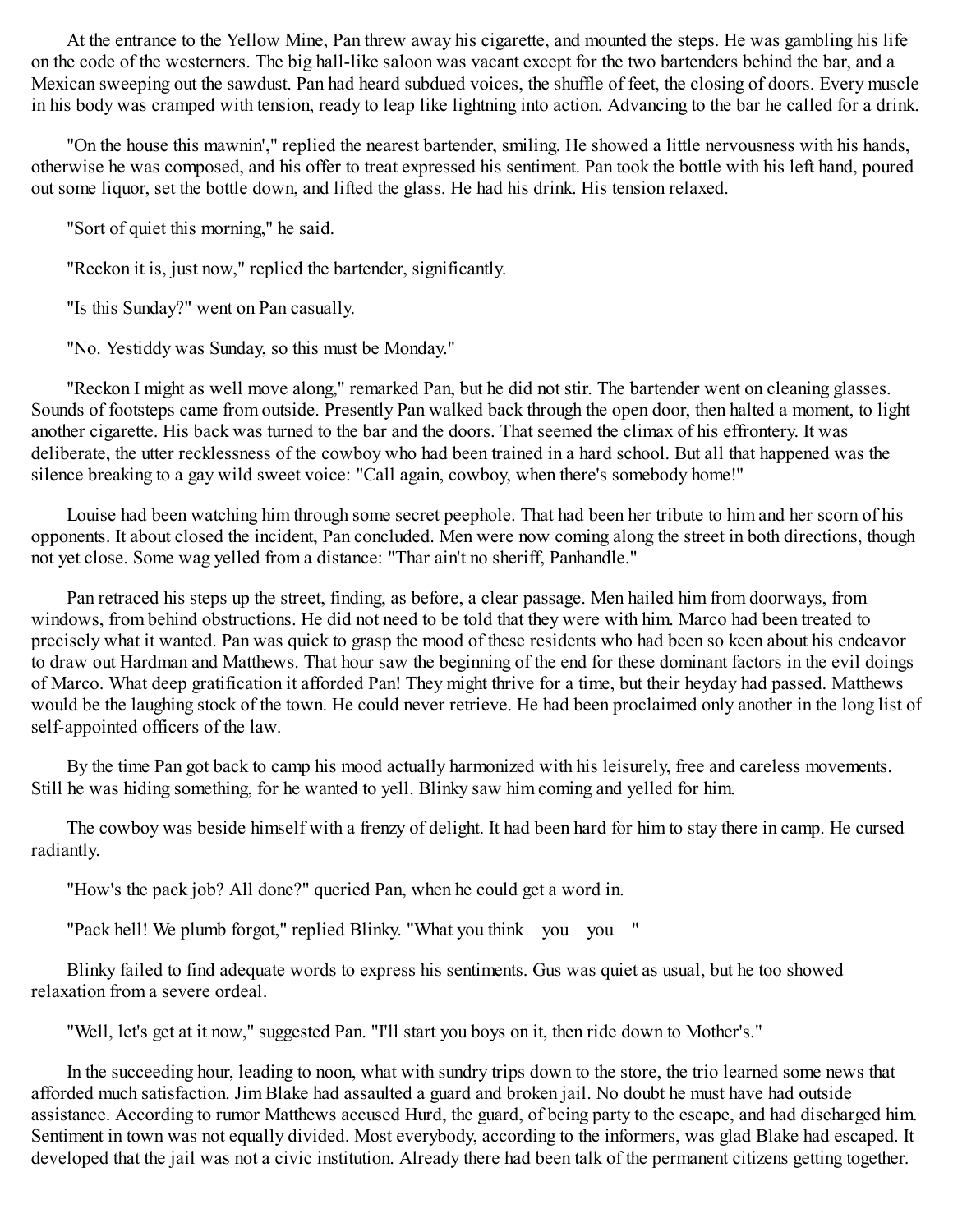All this was exceedingly welcome to Pan. He could hardly wait till noon to saddle the sorrel, to ride over to his mother's.

"Aw, cowboy, hug thet gurl fer me!" sang Blinky, with ecstatic upward gaze. "Shore she's put the devil in you. An' this heah outfit is steppin' high!"

On the way out to the farm, halfway beyond the outskirts of town, Pan met his father rushing up the road. At sight of Pan he almost collapsed.

"Just—heard—the news," he panted, as Pan reined in the sorrel.

"What news, Dad?" queried Pan, gazing down with both thrill and anxiety at that haggard face, slowly warming out of its havoc.

"Bill Dolan an' his—boys—stopped at the ranch to—tell me," Smith, wiping his clammy face. "They just left town.... Bill saw you take that walk down main street."

"Well, what's that to be all set up about?"

"Reckon I was scared wild... Bill says to me, 'Bill, you oughtn't show yellow like thet. You shore don't savvy thet boy of yours.' ... I thought I did, son, but when it come to a showdown I was chicken-hearted. Your comin' home was a Godsend to Mother an' Lucy. An' more to me! Then to think you might get shot right off.... Wal, it was too much for my stomach"

"Dad, I bluffed them—that's all. I braced them quick and hard, before they could figure. It worked, and I believe I got most of the town with me."

"Pan, is it true that you accused Jard Hardman of robbin' me—an' you knocked him flat?"

"Sure it's true."

"Lord, but I'd like to have seen that," declared Smith vehemently. "An' son, you got Jim Blake out of jail. Bill didn't hint you had anythin' to do with that. But I knew. It was sure great. If only Jim does his part!"

"You doubt that, Dad?"

"Shore do. But I'll tell you, Pan. If we could be with Jim all the time we could pull him up."

"Let's hope he's far on the way to Siccane by now.... Does Lucy know? I hope you didn't tell her about my meeting with Hardman and Matthews?"

"I didn't. But Bill shore did," replied his father. "Reckon I would have squealed, though. Mother an' Lucy have a lot more nerve than me. Fact is, though, Bill didn't give 'em time to go to pieces. He just busted out with news of Blake's escape. Say, boy, you should have seen Lucy."

"I will see her pronto," replied Pan eagerly. "Come on. What're you holding me up for, anyhow?"

Pan walked the horse while his father kept pace alongside.

"Some more news I most forgot," Smith went on. "Bill told about a shootin' scrape out in Cedar Gulch. Them claim jumpers drove a miner named Brown off his claim. They had to fight for it. Brown said he wounded one of 'em. They chased him clean to Satlee's ranch. Shore wanted to kill him or scare him off for good."

"I know Brown," replied Pan. "And from what he told me I've a hunch I know the claim jumpers."

"Wal, that'd be hard to prove. In the early days of a minin' boom there's a lot of trouble. A miner is a crazy fellar often. He'll dig a hole, then move on to dig another. Then if some other prospector comes along to find gold on his last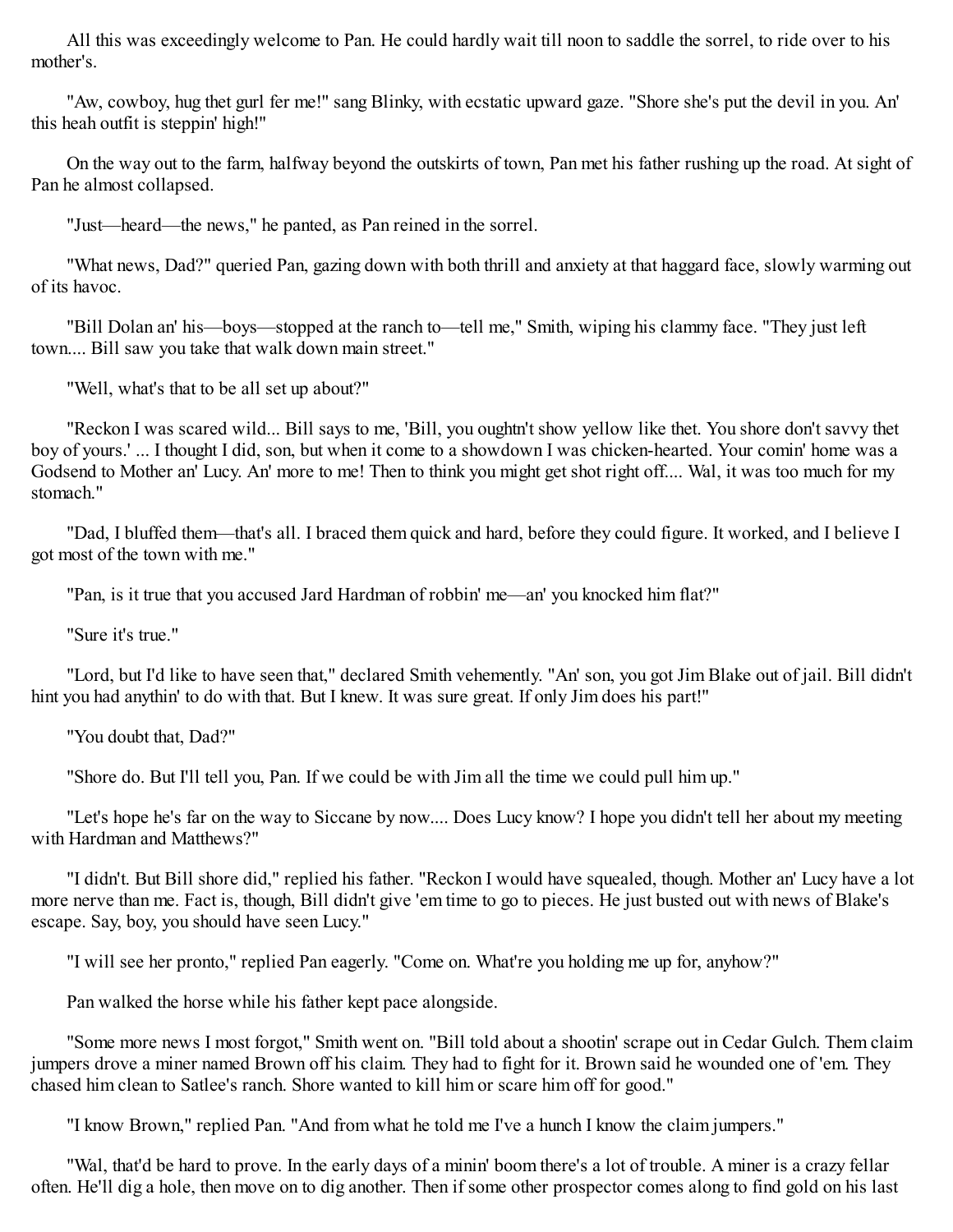diggin's he yells claim jumpin'. As a matter of fact most of them haven't a real claim till they find gold. An' all that makes the trouble."

"I'll hunt Brown up and persuade him to make the wild-horse drive with us. He's—"

"By George, I forgot some more," interrupted Smith, slapping his leg. "Bill said Wiggate broke with Jard Hardman. Wiggate started this wild-hoss buyin' an' shippin' east. Hardman had to get his finger in the pie. Now Wiggate is a big man an' he has plenty of money. I always heard him well spoken of. Now I'll gamble your callin' Jard Hardman the way you did had a lot to do with Wiggate's break with him."

"Shouldn't wonder," rejoined Pan. "And it's darned good luck for us. The boys ran across a valley full of wild horses over here about twenty miles. Dad, I believe I can trap several thousand wild horses."

"No!" ejaculated his father, incredulously.

"If the boys aren't loco, I sure can," declared Pan positively.

"I can vouch for numbers myself," replied Smith. "An' I've not a doubt in the world but that there valley's not yet hunted. But to ketch the darned scooters, that's the hell of it! Pan, even a thousand head would give me a new start somewhere."

"It's as good as done. Before the snow flies we will be on the way south to Siccane."

"Lord! I'm a younger man than I was a few days ago. Before the snow flies? That's hardly another month. Pan, how'll we travel?"

"Wagons and horseback. We can buy wagon outfits for next to nothing. There's a corral full of them at Black's. Second hand, but good enough."

"Mother an' Lucy will be glad. They hate this country. I don't mind wind if it's not too cold."

"There! Isn't that Lucy at the gate now?" suddenly queried Pan, with piercing gaze ahead.

"Reckon it is," replied his father. "Ride ahead, son. I'll take my time."

Pan urged the sorrel into a lope, then a gallop, and from that to a run. In just a few rods Pan took the measure of this splendid horse. Swift, strong, sure footed and easy gaited, and betraying no sign of a mean spirit, the sorrel won Pan. What a liar Blinky was! He had lied to be generous.

Lucy waved to Pan as he came clattering down the road. Then she disappeared in the green foliage. Arriving at the gate he dismounted and went in. He expected to see her. But she had disappeared. Leading his horse he hurried in toward the house, looking everywhere. The girl, however, was not to be seen.

Bobby was occupied with little wooden playthings on the porch. Pan's gay shout to him brought forth his mother, but no Lucy.

He dropped his bridle, and mounted the porch to embrace his mother, who met him with suppressed emotions. Her hands were more expressive than her words.

"Oh, I'm all here, Mother," he laughed. "Where's Lucy? She was at the gate. Waved to me."

"Lucy ran through the house like a whirlwind," replied his mother, with a smile. "The truth is, my son, she has been quite beside herself since she heard of her father's release from jail. She *knew* you got him out. She stared at me with her eyes black and wide. 'Mother, he laughed at me—at my fears. He said it'd be easy to free Dad.' ... So she knows, Pan, and I rather think she didn't want us to see her when she meets you. You'll find her in the orchard or down by the brook."

"All right, Mother, I'll find her," replied Pan happily. "We'll be in to dinner pronto. There's a lot to talk about. Dad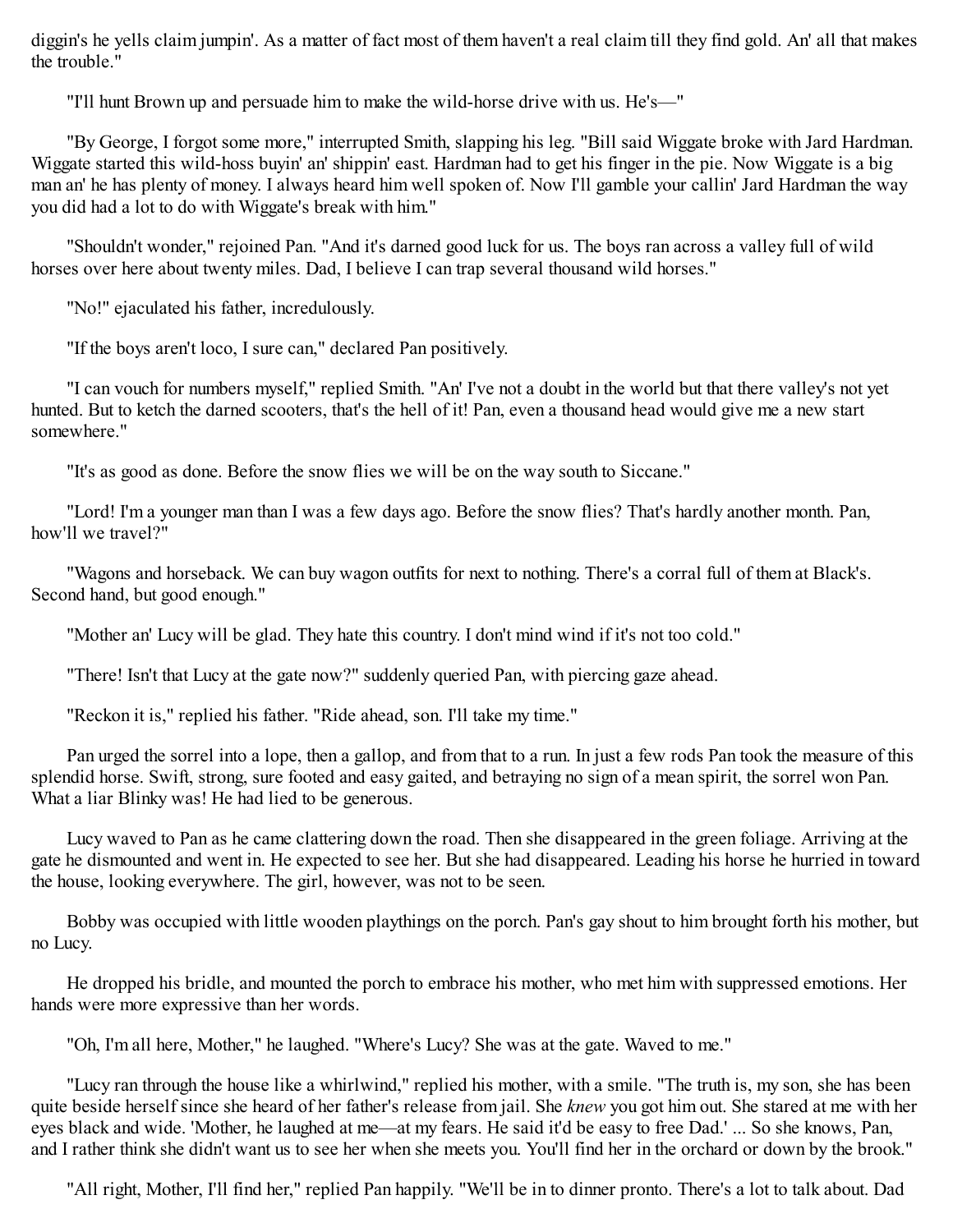#### will tell you."

Pan did not seek Lucy in the orchard. Leaping upon the sorrel he loped down the sandy hard-packed path toward the brook and the shady tree with its bench. Pan knew she would be there. Dodging the overhanging branches he kept peering through the aisles of green for a glimpse of white or a golden head. Suddenly he was rewarded. Lucy stood in the middle of the sunny glade.

Pan rode to her side and leaped from the saddle. Her face was pale, and wet with tears. But her eyes were now dry, wide and purple, radiant with unutterable gladness. She rushed into his arms.

Dinner that day appeared to be something only Bobby and Pan had thought or need of. Mrs. Smith and Lucy, learning they might have to leave in two weeks, surely in four, became so deeply involved in discussion of practical details of preparation, of food supplies for a long wagon trip, of sewing and packing, that they did not indulge in the expression of their joy.

"Dad is hopeless," said Pan, with a grin. "He's worse than a kid. I'll have to pack his outfit, if he has anything. What he hasn't got, we'll buy. So, Mother, you trot out his clothes, boots, some bedding, a gun, chaps, spurs, everything there is, and let me pick what's worth taking."

It was indeed a scant and sad array of articles that Pan had to choose from.

"No saddle, no tarp, no chaps, no spurs, no gun!" ejaculated Pan, scratching his head. "Poor Dad! I begin to have a hunch how he felt."

It developed that all his father possessed made a small bundle that Pan could easily carry into town on his saddle.

"We'll buy Dad's outfit," said Pan briskly. "Mother, here's some money. Use it for what you need. Work now, you and Lucy. You see we want to get out of Marco pronto. The very day Dad and I get back with the horses. Maybe we can sell the horses out there. I'd take less money. It'll be a big job driving a bunch of wild horses in to Marco. Anyway, we'll leave here pronto."

To Lucy he bade a fond but not anxious good-by. "We won't be away long. And you'll be busy. Don't go into town! Not on any account. Send Alice. Or Mother can go when necessary. But you stay home."

"Very well, boss, I promise," replied Lucy roguishly.

# **CHAPTER ELEVEN**

Before dark that night Pan had most of his preparations made, so that next morning there would be nothing to do but eat, pack the horses, saddle up and ride.

At suppertime Charley Brown and Mac New, alias Hurd, called at the camp. The latter was a little the worse for the bottle. Charley was sober, hard, gloomy.

"Howdy, boys. Help yourself to chuck. Then we'll talk," said Pan.

The outcome of that visit was the hiring of both men to go on the wild-horse drive. Brown's claim had been jumped by strangers. It could not be gotten back without a fight. Brown had two horses and a complete outfit; Mac New had only the clothes on his back.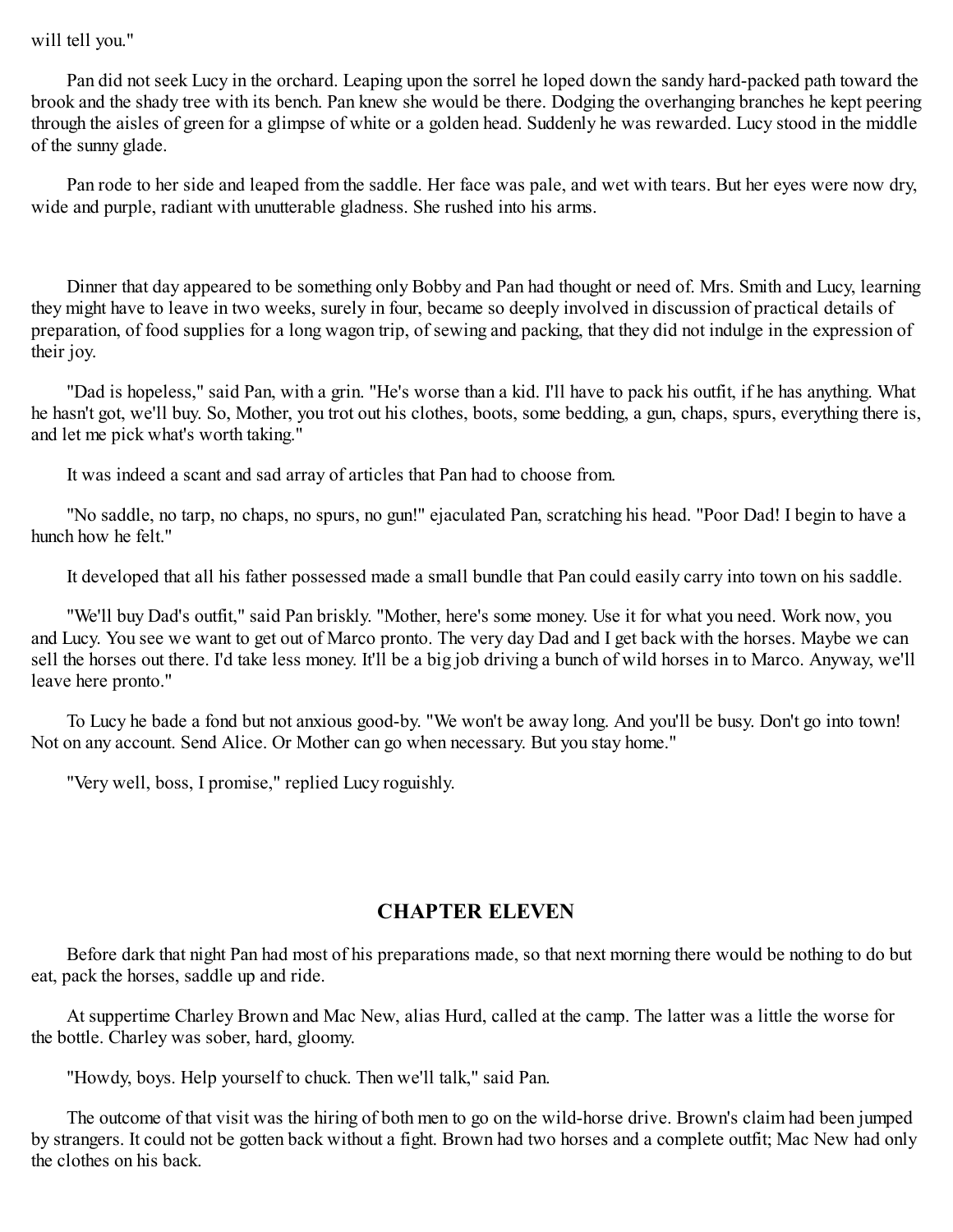"Fired me 'thout payin' my wages," he said, sullenly.

"Who fired you, Mac?" inquired Pan.

"Hardman, the —— —— —— !" replied Mac New.

"Well! That's strange. Does he own the jail?"

"Huh! Hardman owns this heah whole damn burg."

"Nix," spoke up Blinky. "Don't fool yourself there, pardner. Jard Hardman has a long string on Marco, I'll admit, but somebody's goin' to cut it."

Brown had an interesting account to give of his meeting with Dick Hardman down at Yellow Mine. The young scion of the would-be dictator of Marco fortunes had been drunk enough to rave about what he would do to Panhandle Smith. Some of his maudlin threats, as related by Brown, caused a good deal of merriment in camp, except to Blinky, who grew perfectly furious.

"Hey, cowboy, are you goin' to stand fer thet?" he queried, belligerently.

Pan tried to laugh it off, but Blinky manifestly had seen red at the mention of Dick Hardman's name. He was going over to the Yellow Mine and pick a fight. Pan, finding Blinky stubborn and strange, adopted other tactics. Drawing the irate cowboy aside he inquired kindly and firmly: "It's because of Louise?"

"What's because?" returned Blinky, blusteringly.

"That you want to pick a fight with Dick?"

"Naw," replied Blinky, averting his face.

"Don't you lie to me, Blinky," went on Pan earnestly, shaking the cowboy. "I've guessed your trouble and I'm your friend."

"Wal, Pan, I'm darn glad an' lucky if you're my friend," said Blinky, won out of his sullenness. "But what trouble are you hintin' aboot?"

Pan whispered: "You're in love with Louise."

"What if I am?" hissed Blinky, in fierce shame. "Are you holdin' thet agin me?"

"No, I'm damned if I don't like you better for it."

That was too much for Blinky. He gazed mutely up at Pan, as a dog at his master. Pan never saw such eyes of misery.

"Blinky, that girl is wicked," went on Pan. "She's full of hellfire. But that's only the drink. She couldn't carry on that life without being drunk. She told me so. There's something great about that little girl. I felt it, Blink. I liked her. I told her she didn't belong there. I believe she could be made a good woman. Why don't you try it? I'll help you. She likes you. She told me that, too."

"But Louise won't ever see me unless she's drunk," protested Blinky sorrowfully.

"That's proof. She doesn't want you wasting your time and money at the Yellow Mine. She thinks you're too good for that—when she's sober.... Talk straight now, Blink. You do love her, bad as she is?"

"So help me I do!" burst out the cowboy abjectly. "It's purty near killed me. The more I see of her the more I care. I'm so sorry fer her I cain't stand it.... Dick Hardman fetched her out heah from Frisco. Aw! She must have been bad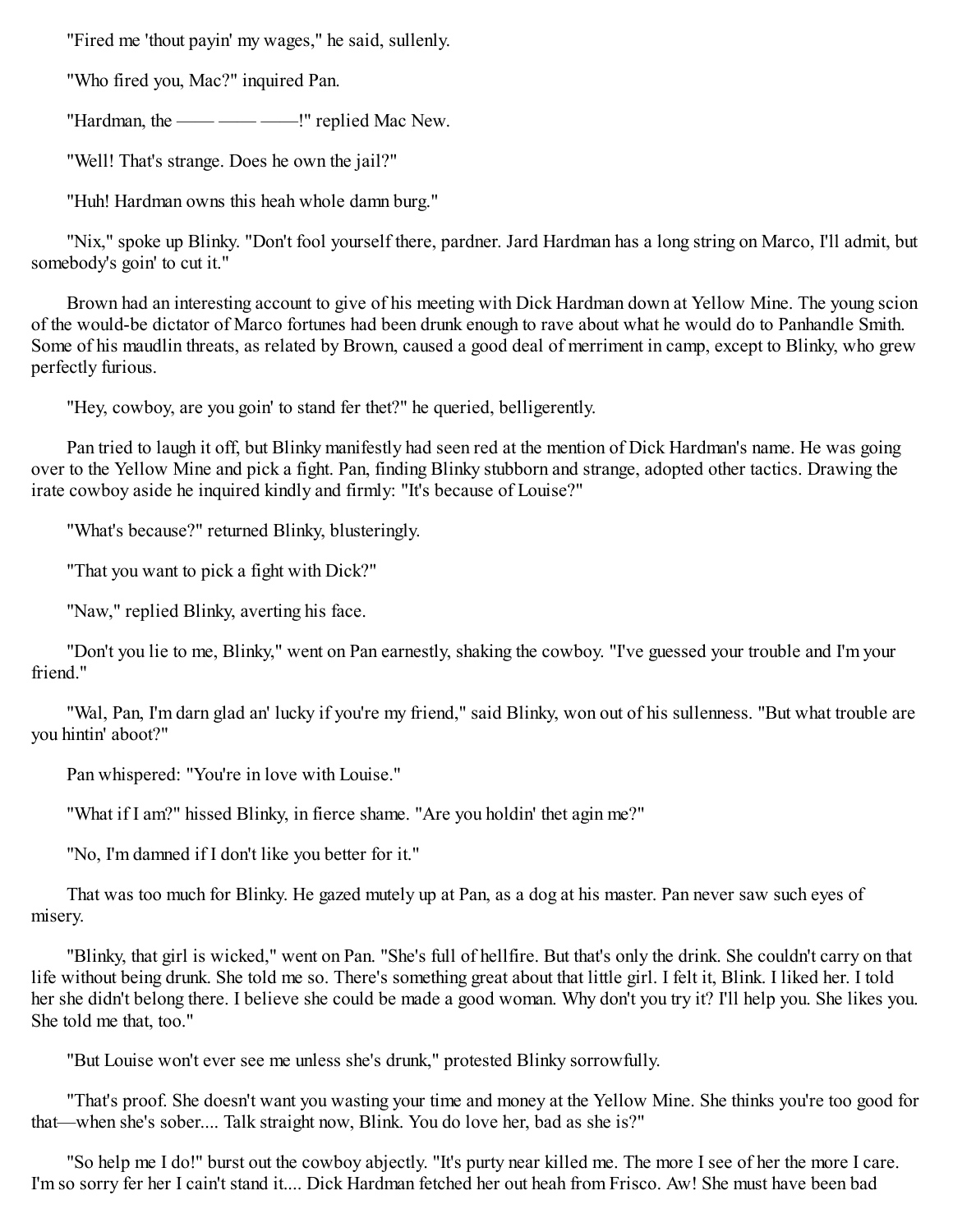before thet, I know. But she wasn't low down. Thet dive has done it. Wal, he never cared nothin' fer her an' she hates him. She swears she'll cut his heart out. An' I'm afraid she'll do it. Thet's why I'd like to stick a gun into his belly."

"Marry Louise. Take her away. Come south with us to Arizona," replied Pan persuasively.

"My Gawd, pardner, you're too swift fer me," whispered Blinky huskily, and he clutched Pan. "Would you let us go with you?"

"Sure. Why not? Lucy and my mother know nothing about Louise. Even if they did they wouldn't despise a poor girl you and I believe is good at heart and has been unfortunate. I'd rather not tell them, but I wouldn't be afraid to."

"But Louise won't marry me."

"If we can't talk her into it when she's sober, by heaven we'll get her drunk.... Now Blink, it's settled. Let's stay away from there tonight. Forget it. We'll go out and do the hard riding stunt of our lives. We'll sell horses. With some money we can figure on homes far from this bitter country—*homes*, cowboy, do you savvy that? With cattle and horses some fine open grassy rolling country—where nobody ever heard of Blinky Moran and Panhandle Smith."

"Pard, it ain't—my—right name, either," mumbled Blinky, leaning against Pan. He was crying.

"No difference," replied Pan, holding the boy tight a moment. "Brace up, now, Blink. It's all settled. Go to bed now, I'll help Gus with the horses."

Pan left the cowboy there in the darkness, and returned to camp. His conscience questioned him, but he had only satisfaction, even gladness in reply. Blinky had been one of the wild cowboys, and had been going from bad to worse. If an overpowering love gripped him, a yielding to it in a right way might make a better man of him. Pan could not see anything else. He had known more than one good-for-nothing cowboy, drinking and gambling himself straight to hell, who had fooled his detractors and had taken the narrow trail for a woman others deemed worthless. There was something about this kind of fight that appealed to Pan. As for the girl, Louise Melliss, and her reaction to such a desperate climax, Pan had only his strange faith that it might create a revolution in her soul. At least he was absolutely sure she would never return to such a life, and she was young.

Pan sought his blankets very late, and it seemed he scarcely had closed his eyes when Juan called him. It was pitch dark outside. The boys were stirring, the horses pounding, the campfire crackling. He pulled on his boots with a will. Glad he was to return to the life of camps, horses, cold dawns, hard fare and hard riding. He smelled the frying ham, the steaming coffee.

"Mawnin', pardner," drawled Blinky. "Shore thought you was daid. Grab a pan of grub heah.... An' say, cowboy, from now on you can call me Somers—Frank Somers. I'm proud of the name, but I reckon it was ashamed of me."

"Ah-huh! All right, Blink Somers," replied Pan cheerfully. "You'll always be Blink to me."

They ate standing and sitting before the campfire, in the chill blackness just beginning to turn gray. Then swift hands and lean strong arms went at beds and packs, horses and saddles. When dawn broke the hunters were on their way, far up the cedar slope.

Pan gazed back and down upon Marco, a ragged one-street town of motley appearance, its white tents, its adobe huts, its stone buildings, and high board fronts, mute and still in the morning grayness. What greed, what raw wild life slept there!

Far beyond the town he saw the green-patched farm, the little gray cabin where his mother and Lucy slept, no doubt dreaming of the hopes he had fostered in them. Some doubt, some fear, intangible and inexplicable, passed over him as he looked. Would all be well with Lucy? There was indeed much to be feared, and he could never give happiness full rein until he had her safe away from Marco.

Once out of sight of the town Pan forced himself to the job ahead. And as always, to ride a good-gaited horse with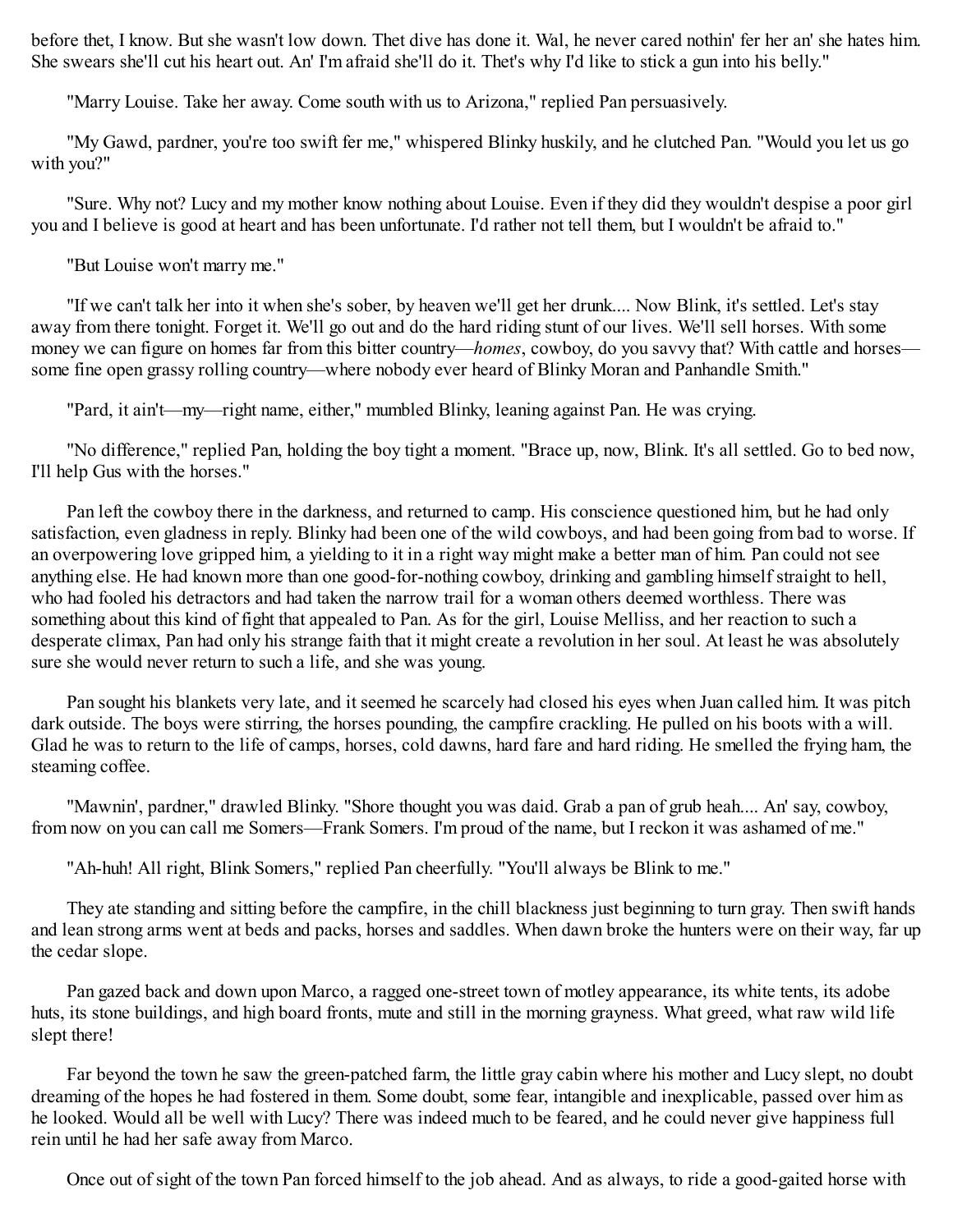open country ahead lulled his mind into content.

Blinky was first, leading a pack horse. Pan followed next, and the other four men strung out behind, with bobbing pack horses between. This ridge was the high ground between Marco Valley and Hot Springs Valley. Soon the trail led down, and it was dusty. The rising sun killed the chill in the air, and by the time the hunters had reached level ground again it was hot. There was alkali dust to breathe, always an abomination. From above, Pan had espied a green spot fifteen miles or more down the valley. A number of dust devils were whirling around it.

"What's that, Blink?" Pan had asked, pointing.

"Thet's Hot Springs, an' the dust comes from wild hosses comin' to drink."

They rode across the valley, which appeared to be five or six miles wide, to begin ascending another slope. The pack horses lagged and had to be driven. Up and up the hunters climbed, once more into the cedars. Pan had another view of Hot Springs and the droves of wild horses. He was surprised at their numbers.

"Blink, there must be lots of horses water there."

"Yep. Three thousand or more at this time of year. Many more later, when the droves get run out of the high country by man. An' you see Hardman's outfit has been chasin' them hosses fer two months. They've shore purty well boggered."

"Are many of them branded?"

"Darn few," replied Blinky. "Not more'n five or six in a hundred. The Mexicans call them Arenajos. These wild hosses haven't been worth ketchin' until lately. Most all broomtails. But now an' then you shore see a bunch of dandy mustangs, with a high-steppin' stallion."

"Ah, now, cowboy, you're talking," declared Pan. "You're singing to me. It'll be darn hard for me to sell horses like that."

"Pard, I reckon we won't sell 'em," replied Blinky. "Cain't we use a few strings of real hosses down there in Arizonie?"

"I should smile," replied Pan.

They climbed and crossed that ridge, which could have been called a foothill if there had been any mountains near. Another valley, narrow and rough, not so low as the last, lay between this ridge and the next one, a cedared rise of rock and yellow earth that promised hard going. Beyond it rose the range of mountains, black and purple, and higher still, white peaked into the blue. They called to Pan. This was wild country, and even to see it in the distance was all satisfying.

This narrow valley also showed some wild-horse bands, but not many, for there appeared to be scant grass and water. These horses were going or coming, all on a trot, but when they sighted the hunters they would halt stock-still. Soon a stallion trotted out a hundred paces or more, snorted and whistled, then taking to his heels he led his band away in a cloud of dust. Some of these bands would run a long way; others would halt soon to look back.

The water which they had come to drink was not very good, according to Pan's taste. His sorrel did not like it. This was Pan's first experience with hot alkali water. It came out almost boiling, too hot to drink, but a few rods from the spring it cooled off.

The spring was surrounded by low trees still green, though many of the leaves had turned yellow. While the hunters watered there, Pan espied another herd of wild horses that trooped in below, and drank from the stream. He counted ten horses, mostly blacks and bays. The leader was a buckskin, and Pan would not have minded owning him. The others were not bad looking, of fair size, weighing around a thousand pounds, but they showed inbreeding. After they had drunk their fill they pawed the mud and rolled in the water, to come up most unsightly beasts. Pan let out a loud yell. Swift as antelopes the horses swept away.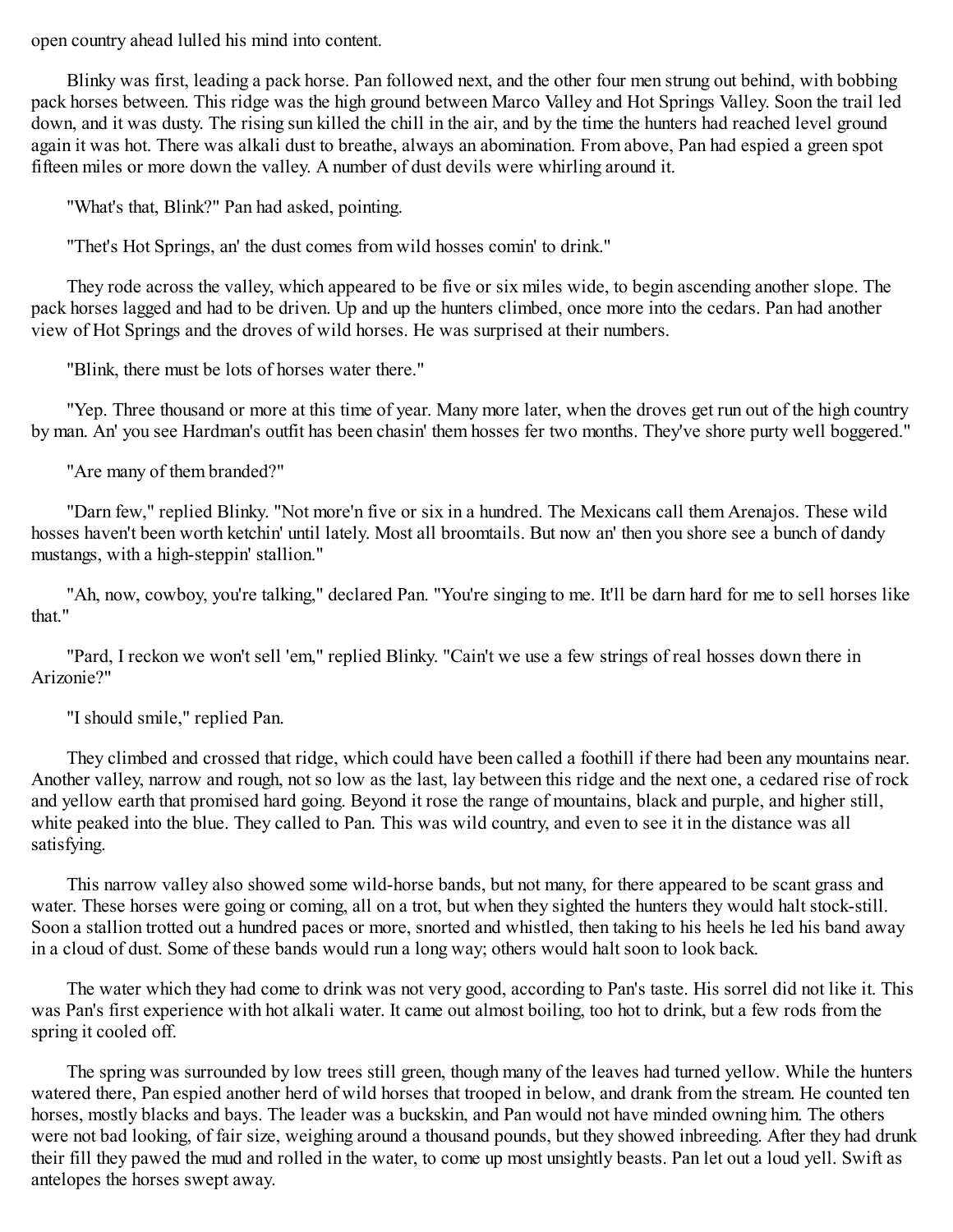"Shore they left there!" drawled Blinky. Then talking to his own horse, which he slapped with his sombrero, he said: "Now you smelled them broomies, didn't you? Want to run right off an' turn wild, huh! Wal, I'll shore keep a durn sharp eye on you, an' hobble you too."

All the saddle horses, and even some of the pack animals, were affected by the scent of the wild herd. Freedom still lived deep down in their hearts. That was why a broken horse, no matter how gentle, became the wildest of the wild when he got free.

Pan had been right in his judgment of the lay of the land on the next ridge. Climbing it was difficult.

"When we ketch the wild hosses we can drive them down the valley an' round to the road," said Blinky, evidently by way of excuse. "It'll be longer, but easy travelin'. Shore we couldn't drive any broomtails heah."

The summit of this ridge was covered with piñons and cedars, growing in heavy clumps around outcropping of ledges. Pan espied the blue flash of deer, through the gray and green. Deer sign was plentiful, a fact he observed with pleasure, for he liked venison better than beef.

It was rather a wide-topped ridge, and not until Pan had reached an open break on the far side could he see what kind of country lay beyond.

"Wal, there she is, my wild hoss valley," said Blinky, who sat his horse alongside of Pan. "An' by golly, thet's the name for her—Wild Hoss Valley. Hey, pard?"

Pan nodded his acquiescence. In truth he had been rendered quite speechless by the wildness and beauty of the scene below and beyond him. A valley that had some of the characteristics of a canyon yawned beneath, so deep and wide that it appeared like a blue lake, so long that he could only see the north end, which notched under a rugged mountain slope, green and black and golden and white according to the successive steps toward the heights.

The height upon which he stood was the last of the ridges, for the elevation that lay directly across was a noble range of foothills, timbered, canyoned, apparently insurmountable for horses. Gray cliffs stood out of the green, crags of yellow rock mounted like castles.

But it was the blue floor of the valley that longest held Pan's enraptured gaze. It looked level, though to an experienced eye that was deceitful. Grass and sage! What were the innumerable colored rocks or bushes or dots that covered the whole floor of the valley? Pan wondered. Then he did not need to ask. They were wild horses!

"Aw, Blink! This'll be hard to leave!" he expostulated, as if his friend were to blame for this unexpected and bewildering spectacle.

"You bet your sweet life it will," agreed Blinky. "But we cain't hang up heah, moon eyed an' ravin'. We're holdin' up the outfit an' it's a long way down to water."

"Have you picked out a place where we'll be away—out of sight?" queried Pan quickly.

"Wal, pard, I'm no wild hoss wrangler like you say you are, but I've got hoss sense," drawled Blinky, as he urged his animal back into the yellow trail.

Pan dismounted to walk, a habit he had always conformed to on steep trails, when his horse needed freeing of a burden, and his own legs were the better for action. At times he got a glimpse of the valley through a hole in the trees, but for the most part he could not see downward at all. Then he gazed across the open gulf to the mountains. These were not like the Rockies he knew so well by sight, the great white-crowned sky-piercing peaks of Montana. These belonged more to the desert, were wilder, with more color, not so lofty, and as ragged as jagged rock and fringed timber could make them. Gradually, as he descended the trail, this range dropped back out of his sight.

At near the sunset hour, when the journey was ended, Pan had to compliment Blinky on the beautiful place to which he had guided them. It was isolated, and singularly fitted to their requirements. The slope they had descended ran out into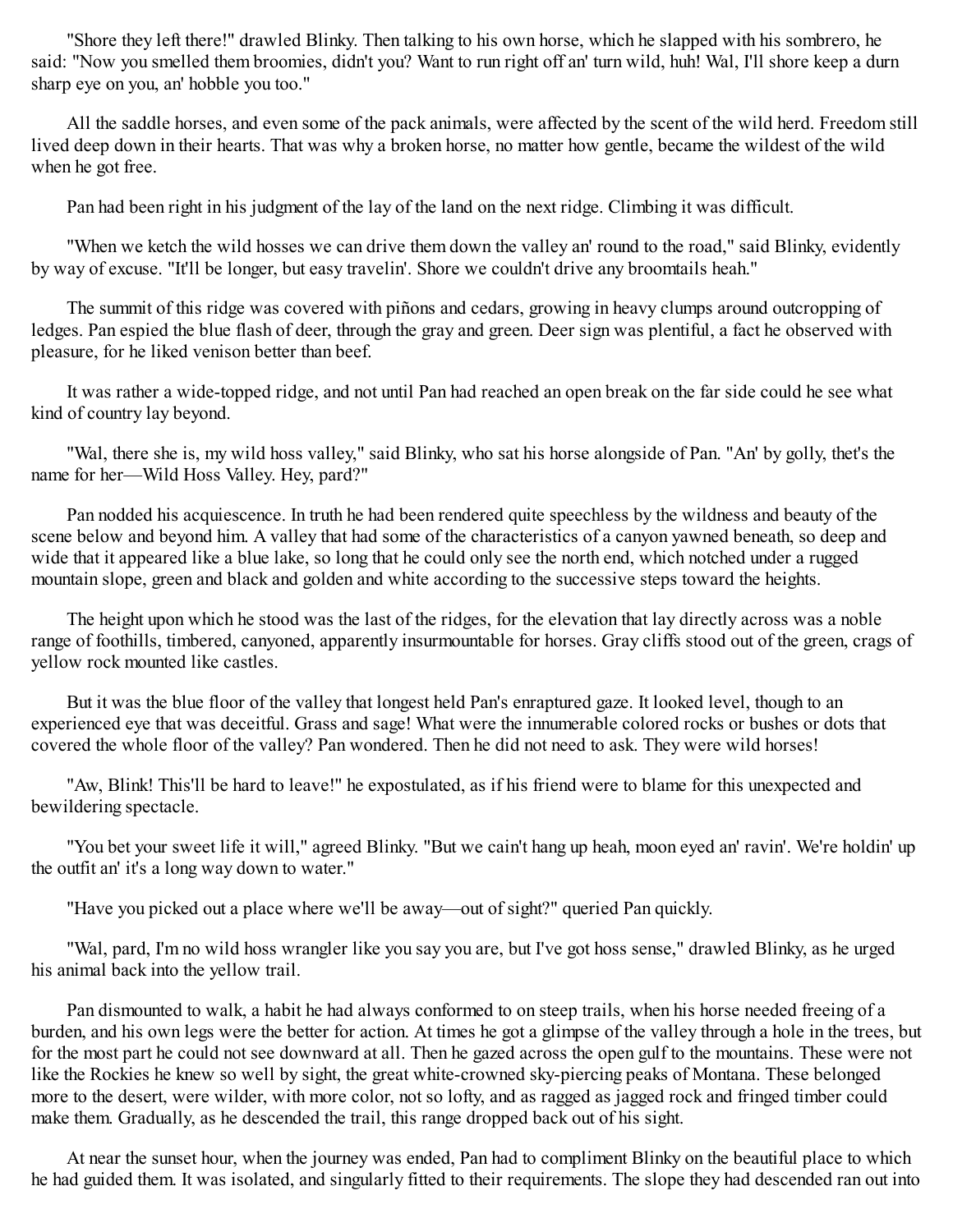an immense buttress jutting far into the valley. A low brushy arm of the incline extended out a half mile to turn toward the main slope and to break off short, leaving a narrow opening out into the valley. The place was not only ideal for a hidden camp site, with plenty of water, grass, wood, but also for such a wild-horse trap as Pan had in mind. What astonished Pan was that manifestly Blinky had not seen the possibilities of this peculiar formation of slope as a trap into which wild horses could be chased.

"How wide is that gap?" asked Pan.

"Reckon it cain't be more'n the length of two lassoes," replied Blinky.

"Rope it off high, boys, and turn the stock loose. This corral was made for us," said Pan, enthusiastically.

They set to work, each with self-assumed tasks that soon accomplished the whole business of pitching camp. Suppertime found them a cheerful, hungry, hopeful little band. Pan's optimism dominated them. He believed in his luck, and they believed in him.

Dusk settled down into this neck of the great valley. Coyotes barked out in the open. From the heights pealed down the mournful blood-curdling, yet beautiful, bay of a wolf. The rosy afterglow of sunset lingered a long time. The place was shut in, closed about by brushy steeps, redolent of sage. A tiny stream of swift water sang faintly down over rocks. And before darkness had time to enfold hollow and slope and horizon, the moon slid up to defeat the encroaching night and blanch the hills with silvery light.

Interrogation by Pan brought out the fact that Blinky had never been down this trail at all. It was only a wild horse trail anyway. Blinky had viewed the country from the heights above, and this marvelously secluded arm of the valley had been as unknown to him as to Pan.

"Luck!" burst out Pan when the circumstance became clear. "Say, Blink, if your horse would jump you off a cliff you'd come up with Queen Victoria on your arm!"

Lying Juan sometimes broke into the conversation, very often by reason of his defective hearing and his appalling habit of falsehood, bringing his companions to the verge of hysterics.

"Yes, yes, I was over to her place two, tree times," began Juan, brightening with each word. "I drive en to many horse to her ranch. You bet I sell some damn good horse to Queen Victorie. I can tell you myself Queen Victorie is a fine little woman I ever seen on my life. She make big a dance for me when I never seen so much supper on my life. I dance with her myself an' she ata me an' say, 'Juanie, I never dance lika this en my life till I dance with you,' yes, that's sure what she tell me to my own face an' eyes."

Pan was the only one of Juan's listeners who had power of speech left, and he asked: "Juan, did you play any monte or poker with the queen?"

"You bet. She playa best game of poker I ever seen on my life an' she won tree hunred dollars from me."

Whereupon Pan succumbed to the riotous mirth. This laughter tickled Lying Juan's supreme vanity. He was a veritable child in mentality, though he spoke English better than most Mexican laborers. Blinky was the only one who ever tried to match wits with Lying Juan.

"Juan, thet shore reminds me of somethin'," began Blinky impressively. "Yea, hit shore does. Onct I almost got hitched up with Victorie. I was sort of figgerin' on marryin' her, but she got leary o' my little desert farm back in Missourie. She got sorter skeered o' coyotes an' Injins. Now, I ain't got no use fer a woman like her an' thet's why me an' Queen Victorie ain't no longer friends."

Most of the talk, however, invariably switched back to the burning question of the hour—wild horses. Pan had to attempt to answer a hundred queries, many of which were not explicit to his companions or satisfactory to himself. Finally he lost patience.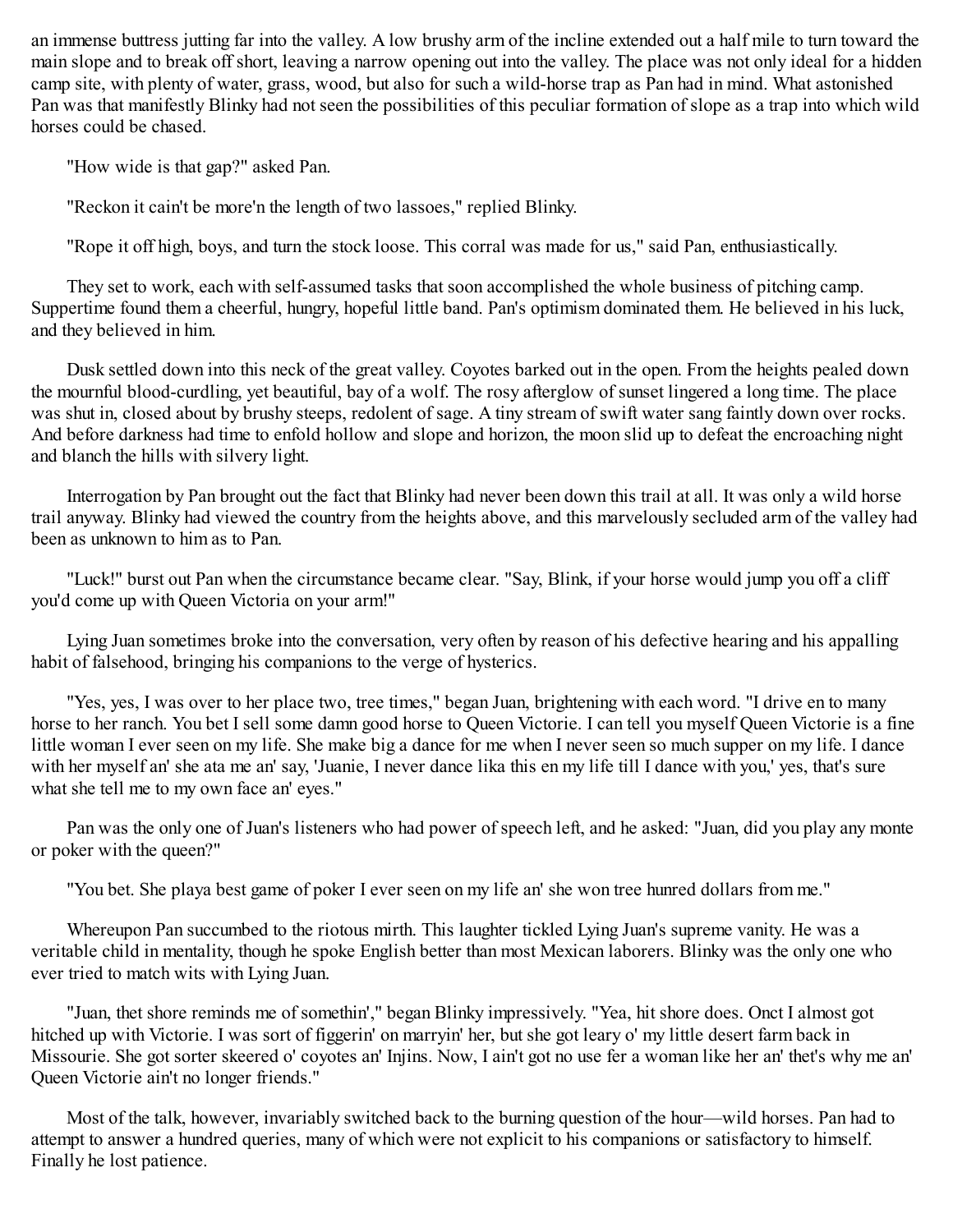"Say, you long-eared jackasses," he exploded. "I tell you it all depends on the lay of the land. I mean the success of a big drive. If round the corner here there's good running ground—well, it'll be great for us. We'll look the ground over and size up the valley for horses. Find where they water and graze. If we decide to use this place as a trap to drive into we'll throw up two blind corrals just inside that gateway out there. Then we'll throw a fence of cedars as far across the valley as we can drag cedars. The farther the better. It'll have to be a fence too thick and high for horses to break through or jump over. That means work, my buckaroos, *work*! When that's done we'll go up the valley, get behind the wild horses and drive them down."

Loud indeed were the commendations showered upon Pan's plan.

Blinky, who alone had not voiced his approval, cast an admiring eye upon Pan.

"Shore I've got dobe mud in my haid fer brains," he said, with disgust. "Simple as apple pie, an' I never onct thought of ketchin' wild hosses thet a way."

"Blink, that's because you never figured on a wholesale catch," replied Pan. "Moonshining wild horses, as you called it, and roping, and creasing with a rifle bullet, never answered for numbers. It wouldn't pay us to try those methods. We want at least a thousand head in one drive."

"Aw! Aw! Pan, don't work my hopes to believin' thet," implored Blinky, throwing up his hands.

"Son, I'm cryin' for mercy too," added Pan's father. "An' I'm goin' to turn in on that one."

Lying Juan, either from design or accident, found this an admirable opening.

"My father was big Don in Mexico. He hada tree tousand *vacqueros* on our rancho. We chase wild horse many days, more horse than I ever see on my life. I helpa lass more horse than I ever see on my life. I make tree tousand peso by my father's rancho."

"Juan, I pass," declared Pan. "You've got my hand beat. Boys, let's unroll the tarps. It has been a sure enough riding day."

## **CHAPTER TWELVE**

Pan's father was an early riser, and next morning he routed everybody out before the clear white morning star had gone down in the velvet blue sky.

Before breakfast, while the others were wrangling horses, packing wood and water, he climbed the steep end of the bluff between camp and the valley. Upon his return he was so excited over the number of wild horses which he claimed to have seen that Pan feared he had fallen victim to Lying Juan's malady.

"I hope Dad's not loco," said Pan. "But our luck is running heavy. Let's play it for all we're worth. I'll climb that bluff, too, and see for myself. Then we'll ride out into the valley, get the lay of the land, and find the best place for our trap."

Blinky accompanied Pan to the ridge which they climbed at a point opposite camp. Probably it was four or five hundred feet high, and provided a splendid prospect of the valley. Pan could scarcely believe his eyes. He saw wild horses—so many that for the time being he forgot the other important details. He counted thirty bands in a section of the valley no more than fifteen miles long and less than half as wide. These were individual bands, keeping to themselves, each undoubtedly having a leader.

Blinky swore lustily in his enthusiasm, evidently thinking of the money thus represented. "—— —— —— who'd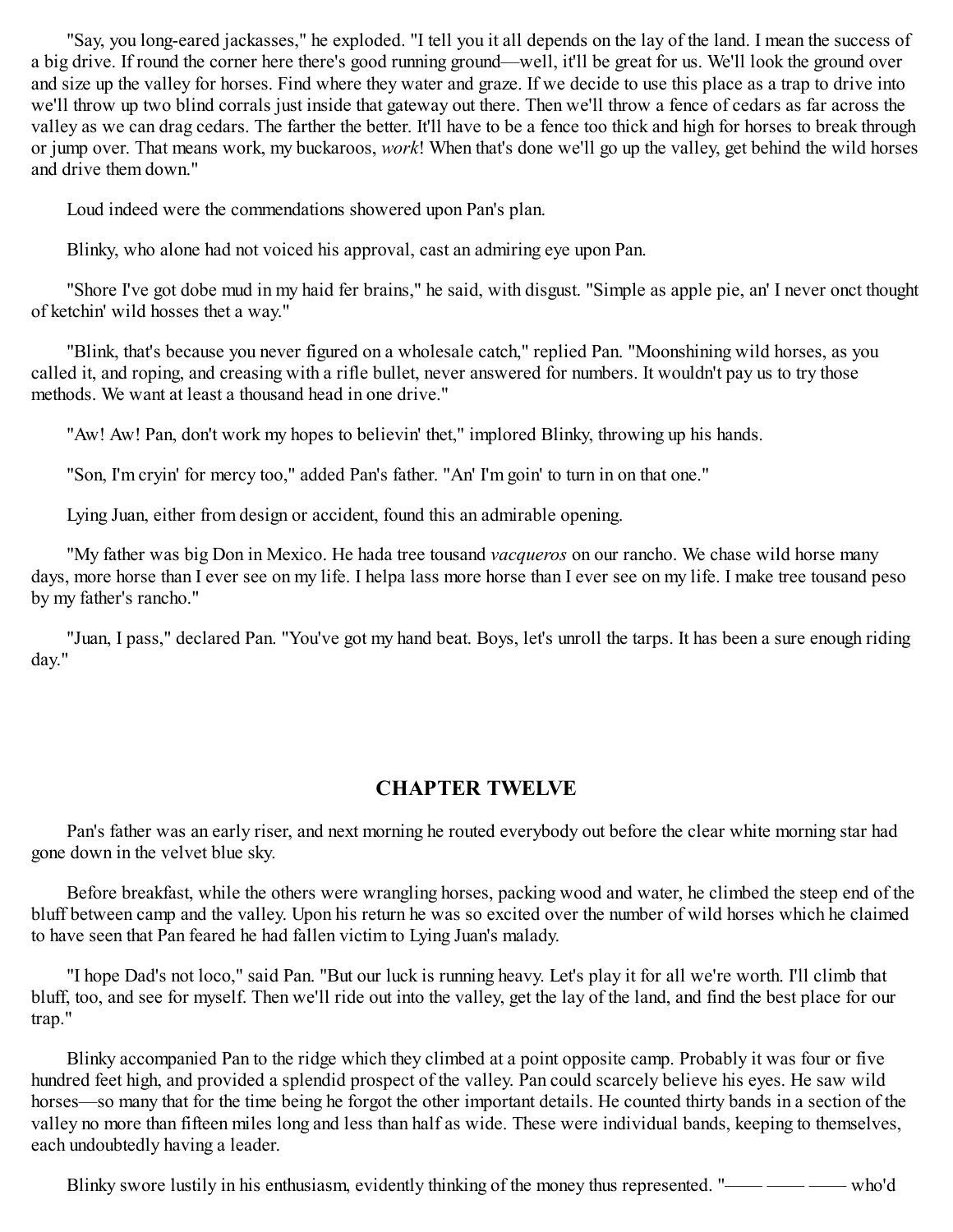ever think of these heah broomies turnin' into a gold mine?" he ended his tribute to the scene.

But to Pan it meant much more than fortune; indeed at first he had no mercenary thought whatsoever. Horses had been the passion of his life. Cattle had been only beef, hoofs, horns to him. Horses he loved. Naturally then wild horses would appeal to him with more thrill and transport than those that acknowledged the mastery of man.

Cowboys were of an infinite variety of types, yet they all fell under two classes: Those who were brutal with horses and those who were gentle. The bronco, the outlaw, the wild horse had to be broken to be ridden. Many of them hated the saddle, the bit, the rider, and would not tolerate them except when mastered. These horses had to be hurt to be subdued. Then there were cowboys, great horsemen, who never wanted any kind of a horse save one that would kick, bite, pitch. It was a kind of cowboy vanity. Panhandle Smith did not have it. He had broken bad horses and he had ridden outlaws, but because of his humanity he was not so great a horseman as he might have been. In almost every outfit where Pan had worked there had always been one cowboy, sometimes more, who could beat him riding.

Because of this genuine love for horses, the beautiful wild-horse panorama beneath Pan swelled his heart. He gazed and gazed. From near to far the bands dotted the green-gray valley. Far away this valley floor shaded into blue. Near at hand the colors were easily distinguishable. Blacks and bays, whites and chestnuts, pintos that resembled zebras dotted this wild pasture land. The closest band to where Pan and Blinky stood could not have been more than a mile distant, in a straight line. A shiny black stallion was the leader of this herd. He was acting strangely, too, trotting forward and halting, tossing his head and long black mane.

"Stallion!" exclaimed Pan, pointing. "What a jim-dandy horse! Blink, he has spotted us, sure as you're born. Talk about eyesight!"

"Wal, the broomtailed son-of-a-bronc!" drawled Blinky, tapping a cigarette against his palm. "Reckon, by gosh, you're correct."

"Blink, that's a wild stallion—a wonderful horse. I'll bet he's game and fast," protested Pan.

"Wal, you're safe to gamble on his bein' fast, anyways."

"Didn't you ever really care for a horse?" queried Pan.

"Me? Hell no! I've been kicked in the stummick—bit on the ear—piled onto the mud—drug in the dust too darn often."

"You'll admit, though, that there are some fine horses among these?" asked Pan earnestly.

"Wal, Pan, to stop kiddin' you, now an' then a fellar sees a real hoss among them broomies. But shore them boys are the hard ones to ketch."

The last of Blinky's remark forced Pan's observation upon the cardinally important point—the lay of the land. A million wild horses in sight would be of no marketable value if they could not be trapped. So he bent his keen gaze here and there, up and down the valley, across to the far side, and upon the steep wall near by.

"Blink, see that deep wash running down the valley? It looks a good deal closer to the far side. That's a break in the valley floor all right. It may be a wonderful help to us, and it may ruin our chances."

"Reckon we cain't tell much from heah. Thet's where the water runs, when there is any. Bet it's plumb dry now."

"We'll ride out presently and see. But I'm almost sure it's a deep wide wash, with steep walls. Impassable! And by golly, if that's so—you're a rich cowboy."

"Haw! Haw! Gosh, the way you sling words around."

"Now let's work along this ridge, down to the point where Dad went. Wasn't he funny?"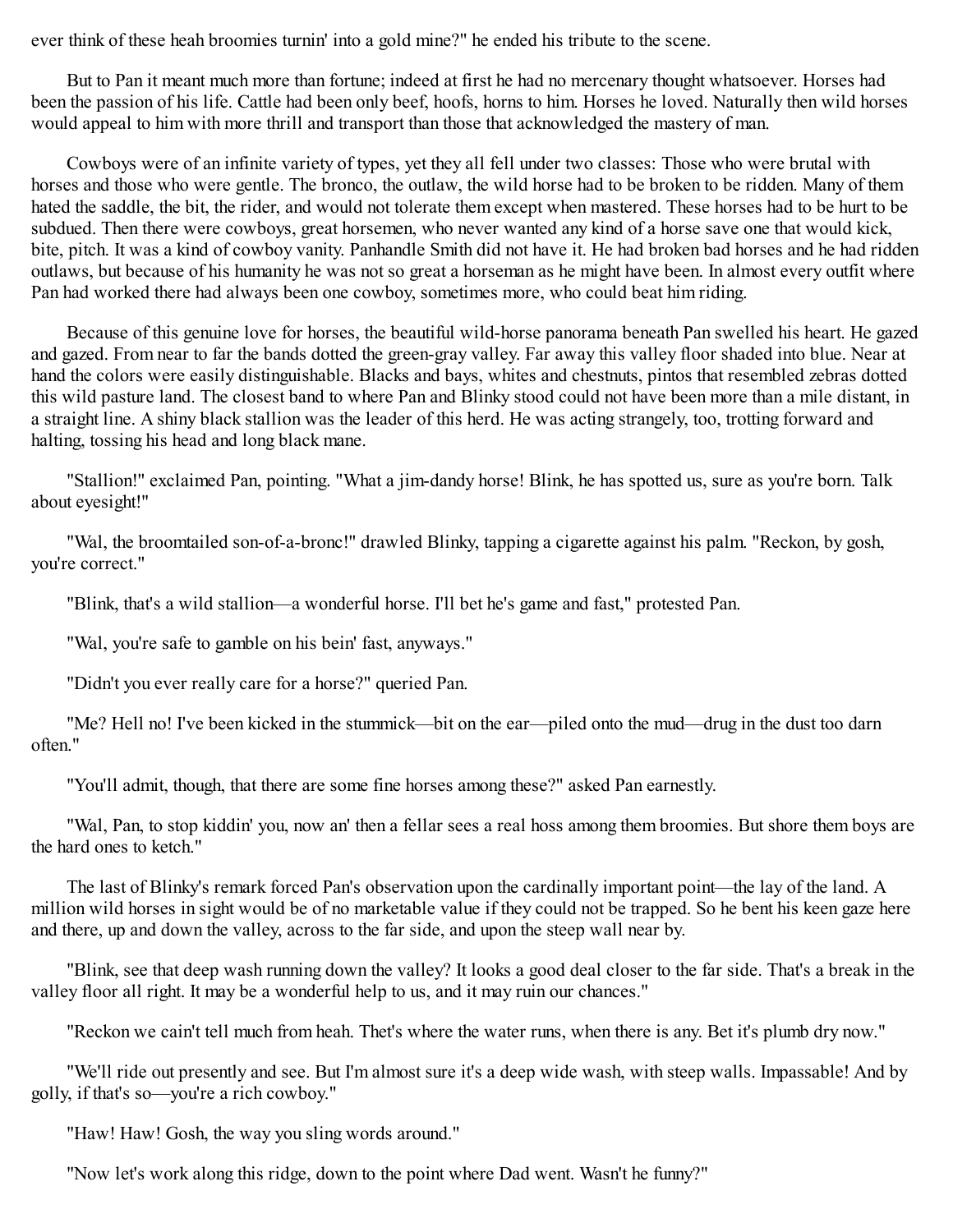"He's shore full of ginger. Wal, I reckon he's perked up since you come."

Brush and cactus, jumbles of sharp rocks, thickets of scrub oak and dumps of dwarf cedars, all matted along the narrow hog-back, as Blinky called it, made progress slow and tedious. No cowboy ever climbed and walked so well as he rode. At length, however, Pan and Blinky arrived at the extreme end of the capelike bluff. It stood higher than their first lookout.

Pan, who arrived at a vantage point ahead of Blinky, let out a stentorian yell. Whereupon his companion came running.

"Hey, what's eatin' you?" he panted. "Rattlesnakes or wild hosses?"

"Look!" exclaimed Pan, waving his hand impressively.

The steep yellow slope opposite them, very close at the point where the bluff curved in, stretched away almost to the other side of the valley. Indeed it constituted the southern wall of the valley, and was broken only by the narrow pass below where the cowboys stood, and another wider break at the far end. From this point the wash that had puzzled Pan proved to be almost a canyon in dimensions. It kept to the lowest part of the valley floor and turned to run parallel with the slope.

"Blink, suppose we run a fence of cedars from the slope straight out to the wash. Reckon that's two miles and more. Then close up any gaps along this side of the valley. What would happen?" suggested Pan, with bright eyes on his comrade.

Blinky spat out his cigarette, a sign of unusual emotion for him.

"You doggone wild-hoss wrangler!" he ejaculated, with starting eyes and healthy grin. "Shore I begin to get your hunch. Honest, I never till this heah minnit thought so damn much of your idee. You shore gotta excuse me. A blind man could figger this deal heah.... Big corrals hid behind the gate under us—long fence out there to the wash—close up any holes on this side of valley—then make a humdinger of a drive.... Cowboy, shore's you're born I'm seein' my Arizona ranch right this minnit!"

"Reckon I'm seeing things too," agreed Pan in suppressed excitement. "I said once before it's too good to be true. Dad wasn't loco. No wonder he raved.... Blink, is there *any* mistake?"

"What about?"

"The market for wild horses."

"Absolutely, no," declared Blinky vehemently. "It's new. Only started last summer. Wiggate made money. He said so. Thet's what fetched the Hardmans nosin' into the game. Mebbe this summer will kill the bizness, but right now we're safe. We can sell all the hosses we can ketch, right heah on the hoof, without breakin' or drivin'. It's only a day's ride from Marco, less than thet over the hills the way we come. We can sell at Marco or we can drive to the railroad. I'd say sell at ten dollars a haid right heah an' whoop."

"I should smile," replied Pan. "It'll take us ten days or more, working like beavers to cut and drag the cedars to build that fence. More time if there are gaps to close along this side. Then all we've got to do is drive the valley. One day will do it. Why, I never saw or heard of such a trap. You can bet it will be driven only once. The wild horses we don't catch will steer clear of this valley. But breaking a big drove, or driving them to Marco—that'd be a job I'd rather dodge. It'd take a month, even with a small herd."

"Hardman an' Wiggate have several outfits working, mebbe fifty riders all told. They've been handlin' hosses. Reckon Wiggate would jump at buyin' up a thousand haid, all he could get. He's from St. Louis an' what he knows aboot wild hosses ain't a hell of a lot. I've talked with him."

"Blinky, old-timer, we've got the broomies sold. Now let's figure on catching them," replied Pan joyfully. "And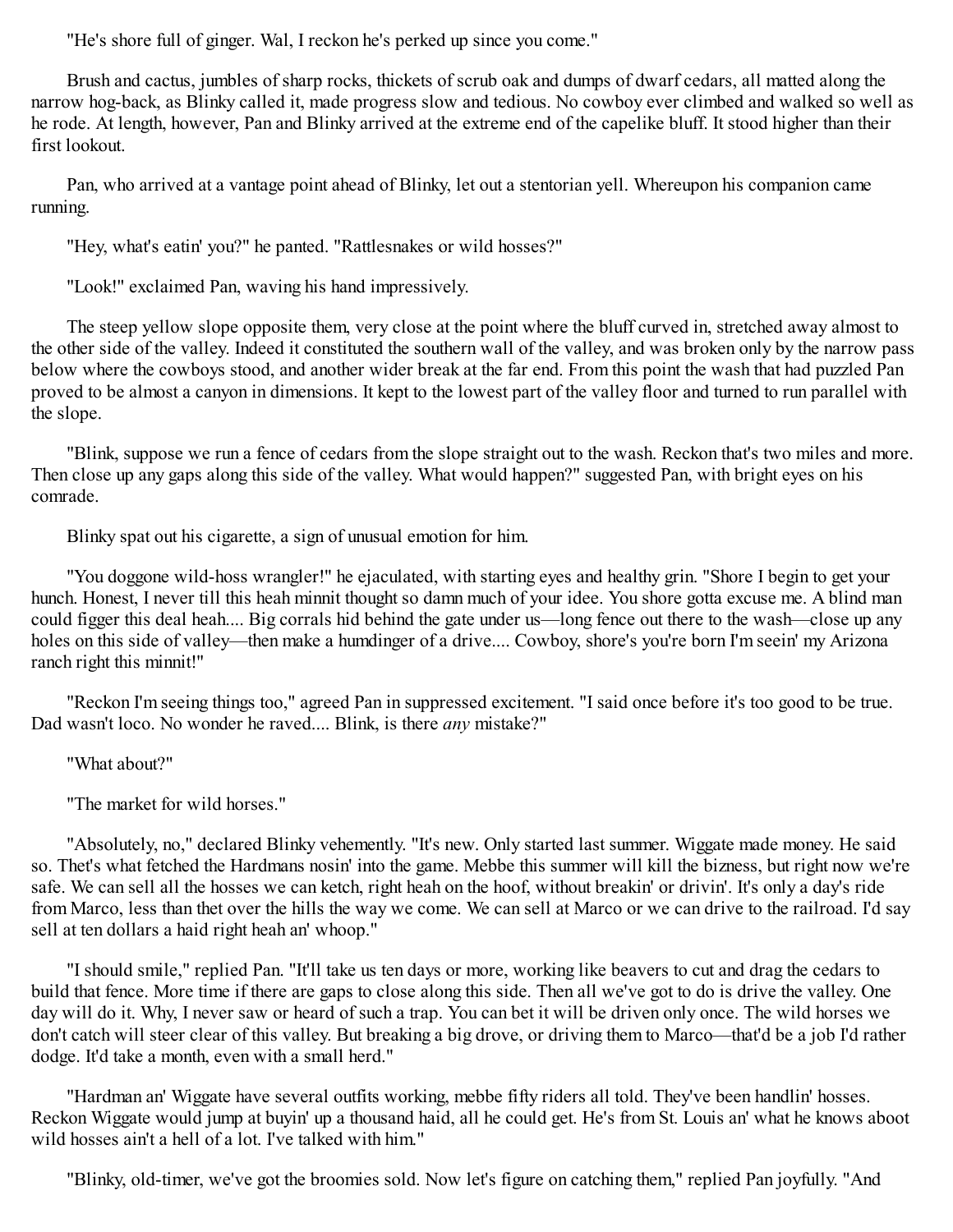we'll cut out a few of the best for ourselves."

"An' a couple fer our lady friends, hey, pard!" added Blinky, with violence of gesture and speech.

Down the steep slope, through brush and thickets, they slid like a couple of youngsters on a lark. Pan found the gateway between bluff and slope even more adaptable to his purposes than it had appeared from a distance. The whole lay of the land was miraculously advantageous to the drive and the proposed trap.

"Oh, it's too darn good," cried Pan, incredulously. "It'll be too easy. It makes me afraid."

"Thet somethin' unforeseen will happen, huh?" queried Blink, shrewdly. "I had the same idee."

"But what could happen?" asked Pan, darkly speculative.

"Wal, to figger the way things run fer me an' Gus out heah I'd say this," replied Blinky, with profound seriousness. "We'll do all the cuttin' an' draggin' an' buildin'. We close up any gaps. We'll work our selves till we're daid in our boots. Then we'll drive—drive them wild hosses as hosses was never drove before."

"Well, what then?" queried Pan sharply.

"Drive 'em right in heah where Hardman's outfit will be waitin'!"

"My God, man," flashed Pan hotly. "Such a thing couldn't happen."

"Wal, it just could," drawled Blinky, "an' we couldn't do a damn thing but fight."

"Fight?" repeated Pan passionately. The very thought of a contingency such as Blinky had suggested made the hot red blood film his eyes.

"Thet's what I said, pard," replied his comrade coolly. "An' it would be one hell of a fight, with all the best of numbers an' guns on Hardman's side. We've got only three rifles besides our guns, an' not much ammunition. I fetched all we had an' sent Gus for more. But Black didn't send thet over an' I forgot to go after it."

"We can send somebody back to Marco," said Pan broodingly. "Say, you've given me a shock. I never thought of such a possibility. I see now it *could* happen, but the chances are a thousand to one against it."

"Shore. It's hardly worth guessin' aboot. But there's thet one chance. An' we're both afeared of somethin' strange. All we can do, Pan, is gamble."

On the way back to camp, Pan, pondering very gravely over the question, at last decided that such a bold raid was a remote possibility, and that his and Blinky's subtle reaction to the thought came from their highly excited imaginations. The days of rustling cattle and stealing horses on a grand scale were gone into the past. Hardman's machinations back there in Marco were those of a crooked man who played safe. There was nothing big or bold about him, none of the earmarks of the old frontier rustler. Matthews was still less of a character to fear. Dick Hardman was a dissolute and depraved youth, scarcely to be considered. Purcell, perhaps, or others of like ilk, might have to be drawn upon sooner or later, but that being a personal encounter caused Pan no anxiety. Thus he allayed the doubts and misgivings that had been roused over Blinky's supposition.

"Let's see," he asked when he reached camp. "How many horses have we, all told?"

"Thirty-one, countin' the pack hosses, an' thet outlaw sorrel of yours," replied Blinky.

"Reckon we'll have to ride them all. Dragging cedars pulls a horse down."

"Some of 'em we cain't ride, leastways I cain't."

"Grab some ropes and nose bags, everybody, and we'll fetch the string into camp," ordered Pan.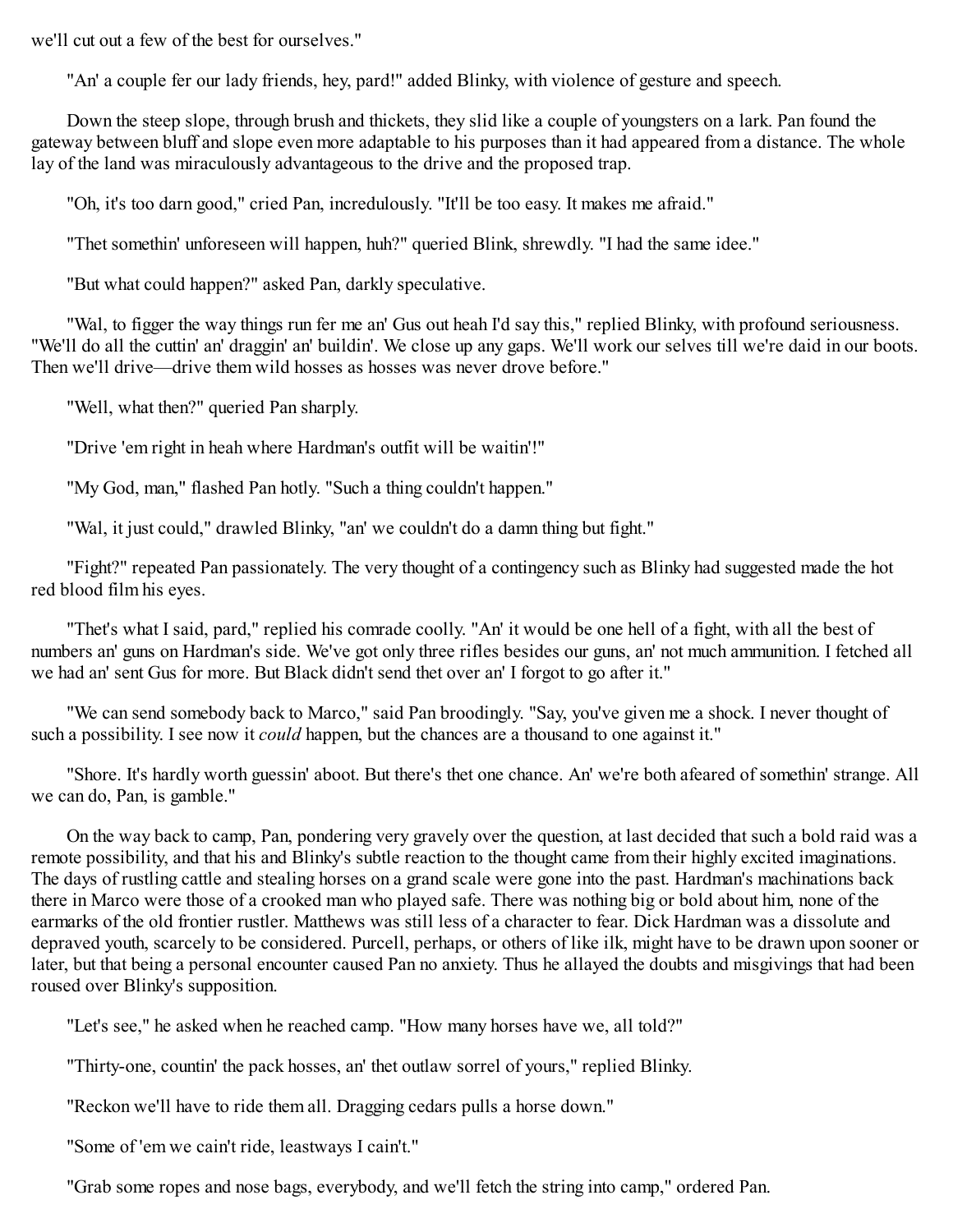In due time all the horses were ridden and driven back to camp, where a temporary corral had been roped off in a niche of the slope.

"Wal, fellars, it's find a hoss you haven't rid before," sang out Blinky, "an' everyone fer himself."

There was a stout, round-barreled buckskin that Pan's father had his eye on.

"Don't like his looks, Dad," warned Pan. "Say, Blink, how about this wormy-looking buck?"

"Wal, he's hell to get on, but there never was a better hoss wrapped up in thet much hide."

Pan caught him and led him out of the corral. Just as the horse stepped over the rope fence, which Pan held down, he plunged and made a break to get loose, dragging Pan at the end of a thirty-foot lasso. There was a lively tussle, which Pan finally won.

"Whoa, you bean-headed jasper," he yelled. "I'll ride you myself."

His father caught a brown bald-faced horse, nothing much to look at, that acted gentle enough until he was mounted. Then!—He arched his back, jumped up stiff legged, and began to pitch. Evidently Smith had been a horseman in his day. He stayed on.

"Hang on, Dad," yelled Pan in delight.

"Ride him, cowboy," shrieked Blinky.

Fortunately for Smith, the horse was not one of the fiery devilish species that would not be ridden. He straightened out presently and calmed down.

"He was goin' to pile me—shore," declared Smith.

Charley Brown caught a blue-gray, fine-looking horse, whose appearance, no doubt had attracted the miner; but he turned out to be a counterfeit, and Charley "bit the dust," as Blinky called it. Whereupon Charley had recourse to the animal he had ridden from Marco. Hurd showed he was a judge of horses and could ride. Blinky evidently was laboring under the urge that caused so much disaster among riders—he wanted to try a new horse. So he caught a jug-headed bay that did not look as if he could move out of his own way.

"Blink, you must be figuring on sleeping some?" inquired Pan.

"Humph! he'll walk back," snorted Gus. "I tried thet pack animal. He's hell fer breakfast."

"Gus, if I was goin' to walk I'd leave my saddle heah in camp," drawled Blinky.

"Blink, I'll let you ride in behind me," added Pan.

As a matter of fact, Pan was not having much luck propitiating the horse he had selected. Every time Pan would reach under for the cinch the horse would kick at him and throw off the saddle.

"Hey, Blink, come here," called Pan impatiently. "Hold this nice kind horse. What'd you call him?"

"Dunny," replied Blink. "An' he's a right shore enough good hoss.... I'll hold him."

Blinky grasped the cars of the horse but that did not work, so Pan roped his front feet. Blinky held the beast while Pan put the saddle on, but when he gave the cinch a pull Dunny stood up with a wild shriek and fell over backwards. He would have struck square on the saddle if Blinky had not pulled him sideways. Fortunately for Pan the horse rolled over to the right.

"Pan, turn that thing loose an' catch a horse you can get on," called his father.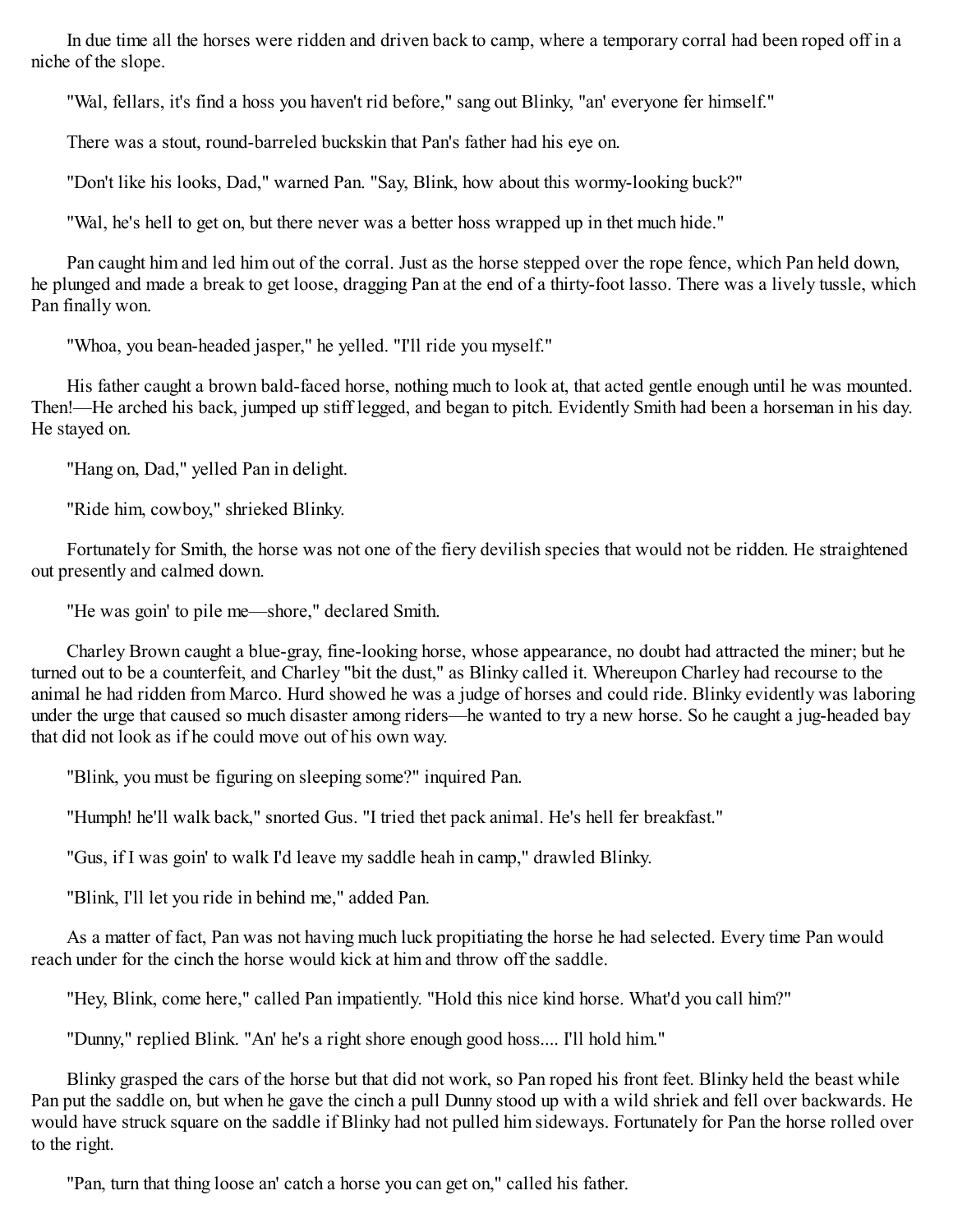"Don't worry, Dad. I'm ararin' to ride this bird."

"Pard, Dunny will be nice after you buckle down thet saddle an' get forked on him good," drawled Blinky, with his deceitful grin. "He's shore a broomie-chasin' devil."

Pan said: "Blink, I'll fool you in a minute... Hold him down now. Step on his nose." Pulling the right stirrup out from under the horse Pan drew the cinch a couple of holes tighter, and then straddled him.

"Let him up, Blink."

"All right, pard. Tell us where you want to be buried," replied Blinky, loosing the lasso and jumping free.

With a blast of rage Dunny got up. But he cunningly got up with his back first, head down between his legs, and stiff as a poker. He scattered the horses and whooping men, bucked over the campfire and the beds; then with long high leaps, he tore for the open.

"High, wide an' handsome," yelled Blinky, in a spasm of glee. "Ride him, you Texas cowpunchin' galoot! You'll shore be the first one who ever forked him fer keeps."

"Blink—if he—piles me—I'll lick you!" yelled back Pan.

"Lick nothin'," bawled Blinky, "you'll need a doctor."

But Pan stayed on that horse, which turned out to be the meanest and most violent bucker he had ever bestrode. Less powerful horses had thrown him. Eventually the plunging animal stopped, and Pan turned him back to camp.

"Wal, you son-of-a-gun!" ejaculated Blinky, in genuine admiration. "How'd you ever keep company with him?"

"Grin, you idiot," panted Pan, good humoredly. "Now men—we're ready to look the valley over. I'll take Dad with me. Blink, you and Gus turn the corner here and keep close under the slope all the way up the valley. Look out for places where the wild horses might climb out. Charley, you and Mac New cross to the other side of the valley, if you can. Look the ground over along that western wall. And everybody keep eyes peeled for wild horses, so we can get a line on numbers."

They rode out through the gateway into the valley, where they separated into pairs. Pan, with his father, headed south along the slope. He found distances somewhat greater than he had estimated from the bluff, and obstacles that he had not noted at all. But by traveling farther down he discovered a low ledge of rock, quite a wall in places, that zigzagged out from the slope for a goodly distance. It had breaks here and there which could easily be closed up with brush. This wall would serve very well for part of the fence, and from the end of it out to the wash there was comparatively level ground. Half a mile up the slope the cedars grew thickly, so that the material for the fence was easily accessible.

The wash proved to be a perpendicularly walled gorge fifty or more feet deep with a sandy dry floor. It wound somewhat west by north up the valley, and as far as he could see did not greatly differ in proportion from the point where the fence was to touch.

"Dad, there are likely to be side washes, or cuts up toward the head, where horses could get down," said Pan. "We'll fence right across here. So if we do chase any horses into the wash we'll stop them here. Sure, this long hole would make a great trap."

From that point they rode up the wash and gradually out into the middle of the valley. Bands of wild horses trooped away in the distance. Clouds of moving dust beyond the rolling ridges of the valley told of others in motion. They were pretty wild, considering that they had never been chased. At length Pan decided that many of these herds had come into this valley from other points nearer to Marco. Some bands stood on ridge tops, with heads erect, manes flying, wild and ragged, watching the two riders move along the wash.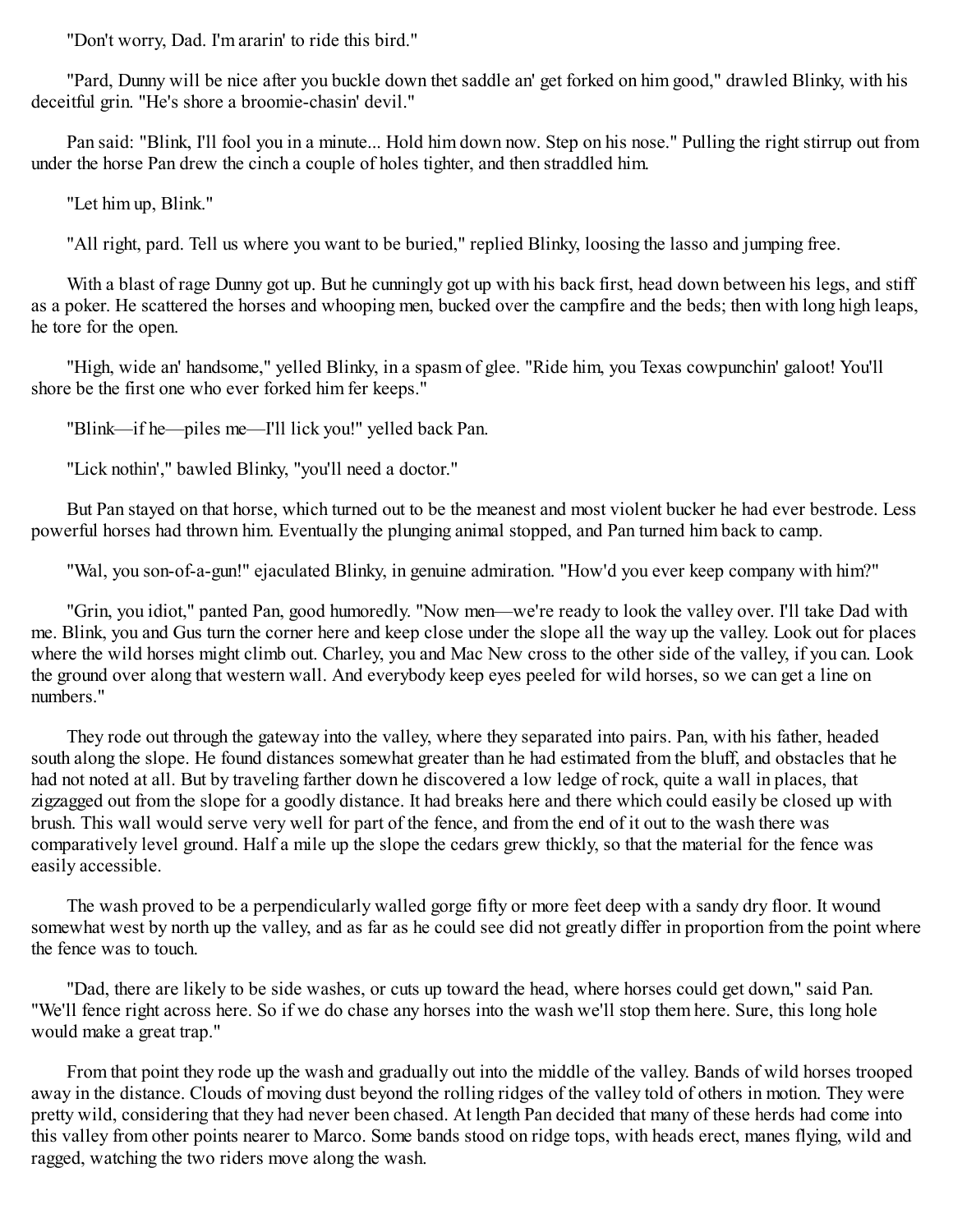Pan did not observe any evidence of water, but he hardly expected to find any in that wash. A very perceptible ascent in that direction explained the greater number of horses. The sage was stubby and rather scant near at hand, yet it lent the beautiful color that was so appreciable from a distance.

Intersecting washes were few and so deep and steep-walled that there need be no fear of horses going down them into the main wash. Out-croppings of rock were rare; the zone of cactus failed as the valley floor lost its desert properties; jack rabbits bounded away before the approach of the horses; a few lean gray coyotes trotted up to rises of ground, there to watch the intruders.

Pan had been deceived in his estimate of the size of the valley. They rode ten miles west before they began to get into rougher ground, scaly with broken rock, and gradually failing in vegetation. The notch of the west end loomed up, ragged and brushy, evidently a wild jumble of cliffs, ledges, timber and brush. The green patch at the foot meant water and willows. Pan left his father to watch from a high point while he rode on five miles farther. The ascent of the valley was like a bowl. The time came when he gazed back and down over the whole valley. Before him lines and dots of green, widely scattered, told of more places where water ran. Strings of horses moved to and fro, so far away that they were scarcely distinguishable. Beyond these points no horses could be seen. The wash wound like a black ribbon out of sight. The vast sloping lines of valley swept majestically down from the wooded bluff-like sides. It was an austere, gray hollow of the earth, with all depressions and ridges blending beautifully into the soft gray-green dotted surface.

Pan rode back to join his father.

"It's a big place, and we've got a big job on our hands," he remarked.

"While you was gone a band of two hundred or more run right under me, comin' from this side," replied Smith with beaming face. "Broomtails an' willowtails they may be, as those boys call them, but I'll tell you, son, some of them are mighty fine stock. The leader of this bunch had a brand on his flank. He was white an' I saw it plain. I'd shore like to own him."

"Dad, I'll bet we catch some good ones to take with us to Arizona. If we only had more time!"

"Pan, it'd pay us to work here all winter."

"You bet. But Dad, I—I want to take Lucy away from Marco," replied Pan hesitatingly. "When I let myself think, I'm worried. She's only a kid, and she might be scared or driven."

"Right, son," said Smith, soberly. "Those Hardmans would try anythin'."

"We'll stick to the original plan, and that's to make a quick hard drive—then rustle out of New Mexico."

When they rode into the gateway the day was far spent, and the west was darkly ablaze with subdued fire.

Pan's father showed his unfamiliarity with long horseback rides and he made sundry remarks, mirth provoking to his son.

"I'll make a cowboy and horse wrangler of you again," threatened Pan.

By the time Lying Juan had supper ready Blinky and Gus rode in camp.

"Hungrier'n a wolf," said Blinky.

"Well, what's the verdict?" asked Pan with a smile.

"Wuss an' more of it," drawled Blinky. "We seen most five thousand hosses, an' I'll be doggoned if I don't believe we'll ketch them all."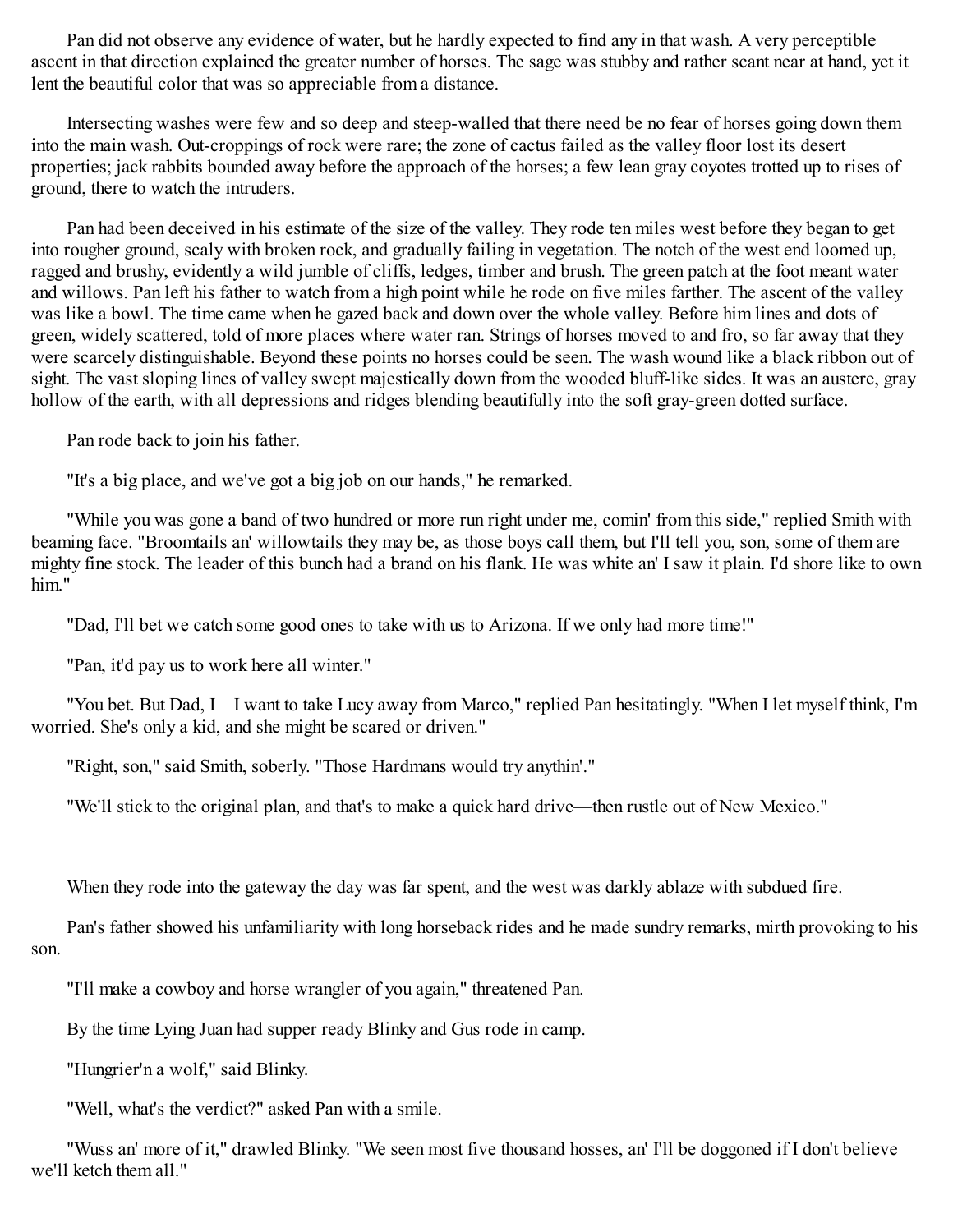"You found this side of the valley a regular hole-proof wing for our trap, I'll bet," asserted Pan.

"Wal, there's places where hosses could climb out easy, but they won't try it," replied Blinky. "The valley slopes up long an' easy to the wall. But when we drive them hosses they'll keep down in the center, between the risin' ground an' thet wash. They'll run far past them places where they could climb out. I shore lose my breath whenever I think of what's comin' off. I reckon the valley is a made-to-order corral."

"Blink, you have some intelligence after all," replied Pan, chaffingly. "Did you see any sign of Brown and Mac New?"

"Not after we separated this mawnin'," returned Blinky. "An' thet reminds me, pard, I've got somethin' to tell you. This fellar Hurd—or Mac New as you call him—has a pocketful of gold coin."

"How do you know?" queried Pan bluntly.

"Gus kicked his coat this mawnin', over there where Mac New had his bed, an' a pile of gold eagles rolled out. Just by accident. Gus wanted somethin' or other. He was plumb surprised, an' he said Mac New was plumb flustered. Now what you make of thet?"

"By golly, Blink, I don't know. There's no reason why he shouldn't have some money, yet it strikes me queer. How much gold?"

"Aw, two or three hundred easy," rejoined Blinky. "It struck me sort of queer, too. I recollected thet he told us he'd only been doin' guard duty at the jail fer a couple of months. An' Gus recollected how not long before Mac New went to work he'd been a regular grub-line runner. We fed him heah, or Juan did. Now, pard, it may be all right an' then again it mayn't. Are you shore aboot him?"

"Blink, you make me see how I answer to some feeling that's not practical," returned Pan, much perturbed. "Mac was an outlaw in Montana. Maybe worse. Anyway I saved him one day from being strung up. That was on the Powder River, when I was riding for Hurley's X Y Z outfit. They were a hard lot. And Mac's guilt wasn't clear to me. Anyway, I got him out of a bad mess, on condition he'd leave the country."

"Ahuh! Wal, I see. But it's a shore gamble he's one of Hardman's outfit now, same as Purcell."

"Reckon he was. But he got fired."

"Thet's what *he* says."

"Blink, you advise me not to trust Mac New?" queried Pan dubiously.

"I ain't advisin' nobody. If you want my opinion, I'd say, now I know what you done fer Mac New, thet he wouldn't double-cross you. When it comes down under the skin there ain't much difference between outlaws an' other range men in a deal like thet."

"Well, I'll trust him just because of that feeling I can't explain," returned Pan.

He did not, however, forget the possible implication, and it hovered in his mind. It was after dark when Mac New and Brown rode into camp. Pan and the others were eating their supper.

"We had to ride clean to the end of the valley to cross that wash," said Brown. "It's rough country. Horses all down low. Didn't see so many, at that, until we rimmed around way up on this side."

"Fine. You couldn't have pleased me more," declared Pan. "Now Mac, what do you say?"

"About this heah hoss huntin'?" queried Mac New.

"Yes. Our prospects, I mean. You've chased wild horses."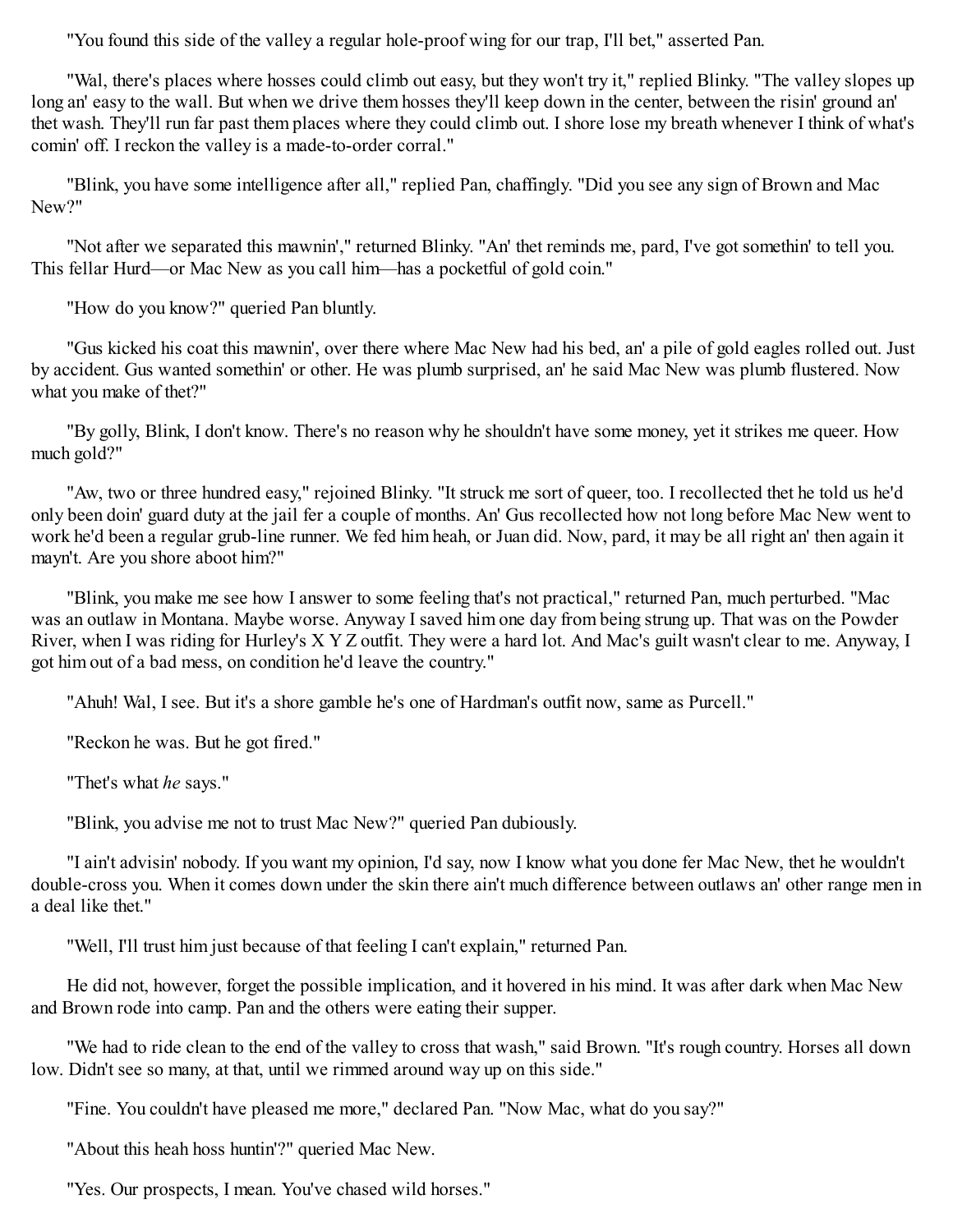"It'll be most as bad as stealin' hosses," replied the outlaw, laconically. "Easy work an' easy money."

"Say, you won't think it's easy work when you get to dragging cedars down that hill in the hot sun all day. I don't know anything harder."

Early next morning the labor began and proceeded with the utmost dispatch. The slope resounded with the ring of axes. Pan's father was a capital hand at chopping down trees, and he kept two horsemen dragging cedars at a lively rate. The work progressed rapidly, but the fence did not seem to grow in proportion.

As Pan dragged trees out to the sloping valley floor, raising a cloud of dust, he espied a stallion standing on the nearest ridge, half a mile away. How wild and curious!

"You better look sharp, you raw-boned sage eater!" called Pan.

Twice more this same horse evinced intelligent curiosity. Pan could not see any signs of a band with him. But other wild horses showed at different points, none however so close as this gray black-spotted stallion. Blinky was sure this horse had not always been wild. Manifestly he knew the ways of his archenemy, man.

With three cutters and three riders dragging cedars, allowing for a rest of an hour at noon the fence grew to a length of a quarter of a mile from the slope.

"Not so good," declared Pan, when they left off work for the day. "But that fence is high and thick. It will take an old stallion like that gray to break through it."

"Wal, my idee is thet we did grand," replied Blinky, wiping his sweaty face. "Besides all the choppin' and haulin' Gus found time to kill a deer."

It was a tired, sweaty and dust-begrimed party of hunters that descended upon Lying Juan for supper. After their hearty meal they gathered round the campfire to smoke and talk. This night Mac New joined the group, and though he had nothing to say he listened attentively and appeared to fit in more. Pan was aware of how the former outlaw watched him. The conversation, of course, centered round the plan and execution of work, and especially the wonderful drive they expected to make. If they could have at once started the drive, it would have been over and done with before their interest had time to grow intense. But the tremendous task of preparation ahead augmented the anticipation and thrill of that one day when they must ride like the wind.

Next day they did not go back to the fence, but worked at the gateway on the blind corrals. Pan constructed the opening to resemble a narrow aisle of scrub oak. Material for this they cut from the bluff and slid it down to the level. By sunset one corral had been almost completed. It was large enough to hold a thousand horses. One third of it was fenced by the bluff.

Two more days were required to build the second blind corral, which was larger, and though it opened from the first it did not run along the bluff. As this one was intended for chasing and roping horses, as well as simply holding them, the fence was made an almost impenetrable mass of thick foliaged cedars reinforced, where necessary, with stuffings of scrub-oak brush. Pan was so particular that he tried to construct a barrier which did not have sharp projecting spikes of dead branches sticking out to cut a horse.

"By gum, I shore don't believe you ever was a regular cowpuncher," declared Blinky testily, after having been ordered to do additional labor on a portion of the fence.

"Blink, we're dealing with horses, not cows," answered Pan.

"But, good Lord, man, a cow is as feelin' as a hoss any day," protested Blinky.

"You'll be swearing you love cows next," laughed Pan. "Nope. We'll do our work well. Then the chances are we won't spike any of those thoroughbreds we want to break for Arizona."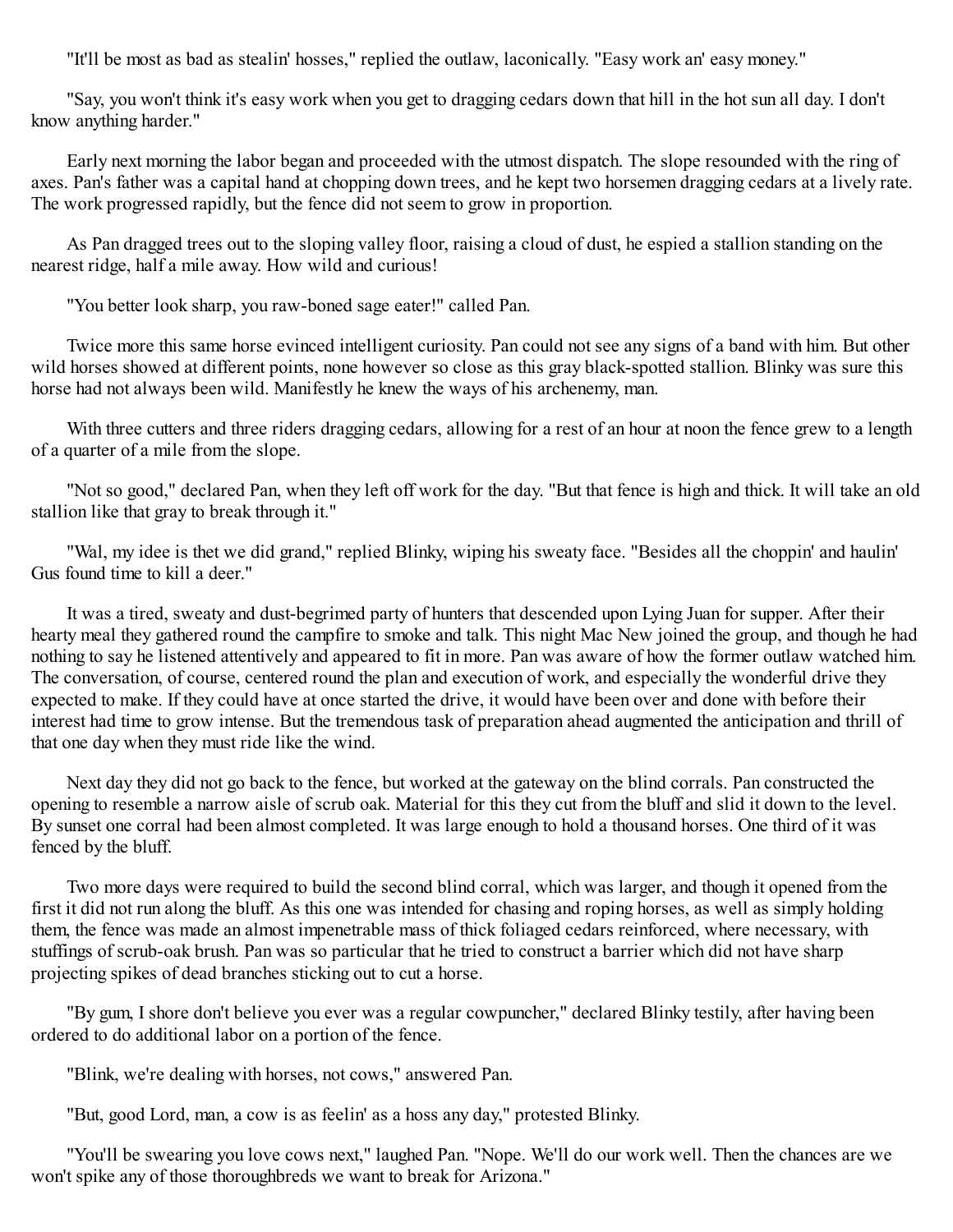"Say, I'll bet two bits you won't let us sell a single gosh-darned broomie," added Blinky.

"Go to bed, Blink," rejoined Pan, in pretended compassion. "You're all in. This isn't moonshining wild horses."

In the succeeding days Pan paced up the work, from dawn until dark. A week more saw the long fence completed. It was an obstacle few horses could leap. Pan thought he would love to see the stallion that could do it.

Following the completion of the fence, they built a barrier across the wash. And then to make doubly sure Pan divided his party into three couples, each with instructions to close all possible exits along the branches of the wash, and the sides of the slope.

During the latter part of this work, the bands of wild horses moved farther westward. But as far as Pan could tell, none left the valley. They had appeared curious and wary, then had moved out of sight over the ridges in the center of the great oval.

The night that they finished, with two weeks of unremitting toil in dust and heat behind them, was one for explosive satisfaction.

"Fellars, my pard Panhandle is one to tie to," declared Blinky, "but excoose me from ridin' any range where he was foreman."

"Blink, you'll soon be cowboy, foreman, boss—the whole outfit on your own Arizona ranch."

"Pard, I'll shore drink to thet, if anybody's got any licker."

If there were any other bottles in the camp, Mac New's was the only one that came to light. It was passed around.

"Now, men, listen," began Pan when they had found comfortable seats around the campfire. "It's all over but the shouting—and the riding. You listen too, Juan, for you've got to fork a horse and drive with us. As soon as it's light enough to see, we'll take the fresh horses we've been saving and ride across the valley. It's pretty long around, but I want to come up behind all these bands of wild horses. Pack your guns and all the shells you've got. We'll take stands at the best place, which we'll decide from the location of the horses. Reckon that'll be about ten miles west. You'll all see when we get there how the neck of the valley narrows down till it's not very wide. Maybe a matter of two miles of level ground, with breaks running toward each slope. We'll string across this, equal distances apart and begin our drive. If we start well and don't let any horses break our line, we'll soon get them going and then each band will drive with us. Ride like hell, shoot and yell your head off to turn back any horses that charge to get between us. Soon as we get a few hundred moving, whistling, trampling and raising the dust, that'll frighten the bands ahead. They'll begin to move before they see us. Naturally as the valley widens we've got to spread. But if we once get a wide scattering string of horses running ahead of us we needn't worry about being separated. When we get them going strong, there'll be a stampede. Sure a lot of horses will fool us one way or another, but we ought to chase half the number on this side of the valley clear to our fence. That'll turn them toward the gate to the blind corrals. We'll close in there, and that'll take riding, my buckaroos!"

Blinky was the most obstreperously responsive to Pan's long harangue. Pan thought he understood the secret of the cowboy's strange elation. After all, what did Blinky care for horses or money? He had been a homeless wandering range rider, a hard-drinking reckless fellow with few friends, and those only for the hour of the length of a job. The success of this venture, if it turned out so, meant that Blinky would do the one big act of his life. He would take the girl Louise from her surroundings, give her a name that was honest and a love that was great, and rise or fall with her. Pan had belief in human nature. In endless ways his little acts of faith had borne fruit.

The hunters stayed up later than usual, and had to be reminded twice by Pan of the strenuous morrow.

When Pan made for his own bed Mac New followed him in the darkness.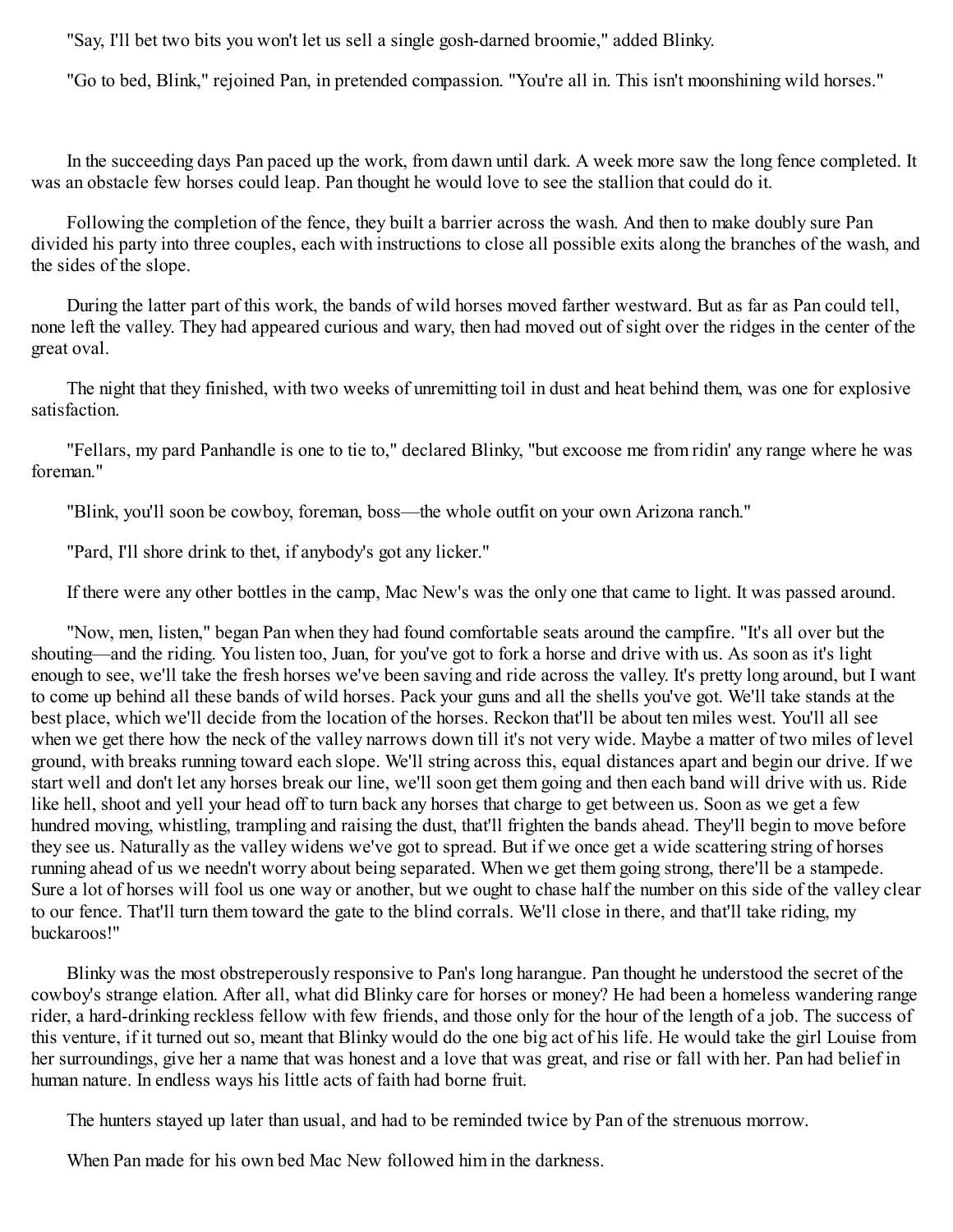"Smith, I'd like a word with you," said the outlaw, under his breath. His eyes gleamed out of his dark face.

"Sure, Mac, glad to hear you," replied Pan, not without a little shock.

"I've stuck on heah, haven't I?" queried Mac New.

"You sure have. I wouldn't ask a better worker. And if the drive is all I hope for, I'll double your money."

"Wal, I didn't come with you on my own hook," rejoined the other, hurriedly. "Leastways it wasn't my idee. Hardman got wind of your hoss-trappin' scheme. Thet was after he'd fired me without my wages. Then he sent fer me, an' he offered me gold to get a job with you an' keep him posted if you ketched any big bunch of hosses."

Here the outlaw clinked the gold coin in his coat pocket.

"I took the gold, an' said I'd do it," went on Mac New deliberately. "But I never meant to double-cross you, an' I haven't. Reckon I might have told you before. It jest didn't come, though, till tonight."

"Thanks, Mac," returned Pan, extending his hand to the outlaw. "I wasn't afraid to trust you... Hardman's playing a high hand, then?"

"Reckon he is, an' thet's a hunch."

"All right, Mac. I'm thinking you're square with me," replied Pan.

After the outlaw left, Pan sat on his bed pondering this latest aspect of the situation. Mac New's revelation was what Pan would have expected of such a character. Bad as he was, he seemed a white man compared with this underhanded greedy Hardman. Even granting Hardman's gradual degeneration, Pan could not bring himself to believe the man would attempt any open crooked deal. Still this attempt to bribe Mac New had a dubious look. Pan did not like it. If his wild horse expedition had not reached the last day he would have sent Blinky back to Marco or have gone himself to see if Hardman's riders could be located. But it was too late. Pan would not postpone the drive, come what might.

# **CHAPTER THIRTEEN**

At last the cold night wind reminded Pan that he had not yet rolled in his blankets, which he had intended to do until Mac New's significant statement had roused somber misgiving. He went to bed, yet despite the exertions of the long day, slumber was a contrary thing that he could not woo.

He lay under the transparent roof of a makeshift shelter of boughs through which the stars showed white and brilliant. For ten years and more he had lain out on most nights under the open sky, with wind and rain and snow working their will on him, and the bright stars, like strange eyes, watching him. During the early years of his range life he used to watch the stars in return and wonder what was their message. And now, since his return home, he seemed so much closer to his beloved boyhood. Tonight the stars haunted him. Over the ridge tops a few miles, they were shining in the window of Lucy's tiny room, perhaps lighting her fair face. It seemed that these stars were telling him all was not well in Lucy's mind and heart. He could not shake the insidious vague haunting thought, and longed for dawn, so that in the sunlight he could dispel all morbid doubts and the shadows that came in the night.

So for hours he lay there, absorbed in mind. It was not so silent a night as usual. The horses were restless, as if some animal were prowling about. He could hear the sudden trampling of hoofs as a number of horses swiftly changed their location. The coyotes were in full chorus out in the valley. A cold wind fitfully stirred the branches, whipped across his face. One of his comrades, Blinky he thought, was snoring heavily.

Pan grew unaccountably full of dread of unknown things. His sensitive mind had magnified the menace hinted at by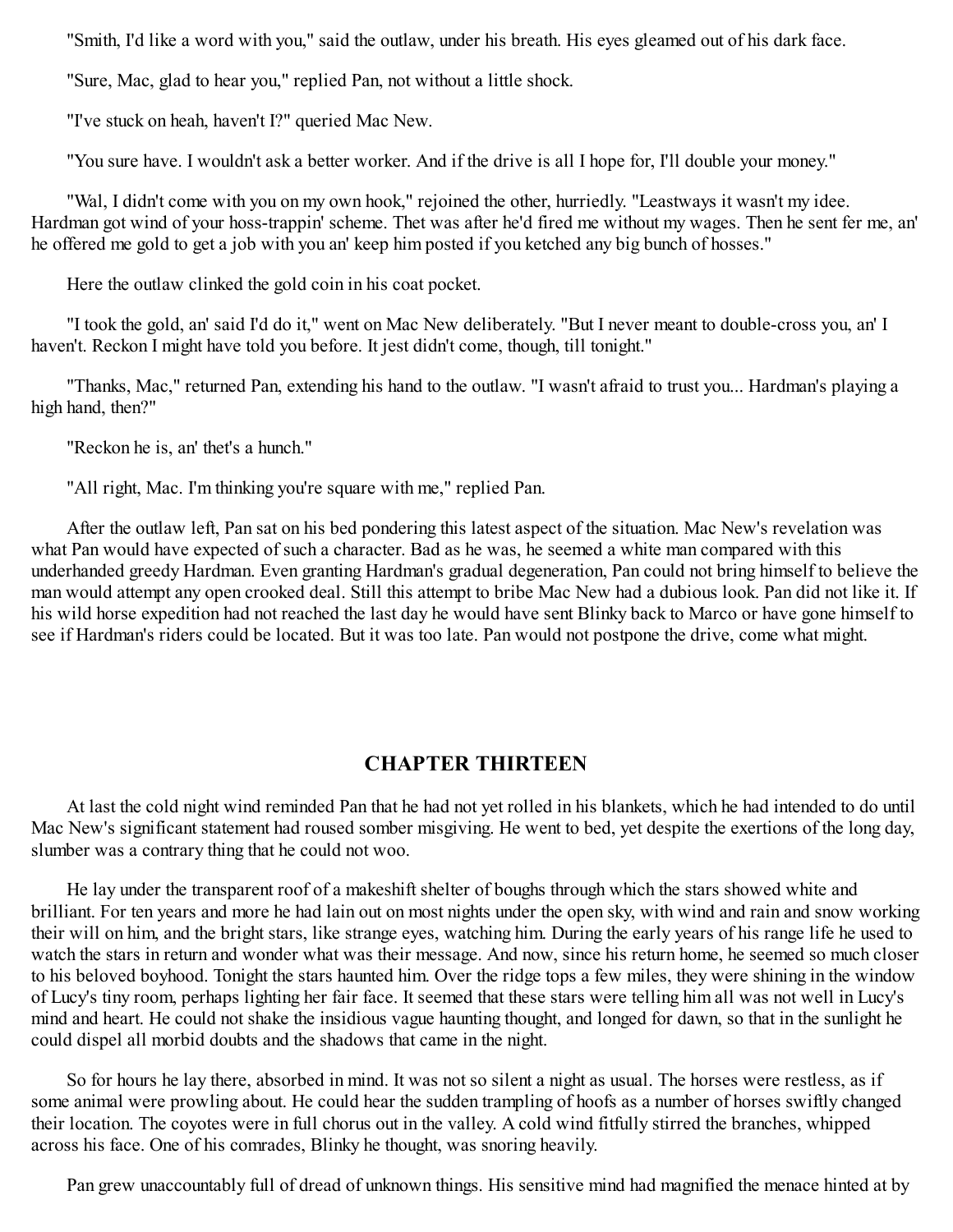Mac New. It was a matter of feeling which no intelligent reasoning could dispel. Midnight came before he finally dropped into restless slumber.

At four o'clock Lying Juan called the men to get up. He had breakfast almost ready. With groans and grunts and curses the hunters rolled out, heavy with sleep, stiff of joints, vacant of mind. Blinky required two calls.

They ate in the cold gray dawn, silent and glum. A hot breakfast acted favorably upon their mental and physical make-ups, and some brisk action in catching and saddling horses brought them back to normal. Still there was not much time for talk.

The morning star was going down in an intense dark blue sky when the seven men rode out upon their long-planned drive. The valley was a great obscure void, gray, silent, betraying nothing of its treasure to the hunters. They crossed the wash below the fence, where they had dug entrance and exit, and turned west at a brisk trot. Daylight came lingeringly. The valley cleared of opaque light. Like a gentle rolling sea it swept away to west and north, divided by its thin dark line, and faintly dotted by bands of wild horses.

In the eastern sky, over the far low gap where the valley failed, the pink light deepened to rose, and then to red. A disk of golden fire tipped the bleak horizon. The whole country became transformed as if with life. The sun had risen on this memorable day for Pan Smith and his father, and for Blinky Somers. Nothing of the black shadows and doubts and fears of night! Pan could have laughed at himself in scorn. Here was the sunrise. How beautiful the valley! There were the wild horses grazing near and far, innumerable hundreds and thousands of them. The thought of the wonderful drive gripped Pan in thrilling fascination. Horses! Horses! Horses! The time, the scene, the impending ride called to him as nothing ever had. The thrilling capture of wild horses would alone have raised him to the heights. How much more tremendous, then, an issue that meant a chance of happiness for all his loved ones.

It was seven o'clock when Pan and his men reached the western elevation of the valley, something over a dozen miles from their fence and trap. From this vantage point Pan could sweep the whole country with far-sighted eyes. What he saw made them glisten.

Wild horses everywhere, like dots of brush on a bare green rolling prairie!

"Boys, we'll ride down the valley now and pick a place where we split to begin the drive," said Pan.

"Hosses way down there look to me like they was movin' this way," observed Blinky, who had eyes like a hawk.

Pan had keen eyes, too, but he did not believe his could compare with Blinky's. That worthy had the finest of all instruments of human vision—clear light-gray eyes, like that of an eagle. Dark eyes were not as far-seeing on range and desert as the gray or blue. And it was a fact that Pan had to ride down the valley a mile or more before he could detect a movement of wild horses toward him.

"Wal, reckon mebbe thet don't mean nothin'," said Blinky. "An' then agin mebbe it does. Hosses run around a lot of their own accord. An' agin they get scared of somethin'. If we run into some bunches haidin' this way we'll turn them back an' thet's work for us."

Pan called a halt there, and after sweeping his gaze over all the valley ahead, he said: "We split here.... Mac, you and Brown ride straight toward the slope. Mac, take a stand a half mile or so out. Brown, you go clear to the slope and build a fire so we can see your smoke. Give us five minutes, say, to see your smoke, and then start the drive. Reckon we'll hold our line all right till they get to charging us. And when we close in down there by the gate it'll be every man for himself. I'll bet it'll be a stampede."

Pan sent Lying Juan to take up a stand a mile or more outside of Mac New. Gus and Blinky were instructed to place equal distances between themselves and Juan. Pan's father left with them and rode to a ridge top in plain sight a mile away. Pan remained where he had reined his horse.

"Sort of work for them, even to Dad," soliloquized Pan, half amused at his own tremendous boyish eagerness. All his life he had dreamed of some such great experience with horses.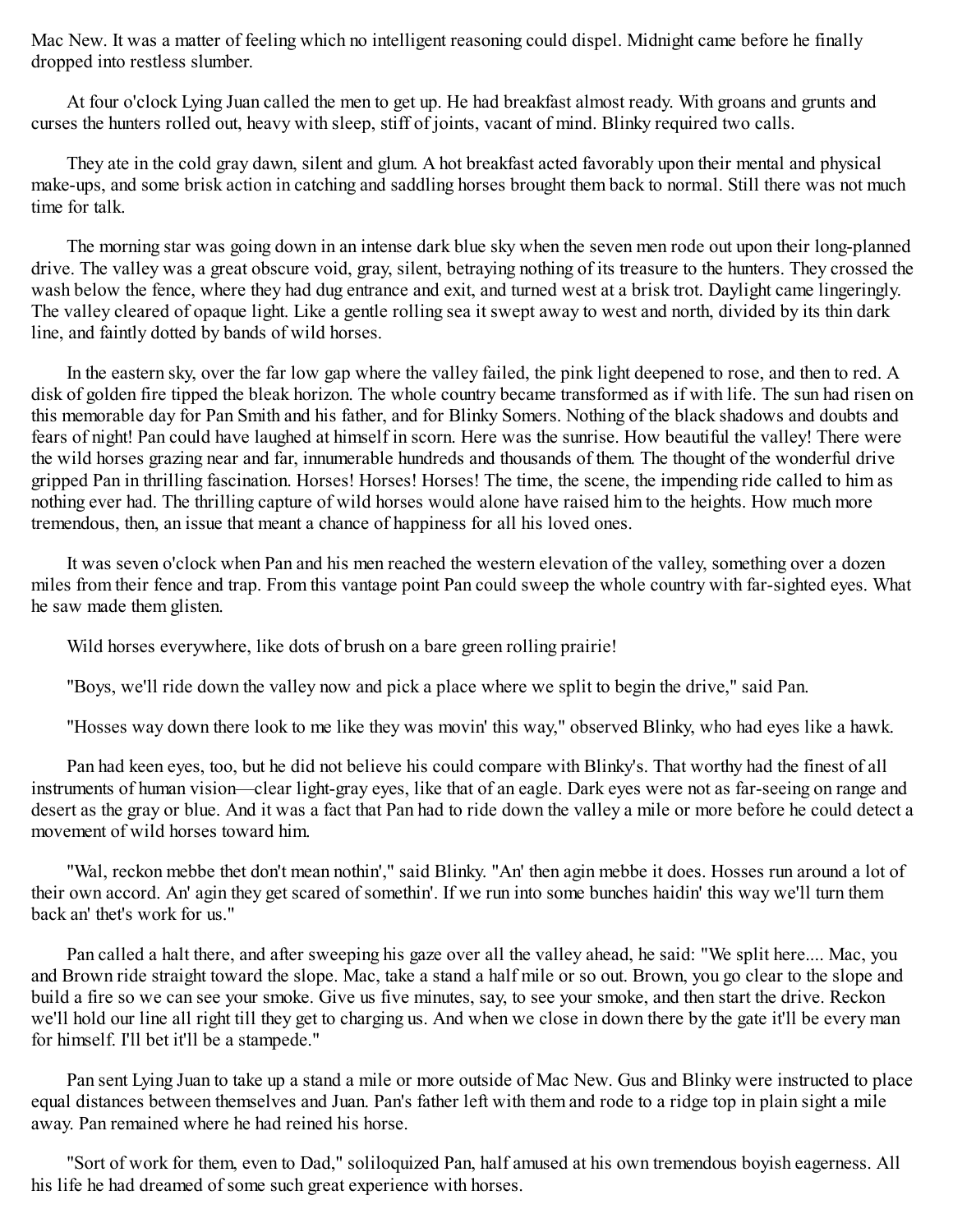He could see about half of the valley floor which was to be driven. The other half lay over the rolling ridges and obscured by the haze and yellow clouds of dust rising here and there. Those dust clouds had not appeared until the last quarter of an hour or so, and they caused Pan curiosity that almost amounted to anxiety. Surely bands of horses were running.

Suddenly a shot rang out over to Pan's left. His father was waving hat and gun. Far over against the green background of slope curled up a thin column of blue smoke. Brown's signal! In a few moments the drive would be on.

#### Pan got off to tighten cinches.

"Well, Sorrel, old boy, you look fit for the drive," said Pan, patting the glossy neck. "But I'll bet you'll not be so slick and fat tonight."

When he got astride again he saw his father and the next driver heading their horses south. So he started Sorrel and the drive had begun. He waved his sombrero at his father. And he waved it in the direction of home, with a message to Lucy.

Pan rode at a trot. It was not easy to hold in Sorrel. He wanted to go. He scented the wild horses. He knew there was something afoot, and he had been given a long rest. Soon Pan was riding down into one of the shallow depressions, the hollows that gave the valley its resemblance to a ridged sea. Thus he lost sight of the foreground. When, half a mile below, he reached a wave crest of ground he saw bands of wild horses, enough to make a broken line half across the valley, traveling toward him. They had their heads north, and were moving prettily, probably a couple of miles distant. Beyond them other bands scattered and indistinct, but all in motion, convinced Pan that something had startled the horses, or they had sensed the drive.

"No difference now," shouted Pan aloud. "We're going to run your legs off, and catch a lot of you."

The long black line of horses did not keep intact. It broke into sections, and then into bands, most of which sheered to the left. But one herd of about twenty kept on toward Pan. He halted Sorrel. They came within a hundred yards before they stopped as if frozen. How plump and shiny they were! The lean wild heads and ears all stood up.

A mouse-colored mare was leading this bunch. She whistled shrilly, and then a big roan stallion trotted out from behind. He jumped as if he had been struck, and taking the lead swung to Pan's left, manifestly to get by him. But they had to run up hill while Pan had only to keep to a level. He turned them before they got halfway to a point even with the next driver. Away they swept, running wild, a beautiful sight, the roan and mare leading, with the others massed behind, manes and tails flying, dust rolling from under their clattering hoofs.

Then Pan turned ahead again, working back toward his place in the driving line. He had a better view here. He saw his father and Gus and Blinky ride toward each other to head off a scattered string of horses. The leaders were too swift for the drivers and got through the line, but most of the several herds were headed and turned. Gun shots helped to send them scurrying down the valley.

Two small bands of horses appeared coming west along the wash. Pan loped Sorrel across to intercept them. They were ragged and motley, altogether a score or more of the broomtails that had earned that unflattering epithet. They had no leader and showed it in their indecision. They were as wild as jack rabbits, and upon sighting Pan they wheeled in their tracks and fled like the wind, down the valley. Pan saw them turn a larger darker-colored herd. This feature was what he had mainly relied upon. Wonderful luck of this kind might attend the drive: even a broken line running the right way would sweep the valley from wash to slope. But that was too much for even Pan's most extravagant hopes.

Again he lost sight of the horses and his comrades, as he rode down a long swell of the valley sea. The slope ahead was long and gradual, and it mounted fairly high. Pan was keen to see the field from that vantage point. Still he did not hurry. Any moment a band of horses might appear, and he wanted always to have plenty of spare room to ride across to left or right. Once they got the lead of him or even with him it would be almost impossible to turn them.

Not, however, until he had surmounted the next ridge did he catch sight of any more wild horses. Then he faced several miles of almost level valley, with the only perceptible slope toward the left. For the first time he saw all the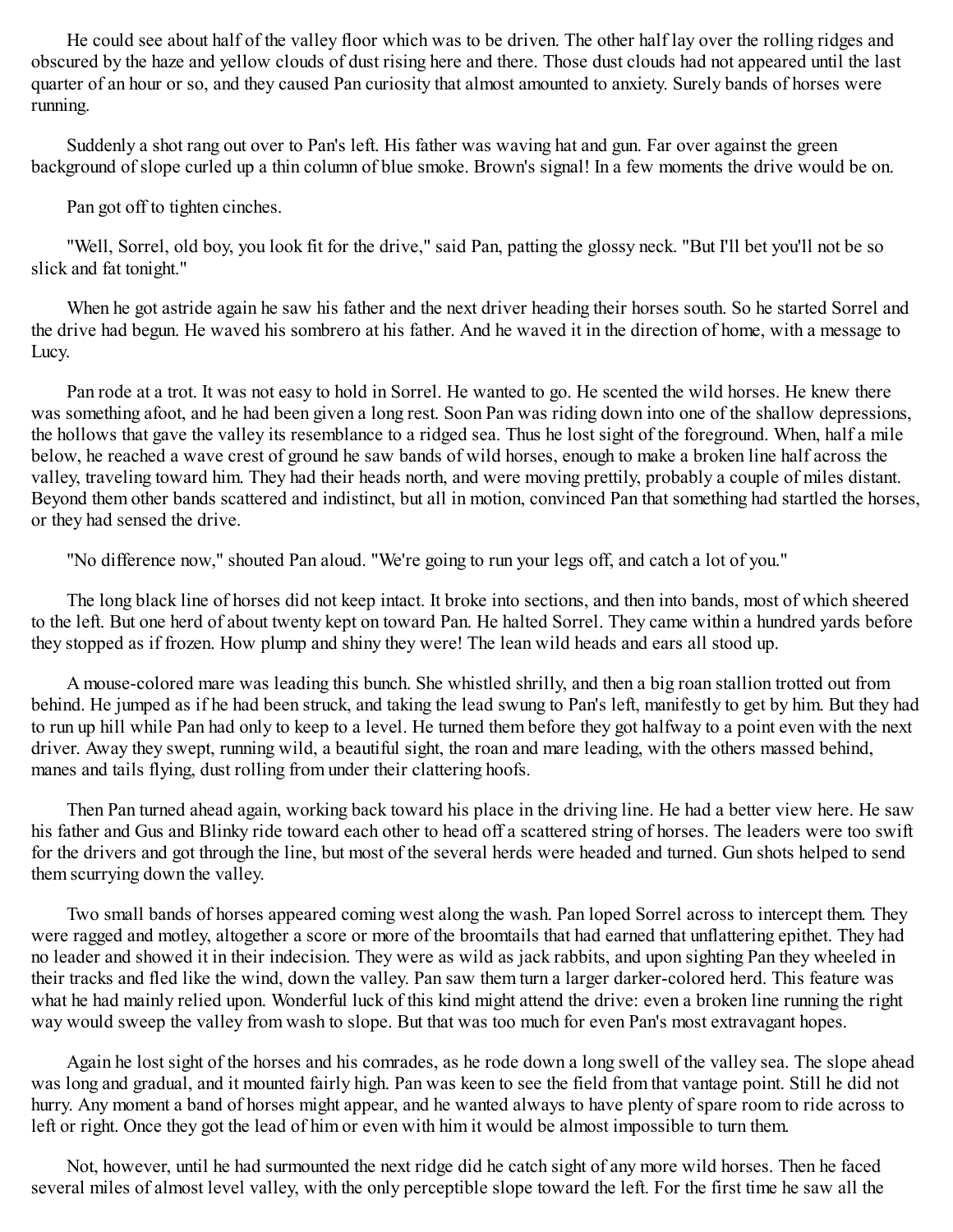drivers. They were holding a fairly straight line. As Pan had anticipated, the drive was slowly leading away from the wash, diagonally toward the great basin that constituted the bottom of the valley floor. Bands of horses were running south, bobbing under the dust clouds. There were none within a mile of Pan. The other men, beyond the position of Pan's father, would soon be called upon to do some riding.

As Pan kept on at a fast trot, he watched in all directions, expecting to see horses come up out of a hollow or over a ridge; also he took a quick glance every now and then in the direction of his comrades. They were working ahead of him, more and more to the left. Therefore a wide gap soon separated Pan from his father.

This occasioned him uneasiness because they would soon be down on a level, where palls of dust threatened to close over the whole valley, and it would be impossible to see any considerable distance. If the wild horses then took a notion to wheel and run back up the valley the drive would yield great results.

Suddenly, way over close to the wash Pan espied a string of horses emerging from the thin haze of dust. He galloped down and across to intercept them. As he drew closer he was surprised to see they were in a dead run. These horses were unusually wild, as if they had been frightened. They appeared bent on running Pan down, and he had to resort to firing his gun to turn them. It was a heavy forty-five caliber, the report of which was loud. Then after they had veered, he had to race back across a good deal more than his territory to keep them from going round him.

At last they headed back into the dusty-curtained, black-streaked zone which constituted the bowl of the valley. This little race had warmed Sorrel. He had entered into the spirit of the drive. Pan found that the horse sighted wild horses more quickly than he, and wanted to chase them all.

Pan rode a mile to the left, somewhat up hill and also forward. He caught sight of his father, and two other riders, rather far ahead, riding, shooting either behind or in front of a waving pall of dust. The ground down there was dry, and though covered with grass and sage, it had equally as much bare surface, from which the plunging hoofs kicked up the yellow smoke.

Pan had a front of two miles and more to guard, and the distance was increasing every moment. The drive swept down to the left, massing toward the apex where the fence and slope met. This was still miles away. Pan could see landmarks he recognized, high up on the horizon. Many bands of horses were now in motion. They streaked to and fro across lighter places in the dust cloud. Pan wanted to stay out in the clear, so that he could see distinctly, but he was already behind his comrades. No horses were running up the wash. So he worked over toward where he had last observed his father, and gave up any attempt at further orderly driving.

It was plain that his comrades had soon broken the line. Probably in such a case, where so many horses were running, it was not possible to keep a uniform front. But Pan thought they could have done better. He saw strings of horses passing him to the left. They had broken through. This was to be expected. No doubt the main solid mass was now on a stampede toward the south.

Pan let stragglers and small bunches go by him. There were, however, no large bands of horses running back, at least that he could see. He rode to and fro, at a fast clip, across this dust-clouded basin, heading what horses happened to come near him. The melee of dust and animals thickened. He now heard the clip-clop of hoofs, here, there, everywhere, with the mass of sound to the fore. Presently he appeared surrounded by circles of dust and stringing horses. It was like a huge corral full of frightened animals running wild through dust so thick that they could not be seen a hundred feet distant. Pan turned horses back, but he could not tell how quickly they would wheel again and elude him.

Once he thought he saw a rider on a white mount, yet could not be sure. Then he decided he was mistaken, for none of Blinky's horses were white.

This melee down in the dusty basin was bad. Driving was hampered by the obscurity. Pan could only hope the main line of wild horses was sweeping on as it had started.

After a long patrol in the dust and heat of that valley flat, Pan emerged, it seemed, into clearer atmosphere. He was working up. Horses were everywhere, and it was ridiculous to try to drive all those he encountered. At length there were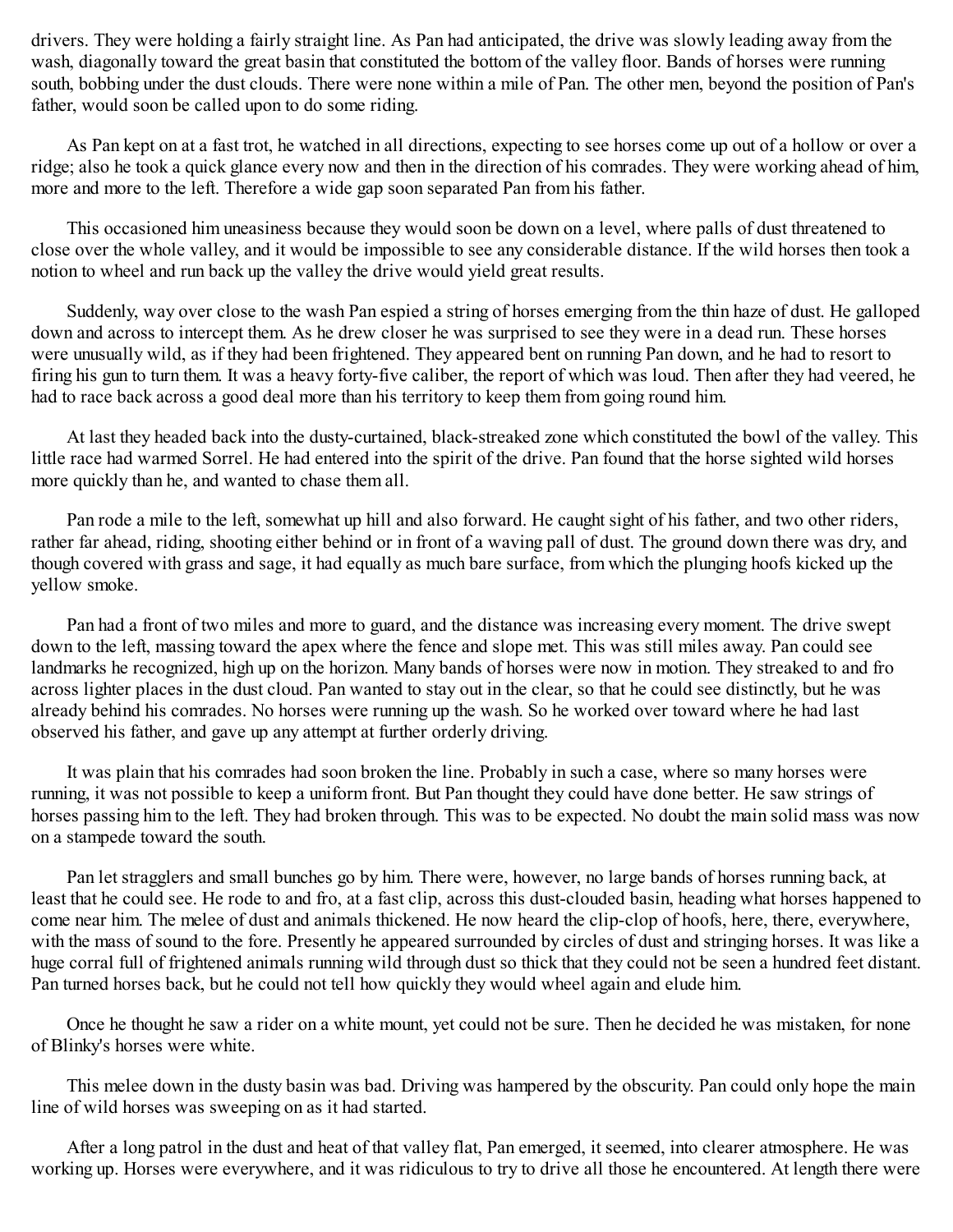none running back. All were heading across, to and fro, or down the valley. And when Pan reached the long ascent of that bowl he saw a magnificent spectacle.

A long black mass of horses was sweeping onward toward the gateway to the corrals, and to the fence. Dust columns, like smoke, curled up from behind them and swung low on the breeze. Pan saw riders behind them, and to the left. He had perhaps been the only one to go through that valley bowl. The many bands of horses, now converged into one great herd, had no doubt crossed it. They were fully four miles distant. Pan saw his opportunity to cut across and down to the right toward where the fence met the wash. If the horses swerved, as surely some or all of them would do, he could head them off. To that end he gave Sorrel free rein and had a splendid run of several miles to the point halfway between the fence and the wash.

Here from a high point of ground he observed the moving pace of dust and saw the black wheel-shaped mass of horses sweep down the valley like a storm. The spectacle was worth all the toil and time he had given, even if not one beast was captured. But Pan, with swelling heart and beaming eye, felt assured of greater success than he had hoped for. There were five thousand horses in that band, more by ten times than he had ever before seen driven. They could not all get through that narrow gateway to the corrals. Pan wondered how his few riders could have done so well. Luck! The topography of the valley! The wild horses took the lanes of least resistance; and the level or downhill ground favored a broad direct line toward the fence trap Pan and his men had contrived.

"Looks like Dad and all the rest of them have swung round on this side," soliloquized Pan, straining his eyes.

That was good, but Pan could not understand how they had ever accomplished it. Perhaps they had been keen enough to see that the wild horses would now have to go through the gateway or turn south along the fence.

Pan watched eagerly. Whatever was going to happen must come very soon, as swiftly as those fast wild horses could run another mile. He saw them sweep down on the bluff and round it, and then begin to spread, to disintegrate. Again dust clouds settled over one place. It was in the apex. What a vortex of furious horses must be there! Pan lost sight of them for some moments. Then out of the yellow curtain streaked black strings, traveling down the fence toward Pan, across the valley, back up the way they had come. Pan let out a stentorian yell of victory. He knew the action indicated that the horses had poured in a mass into the apex between bluff and fence.

"*Whoopee!*" yelled Pan, to relieve his surcharged emotions. "It's a sure bet we've got a bunch!"

Then he spurred Sorrel to meet the horses fleeing down along the fence. They came in bunches, in lines, stringing for a mile or more along the barrier of cedars.

Pan met them with yells and shouts. Frantic now, the animals wheeled back. But few of them ran up out of the winding shallow ground along which the fence had been cunningly built. He drove them back, up over the slow ascent, toward the great dusty swarm of horses that ran helter-skelter under the dust haze.

Suddenly Pan espied a black stallion racing toward him. He remembered the horse. And the desire to capture this individual took strong hold upon him. The advantage lay all with Pan. So he held back to stop this stallion.

At the most favorable moment Pan spurred Sorrel to intercept the stallion. But the black, maddened with terror and instinct to rage, would not swerve out of Pan's way. On he came, swift as the wind, lean black head out, mane flying, a wild creature at once beautiful and fearful. Pan had to jerk Sorrel out of his way. Then Pan, having the black between himself and the fence, turned Sorrel loose. The race began—with Pan still holding the advantage. It did not, however, last long that way. The black ran away from Pan. He wanted to shoot but thought it best not to use his last shells. What a stride! He was a big horse, too, ragged, rangy, with action and power that delighted Pan. Knowing he could not catch the black Pan cut across toward the wash. Then the stallion, seeing the yawning gulf ahead, turned toward the fence, and quickening that marvelous stride he made a magnificent leap right at the top of the obstruction. He cleared the heavy wood and crashed through the branches to freedom.

"You black son-of-a-gun!" yelled Pan in sheer admiration, and halting the sorrel he watched the stallion disappear.

Dust begrimed and wet, Pan once more headed toward the goal. His horse was tired and so was he. Far as he could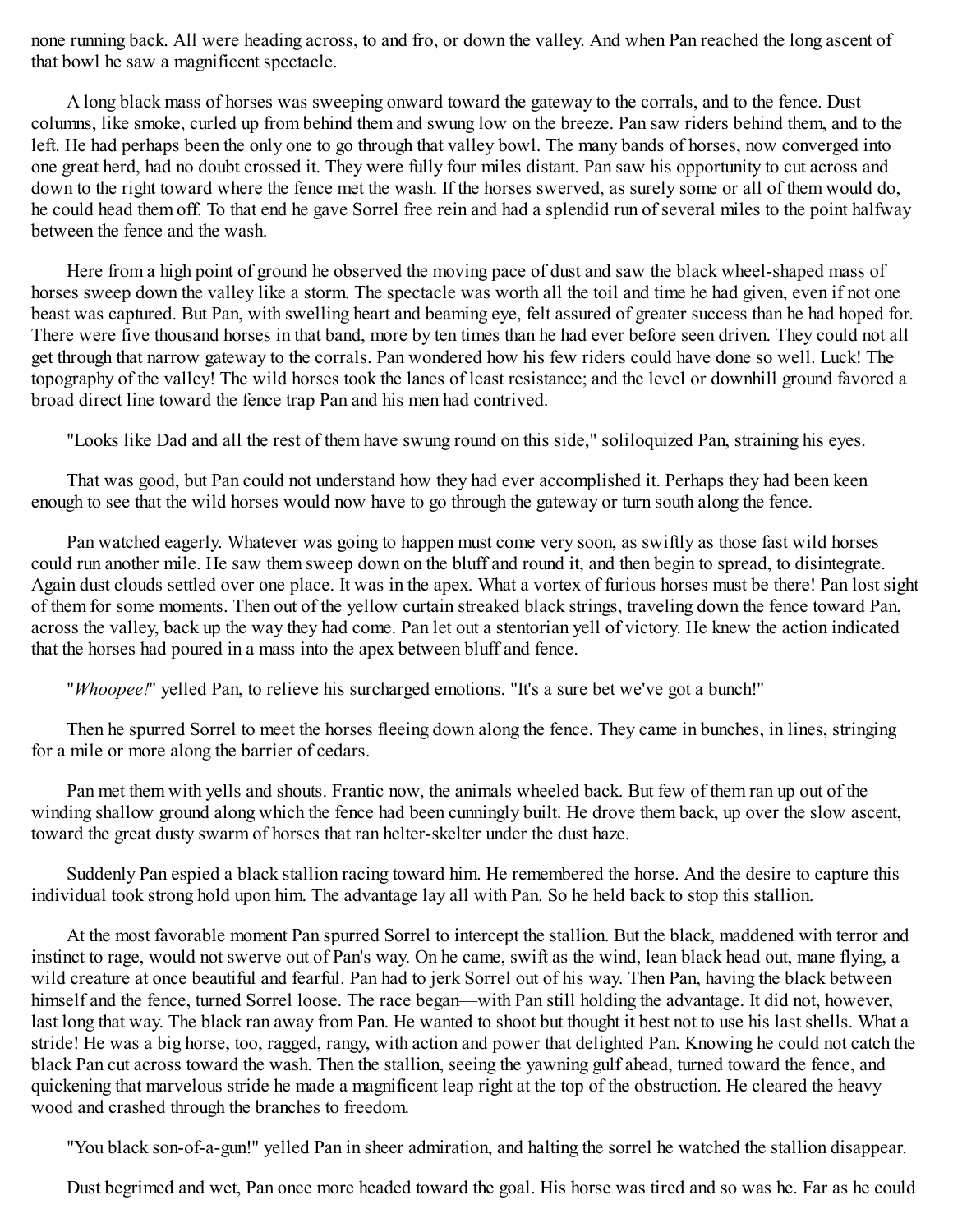view in a fan-shaped spread, wild horses were running back up the valley. Pan estimated he saw thousands, but there were no heavy black masses, no sweeping stormlike clouds of horses, such as had borne down on that corner of the valley.

He was weary, but he could have sung for very joy. Happily his thoughts reverted to Lucy and the future. He would pick out a couple of beautiful ponies for her, and break them gently. He would find some swift sturdy horses for himself. Then, as many thousands of times, he thought of his first horse Curly. None could ever take his place. But how he would have loved to own the black stallion!

"I'm just as glad, though, he got away," mused Pan.

The afternoon was half gone and hazy, owing to the drifting clouds of dust that had risen from the valley. As Pan neared the end of the fence, which was still a goodly distance from the gateway, he was surprised that he did not see any horses or men. The wide brush gates had been closed. Beyond them and over the bluff he saw clouds of dust, like smoke, rising lazily, as if just stirred.

"Horses in the corrals!" he exclaimed. "I'll bet they're full.... Gee! now comes the problem. But we could hold a thousand head there for a week—maybe ten days. There's water and grass. Reckon, though, I'll sell tomorrow."

He would have hurried on but for the fact that Sorrel had begun to limp. Pan remembered going over a steep soft bank where the horse had stumbled. Dismounting, Pan walked the rest of the way to the bluff, beginning to think it strange he did not see or hear any of his comrades. No doubt they were back revelling in the corrals full of wild horses.

"It's been a great day. If only I could get word to Lucy!"

Pan opened the small gate, and led Sorrel into the lane. Still he did not see anything of the men. He did hear, however, a snorting, trampling of many horses, over in the direction of the farther corral.

At the end of the bluff, where the line of slope curved in deep, Pan suddenly saw a number of saddled horses, without riders.

With a violent start he halted.

There were men, strange men, standing in groups, lounging on the rocks, sitting down, all as if waiting.

A little to the left of these Pan's lightning swift gaze took in another group. His men! Not lounging, not conversing, but aloof from each other, lax and abject, or strung motionless!

Bewildered, shocked, Pan swept his eyes back upon the strangers.

"Hardman! Purcell!" he gasped, starting back as if struck.

Then his mind leaped to conclusions. He did not need to see Blinky approach him with hard sullen face. Hardman and outfit had timed the wild-horse drive. No doubt they had participated in it, and meant to profit by that, or worse, they meant to claim the drive, and by superior numbers force that issue.

Such a terrible fury possessed Pan that he burned and shook all over. He dropped his bridle and made a dragging step to meet Blinky. But so great was his emotion that he had no physical control. He waited. After that bursting of his heart, he slowly changed. This then was the strange untoward thing that had haunted him. All the time fate had held this horrible crisis in abeyance, waiting to crush at the last moment his marvelous good fortune. That had been the doubt, the misgiving, the inscrutable something which had opposed all Pan's optimism, his hope, his love. An icy sickening misery convulsed him for a moment. But that could not exist in the white heat of his wrath.

Blinky did not stride up to Pan. He hated this necessity. His will was forcing his steps, and they were slow.

"Blink—Blink," whispered Pan, hoarsely. "It's come! That damned hunch we feared, but wouldn't believe!"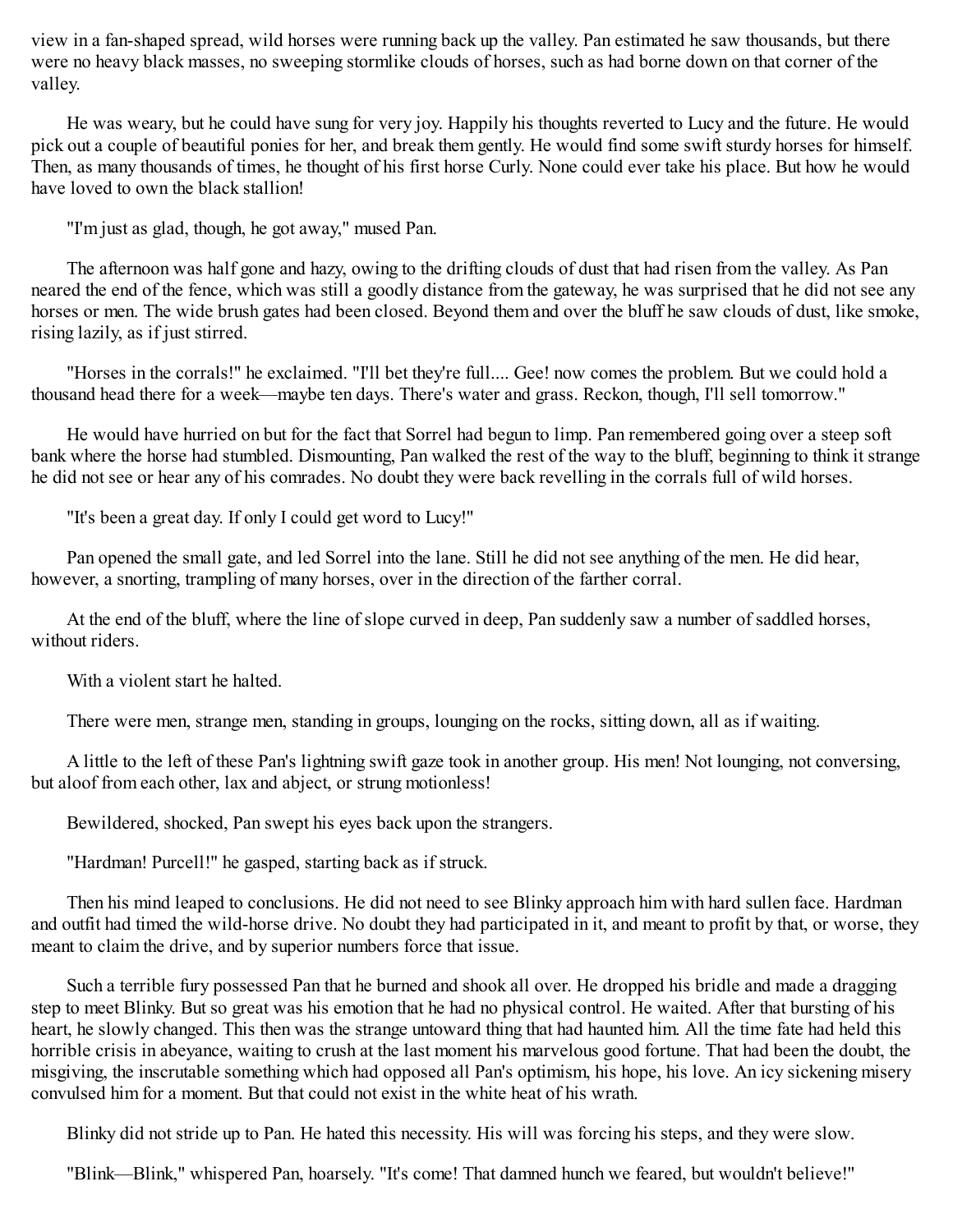"By Gawd, I—I couldn't hev told you," replied Blinky, just as hoarsely. "An' it couldn't be worse."

"Blink—then we made a good haul?"

"Cowboy, nobody ever heerd of such a haul. We could moonshine wild hosses fer a hundred years an' never ketch as many."

"How—many?" queried Pan, sharply, his voice breaking clear.

"Reckon we don't agree on figgerin' thet. I say fifteen hundred haid. Your dad, who's aboot crazy, reckons two thousand. An' the other fellars come in between."

"Fifteen hundred horses!" ejaculated Pan intensely. "Heavens, but it's great!"

"Pan, I wish to Gawd we hadn't ketched any," declared Blinky, in hard fierce voice.

That brought Pan back to earth.

"What's their game?" he asked swiftly, indicating the watching whispering group.

"I had only a few words with Hardman. Your dad went out of his haid. Reckon he'd have done fer Hardman with his bare hands, if Purcell hadn't knocked him down with the butt of a gun."

Again there was a violent leap of Pan's blood. It jerked his whole frame.

"Blink, did that big brute?—" asked Pan hoarsely, suddenly breaking off.

"He shore did. Your dad's got a nasty knock over the eye.... No, I hadn't any chance to talk to Hardman. But his game's as plain as that big nose of his."

"Well, what is it?" snapped Pan.

"Shore he'll grab our hosses, or most of them," returned Blinky.

"You mean straight horse stealing?"

"Shore, thet's what it'll be. But the hell of it is, Hardman's outfit helped make the drive."

"No!"

"You bet they did. Thet's what galls me. Either they was layin' fer the day or just happened to ride up on us, an' figgered it out. Mebbe thet's where Mac New comes in."

"Blink, I don't believe he's double-crossed us," declared Pan stoutly.

"Wal, he's an outlaw."

"No difference. I just don't believe it. But we'll find out.... So you think Hardman will claim most of our horses or take them all?"

"I shore do."

"Blink, if he gets *one* of our horses it'll be over my dead body. You fellows sure showed yellow clear through—to let them ride in here without a fight."

"Hellsfire!" cried Blinky, as if stung. "What you think? ... There wasn't a one of us thet had a single lead left fer our guns. Thet's where the rub comes in. We played their game. Wasted a lot of shells on them damn broomies! So how could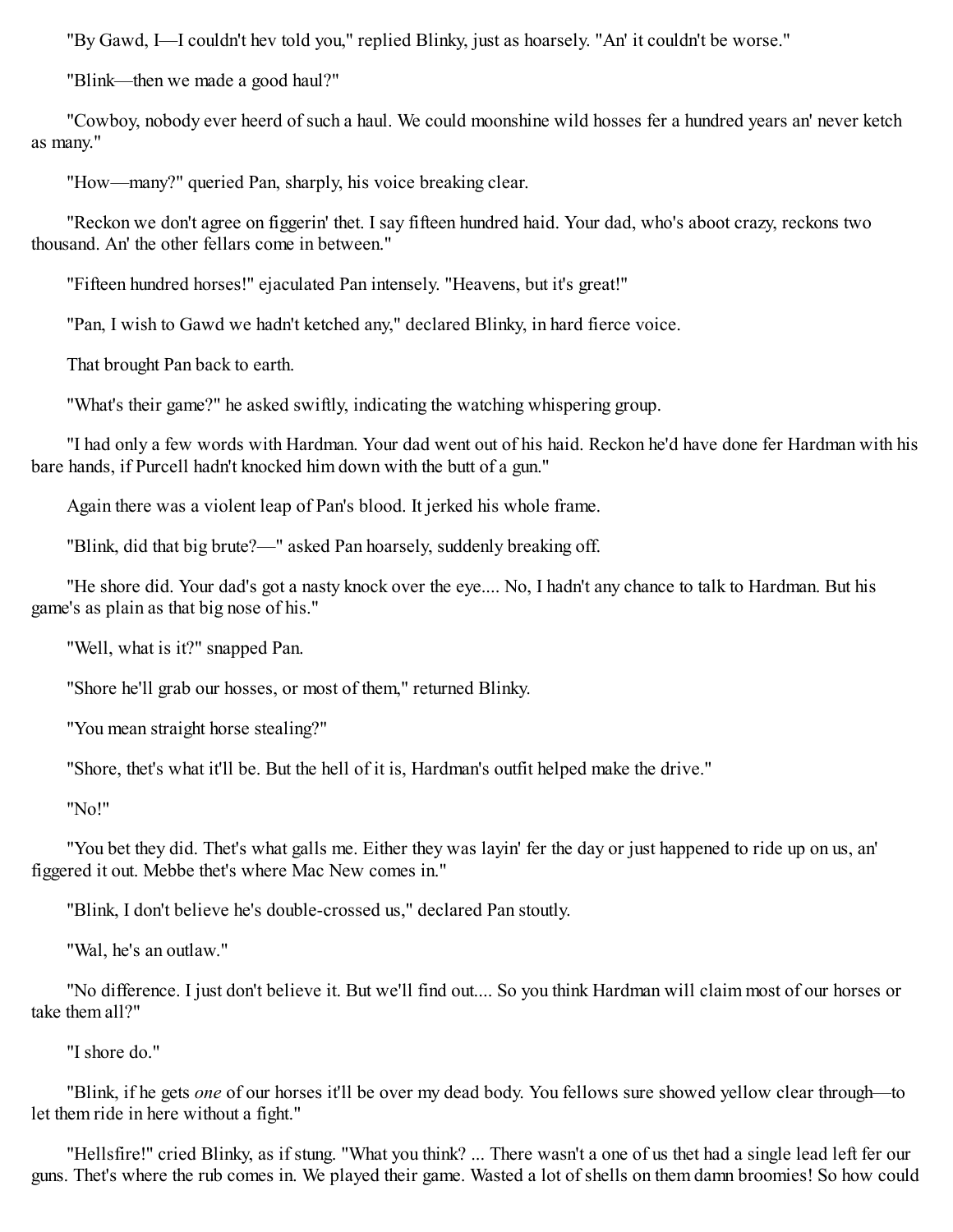we fight?"

"Ah-huh!" groaned Pan, appalled at the fatality of the whole incident.

"Pan, I reckon you'd better swaller the dose, bitter as it is, an' bluff Hardman into leavin' us a share of the hosses."

"Say, man, are you drunk or loco?" flashed Pan scornfully.

With that he whirled on his heel and strode toward where Hardman, Purcell, and another man stood somewhat apart from the lounging riders.

Slowly Blinky followed in Pan's footsteps, and then Mac New left the group in the shade of the wall, and shuffled out into the sunlight. His action was that of a forceful man, dangerous to encounter.

In the dozen rods or more that Pan traversed to get to Hardman he had reverted to the old wild spirit of the Cimarron. That cold dark wind which had at times swept his soul returned with his realization of the only recourse here. When he had walked the streets of Marco waiting for Matthews to prove his mettle or show his cowardice, he had gambled on the latter. He had an uncanny certainty that he had only to bluff the sheriff. Here was a different proposition. It would take bloodshed to halt this gang.

As Pan approached, Purcell swung around square with his hands low, a significant posture. Hardman evinced signs of extreme nervous tension. The third man walked apart from them. All the others suddenly abandoned their lounging attitude.

"Hardman, what's your game?" queried Pan bluntly, as he halted.

The words, the pause manifestly relieved Hardman, for he swallowed hard and braced himself.

"Game?" he parried gruffly. "There's no game about drivin' a million wild hosses through the dust. It was work."

"Don't try to twist words with me," replied Pan fiercely. "What's your game? Do you mean a straight out and out horse-thief deal? Or a share and share divvy on the strength of your riding in where you weren't asked?"

"Young man, I'm warnin' you not to call me a hoss thief," shouted Hardman, growing red under his beard.

"I'll call you one, damn quick, if you don't tell your game."

"We made the drive, Smith," returned Hardman. "You'd never made it without us. An' that gives us the biggest share. Say two-thirds, I'll buy your third at ten dollars a head."

"Hardman, that's a rotten deal," burst out Pan. "Haven't you any sense? If you could make it, you'd be outlawed in this country. Men won't stand for such things. You may be strong in Marco but I tell you even there you can't go too far. We planned this trap. We worked like dogs. And we made the drive. You might account for more horses trapped, but no difference. You had no business here. We can *prove* it."

"Wal, if I've got the hosses I don't care what *you* say," retorted Hardman, finding bravado as the interview progressed.

It was no use to try to appeal to any sense of fairness in this man. Pan saw that and his passionate eloquence died in his throat. Coldly he eyed Hardman and then the greasy dust-caked face of Purcell. He could catch only the steely speculation in Purcell's evil eyes. He read there that, if the man had possessed the nerve, he would have drawn on him at the first.

Meanwhile Blinky had come up beside Pan and a moment later Mac New. Neither had anything to say but their actions, especially Mac New's, were not to be misunderstood. The situation became intense. Hardman suddenly showed the strain.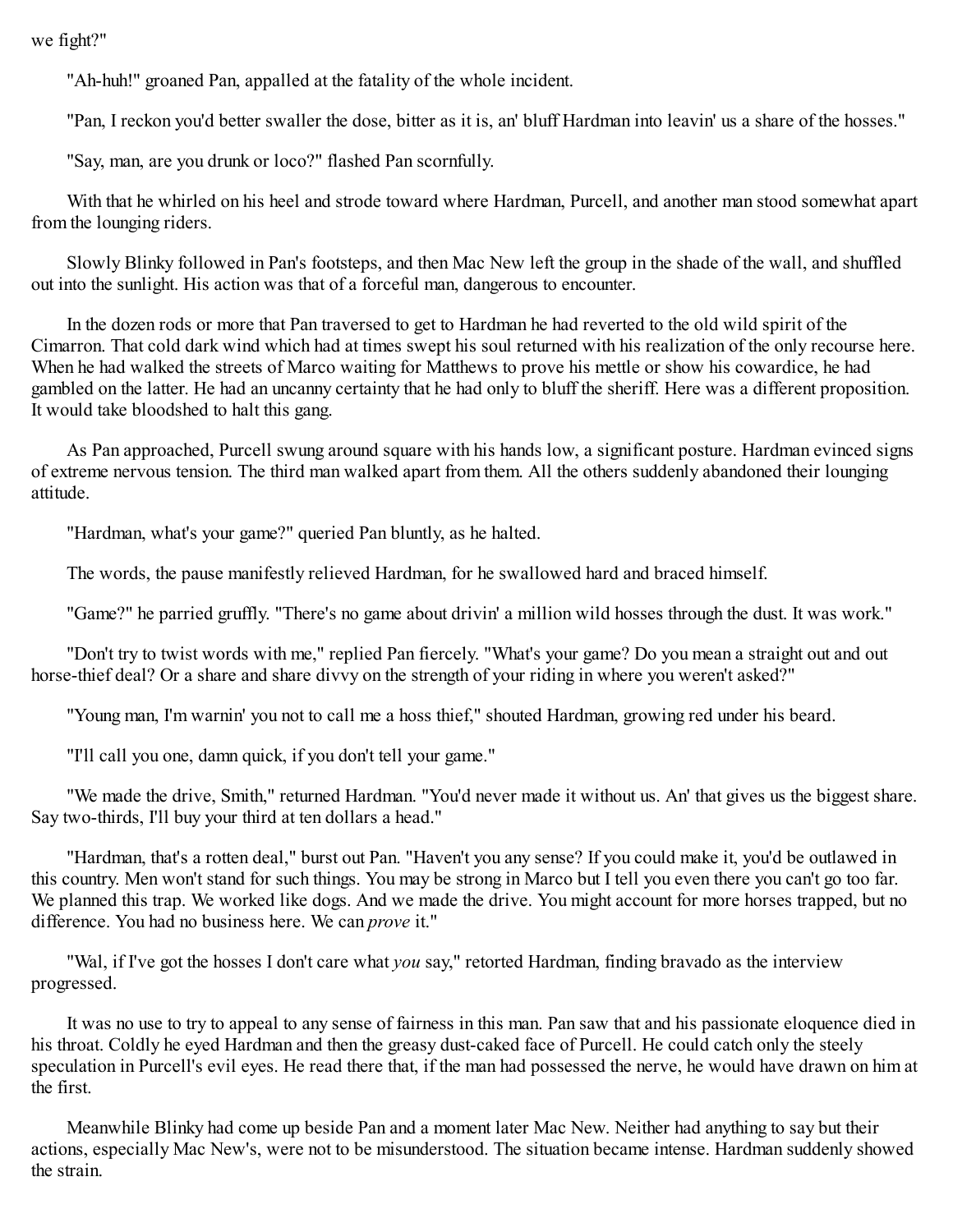Pan's demeanor, however, might have been deceiving, except to the keenest of men, long versed in such encounters.

"Jard Hardman, you're a low-down horse thief," said Pan deliberately.

The taunt, thrown in Hardman's face, added to the tension of the moment. He had lost the ruddy color under his beard. His eyes stood out. He recognized at last something beyond his power to change or stop.

"Smith, reckon you've cause for temper," he said, huskily. "I'll take half the hosses—an' buy your half."

"No! Not one damn broomtail do you get," returned Pan in a voice that cut. "Look out, Hardman! I can prove you hatched up this deal to rob me."

"How, I'd like to know?" blustered the rancher, relaxing again.

"Mac New can prove it."

"Who's he?"

"Hurd here. His real name is Mac New. You hired him to get in with me—to keep you posted on my movements."

Again Hardman showed his kind of fiber under extreme provocation:

"Yes, I hired him—an' he's double-crossed you as well as me."

"Did he? Well, now *you* prove that," flashed Pan who had read the furious falseness of the man.

"Purcell here," replied Hardman hoarsely, "he's been camped below. Hurd met him at night—kept him posted on your work. Then, when all was ready for the drive Purcell sent for me. Ask him yourself."

Pan did not answer to the suggestion. "Mac, what do you say to that?" he queried, sharply, but he never took his eyes off Purcell.

"*Hardman, you're a liar!*" roared Mac New, sonorously. If ever Pan heard menace in a voice, it was then.

"*Take it back!*" went on the outlaw, now with a hiss. "Square me with Panhandle Smith!"

"Mac, he doesn't have to square you. Anyone could see he's a liar," called Pan derisively.

"Hurd, I—I'll have you shot—I'll shoot you myself," burst out Hardman, wrestling his arm toward his hip.

A thundering report close beside Pan almost deafened him. Hardman uttered a loud gasp. His eyes rolled—fixed in awful stony stare. Then like a flung sack he fell heavily.

"Thar, Jard Hardman," declared the outlaw, "I had one bullet left." And he threw his empty gun with violence at the prostrate body.

Purcell's long taut body jerked into swift action. His gun spurted red as it leaped out. Pan, quick as he drew and shot, was too late to save Mac New. Both men fell without a cry, their heads almost meeting.

"Blink, grab their guns!" yelled Pan piercingly, and leaping over the bodies he confronted the stricken group of men with leveled weapon.

"Hands up! *Quick*, damn you!" he ordered, fiercely.

His swiftness, his tremendous passion, following instantly upon tragedy, had shocked Hardman's men. Up went their hands.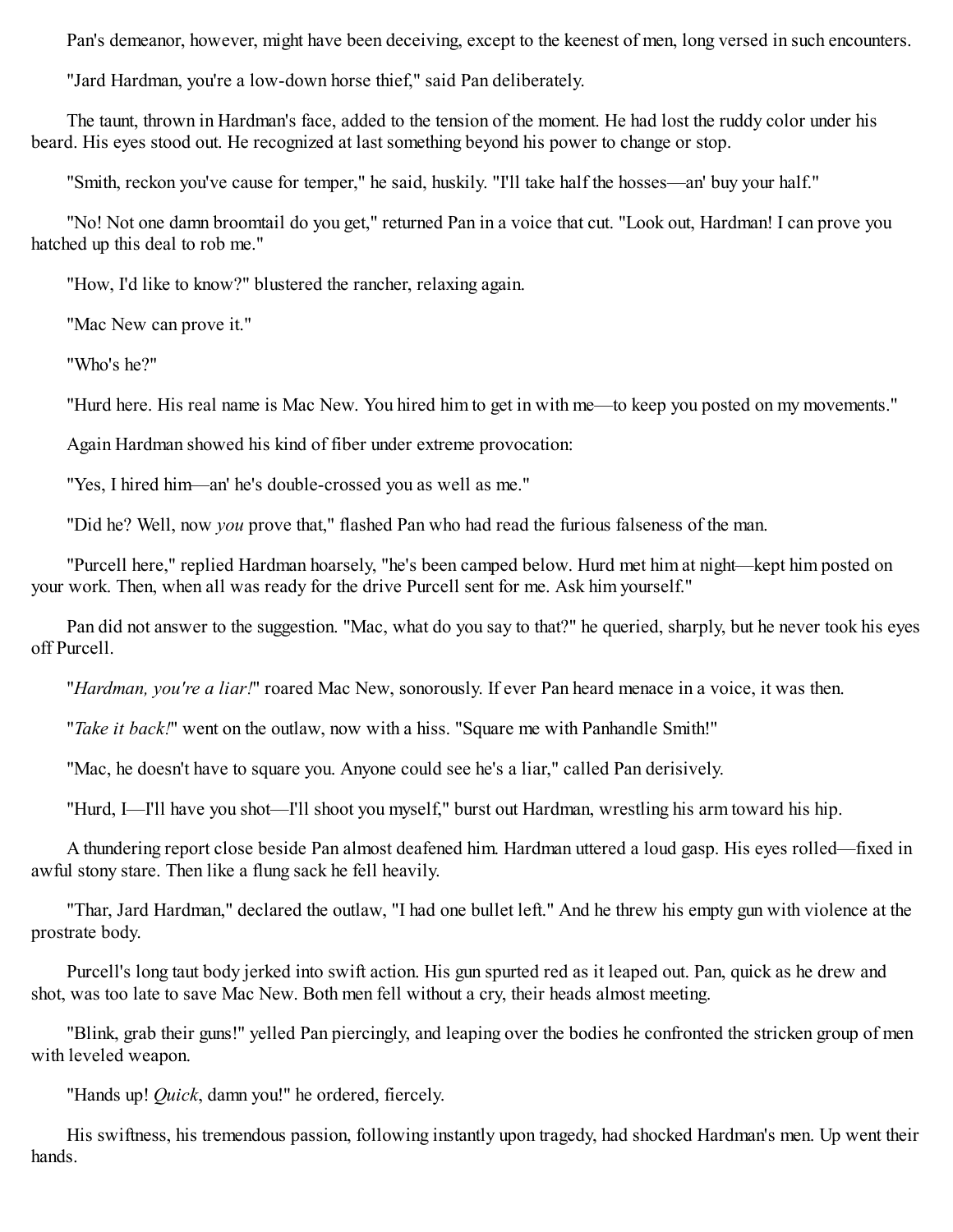Then Blinky ran in with a gun in each hand, and his wild aspect most powerfully supplemented Pan's furious energy and menace.

"Fork them hosses, you —— —— ——!" yelled Blinky. Death for more of them quivered in the balance. As one man, Hardman's riders rushed with thudding boots and tinkling spurs to mount their horses. Several did not wait for further orders, but plunged away down the lane toward the outlet.

"Rustle, hoss thieves," added Blinky, with something of the old drawl in his voice, that yet seemed the more deadly for it. With quick strides he had gotten behind most of the riders. "Get out of heah!"

With shuffling, creaking of leather, and suddenly cracking hoofs the order was obeyed. The riders soon disappeared around the corner of the bluff.

## **CHAPTER FOURTEEN**

The two horses left, belonging to Hardman and Purcell, neighed loudly at being left behind, and pulled on their halters.

Pan's quick eye caught sight of a rifle in a sheath on one of the saddles. He ran to get it, but had to halt and approach the horse warily. But he secured the rifle—a Winchester—fully loaded.

Blinky, observing Pan's act, repeated it with the other horse.

"Pard, I ain't figgerin' they'll fight, even from cover," said Blinky. "By gosh, this hoss must have been Purcell's. Shore. Stirrups too long for Hardman. An' the saddle bag is full of shells."

"Slip along the fence and see where they went," replied Pan.

"Aw, I can lick the whole outfit now," declared Blinky, recklessly.

"You keep out of sight," ordered Pan.

Whereupon Blinky, growling something, crashed a way through the cedar fence and disappeared.

Pan hurriedly sheathed his gun, and with the rifle in hand, ran back to the overhanging bluff, where he began to climb through the brush. Fierce action was necessary to him then. He did not spare himself. Forever he half-expected some kind of attack from the men who had been driven away. Soon he had reached a point where he could work round to the side of the bluff. When he looked out upon the valley he espied Hardman's outfit two miles down the slope, beyond the cedar fence. They had set fire to the cedars. A column of yellow smoke rolled way across the valley.

"Ah-huh! They're rustling—all right," panted Pan. "Wonder what—kind of a story—they'll tell. Looks to me—like they'd better keep clear of Marco."

Then a reaction set in upon Pan. He crawled into the shade of some brush and stretched out, letting his tight muscles relax. The terrible something released its hold on mind and heart. He was sick. He fought with himself until the spasm passed.

When he got back to his men, Blinky had just returned.

"Did you see them shakin' up the dust?" queried Blinky.

"Yes, they're gone. Reckon we've no more to fear from them."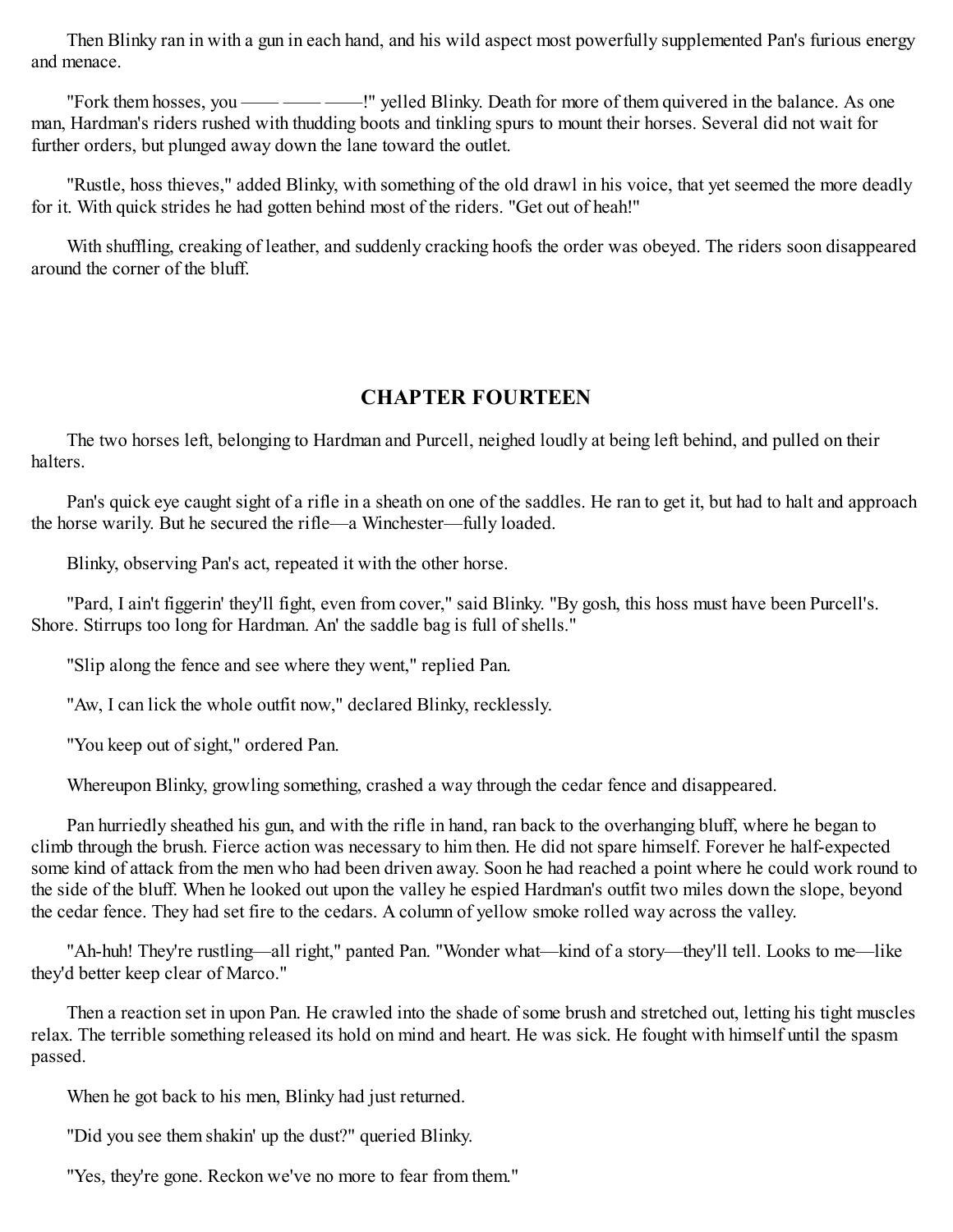"Huh! We never had nothin'. Shore was a yellow outfit. They set fire to our fence, the —— —— ——!"

It took some effort for Pan to approach his father. The feeling deep within him was inexplicable. But, then, he had never before been compelled to face his father after a fight. Pan's relation to him seemed of long ago.

"How are you, Dad?" he asked with constraint.

"Little shaky—I guess—son," came the husky reply. But Smith got up and removed his hand from the bloody wound on his forehead. It was more of a bruise than a cut, but the flesh was broken and swollen.

"Nasty bump, Dad. I'll bet you'll have a headache. Go to camp and bathe it in cold water. Then get Juan to bandage it."

"All right," replied his father. He forced himself to look up at Pan. His eyes were warming out of deep strange shadows of pain, of horror. "Son, I—I was kind of dazed when—when you—the fight come off.... I heard the shots, but I didn't see... Was it you who—who killed Jard Hardman?"

"No, Dad," replied Pan, placing a steady hand on his father's shoulder. Indeed he seemed more than physically shaken. "But I meant to."

"Then how—who?—" choked Smith.

"Mac New shot him," replied Pan, hurriedly. "Hardman accused him of double-crossing me. Mac called him. I think Hardman tried to draw. But Mac killed him.... I got Purcell too late to save Mac."

"Awful!" replied Smith, hoarsely.

"Pan, I seen Purcell's eyes," spoke up Blinky. "Shore he meant to drop Mac an' you in two shots. But he wasn't quite previous enough."

"I was—too slow myself," rejoined Pan haltingly. "Mac New was an outlaw, but he was white compared to Hardman."

"Wal, it's all over. Let's kinda get set back in our saddles," drawled Blinky. "What'll we do with them stiffs?"

"By George, that's a stumper," replied Pan, sitting down in the shade.

"Huh! Reckon you figger we ought to pack them back to Marco an' give them church services," said Blinky, in disgust. "Jest a couple of two-bit rustlers!"

"Somebody will come out here after their bodies, surely. Dick Hardman would want to—"

"Mebbe someone will, but not thet hombre," declared Blinky. "But I'm gamblin' Hardman's outfit won't break their necks tellin' aboot this. Now you jest see."

"Well, let's wait, then," replied Pan. "Wrap them up in tarps and lay them here in the shade."

The trapped wild horses, cracking their hoofs and whistling in the huge corrals, did not at the moment attract Pan or wean him away from the deep unsettled condition of mind. As he passed the corral on the way to the camp the horses moved with a trampling roar. The sound helped him toward gaining a hold on his normal self.

The hour now was near sunset and the heat of day had passed. A cool light breeze made soft low sound in the trees.

Pan found his father sitting with bandaged head beside the campfire, apparently recovering somewhat.

"Did you take a peep at our hosses?" he asked.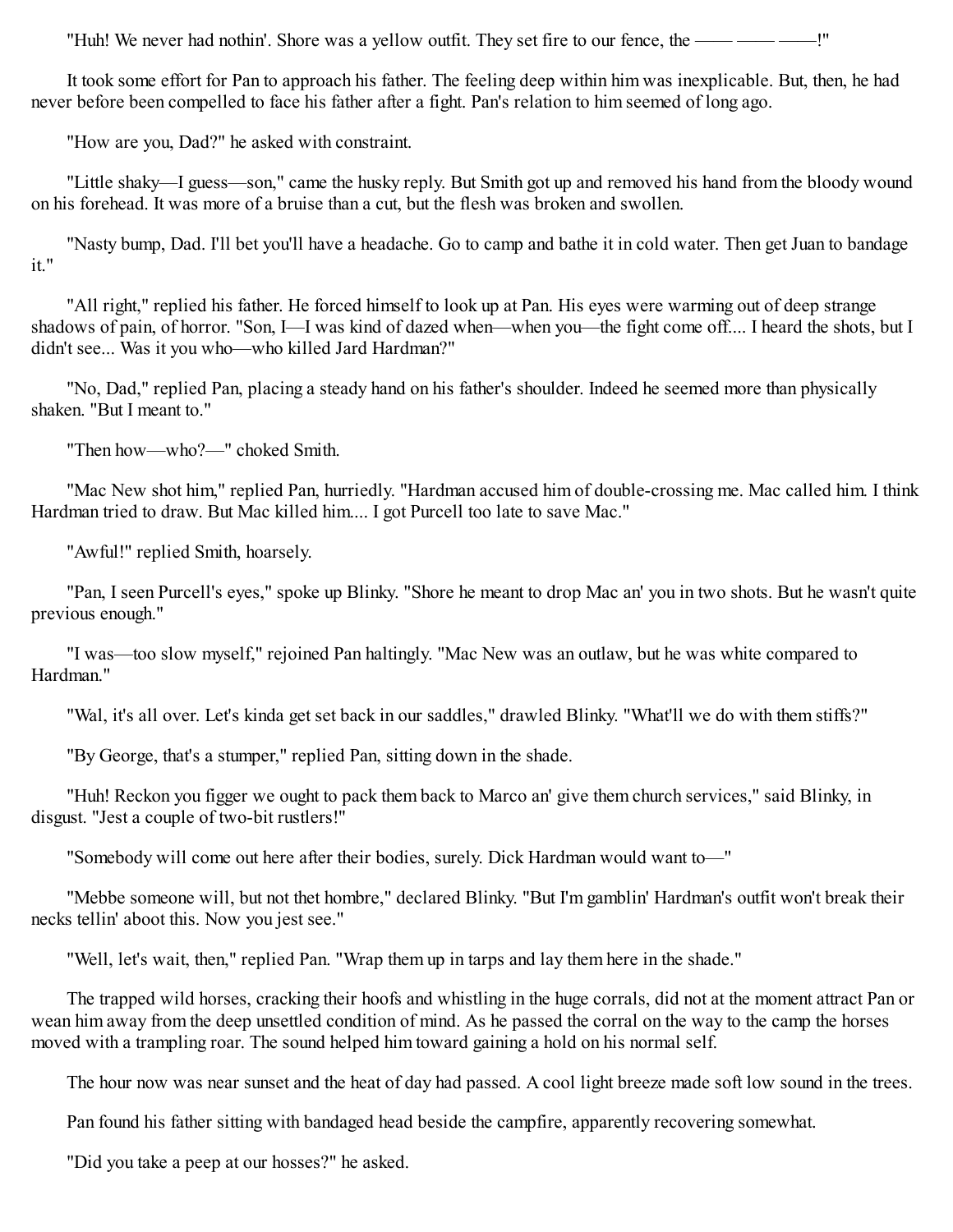"No, not yet," replied Pan. "I reckon I will, though, before it gets dark."

"We've got a big job ahead."

"That depends, Dad. If we can sell them here we haven't any job to speak of. How about it, Blink?"

"How aboot what?" inquired the cowboy, who had just come up.

"Dad's worrying over what he thinks will be a big job. Handling the horses we've caught."

"Shore thet all depends. If we sell heah, fine an' dandy. The other fellar will have the hell. Reckon, though, we want to cut out a string of the best hosses fer ourselves. Thet's work, when you've got a big drove millin' round. Shore is lucky we built thet mile-round corral. There's water an' feed enough to last them broomies a week, or longer on a pinch."

While they were talking Gus and Charley Brown returned to camp. They were leading the horses that had been ridden by Hardman and Purcell.

"Turn them loose, boys," directed Pan, to whom they looked for instructions.

Presently Gus handed Pan a heavy leather wallet and a huge roll of greenbacks.

"Found the wallet on Purcell an' the roll on Hardman," said Gus.

"Wal, they shore was well heeled," drawled Blinky.

"But what'll I do with all this?" queried Pan blankly.

"Pan, as you seem to forget, Hardman owed your dad money, reckon you might rustle an' hunt up Dick Hardman an' give it to him. Say, Dick'll own the Yellow Mine now. Gee! He could spend all this in his own joint."

"Dad, you never told me how much Hardman did you out of," Pan.

"Ten thousand in cash, an' Lord only knows how many cattle."

"So much! I'd imagined.... Say, Dad, will you take this money?"

"Yes, if it's honest an' regular for me to do so," replied Smith stoutly.

"Regular? There's no law in Marco. We've got to make our own laws. Let it be a matter of conscience. Boys, this man Hardman ruined my father. I heard that from a reliable source at Littleton before I ever got here. Don't you think it honest for Dad to take this money?"

"Shore, it's more than thet," replied Blinky. "I'd call it justice. If you turned thet money over to law in Marco it'd go to Matthews. An' you can bet your socks he'd keep it."

The consensus of opinion did not differ materially from Blinky's.

"Dad, it's a long trail that has no turning," said Pan, tossing both wallet and roll to his father. "Here's to your new ranch in Arizona!"

Lying Juan soon called them to supper. It was not the usual cheery meal, though Juan told an unusually atrocious lie, and Blinky made several attempts to be funny. The sudden terrible catastrophe of the day did not quickly release its somber grip.

After supper, however, there seemed to be a lessening of restraint, with the conversation turning to the corrals full of wild horses.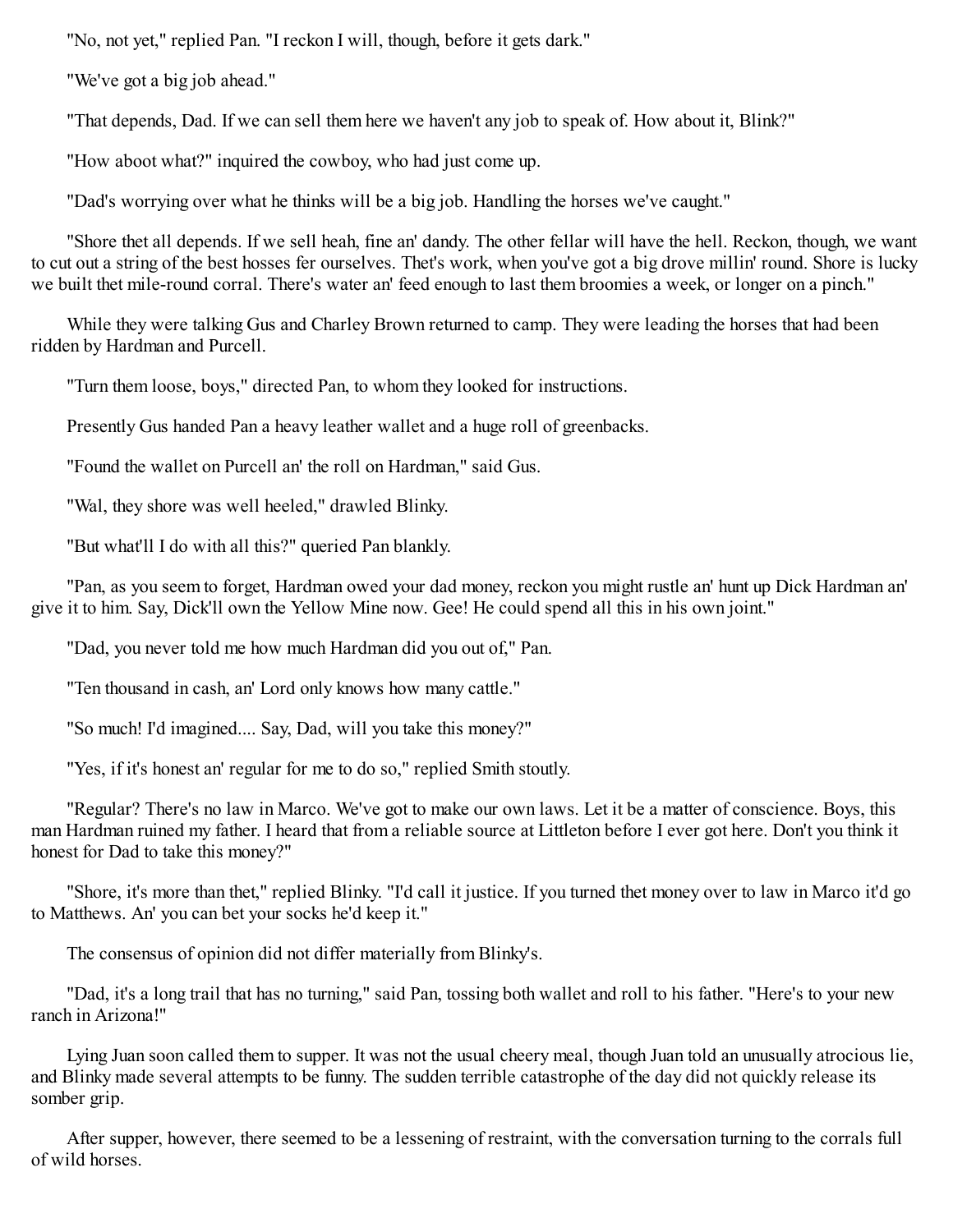"Wal, let's go an' look 'em over," proposed Blinky.

Pan was glad to see his father able and eager to accompany them, but he did not go himself.

"Come on, you wild-hoss trapper," called Blinky. "We want to bet on how rich we are."

"I'll come, presently," replied Pan.

He did not join them, however, but made his way along the north slope to a high point where he could look down into the second corral. It was indeed a sight to fill his heart—that wide mile-round grassy pasture so colorful with its droves of wild horses. Black predominated, but there were countless whites, reds, bays, grays, pintos. He saw a blue roan that shone among the duller horses, too far away to enable Pan to judge of his other points. Pan gazed with stern restraint, trying to estimate the numbers without wild guess of enthusiasm.

"More than fifteen hundred," he soliloquized at last, breathing hard. "Too good to be true! Yet there they are.... If only that ... well, no matter. I didn't force it. *I* wasn't to blame... Maybe we can keep it from mother and Lucy."

Pan did not start back to camp until after nightfall, when he heard Blinky call.

"Say, you make a fellar nervous," declared Blinky, in relief, as Pan approached the bright campfire. "Wal, did you take a peep at 'em?"

"Yes. It's sure a roundup," replied Pan. "I'd say between fifteen and sixteen hundred head."

"Aw, you're just as locoed as any of us."

Whereupon they fell into a great argument about the number of horses; and though Pan had little part in it he gradually conceived an idea that he had underestimated them.

"Say, fellows," he said, breaking up the discussion, "if Hardman's gang raises a row in Marco we'll know tomorrow."

"Shore, but I tell you they won't," returned Blinky doggedly.

"We'll look for trouble anyway. And meanwhile we'll go right on with our job. That'll be roping and hobbling the horses we want to keep. We'll turn them loose here, or build another corral. Hey, Blink?—How about a string for your ranch in Arizona?"

"*Whoopee!*" yelled the cowboy. Pan had heard Blinky yell that way before. He clapped his hands over his ears, for no more mighty pealing human sound than Blinky's famous yell ever rose to the skies. When Pan took his hands away from his cars he caught the clapping echoes, ringing, prolonged, back from bluff to slope, winding away, to mellow, to soften, to die in beautiful concatenation far up in the wild breaks of the hills.

Pan lay awake in his blankets. He had retired early leaving his companions continuing their arguments, their conjectures and speculations. The campfire flared up and died down, according to the addition of new fuel. The light flickered on the trees in fantastic and weird shadows. At length there was only a dull red glow left, and quiet reigned. The men had sought their beds.

Then the solemn wilderness shut down on Pan, with the loneliness and solitude and silence that he loved. But this night there were burdens. He could not sleep. He could not keep his eyes shut. What question shone down in the pitiless stars? Something strange and inscrutable weighed upon him. Was it a regurgitation of his early moods, when first he became victim to the wildness of the ranges? Was it new-born conscience, stirred by his return to his mother, by his love for Lucy? He seemed to be haunted. Reason told him that it was well he had come to fight for his father. He could not be blamed for the machinations of evil men. He suffered no regret, no remorse. Yet there was something that he could not understand. It was a physical sensation that gave him a chill creeping of his flesh. It was also a spiritual shrinking, a withdrawing from what he knew not. He had to succumb to a power of the unseen.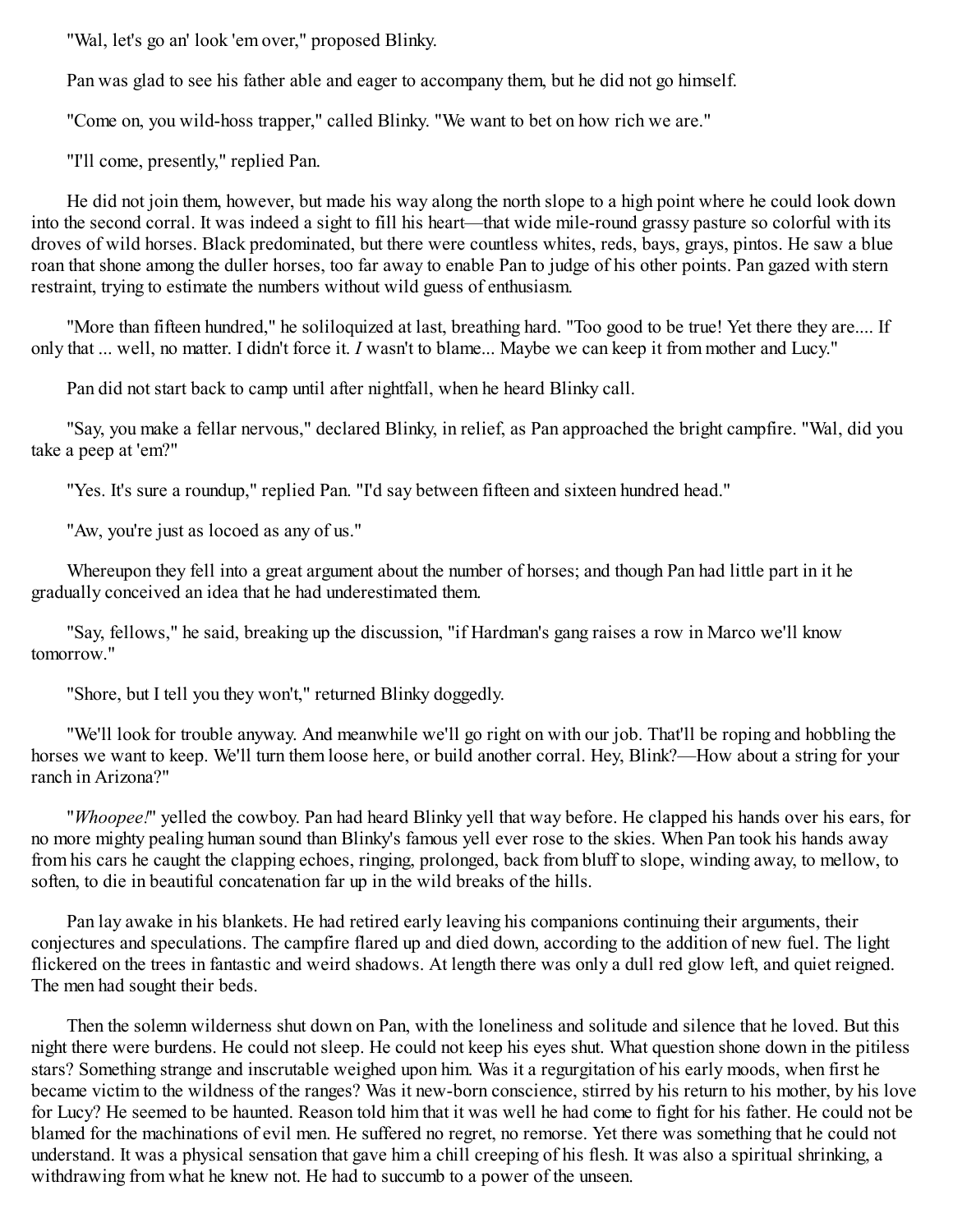Other times he had felt the encroachment of this insidious thing, but vague and raw. Whisky had been a cure. Temptation was now strong upon him to seek his companions and dull his faculties with strong drink. But he could not yield to that. Not now, with Lucy's face like a wraith floating in the starlight! He was conscious of a larger growth. He had accepted responsibilities that long ago he should have taken up. He now dreamed of love, home, children. Yet beautiful as was that dream it could not be realized in these days without the deadly spirit and violence to which he had just answered. That was the bitter anomaly.

Next morning, in the sweet cedar-tanged air and the rosy-gold of the sunrise, Pan was himself again, keen for the day.

"Pard, you get first pick of the wild hosses," announced Blinky.

"No, we'll share even," declared Pan.

"Say, boy, reckon we'd not had any hosses this mawnin' but fer you," rejoined his comrade. "An' some of us might not hev been so lively an' full of joy. Look at your dad! Shore you'd never think thet yestiddy he had his haid broke an' his heart, too. Now just would you?"

"Well, Blink, now you call my attention to it, Dad does look quite chipper," observed Pan calmly. But he felt a deep gladness for this fact he so lightly mentioned.

Blinky bent to his ear: "Pard, it was the money thet perked him up," whispered the cowboy.

Pan reflected that his father's loss and continued poverty had certainly weakened him, dragged him down.

"Listen, Blink," said Pan earnestly. "I don't want to be a kill-joy. Things do look wonderful for us. But I haven't dared yet to let myself go. You're a happy-go-lucky devil and Dad is past the age of fight. It won't stay before his mind. But I feel fight. And I can't be gay because something tells me the fight isn't over."

"Wal, pard," drawled Blinky, with his rare grin, "the way I feel aboot fight is thet I ain't worryin' none if you're around.... All the same, old pard, I'll take your hunch, an' you can bet your life I'll be watchin' like a hawk till we shake the dirty dust of Marco."

"Good, Blinky, that will help me. We'll both keep our eyes open today so we can't be surprised by anybody."

Pan's father approached briskly, his face shining. He was indeed a different man. "Boys, are we goin' to loaf round camp all day?"

"No, Dad, we're going to rope the best of the broomtails. I'll get a chance to see you sling a lasso."

"Say, I'd tackle it at that," laughed his father.

"Blinky, trapping these wild horses and handling them are two different things," remarked Pan thoughtfully. "Reckon I'll have to pass the buck to you."

"Wal, pard, I'm shore there. We'll chase all the hosses into the big corral. Then we'll pick out one at a time, an' if we cain't rope him without scarin' the bunch too bad we'll chase him into the small corral."

"Ah-uh! All right. But I'll miss my guess if we don't have a hot dusty old time," replied Pan.

"Fellars," called Blinky, "come ararin' now, an' don't any of you fergit your guns."

"How about hobbles?" inquired Pan.

"I've got a lot of soft rope, an' some burlap strips."

Gus and Brown brought in the saddle horses, and soon the men were riding down to the corrals. This was a most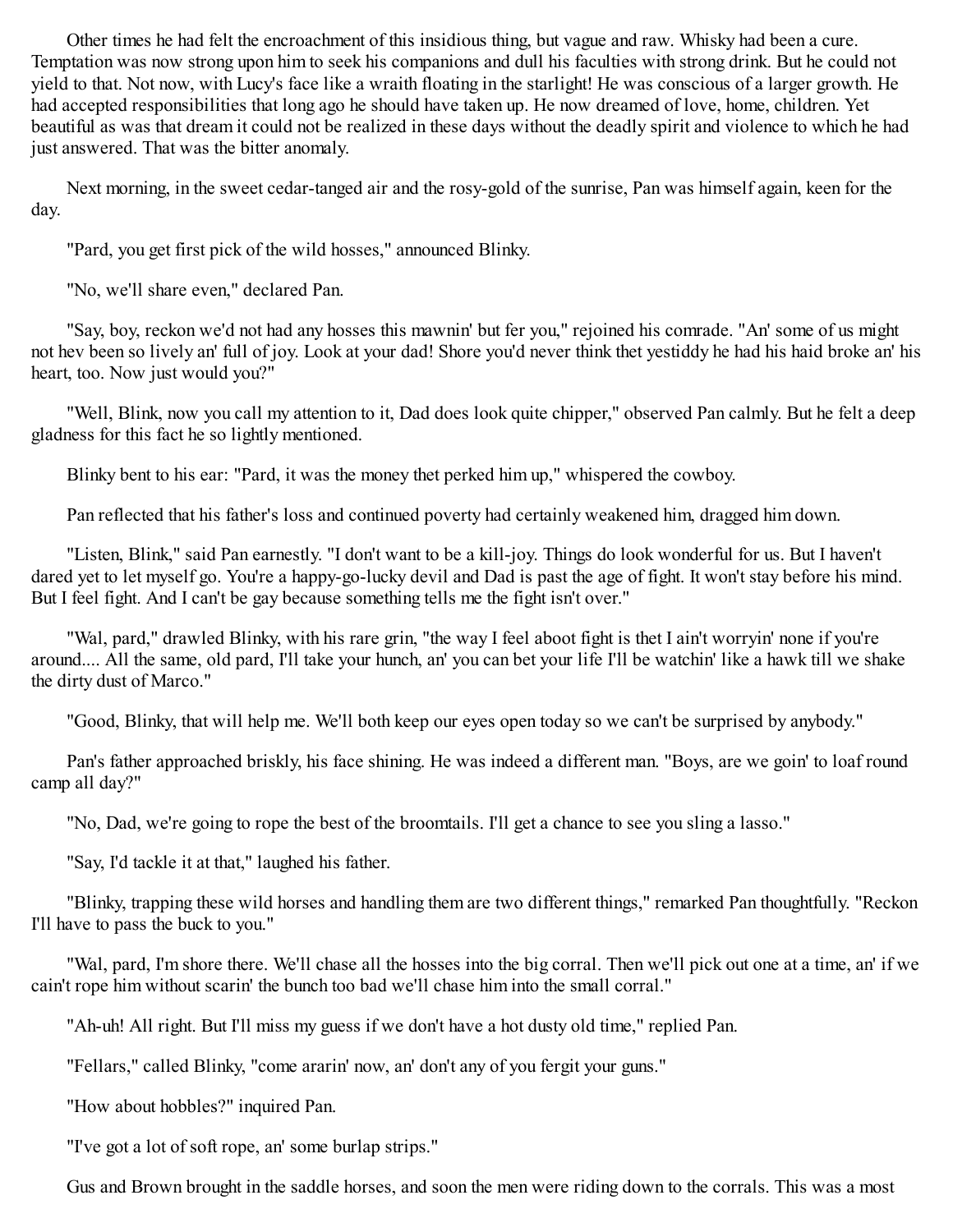satisfactory incident for all concerned, and there were none not keen and excited to see the wild horses, to pick and choose, and begin the day's work.

Upon their entrance to the first and smaller corral a string of lean, ragged, wild-eyed mustangs trooped with a clattering roar back into the larger corral.

"Wal, boys, the show begins," drawled Blinky. "Mr. Smith, you an' Charley take your stands by the gate, to open it when you see us comin' with a broomie we want to rope. An' Pan, you an' me an' Gus will ride around easy like, not pushin' the herd at all. They'll scatter an' mill around till they're tired. Then they'll bunch. When we see one we want we'll cut him out, an' shore rope him if we get close enough. But I reckon it'd be better to drive the one we want into the small corral, rope an' hobble him, an' turn him out into the pasture."

The larger corral was not by any means round or level, and it was so big that the mass of horses in a far corner did not appear to cover a hundredth part of the whole space. There were horses all over the corral, along the fences especially, but the main bunch were as far away as they could get from their captors, and all faced forward, wild and expectant.

It was a magnificent sight. Whether or not there was much fine stock among them or even any, the fact remained that hundreds of wild horses together in one drove, captive and knowing it, were collected in this great trap. The intense vitality of them, the vivid coloring, the beautiful action of many and the statuesque immobility of the majority, were thrilling and all satisfying to the hearts of the captors.

Pan and Blinky and Gus spread out to trot their mounts across the intervening space. The wild horses moved away along the fence, and halted to face about again. They let the riders approach to a hundred yards, then, with a trampling roar, they burst into action. Wild pointed noses, ears, heads, manes and flying hoofs and tails seemed to spread from a dark compact mass.

They ran to the other side of the corral, where the horsemen leisurely followed them. Again they broke into mighty concerted action and into thunder of hoofs. They performed this maneuver several times before the riders succeeded in scattering them all over the pasture. Then with wild horses running, trotting, walking, standing everywhere it was easy to distinguish one from another.

"Regular lot of broomtails," yelled Blinky to Pan. "Ain't seen any yet I'd give two bits fer. Reckon, as always, the good hosses got away."

But Pan inclined to the opinion that among so many there were surely a few fine animals. And so it proved. Pan's first choice was a blue roan, a rare combination of color, build and speed. The horse was a mare and had a good head. She had a brand on her left flank. Pan rode around after her, here, there, all over the field, but without help he could not turn her where he wished.

He had to watch her closely to keep from losing sight of her among so many moving horses, and he expected any moment that the boys would come to his assistance. But they did not. Whereupon Pan faced about, just in time to see a wonderful-looking animal shoot through the open gate into the smaller corral. Blinky and Gus rode after him.

The gate was closed, and then began a chase round the corral. The wild horse was at a disadvantage. He could not break through the fence or leap over it, and presently two lassoes caught him at once, one round his neck, the other his feet. As he went down, Pan heard the piercing shriek. The two cowboys were out of their saddles in a twinkling, and while Gus held the horse down Blinky hobbled his front feet. Then they let him get up. Charley Brown ran to open another gate, that led out into the unfenced pasture. This animal was a big chestnut, with tawny mane. He leaped prodigiously, though fettered by the hobbles. Then he plunged and fell and rolled over. He got up to try again. He was savage, grotesque, awkward. The boys drove him through the gate.

"*Whoopee!*" pealed out Blinky's yell.

"Reckon those boys know their business," soliloquized Pan, and then he yelled for them to come and help him.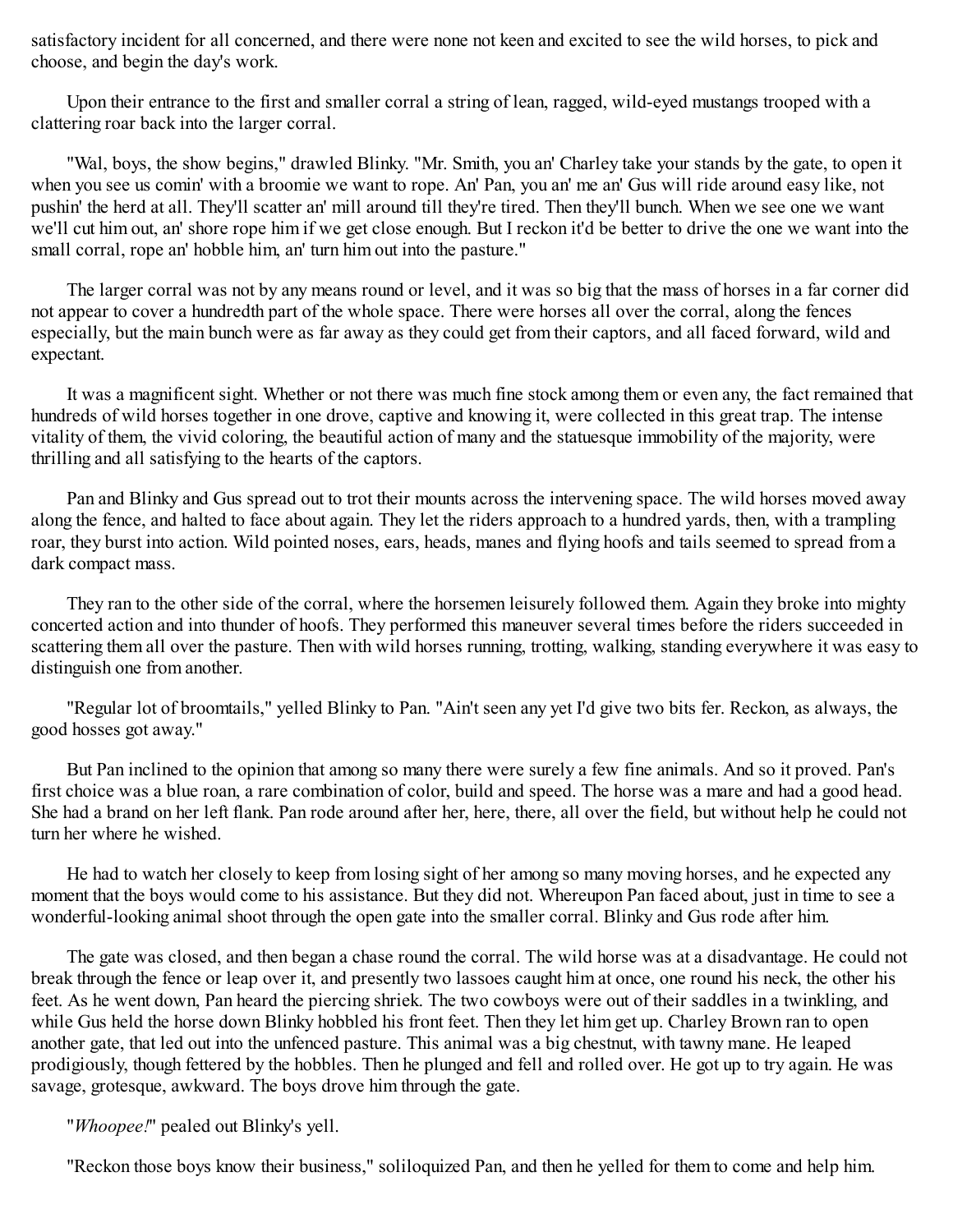It took some time for Pan to find his roan, but when he espied her, and pointed her out to Blinky and Gus the chase began. It was a leisurely performance. Pan did not run Sorrel once. They headed the roan off, hedged her in a triangle, cut her out from the other horses, and toward the open gate. When the mare saw this avenue of escape she bolted through it.

Pan, being the farthest from the gate, was the last to follow. And when he rode in, to head off the furiously running roan, Gus made a beautiful throw with his lasso, a whirling wide loop that seemed to shoot perpendicularly across in front of her. She ran into it, and the violent check brought her down. Blinky was almost waiting to kneel on her head. And Gus, leaping off, hobbled her front feet. Snorting wildly she got up and tried to leap. But she only fell. The boys roped her again and dragged her out into the pasture.

"Aw, I don't know," sang Blinky, happily. "Two horses in two minutes! We ain't so bad, fer cowboys out of a job."

Warming to the work they went back among the circling animals. But it was an hour before they cut out the next choice, a dark bay horse, inconspicuous among so many, but one that proved on close inspection to be the best yet. Gus had the credit of first espying this one.

After that the picked horses came faster, until by noon they had ten hobbled in the open pasture. Two of these were Pan's. He had been hard to please.

"Wal, we'll rest the hosses an' go get some chuck," suggested Blinky.

Early afternoon found them again hard at their task. The wild horses had not only grown tired from trooping around the corral, but also somewhat used to the riders. That made choosing and driving and cutting out considerably easier. Pan helped the boys with their choices, but he had bad luck with his own. He had espied several beautiful horses only to lose them in the throng of moving beasts. Sometimes, among a large bunch of galloping horses, the dust made vision difficult. But at length, more by good luck than management, Pan found one of those he wanted badly. It was a black stallion, medium size, with white face, and splendid proportions. Then he had to chase him, and do some hard riding to keep track of him. No doubt about his speed! Without heading him off or tricking him, not one of the riders could stay near him.

"Aw, I'm sick eatin' his dust," shouted Blinky, savagely.

Whereupon both Pan and Gus, inspired by Blinky, cut loose in dead earnest. They drove him, they relayed him, they cornered him, and then as he bolted to get between Gus and Pan, Blinky wheeled his horse and by a mighty effort headed him with a lasso. That time both wild stallion and lassoer bit the dust. Gus was on the spot in a twinkling, and as the animal heaved to his feet, it was only to fall into another loop. Then the relentless cowboys stretched him out and hobbled him.

"Heah, now, you fire-eyed—air-pawin' hoss—go an' get gentle," panted Blinky.

By the time the hunters had caught three others, which achievement was more a matter of patience than violence, the herd had become pretty well wearied and tamed. They crowded into a mass and moved in a mass. It took some clever riding at considerable risk to spread them. Fine horses were few and far between.

"Let's call it off," shouted Pan. "I'm satisfied if you are."

"Aw, just one more, pard," implored Blinky. "I've had my eye on a little bay mare with four white feet. She's got a V bar brand, and she's not so wild."

They had to break up the bunch a dozen times before they could locate the horse Blinky desired. And when Pan espied the bay he did not blame Blinky, and from that moment, as the chase went on, he grew more and more covetous. What a horse for Lucy! Pan had been satisfied with the blue roan for her but after he saw the little bay he changed his mind.

The little animal was cunning. She relied more on crowding in among the other horses than in running free, and therefore she was hard to get out into the open. Blinky's mount went lame; Gus's grew so weary that he could not keep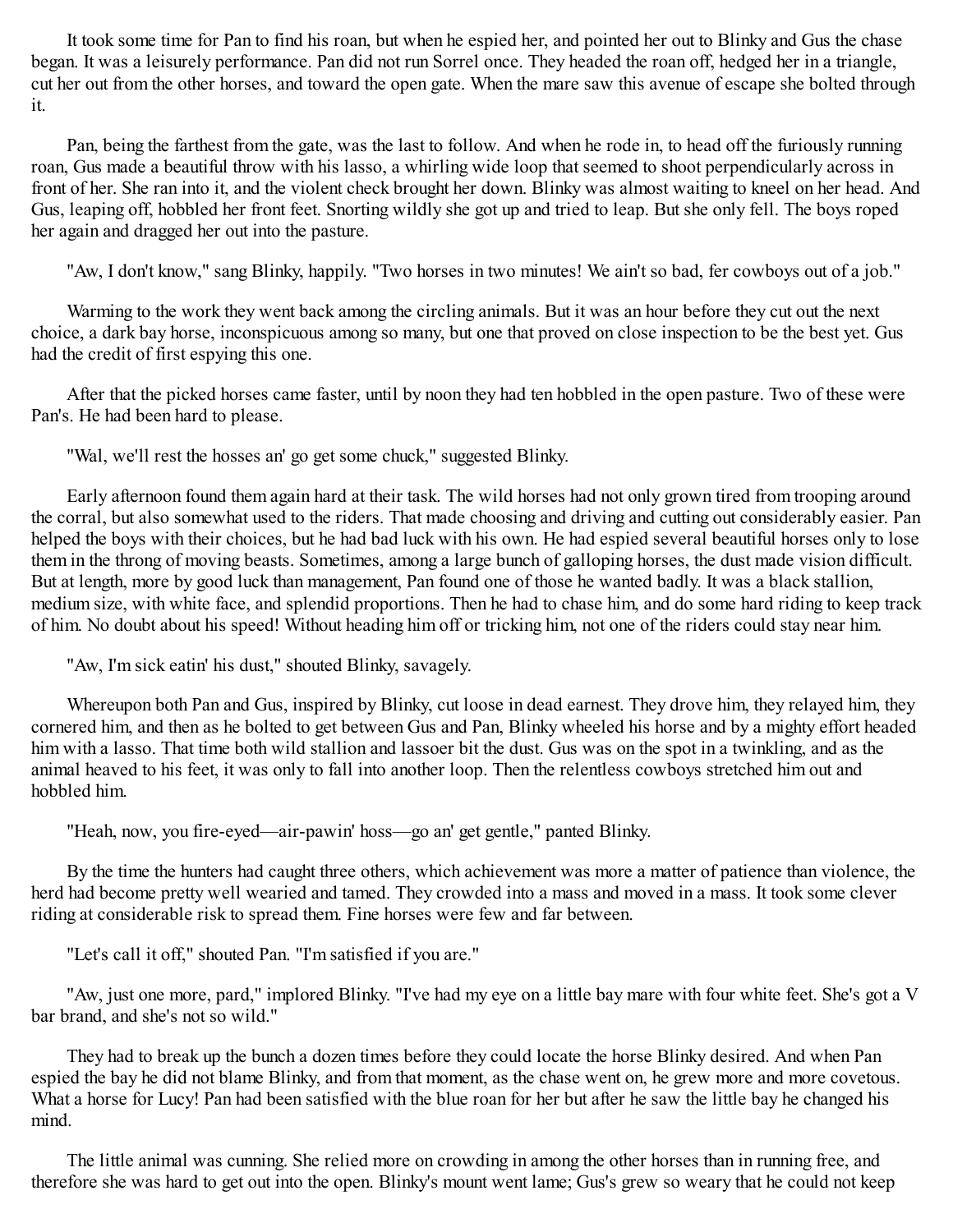up; but Pan's Sorrel showed wonderful powers of endurance. In fact he got better all the time. It began to dawn upon Pan what a treasure he had in Sorrel.

"Aw, let the darn little smart filly go," exclaimed Blinky, giving up in disgust. "I never wanted her nohow."

"Cowboy, she's been my horse ever since you showed her to me," replied Pan. "But you didn't know it."

"Wal, you hoss-stealin' son-of-a-gun!" ejaculated Blinky with pleasure. "If you want her, we shore will run her legs off."

In the end they got Little Bay—as Pan had already named her—into the roping corral, along with two other horses that ran in with her. And there Pan chased her into a corner and threw a noose round her neck. She reared and snorted, but did not bolt.

"Hey, pard," called Blinky, who was close behind. "Shore as you're born she knows what a rope is. See! She ain't fightin' it. I'll bet you my shirt she's not been loose long. Thet bar V brand now. New outfit on me. Get off an' haul up to her."

Pan did not need a second suggestion. He was enraptured with the beauty of the little bay. She was glossy in spite of long hair and dust and sweat. Her nostrils were distended, her eyes wild, but she did not impress Pan as being ready to kill him. He took time. He talked to her. With infinite patience he closed up on her, inch by inch. And at last he got a hand on her neck. She flinched, she appeared about to plunge, but Pan's gentle hand, his soothing voice kept her still. The brand on her flank was old. Pan had no way to guess how long she had been free, but he concluded not a great while, because she was not wild. He loosened the noose of his lasso on her neck. It required more patience and dexterity to hobble her.

"Pard, this little bay is fer your gurl, huh?" queried Blinky, leaning in his saddle.

"You guessed right, Blink," answered Pan. "Little Bay! that's her name."

"Wal, now you got thet off your chest s'pose you climb on your hoss an' look heah," added Blinky.

The tone of his voice, the way he pointed over the cedar fence to the slope, caused Pan to leap into his saddle. In a moment his sweeping gaze caught horsemen and pack animals zigzagging down the trail.

"If it's Hardman's outfit, by Gawd, they're comin' back with nerve," said Blinky. "But I never figgered they'd come."

Pan cursed under his breath. How maddening to have his happy thoughts so rudely broken! In a flash he was hard and stern.

"Ride, Blink," he replied briefly.

They called the others and hurriedly got out of the corral into the open.

"Reckon camp's the best place to meet thet outfit, if they're goin' to meet us," declared Blinky.

Pan's father exploded in amazed fury.

"Cool off, Dad," advised Pan. "No good to cuss. We're in for something. And whatever it is, let's be ready."

They made their way back to camp with eyes ever on the zigzag trail where in openings among the cedars the horsemen could occasionally be seen.

"Looks like a long string," muttered Pan.

"Shore, but they're stretched out," added Gus. "'Pears to me if they meant bad for us they wouldn't come pilin' right down thet way."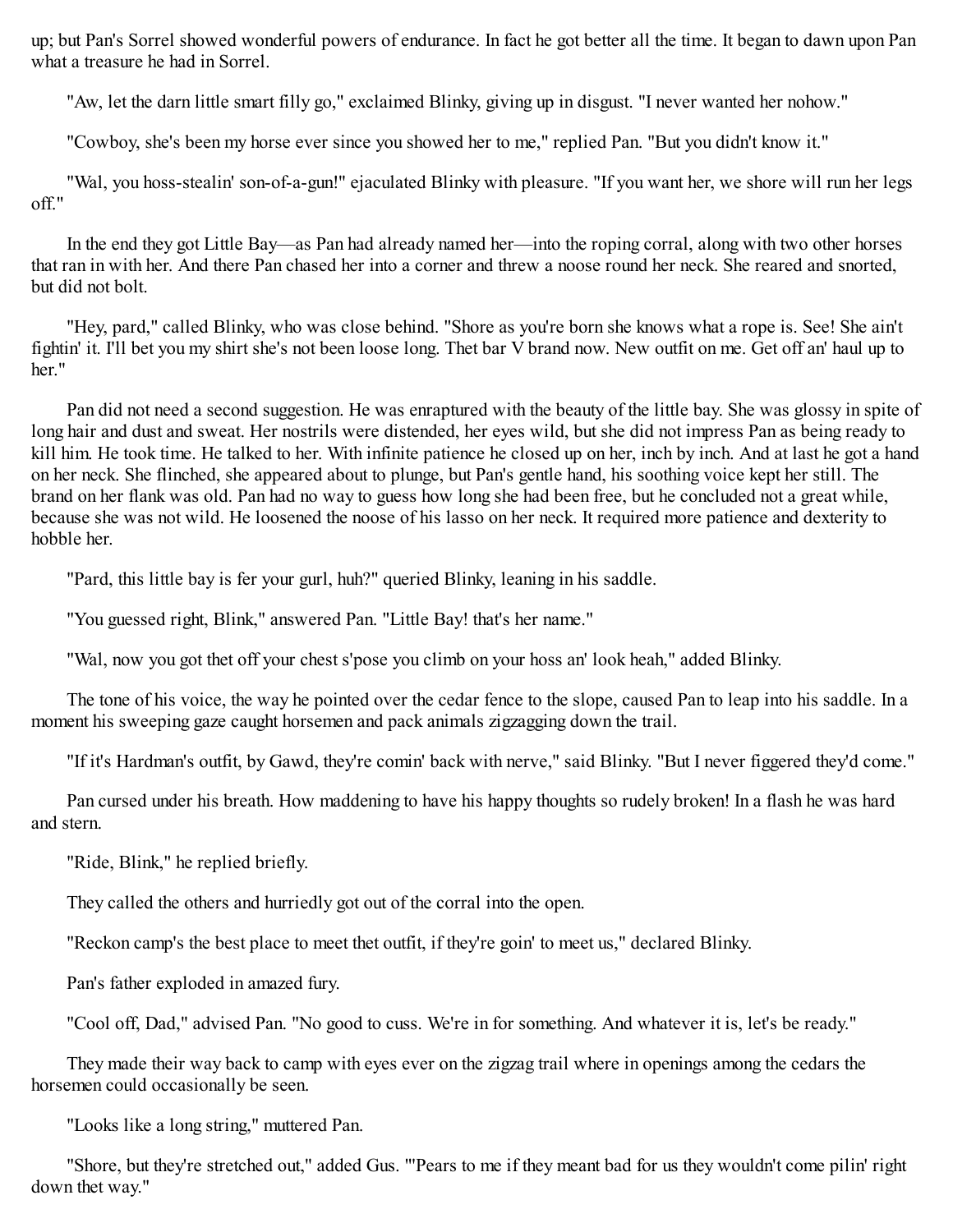"Depends on how many in the outfit and what they know," said Pan. "Hardman's men sure knew we weren't well heeled for a shooting scrape."

"Pard, are you goin' to let them ride right into camp?" queried Blinky, hard faced and keen.

"I guess not," replied Pan bluntly. "Rifle shot is near enough. They might pretend to be friendly till they got to us. But we'll sure fool them."

Not much more was spoken until the approaching horsemen emerged from the cedars at the foot of the slope. They rode straight toward the camp.

"How many?" asked Pan. "I count six riders."

"Seven fer me, an' aboot as many pack horses.... Wal, I'll be damned! Thet's all of them."

"Mebbe there's a bunch up on the slope," suggested Charley Brown.

After a long interval fraught with anxiety and suspense, during which the horsemen approached steadily, growing more distinct, Blinky suddenly burst out: "Fellars, shore as you're born it's Wiggate."

"The horse dealer from St. Louis!" ejaculated Pan in tremendous relief. "Blink, I believe you're right. I never saw one of those men before, or the horses either."

"It's Wiggate, son," corroborated Pan's father. "I met him once. He's a broad heavy man with a thin gray chin beard. That's him."

"Aw, hell!" exclaimed Blinky, regretfully. "There won't be any fight after all."

The approaching horsemen halted within earshot.

"Hi, there, camp," called the leader, whose appearance tallied with Smith's description.

"Hello," replied Pan, striding out.

"Who's boss here?"

"Reckon I am."

"My name's Wiggate," replied the other loudly.

"All right, Mr. Wiggate," returned Pan just as loud voiced. "What's your business?"

"Friendly. Give my word. I want to talk horses."

"Come on up, then."

Whereupon the group of horsemen advanced, and presently rode in under the trees into camp. The foremost was a large man, rather florid, with deep-set eyes and scant gray beard. His skin, sunburned red instead of brown, did not suggest the westerner.

"Are you the younger Smith?" he asked, rather nervously eyeing Pan.

"Yes, sir."

"And you're in charge here?"

Pan nodded shortly. He sensed antagonism at least, in this man's bluff front, but it might not have been animosity.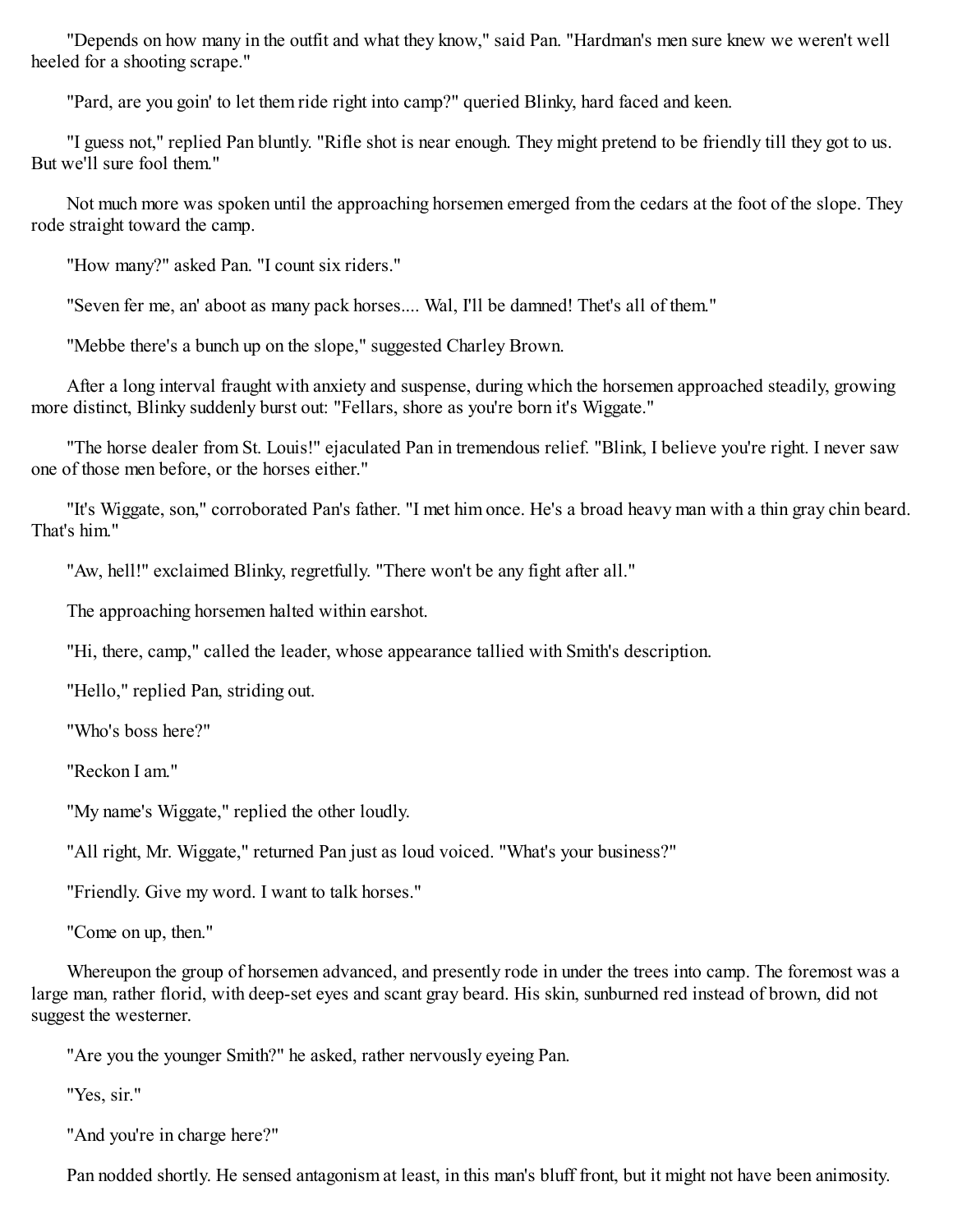"Word come to me this morning that you'd trapped a large number of horses," went on Wiggate. "I see that's a fact. It's a wonderful sight. Of course you expect to make a deal for them?"

"Yes. No trading. No percentage. I want cash. They're a shade better stock than you've been buying around Marco. Better grass here, and they've not been chased lean."

"How many?"

"I don't know. We disagree as to numbers. But I say close to fifteen hundred head."

"Good Lord!" boomed the big man. "It's a haul indeed.... I'll give you our regular price, twelve fifty, delivered in Marco."

"No, thanks," replied Pan.

"Thirteen."

Pan shook his head.

"Well, young man, that's the best offer made so far. What do you want?"

"I'll sell for ten dollars a head, cash, and count and deliver them here tomorrow."

"Sold!" snapped out Wiggate. "I can pay you tomorrow, but it'll take another day to get my men out here."

"Thank you—Mr. Wiggate," replied Pan, suddenly rather halting in speech. "That'll suit us."

"May we pitch camp here?"

"Sure. Get down and come in. Plenty of water and wood. Turn your horses loose. They can't get out."

Pan had to get away then for a while from his father and the exuberant Blinky. How could they forget the dead men over there still unburied? Pan had read in Wiggate's look and speech and in the faces of his men, that they had been told of the killing, and surely to the discredit of Pan and his followers. Pan vowed he would put Wiggate in possession of the facts. He gave himself some tasks, all the while trying to realize the truth. Fortune had smiled upon him and Blinky. Rich in one drive—at one fell swoop! It was unbelievable. The retrieving of his father's losses, the new ranches in sunny Arizona, comfort and happiness for his mother, for Bobby and Alice—and for Lucy all that any reasonable woman could desire—these beautiful and sweet dreams had become possibilities. All the loneliness and privation of his hard life on the ranges had been made up for in a few short days. Pan's eyes dimmed, and for a moment he was not quite sure of himself.

Later he mingled again with the men round the campfire. Some of the restraint had disappeared, at least in regard to Wiggate and his men toward everybody except Pan. That nettled him and at an opportune moment he confronted the horse buyer.

"How'd you learn about this drive of ours?" he asked, briefly.

"Hardman's men rode in to Marco this morning," replied Wiggate, coldly.

"Ah-uh! And they told a cock-and-bull story about what happened out here!" flashed Pan hotly.

"It placed you in a bad light, young man."

"I reckon. Well, if you or any of your outfit or anybody else calls me a horse thief he wants to go for his gun. Do you understand that?"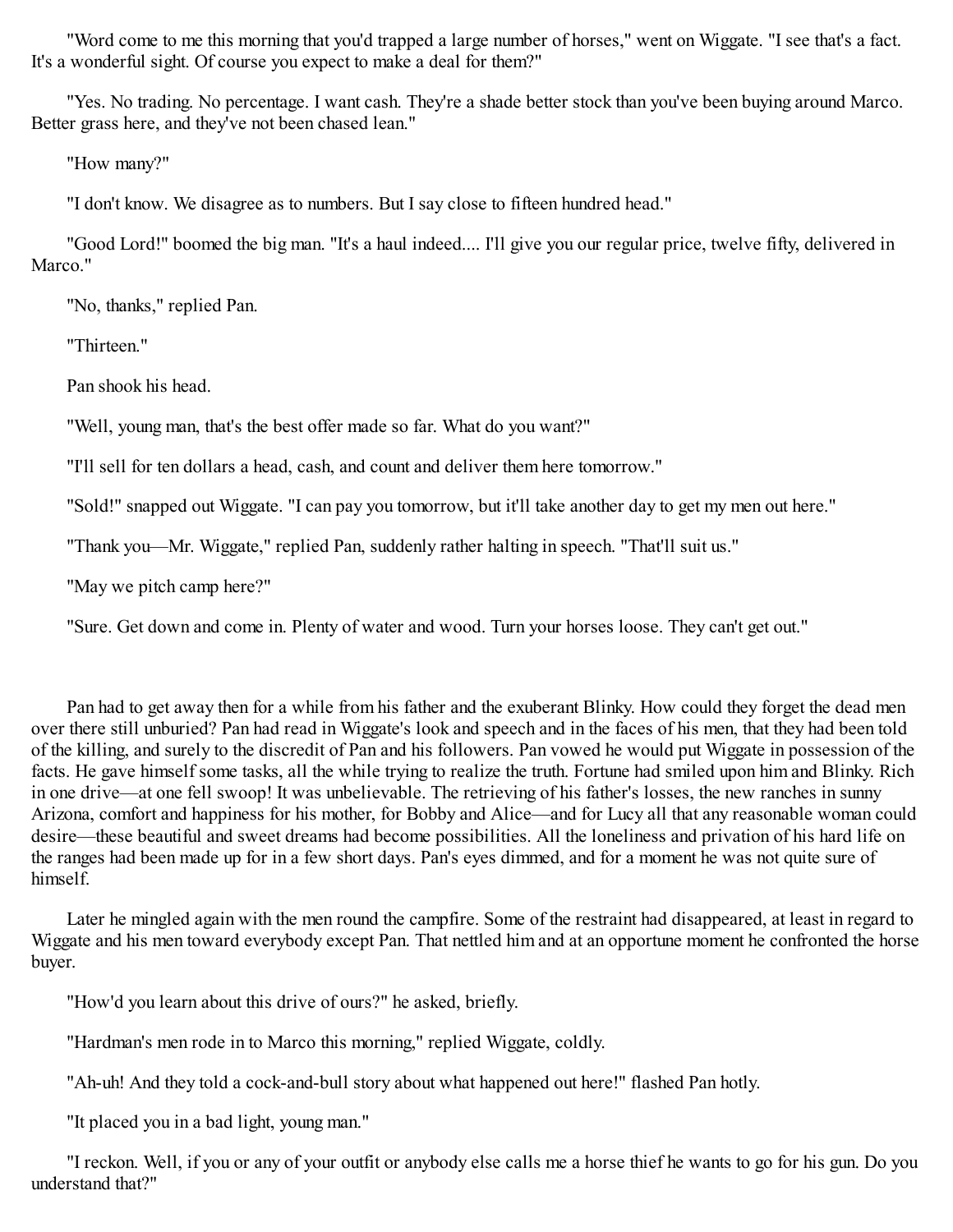"It's pretty plain English," replied Wiggate, manifestly concerned.

"And here's some more. Jard Hardman *was* a horse thief," went on Pan in rising passion. "He was a low-down yellow horse thief. He hired men to steal for him. And by God, he wasn't half as white as the outlaw who killed him!"

"Outlaw? I declare—we—I—Do you mean you're an—" floundered Wiggate. "We understood you killed Hardman."

"Hell, no!" shouted Blinky, aflame with fury, bursting into the argument. "We was all there. We saw—"

"Blink, you keep out of this till I ask you to talk," ordered Pan.

"Smith, I'd like to hear what he has to say."

"Wiggate, you listen to me first," rejoined Pan, with no lessening his intensity. "There are three dead men across the field, not yet buried. Hardman, his man Purcell, and the outlaw Mac New. He called himself Hurd. He was one of Hardman's jailers there in Marco. But I knew Hurd as Mac New, back in Montana. I saved him from being hanged."

Pan moistened lips too dry and too hot for his swift utterance, and then he told in stern brevity the true details of that triple killing. After concluding, with white face and sharp gesture, he indicated to his men that they were to corroborate his statement.

"Mr. Wiggate, it's God's truth," spoke up Pan's father, earnestly. "It was just retribution. Hardman robbed me years ago."

"Wal, Mr. Wiggate, my say is thet it'll be damned onhealthy fer anybody who doesn't believe my pard," added Blinky, in slow dark menace.

Gus stepped forward without any show of the excitement that characterized the others.

"If you need evidence other than our word, it's easy to find," he said. "Mac New's gun was not the same caliber as Pan's. An' as the bullet thet killed Hardman is still in his body it can be found."

"Gentlemen, that isn't necessary," replied Wiggate, hastily, with a shudder. "Not for me. But my men can substantiate it. That might sound well in Marco. For I believe that your young leader—Panhandle Smith, they call him—is not so black as he has been painted."

### **CHAPTER FIFTEEN**

The following morning, while Pan was away for a few hours deer hunting, Wiggate's men, accompanied by Blinky, attended to the gruesome detail of burying the dead men.

Upon Pan's return he learned of this and experienced relief that Wiggate had taken the responsibility. Wiggate had addressed him several times, civilly enough, but there was a restraint that Pan sensed often in his encounter with men. They were usually men who did not understand westerners like himself.

Wiggate had all his men, except the one he had sent back to Marco, with several of Pan's engaged in counting the captured wild horses. It was a difficult task and could hardly be accurate in short time.

"Anxious to get back to Marco?" queried Wiggate, not unkindly as he saw Pan's restlessness.

"Yes, I am, now the job's done," replied Pan heartily.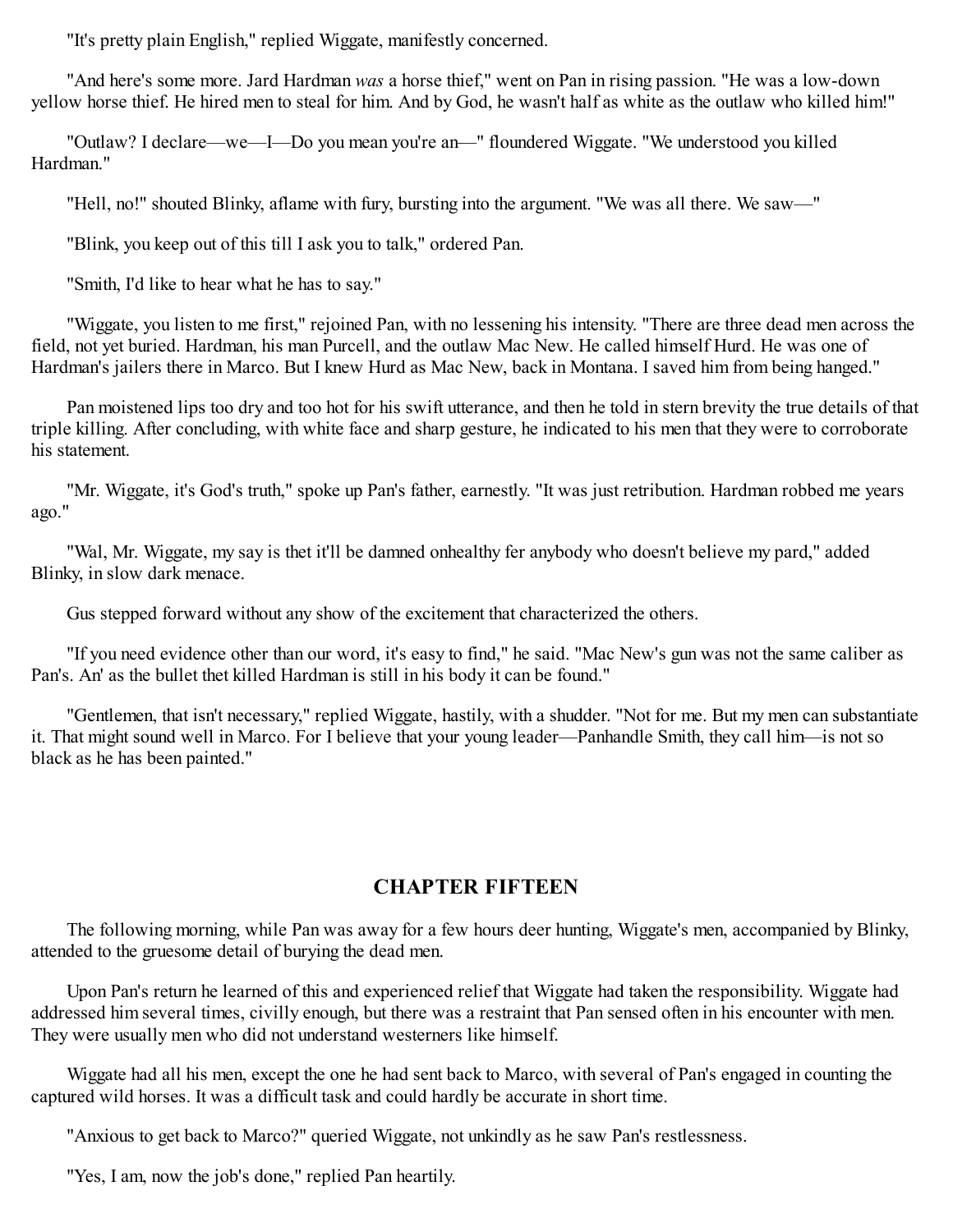"Well, I wouldn't be in any hurry, if I were you," said the horse dealer, bluntly.

"What do you mean?" queried Pan.

"Young Hardman is to be reckoned with."

"Bah!" burst out Pan in a scorn that was rude, though he meant it for Hardman. "That pop-eyed skunk! What do I care for him?"

"Excuse me, I would not presume to advise you," returned Wiggate stiffly.

"Aw, I beg your pardon, Mr. Wiggate," apologized Pan. "I know you mean well. And I sure thank you."

Wiggate did not answer, but he took something from his vest pocket, It was a lead bullet, slightly flattened.

"Let me see your gun?" he asked.

Pan handed the weapon to him, butt first. Wiggate took it gingerly, and tried to fit the bullet in a chamber of the cylinder, and then in the barrel. It was too large to go in.

"This is the bullet that killed Hardman," said Wiggate gravely. "It was never fired from your gun. I shall take pains to make this evident in Marco."

"I don't know that it matters but I'm sure much obliged," returned Pan with warmth.

"Well, I'll do it anyhow. I've been fooled by Hardman and, if you want to know it, cheated too. That's why I broke with him"

"Hope you didn't have any other association with him—besides horse buying."

"No, but I'm lucky I didn't."

"Hardman had his finger in a lot of things in Marco. I wonder who'll take them up. Say, for instance some of the gold claims he jumped."

"Well! I knew Hardman had mining interests, but I thought they were legitimate. It's such a queer mixed-up business, this locating, working, and selling claims. I want none of it."

"Hardman's men, either at his instigation or Dick's, deliberately ran two of my men out of their claims. They'll tell you so."

"I'm astonished. I certainly am astonished," replied Wiggate, and he looked it.

"Marco is the hardest town I ever rode into," declared Pan. "And I thought some of the prairie towns were bad. But I see now that a few wild cowboys, going on a spree, and shooting up a saloon, or shooting each other occasionally, was tame beside Marco."

"You're right. Marco is a hard place, and getting worse. There's considerable gold. The new Eldorado idea, you know. It draws lawless men and women from places that are beginning to wake up. And they prey upon honest men."

"Did the Yellow Mine belong to Hardman?" asked Pan curiously.

"Him and Matthews. Young Hardman claims it. He's already clashed with Matthews, so I heard."

"He'll do more than clash with Matthews, if he isn't careful. He'll *cash*!" declared Pan grimly. "Matthews is a fourflush sheriff. He wouldn't face a dangerous man. But he'd make short work of Dick Hardman."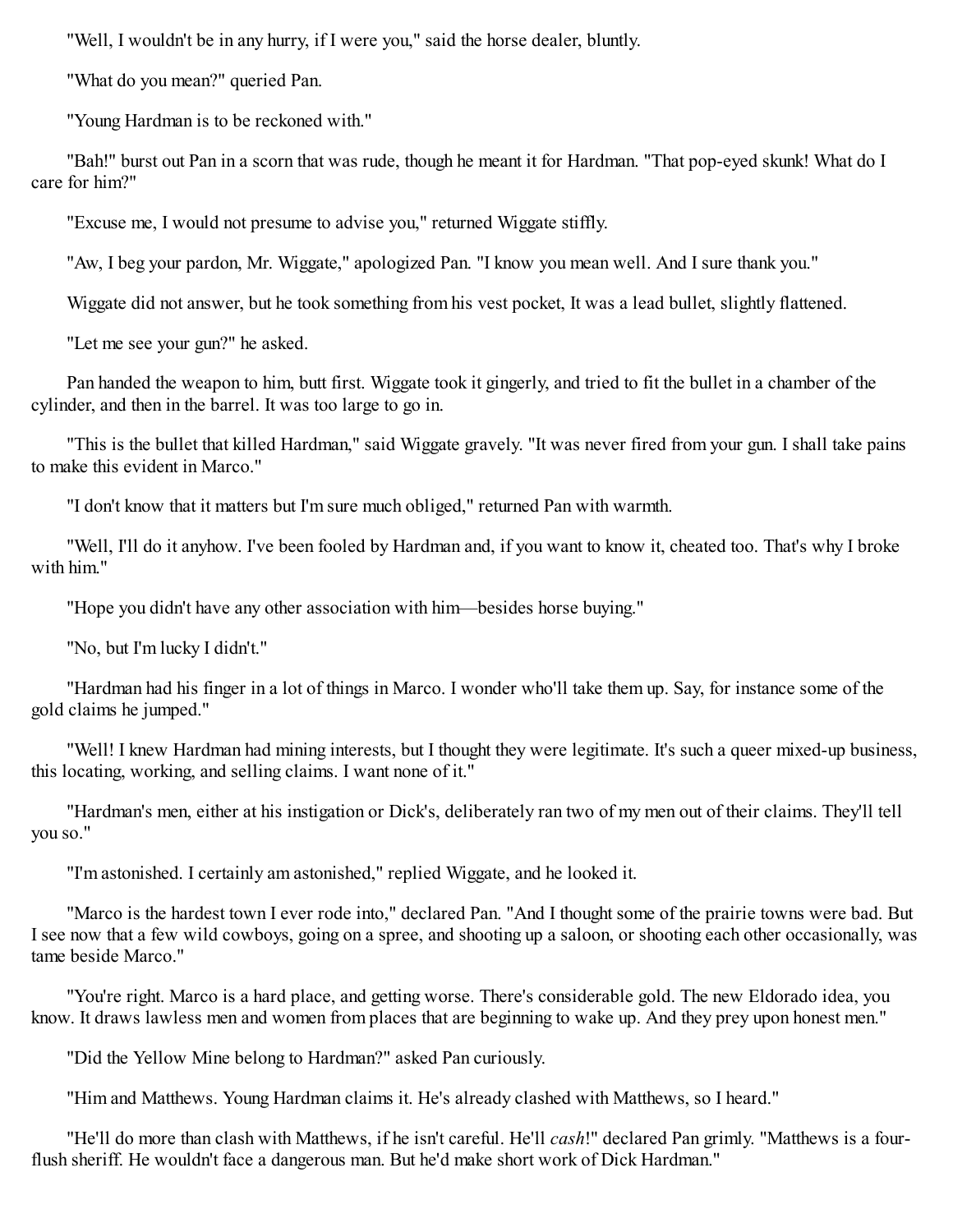"If I'm not inquisitive in asking—would you mind telling me, do you mean to *meet* Matthews and young Hardman?" inquired Wiggate, hesitatingly.

"I'll avoid them if possible," rejoined Pan. "Dad and I will get out of Marco pretty pronto. We're going to Arizona and homestead."

"That's sensible. You'll have money enough to start ranching. I wish you luck. I shall make this my last horse deal out here. It's profitable, but Marco is a little too—too raw for my blood."

According to figures that the counters agreed upon there were fourteen hundred and eighty-six wild horses in the trap.

Wiggate paid cash upon the spot. He had some bills of large denomination, but most of the money was in rather small bills. Pan made haste to get rid of all except his share. He doubled the wages of those who had been hired. Then he divided what was left with Blinky.

"My—Gawd!" gasped that worthy, gazing with distended eyes at the enormous roll of bills. "My Gawd! ... How much heah?"

"Count it, you wild-eyed cowpuncher," replied Pan happily. "It's your half."

"But, pard, it's too much," appealed Blinky. "Shore I'm robbin' you. This was your drive."

"Yes, and it was your outfit," returned Pan. "You furnished the packs, horses, location, and I furnished the execution. Looks like a square deal, share and share alike."

"All right, pard," replied Blinky, swallowing hard. "If you reckon thet way.... But will you keep this heah roll fer me?"

"Keep it yourself, you Indian."

"But, pard, I'll get drunk an' go on a tear. An' you know how bad I am when I get lickered up."

"Blink, you're not going to drink, unless in that one deal I hinted about," said Pan meaningly. "Hope we can avoid it."

"Aw, we're turnin' over a new leaf, huh?" queried the cowboy in strangest voice.

"You are, Blink," replied Pan with a frank, serious smile. "I've been a respectable sober cowboy for some time. You've been terrible bad.'

"Who said so?" retorted Blinky, aggressively.

"I heard it at the Yellow Mine."

That name, and the implication conveyed by Pan made Blinky drop his head. But his somber shame quickly fled.

"Wal, pard, I'll stay sober as long as you. Shake on it."

Pan made his plans to leave next morning as early as the wild horses they had hobbled could be gotten into shape to travel. Wiggate expected the riders he had sent for to arrive before noon the next day; and it was his opinion that he would have all the horses he had purchased out of there in a week. Pan and Blinky did not share this opinion.

Wiggate and his men were invited to try one of Lying Juan's suppers, which was so good that Juan had the offer of a new job. Upon being urged by Pan to accept it, he did so.

"I can recommend Lying Juan as the best cook and most truthful man I ever knew," remarked Pan.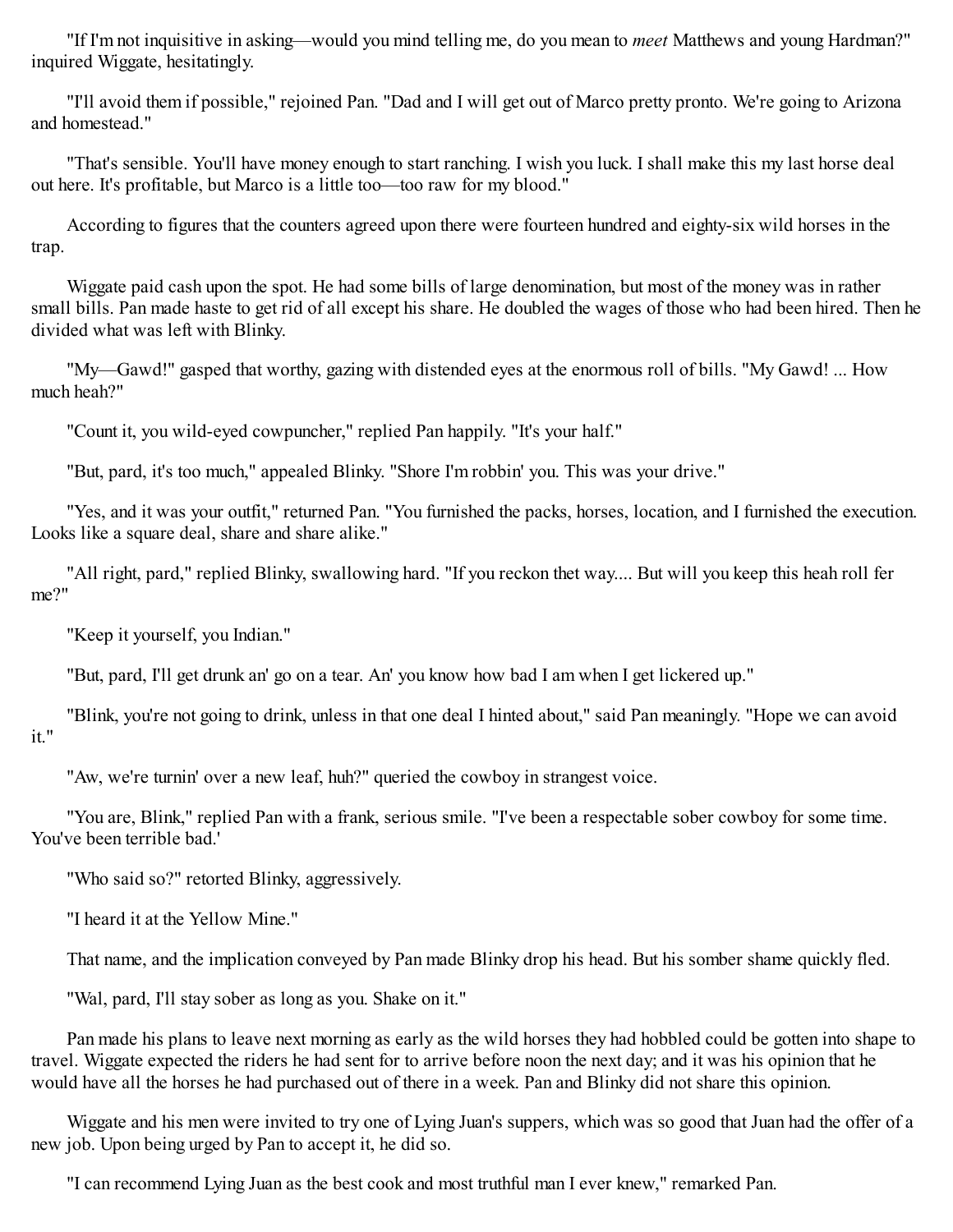Blinky rolled on the ground.

"Haw! Haw! Wait till Lyin' Juan tells you one of his whoppers."

"*Lying Juan*! I see. I was wondering about such a queer name for a most honest man," replied Wiggate. "I know he's a capital cook. And I guess I can risk the rest."

After supper Pan and Blinky took great pains cutting and fixing the ropes which they intended to use on the wild horses that were to be taken along with them.

"Wal, now thet's done, an' I reckon I'd write to my sweetheart, only I don't know nothin' to write aboot," said Blinky.

"Go to bed," ordered Pan. "We've got to be up and at those horses by daylight. You ought to know that tieing the feet of wild horses is sure enough work."

Next morning it was not yet daylight when Blinky drawled: "Wal, cowboys, we've rolled out, wrangled the hosses, swallered some chuck, an' now fer the hell!"

In the gray of dawn when the kindling east had begun to dwarf the glory of the morning star, the cowboys drove all the hobbled horses into the smaller corral. There they roped off a corner and hung a white tarpaulin over the rope. This was an improvised second corral where they would put the horses, one by one, as they tied up their feet.

Blinky and Gus made one unit to work together, and Pan, his father, and Brown constituted another.

Blinky, as usual, got in the first throw, and the hungry loop of his lasso circled the front feet of the plunging roan. He stood on his head, fell on his side, and struggled vainly to get up. But he was in the iron hands of masters of horses. Every time the roan half rose, Blinky would jerk him down. Presently Gus flopped down on his head and, while the horse gave up for a moment, Blinky slipped the noose off one foot and tied the other foot up with it. They let the roan rise. On three feet he gave a wonderful exhibition of bucking. When he slowed down they drove him behind the rope corral.

"The night's gone, the day's come, the work's begun," sang out Blinky. "Eat dust, you buckaroos."

Pan chose the little bay to tie up first. But after he had roped her and got up to her there did not appear to be any urgent reason for such stringent measure. Little Bay was spirited, frightened, but not wild.

"I'll risk it," said Pan, and led her to the rope corral.

The sun rose hot and, likewise, the dust. The cowboys did not slacken their pace! It took two hours of exceedingly strenuous labor to tie up all the wild horses. Each horse had presented a new fight. Then came the quick job of packing their outfits, which Juan had gotten together. Everyone of the men had been kicked, pulled, knocked down, and so coated with sweat and dust that they now resembled Negroes. Their hands were fairly cooked from the hot ropes' sizzling when the horses plunged. And at nine o'clock they were ready for the momentous twenty-five mile drive to Marco.

"All ready for the parade!" yelled Blinky. "Go ahaid, you fellars. Open the gate, an' leave it fer me to close."

Pan and the others were to ride in front, while Blinky drove the horses. The need for men was in front, not behind. As they started down the wing of the trap to open the gate the roped wild horses began a terrific plunging, kicking, bucking and falling down. Some of them bit the rope on their feet. But little by little Blinky drove them out into the open. Pan and his father dropped back to each side, keeping the horses in a close bunch. That left Gus and Brown in front to run down those that tried to escape. The white-footed stallion was the first to make a break. He ran almost as well on three feet as on four, and it took hard riding to catch him, turn him and get him back in the bunch. The next was Pan's roan. He gave a great deal of trouble.

"Haw! Haw! Thet's Pan's hoss. Kill him! I guess mebbe Pan cain't pick out the runners."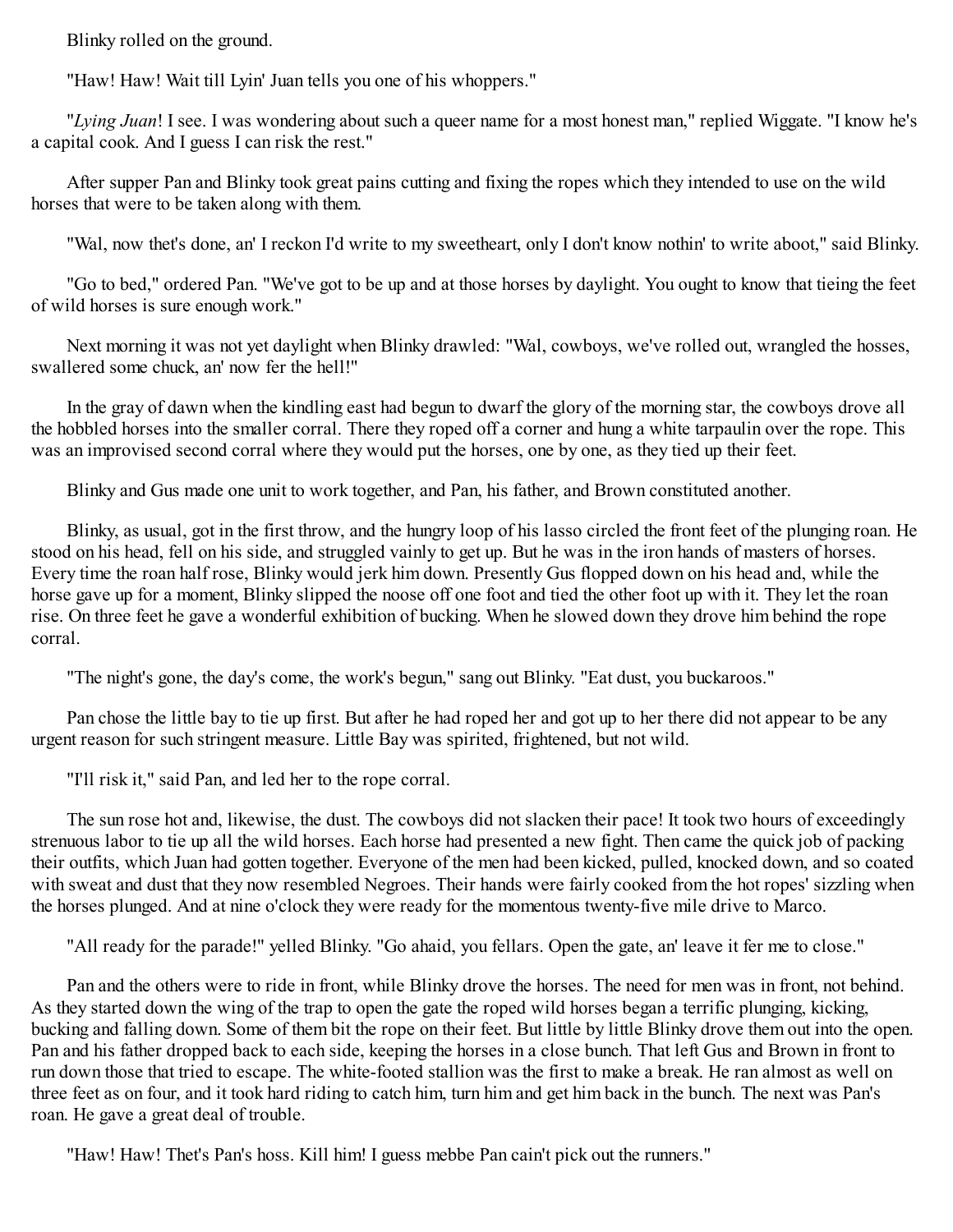When the wild horses got out of the narrow gateway between bluff and slope they tried to scatter. The riders had their hands full. Riding, shooting, yelling, swinging their ropes, they moved the horses forward and kept them together. They were learning to run on three feet and tried hard to escape. Just when the melee grew worst they reached the cedar fence, only half of which had been burned by the resentful Hardman outfit, and this obstruction was of signal help to the riders. Once more in a compact bunch, the wild horses grew less difficult to handle.

As Pan rode up the ridge leading out of the valley he turned to have a last look at this memorable place. To his amaze and delight he saw almost as many wild horses as before the drive.

"Gee, I'm greedy," he muttered. "Lucky as I've been, I want to stay and make another drive."

"Wal, pard, I'm readin' your mind," drawled Blinky. "But don't feel bad. If we tried thet drive again we might ketch a few. But you cain't fool them broomies twice the same way."

Another difficulty soon presented itself. Several of the wild horses could not learn to travel well on three feet.

"Reckon they've had long enough trial. We gotta cut them loose," said Blinky.

"We'll lose them sure," complained Pan.

"Mebbe so. But we cain't do nothin' else. It's mighty strange, the difference in hosses. Same as people, come to think aboot it. Some hosses learn quick, an' now an' then there's one like thet stallion. He can run like hell. Most wild hosses fight an' worry themselves, an' quick as they learn to get along on three feet they make the best of it. Some have to be cut loose. Fact is, pard, we've got a mighty fine bunch, an' we're comin' along better'n I expected.... Loose your lasso now, cowboy, for you'll shore need it."

The need of that scarcely had to be dwelt on, for the instant Gus and Blinky cut loose a poor traveler, he made a wild dash for liberty. But he ran right into a hateful lasso. This one let out a piercing whistle.

All the time the riders were moving the bunch forward down into flat country between gray brushy hills. Evidently this wide pass opened into a larger valley. The travel was mostly over level ground, which facilitated the progress.

It took two men to lasso a horse, hold his ears, cut the rope round his legs, release the noose on his neck and let him go. They could not afford to lose any precious second over this job. Time was too badly needed.

The parade, as Blinky had called it, made only a few miles an hour, and sometimes this advance was not wholly in the right direction. Nevertheless the hours seemed to fly. There was no rest for horses or men. The afternoon had begun to wane before the horses had all made up their minds that fighting and plunging was of no avail. Weary, exhausted, suffering from the bound up legs, they at last surrendered. Whereupon Blinky and Gus cut their feet loose. Sometimes the whole bunch would have to be held up for one horse that, upon release, could not use his freed foot. Pan had an idea the horses did not want that tried on them twice. They showed intelligence. This method was not breeding the horses for saddle and bridle, which was of course the main consideration to come, but it certainly tamed them. It was a little too cruel for Pan to favor.

"Wal, we'll shore be lucky if we make Snyder's pasture tonight," remarked Blinky. "No hope of makin' Marco."

Pan had never expected to do so, and therefore was not disappointed. His heart seemed so full and buoyant that he would not have minded more delay. Indeed he rode in the clouds.

The pass proved to be longer than it looked, but at last the drove of horses was headed into the wide flat country toward the west. And soon trail grew into road. The sunset dusk mantled the sweeping prairielike valley, and soon night fell, cool and windy. The wild horses slowed to a walk and had to be driven to do that. Pan felt that he shared their thirst.

When at about ten o'clock, Blinky espied through the gloom landmarks that indicated the pasture he was seeking, it was none too soon for Pan.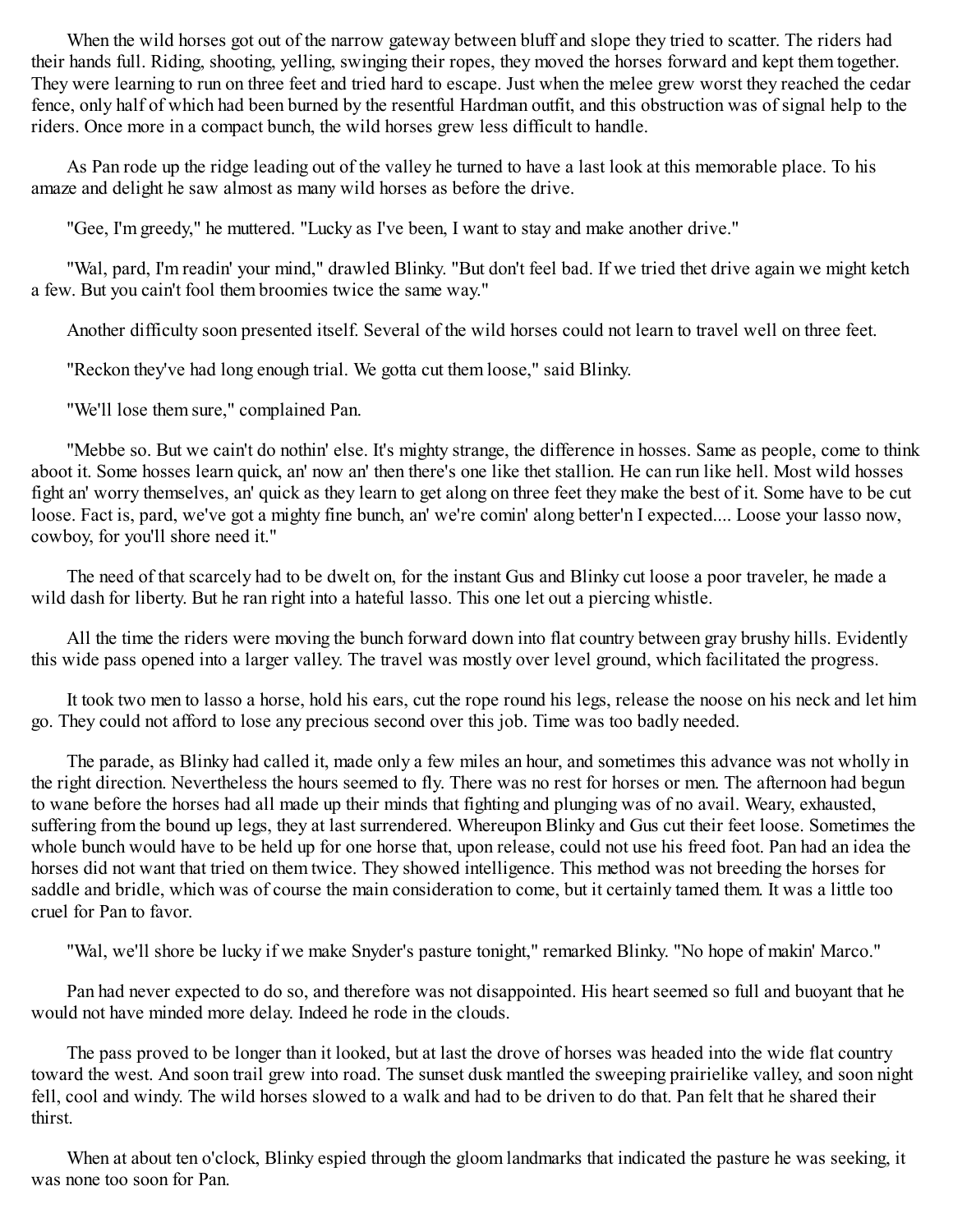"Water an' grass heah, but no firewood handy," announced Blinky, as they turned the horses into the pasture. "Fellar named Snyder used to ranch heah. It didn't pay. This little pasture is lucky fer us. I was heah not long ago. Good fence, an' we can round up the bunch easy in the mawnin'."

The weary riders unpacked the outfit, took a long deep drink of the cold water, and unrolling their tarps went supperless to bed. Pan's eyes closed as if with glue and his thoughts wavered, faded.

Pan's father was the first to get up, but already the sun was before him. Pan saw him limp around, and leave the pasture to return with an armful of fire wood.

"Pile out!" he yelled. "It's Siccane, Arizona, or bust!"

One by one the boys rolled from their beds. Pan was the only one who had to pull on his boots. Somebody found soap and towel, which they fought over. The towel had not been clean before this onslaught. Afterward it was unrecognizable. Gus cooked breakfast which, judged from the attack upon it, was creditable to him.

"Wal, our hosses are heah," said Blinky, cheerfully. "Reckon I was afeared they'd jump the fence. We may have a little hell on the start."

"Blink, you don't aim to tie up their feet again, do you?" inquired Pan anxiously.

"Nope. They had all they wanted of thet. Mebbe they'll try to bust away first off. But our hosses are fresh, too. I'm gamblin' in three hours we'll have them in your dad's corral."

"Then we don't have to drive through Marco?"

"Shore not. We're on the main road thet passes your dad's. Reckon it's aboot eight miles or so."

"Say, Blink, do we take this road on our way south to Siccane?"

"Yep. It's the only road. You come in on it by stage. It runs north and south. Not very good road this way out of Marco."

"Then, by golly, we can leave our new horses here," exclaimed Pan gladly.

"Wal, I'll be goldarned. Where's my haid? Shore we can. It's a first-rate pasture, plenty of water, an' fair grass. But I'll have to go in town, thet's damn shore, you know. An' we cain't leave these hosses heah unguarded."

"Gus, will you and Brown stay here? We'll leave grub and outfit."

Brown had to refuse, and explained that he was keen to get back to his mining claim, which he believed now he would be able to work.

"I'll stay," said Gus. "It's a good idee. Workin' with these hosses a day or two will get 'em fit to travel. An' I reckon I'd like a job with you, far as Siccane anyway."

"You've got it, and after we reach Siccane, too, if you want one," replied Pan quickly.

The deal was settled to the satisfaction of all concerned.

"How aboot our pack hosses?" asked Blinky. "Course Charley will have to take his, but will we need ours? I mean will we have to pack them from heah?"

"No, all that stuff can go in the wagons," replied Pan. "We'll need three wagons, anyhow. Maybe more. Dad, how much of an outfit have you at home?"

"You saw it, son," said Smith, with a laugh. "Mine would go in a saddlebag. But I reckon the women folks will have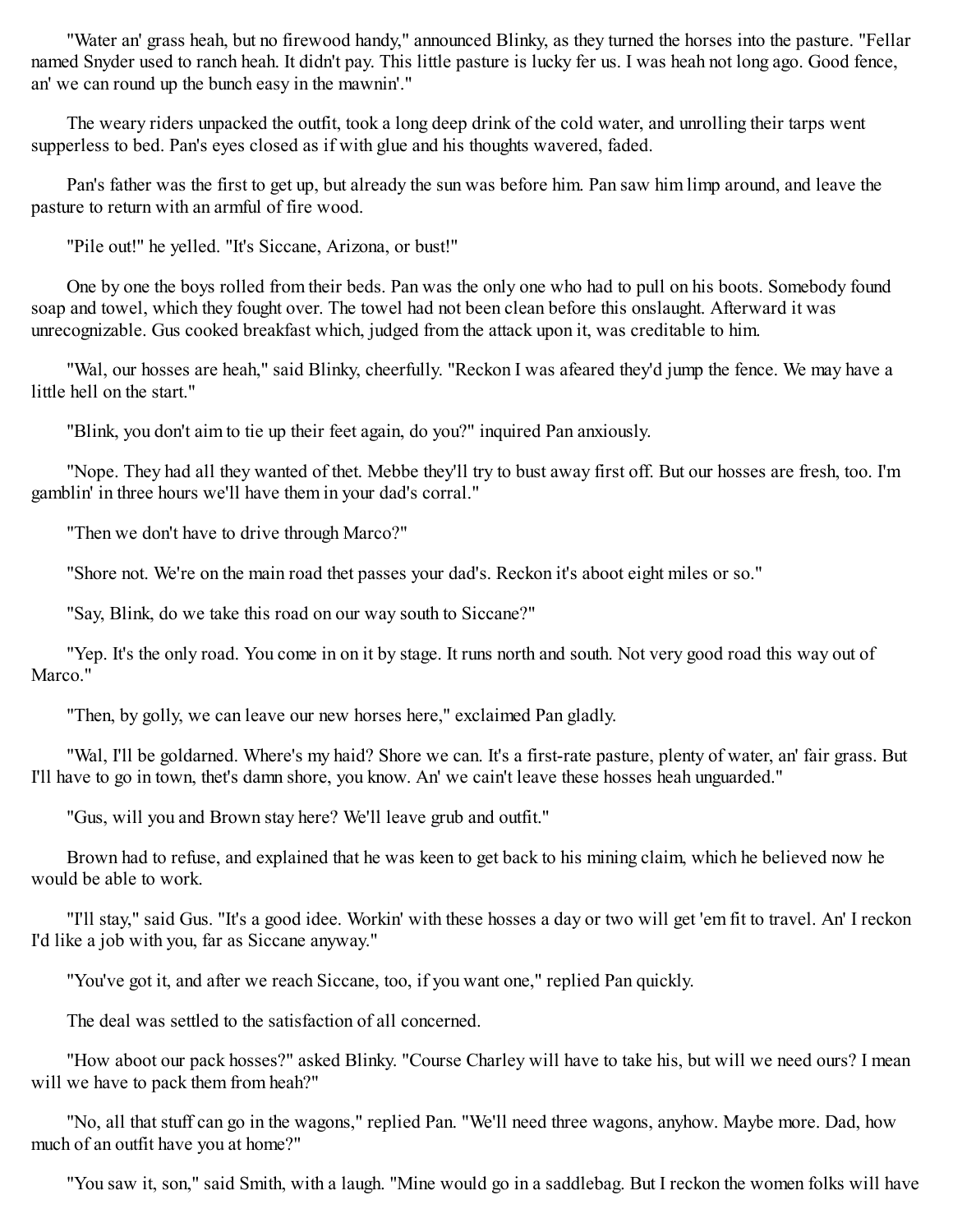a wagon load."

"Rustle. I'm ararin' to go," yelled Pan, striding out into the pasture to catch his horse. In the exuberance of the moment Pan would have liked to try conclusions with the white-footed stallion or the blue roan, but he could not spare the time. He led Sorrel back to camp and saddled him. Blinky and Pan's father were also saddling their mounts.

"I'll take it easy," explained Charley Brown, who had made no move. "My claim is over here in the hills not very far."

"Brown, I'm sorry you won't go south with us," said Pan warmly, as he shook hands with the miner. "You've sure been a help. And I'm glad we've—well, had something to do with removing the claim jumpers."

As Pan rode out that morning on the sorrel, to face north on the road to Marco, he found it hard to contain himself. This hour was the very first in which he could let himself think of the glorious fulfillment of his dream.

His father was too lame to ride fast and Pan, much as he longed to rush, did not want to leave him behind. But it was utterly impossible for Pan to enter into the animated conversation carried on by his father and Blinky. They were talking wagons, teams, harness, grain, homesteads and what not. Pan rode alone, a little ahead of them.

Almost, he loved this wild and rugged land. But that was the ecstasy of the moment. This iron country was too cut up by mountains, with valleys too bare and waterless, to suit Pan. Not to include the rough and violent element of men attracted by gold!

Nevertheless on this bright autumn morning there was a glamour over valley and ridge, black slope and snowy peak, and the dim distant ranges. The sky was as blue as the inside of a columbine, a rich and beautiful light of gold gilded the wall of rock that boldly cropped out of the mountainside; and the wide sweeping expanse of sage lost itself in a deep purple horizon. Ravens and magpies crossed Pan's glad eyesight. Jack rabbits bounded down the aisles between the sage bushes. Far out on the plain he descried antelope, moving away with their telltale white rumps. The air was sweet, intoxicating, full of cedar fragrance and the cool breath from off the heights.

While he saw and felt all this his mind scintillated with thoughts of Lucy Blake. He would see her presently, have the joy of surprising her into betrayal of love. He fancied her wide eyes of changing dark blue, and the swift flame of scarlet that so readily stained her neck and cheek.

He would tell her about the great good fortune that had befallen him; and about the beautiful mare, Little Bay, he had captured for her; and now they could talk and plan endlessly, all the way down to Siccane.

When would Lucy marry him? That was a staggering question. His heart swelled to bursting. Had he the courage to ask her at once? He tried to see the matter from Lucy's point of view, but without much success.

Dreaming thus, Pan rode along without being aware of the time or distance.

"Hey, pard," called Blinky, in loud banter. "Are you goin' to ride past where your gurl lives?"

With a violent start Pan wheeled his horse. He saw that he had indeed ridden beyond the entrance to a farm, which upon second look he recognized. It was, however, an angle with which he had not been familiar. The corrals and barn and house were hidden in trees.

"I'm loco, all right," he replied with a little laugh.

Through gate and lane they galloped, on to the corral, and round that to the barn. This was only a short distance to the house. Pan leaped from his horse and ran.

With an uplift of his heart that was almost pain, he rushed round the corner of the house to the vine-covered porch.

The door was shut. Stealthily he tiptoed across the porch to knock. No answer! He tried the door. Locked! A quiver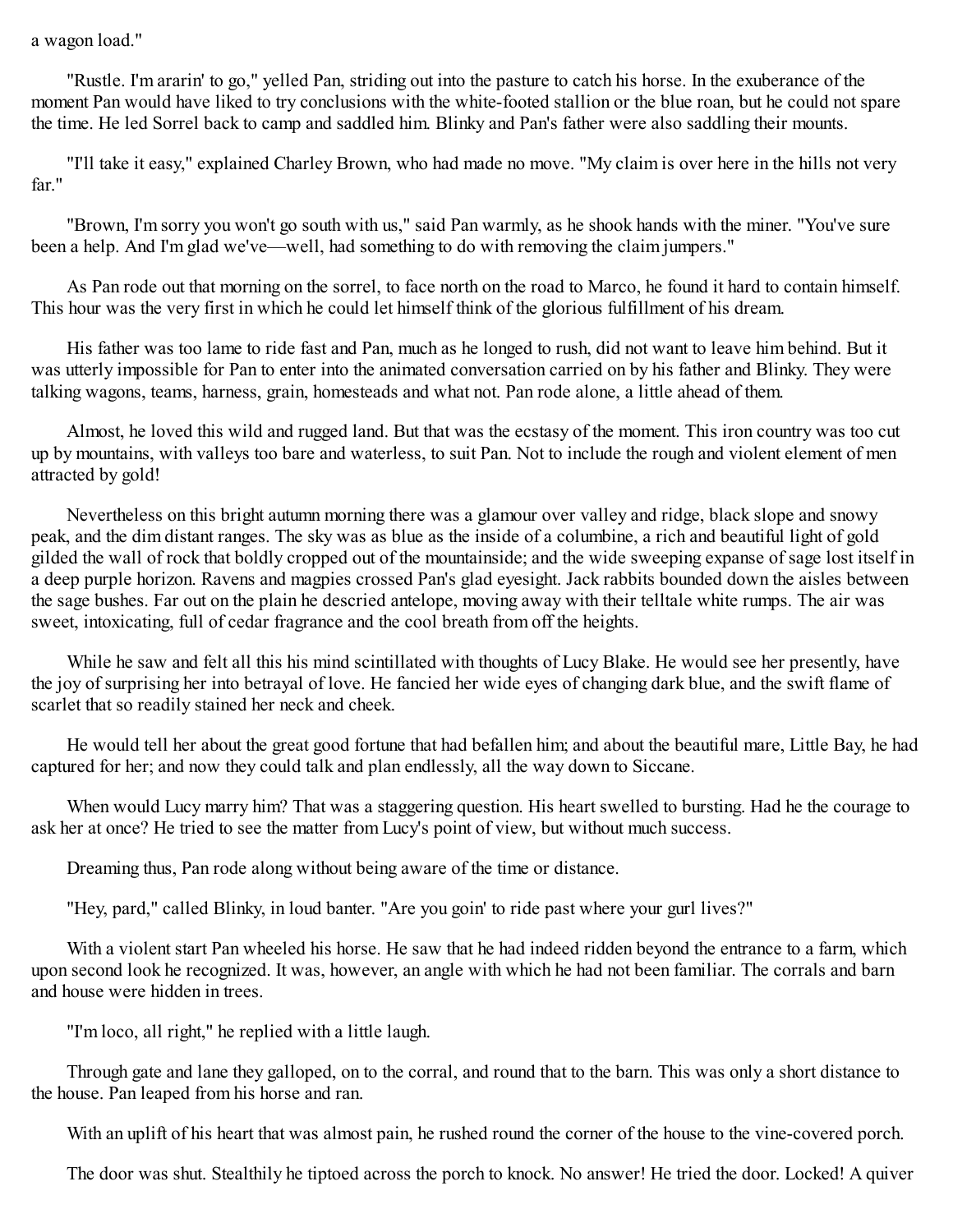ran through him.

"Strange," he muttered, "not home this early."

He peered through the window, to see on floor and table ample evidence of recent packing. That gave check to a creeping blankness which was benumbing Pan. He went on to look into his mother's bedroom. The bed looked as if it had been used during the night and had not been made up. Perhaps his mother and Lucy had gone into Marco to purchase necessities.

"But—didn't I tell Lucy not to go?" he queried, in bewilderment.

Resolutely he cast out doubtful speculations. There could hardly be anything wrong. Hurriedly he returned to the barn.

"Wal, I'll tell you," Blinky was holding forth blandly, "this heah grubbin' around without a home an' a woman ain't no good. I'm shore through. I'm agoin'—"

"Nobody home," interrupted Pan.

"Well, that's nothin' to make you pale round the gills," returned his father. "They're gone to town. Mother had a lot of buyin' to do."

"But I particularly told Lucy to stay here."

"S'pose you did," interposed Blinky. "Thet's nothin'. You don't expect this heah gurl to mind you."

"No time for joking, Blink," said Pan curtly. "It just doesn't set right on my chest. I've got to find Lucy pronto. But where to go!"

With a single step he reached his stirrup and swung into his saddle.

"Pan, Lucy an' the wife will be in one of the stores. Don't worry about them. Why, they did all our buyin'."

"I tell you I don't like it," snapped Pan. "It's not what I think, but what I feel. All the same, wherever they are it doesn't change our plans. I'll sure find them, and tell them we're packing to leave pronto..... Now, Dad, buy three wagons and teams, grain, grub, and whatever else we need for two weeks or more on the road. Soon as I find Lucy and Mother I'll meet you and help you with the buying."

"I ought to talk it over with Ma before I buy grub," replied his father, perplexedly scratching his head. "I wish they was home."

"Come on, Blink," called Pan, as he rode out.

Blinky joined him out in the road.

"Pard, I don't get your hunch, but I can see you're oneasy."

"I'm just loco, that's all," returned Pan, forcing himself. "It's—such—such a disappointment not to see—her.... Made me nervous. Makes me think how anything might happen. I never trusted Jim Blake. And Lucy is only a kid in years."

"Ahuh," said Blinky, quietly. "Reckon I savvy. You wouldn't feel thet way fer nothin'."

"Blink, I'm damn glad you're with me," rejoined Pan feelingly, turning to face his comrade. "No use to bluff with you. I wish to heaven I could say otherwise, but I'm afraid there's something wrong."

"Shore. Wal, we'll find out pronto," replied Blinky, with his cool hard spirit, "an' if there is, we'll damn soon make it right."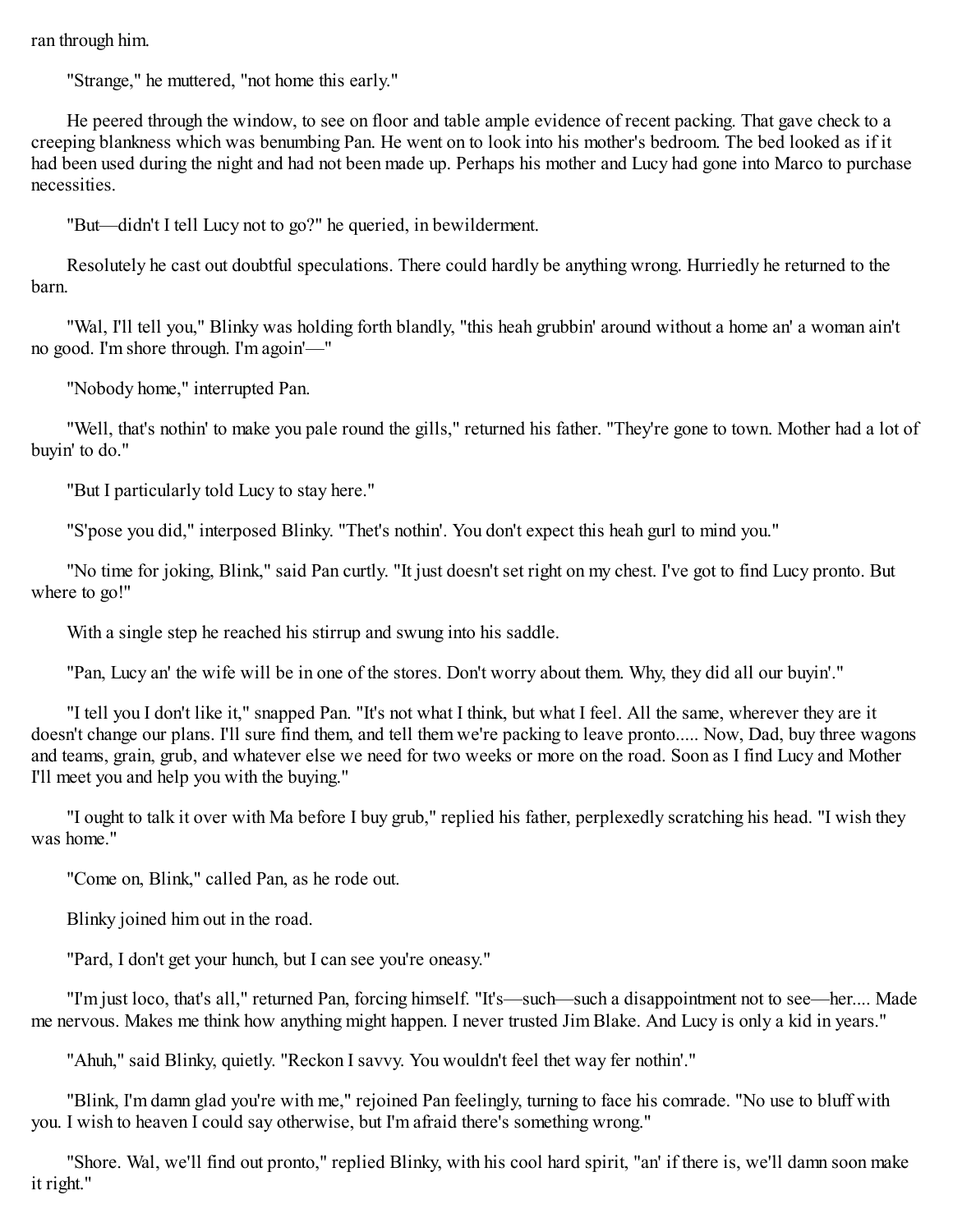They rode rapidly until they reached the outskirts of town, when Blinky called Pan to a halt.

"Reckon you'd better not ride through Main Street," he said significantly.

They tied their horses behind a clump of trees between two deserted shacks. Pan removed his ragged chaps, more however to be freer of movement than because they were disreputable.

"Now, Blink, we'll know pronto if the town is friendly to us," he said seriously.

"Huh! I ain't carin' a whoop, but I'll gamble we could own the town. This fake minin', ranchin', hoss-dealin' Hardman was a hunk of bad cheese. Pard, are you goin' to deny you killed him? Fer shore they've been told thet."

"No. Wiggate can do the telling. All I want is to find Lucy and send her back home, then buy our outfit and rustle."

"Sounds pretty. But I begin to feel hunchy myself. Let's have a drink, Pan."

"We're not drinking, cowboy," retorted Pan.

"Ain't we? Excuse me. Shore I figgered a good stiff drink would help some. I tell you I've begun to get hunches."

"What kind?"

"No kind at all. Just feel that all's not goin' the way we hope. But it's your fault. It's the look you got. I'd hate to see you hurt deep, pard."

They passed the wagon shop where Pan's father had been employed, then a vacant lot on one side of the street and framed tents on the other. Presently they could see down the whole of Main Street. It presented the usual morning atmosphere and color, though Pan fancied there was more activity than usual. That might have been owing to the fact that both the incoming and outgoing stages were visible far up at the end of the street.

Pan strained his eyes at people near and far, seeking first some sign of Lucy, and secondly someone he could interrogate. Soon he would reach the first store. But before he got there he saw his mother emerge, drag Bobby, who evidently wanted to stay. Then Alice followed. Both she and her mother were carrying bundles. Pan's heart made ready for a second and greater leap—in anticipation of Lucy's appearance. But she did not come.

"Hello, heah's your folks, pard, figgerin' from looks," said Blinky. "What a cute kid! ... Look there!"

Pan, striding ahead of Blinky saw his mother turn white and reel as if about to faint. Pan got to her in time.

"Mother! Why, Mother," he cried, in mingled gladness and distress. "It's me. I'm all right. What'd you think? ... Hello, Bobby, old dirty face... Alice, don't stare at me. I'm here in the flesh."

His mother clung to him with hands like steel. Her face and eyes were both terrible and wonderful to see. "Pan! Pan! You're alive? Oh, thank God! They told us you'd been shot."

"Me? Well, I guess not. I'm better than ever, and full of good news," went on Pan hurriedly. "Brace up, Mother. People are looking. There... Dad is out home. We've got a lot to do. Where's Lucy?"

"Oh, God—my son, my son!" cried Mrs. Smith, her eyes rolling.

"*Hush*!" burst out Pan, with a shock as if a blade had pierced his heart. He shook her not gently. "*Where* is Lucy?"

His mother seemed impelled by his spirit, and she wheeled to point up the street.

"Lucy! There—in that stage—leaving Marco!"

"For God's—sake!" gasped Pan. "What's this? Lucy! Where's she going?"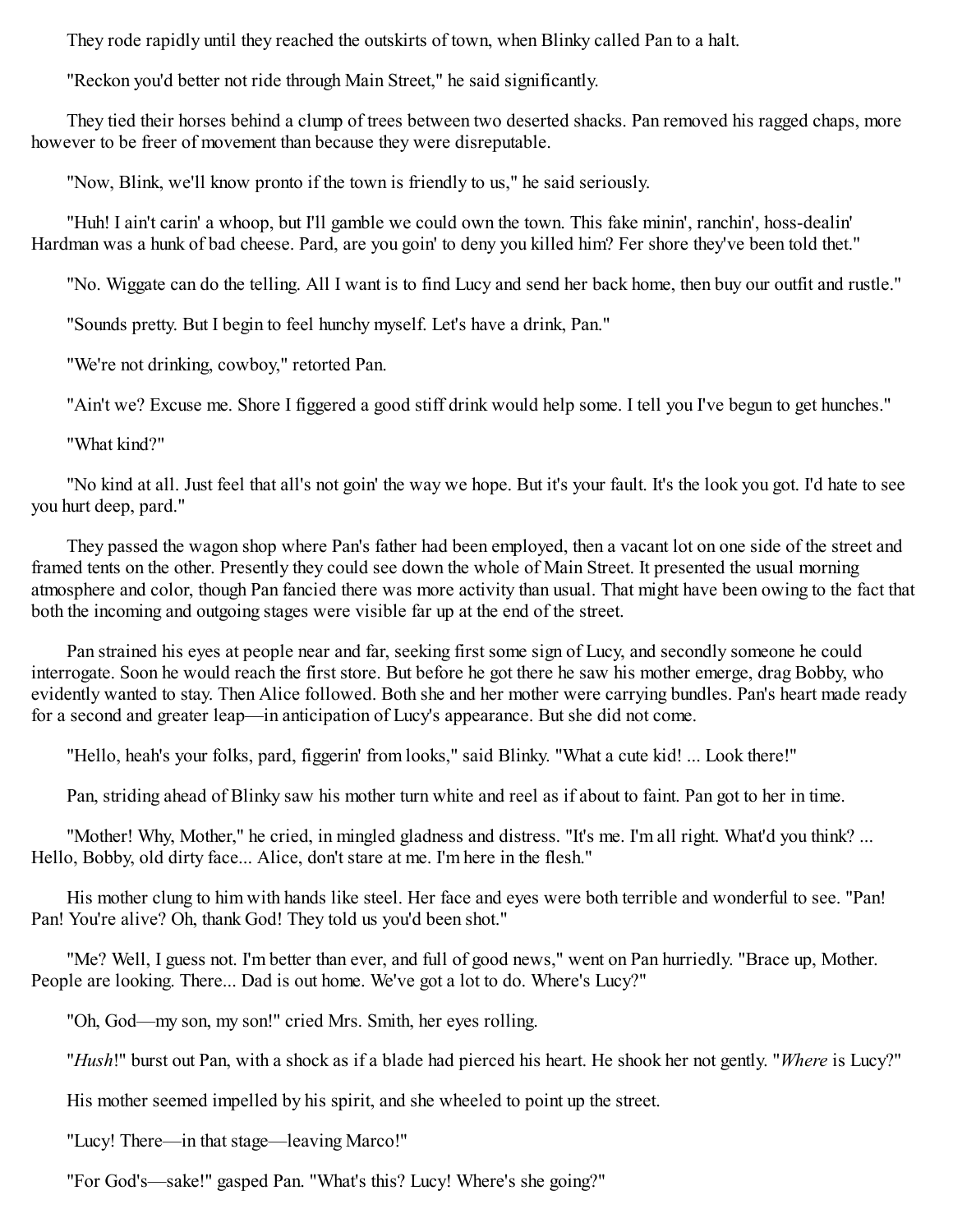"Ask her yourself," she cried passionately.

Something terrible seemed to crash inside Pan. Catastrophe! It was here. His mother's dark eyes held love, pity, and passion, which last was not for him.

"Mother, go home at once," he said swiftly. "Tell Dad to rush buying those wagons. You and Alice pack. We shake the dust of this damned town. Don't worry. Lucy will leave with *us*!"

Then Pan broke into long springy strides, almost a run. Indeed Blinky had to run to keep up with him. "I told you, pard," said his comrade. huskily. "Hell to pay! —— —— the luck!"

Pan had only one conscious thought—to see Lucy. All else seemed damming behind flood gates.

People rushed into the street to get out of the way of the cowboys. Others stared and made gestures. Booted men on the porch of the Yellow Mine stamped noisily as they trooped to get inside. Voices of alarm and mirth rang out. Pan took only a fleeting glance into the wide doorway. He saw nothing, thought nothing. His stride quickened as he passed Black's store, where more men crowded to get inside.

"Save your—wind, pard," warned Blinky. "You might—need it."

They reached the end of the street and across the wide square stood the outgoing stage, before the express office. There was no driver on the front seat. Smith, the agent, was emerging from the office with mailbags.

"Slow up, pard," whispered Blinky, at Pan's elbow.

Pan did as he was advised, though his stride still retained speed. Impossible to go slowly! There were passengers in the stagecoach. When Pan reached the middle of the street he saw the gleam of golden hair that he knew. Lucy! Her back was turned to him. And as he recognized her, realized he had found her, there burst forth in his mind a thundering clamor of questioning voices.

A few more strides took him round the stage. Men backed away from him. The door was open.

"*Lucy*!" he called, and his voice seemed to come piercingly from a far-off place.

She turned a strange face, but he knew her eyes, saw the swift transition, the darkening, widening. How white she turned! What was this! Agony in recognition! A swift unuttered blaze of joy that changed terror. He saw her lips frame his name, but no sound came.

"*Lucy*!" he cried. "What does this mean? Where are you going?"

She could not speak. But under her pallor the red of shame began to burn. Pan saw it, and he recognized it. Mutely he gazed at the girl as her head slowly sank. Then he asked hoarsely: "What's it mean?"

"Pard, take a peep round heah," drawled Blinky in slow cool speech that seemed somehow to carry menace.

Pan wheeled. He had the shock of his life. He received it before his whirling thoughts recorded the reason. It was as if he had to look twice. Dick Hardman! Fashionably and wonderfully attired! Pan got no farther than sight of the frock coat, elaborate vest, flowing tie, and high hat. Then for a second he went blind.

When the red film cleared he saw Hardman pass him, saw the pallor of his cheek, the quivering of muscle, the strained protruding of his eye.

He got one foot on the stage step when Pan found release for his voice.

"*Hardman*!"

That halted the youth, as if it had been a rope, but he never turned his head. The shuffling of feet inside the coach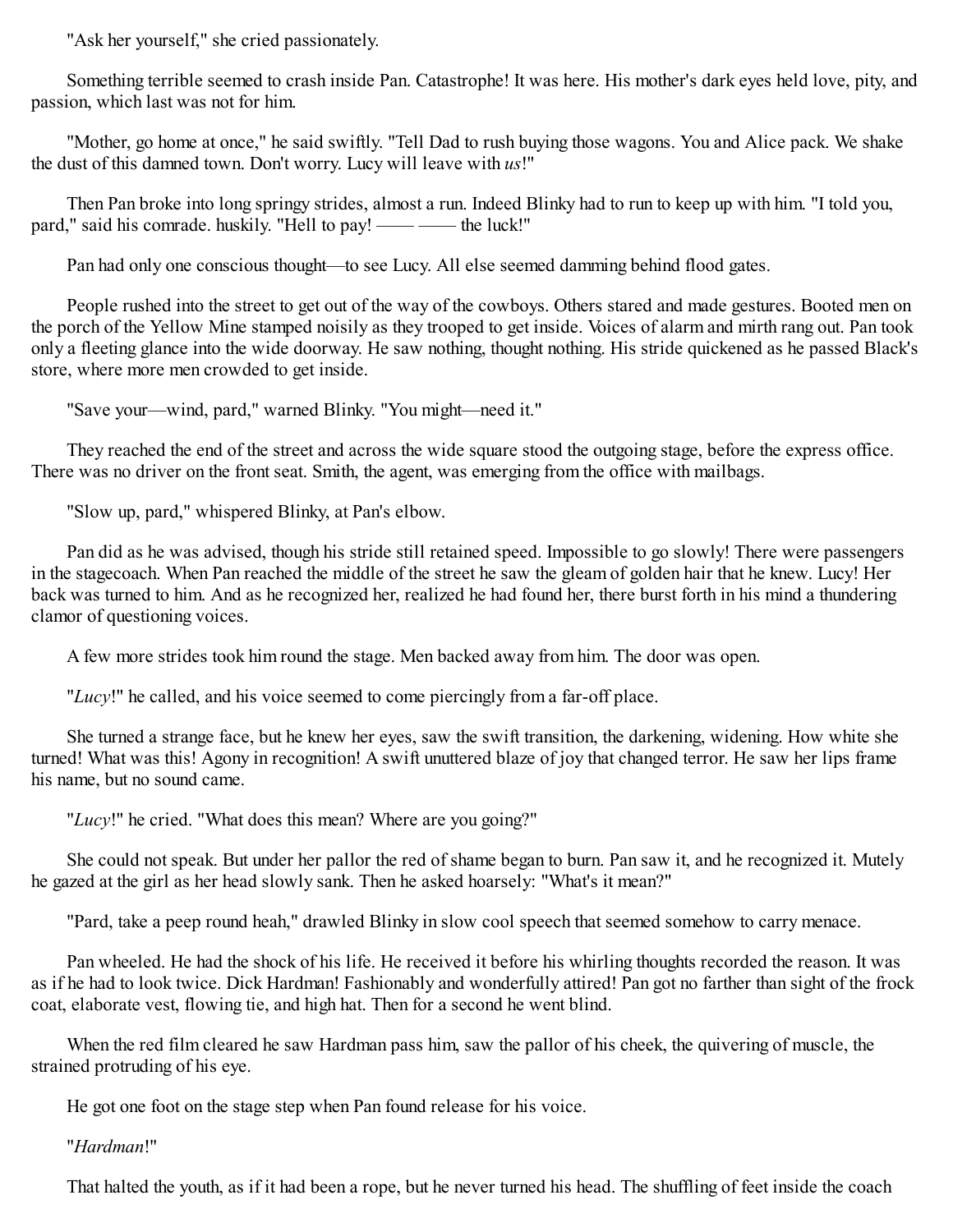hinted of more than restlessness. There was a scattering of men from behind Pan.

He leaped at Hardman and spun him round.

"Where are you going?"

"Frisco, if it's—any of your business," replied Hardman incoherently.

"Looks like I'll make it my business," returned Pan menacingly. He could not be himself here. The shock had been too great. His mind seemed stultified.

"Hardman—do you mean—do you think—you're taking *her*—away?" queried Pan, as if strangling.

"Ha!" returned Hardman with an upfling of head, arrogant, vain for all his fear. "I know it.... She's my wife!"

## **CHAPTER SIXTEEN**

Destruction, death itself seemed to overthrow Panhandle Smith's intensity of life. He reeled on his feet. For a moment all seemed opaque, with blurred images. There was a crash, crash, crash of something beating at his ears.

How long this terrible oblivion possessed Pan he did not know. But at Hardman's move to enter the stage, he came back a million times more alive than ever he had been—possessed of devils.

With one powerful lunge he jerked Hardman back and flung him sprawling into the dust.

"There! Once more!..." cried Pan, panting. "Remember—the schoolhouse? That fight over Lucy Blake! Damn your skunk soul!... Get up, *if* you've got a gun!"

Hardman leaned on his hand. His high hat had rolled away. His broadcloth suit was covered with dust. But he did not note these details of his abasement. Like a craven thing fascinated by a snake he had his starting eyes fixed upon Pan, and his face was something no man could bear to see.

"Get up—*if* you've got a gun!" ordered Pan.

"I've no—gun—" he replied, in husky accents.

"Talk, then. Maybe I can keep from killing you."

"For God's sake—don't shoot me. I'll tell you anything."

"Hardman, you say you—you *married* my—this girl?" rasped out Pan, choking over his words as if they were poison, unable to speak of Lucy as he had thought of her all his life.

"Yes—I married her."

"*Who* married you?"

"A parson from Salt Lake. Matthews got him here."

"Ah-uh!—Matthews. *How* did you force her?"

"I swear to God she was willing," went on Hardman. "Her father wanted her to."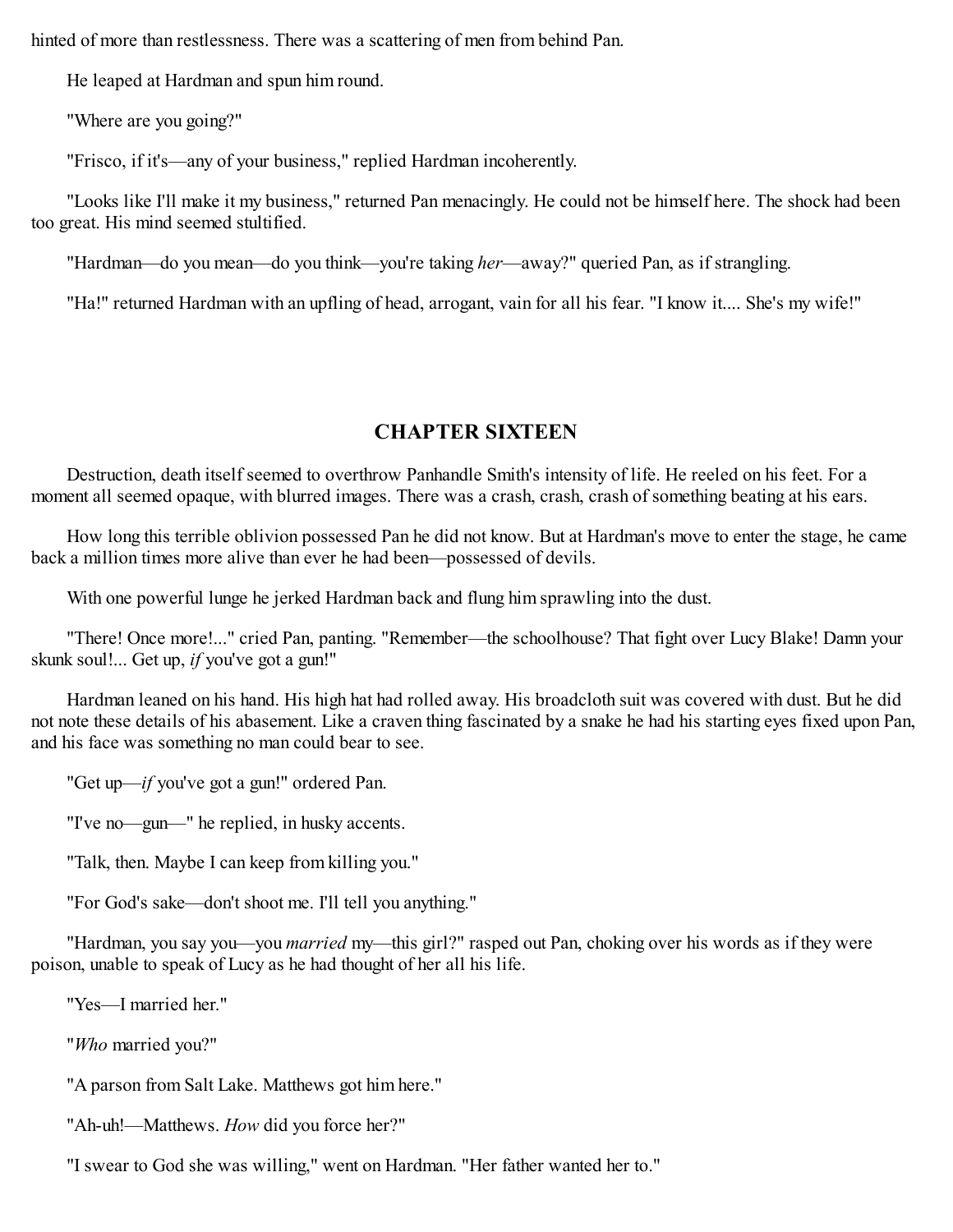"What? Jim Blake left here for Arizona. I sent him away."

"But he never went—I—I mean he got caught—put in jail again. Matthews sent for the officers. They came. And they said they'd put Blake away for ten years. But I got him off... Then Lucy was willing to marry me—and she did. There's no help for it now... too late."

"*Liar*!" hissed Pan. "You frightened her—tortured her."

"No, I—I didn't do anything. It was her father. He persuaded her."

"Drove her, you mean. And you paid him. Admit it or I'll—" Pan's move was threatening.

"Yes—yes, I did," jerked out Hardman in a hoarser, lower voice. Something about his lifelong foe appalled him. He was abject. No confession of his guilt was needed.

"Go get yourself a gun. You'll have to kill me before you start out on your honeymoon. Reckon I think you're going to hell.... Get up.... Go get yourself a gun...."

Hardman staggered to his feet, brushing the dirt from his person while he gazed strickenly at Pan.

"My God, I can't fight you," he said. "You won't murder me in cold blood... Smith, I'm Lucy's husband... She's my wife."

"And what is Louise Melliss?" whipped out Pan. "What does *she* say about your marriage? You ruined her. You brought her here to Marco. You tired of her. You abandoned her to that hellhole owned by your father. He got his just deserts and you'll get yours."

Hardman had no answer. Like a dog under the lash he cringed at Pan's words.

"Get out of my sight," cried Pan, at the end of his endurance. "And remember the next time I see you, I'll begin to shoot."

Pan struck him, shoved him out into the street. Hardman staggered on, forgetting his high hat that lay in the dust. He got to going faster until he broke into an uneven half-run. He kept to the middle of the street until he reached the Yellow Mine, where he ran up the steps and disappeared.

Pan backed slowly, step by step. He was coming out of his clamped obsession. His movement was now that of a man gripped by terror. In reality Pan could have faced any peril, any horror, any physical rending of flesh far more easily than this girl who had ruined him.

She had left the stage and she stood alone. She spoke his name. In the single low word he divined fear. How long had she been that dog's wife? When had she married him? Yesterday, or the day before—a week, what did it matter?

"*You—you*!" he burst out helplessly in the grip of deadly hate and agony. He hated her then—hated her beauty—and the betrayal of her fear for him. What was life to him now? Oh, the insupportable bitterness!

"Go back to my mother," he ordered harshly, and averted his face.

Then he seemed to forget her. He saw Blinky close to him, deeply shaken, yet composed and grim. He heard the movement of many feet, the stamping of hoofs.

"All aboard for Salt Lake," called the stage driver. Smith the agent passed Pan with more mailbags. The strain all about him had broken.

"Pard," Pan said, laying a hand on Blinky. "Go with her—take her to my mother.... And leave me alone."

"No, by Gawd!" replied Blinky sullenly. "You forget this heah is my deal too. There's Louise.... An' Lucy took her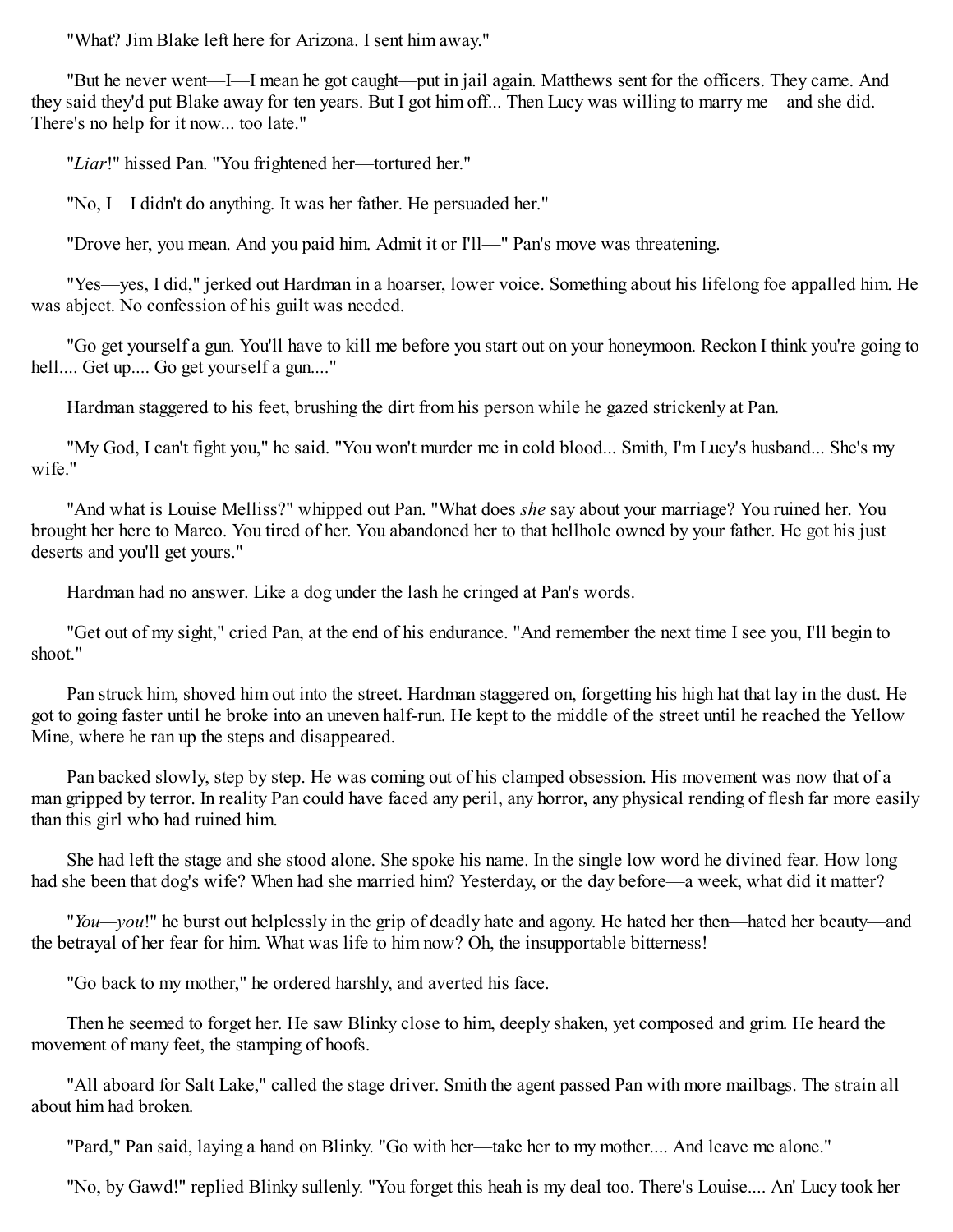bag an' hurried away. There, she's runnin' past the Yellow Mine."

"Blink, did she hear what I said to Hardman about Louise?" asked Pan bitterly.

"Reckon not. She'd keeled over aboot then. I shore kept my eye on her. An' I tell you, pard—"

"Never mind," interrupted Pan. "What's the difference? Hellsfire! Whisky! Let's get a drink. It's whisky I want."

"Shore. I told you thet a while back. Come on, pard. It's red-eye fer us!"

They crossed to the corner saloon, a low dive kept by a Chinaman and frequented by Mexicans and Indians. These poured out pellmell as the cowboys jangled up to the bar. Jard Hardman's outfit coming to town had prepared the way for this.

"Howdy," was Blinky's greeting to the black bottle that was thumped upon the counter. "You look mighty natural ... heah's to Panhandle Smith!"

Pan drank. The fiery liquor burned down to meet and coalesce round that gnawing knot in his internals. It augmented while it soothed. It burned as it cooled. It inflamed, but did not intoxicate.

"Pard, heah's to the old Cimarron," said Blinky, as they drank again.

Pan had no response. Memory of the Cimarron only guided his flying mind over the ranges to Las Animas. They drank and drank. Blinky's tongue grew looser.

"Hold your tongue, damn you," said Pan.

"Imposshiblity. Lesh have another."

"One more then. You're drunk, cowboy."

"Me drunk? No shir, pard. I'm just tongue-tied.... Now, by Gawd, heah's to Louise Melliss!"

"I drink to that," flashed Pan, as he drained his glass.

The afternoon had waned. Matthews lay dead in the street. He lay in front of the Yellow Mine, from which he had been driven by men who would no longer stand the strain.

The street was deserted except for that black figure, lying face down with a gun in his right hand. His black sombrero lay flat. The wind had blown a high hat down the street until it had stopped near the sombrero. Those who peeped out from behind doors or from windows espied these sinister objects.

Pan had patrolled the street. He had made a house-to-house canvass, searching for Jim Blake. He had entered every place except the Yellow Mine. That he reserved for the last. But he did not find Blake. He encountered, however, a slight pale man in clerical garb.

"Are you the parson Matthews brought to Marco?" demanded Pan harshly.

"Yes, Sir," came the reply.

"Did you marry young Hardman to—to—" Pan could not end the query.

The minister likewise found speech difficult, but his affirmative was not necessary.

"Man, you may be innocent of evil intent. But you've ruined my—girl ... and me! You've sent me to hell. I ought to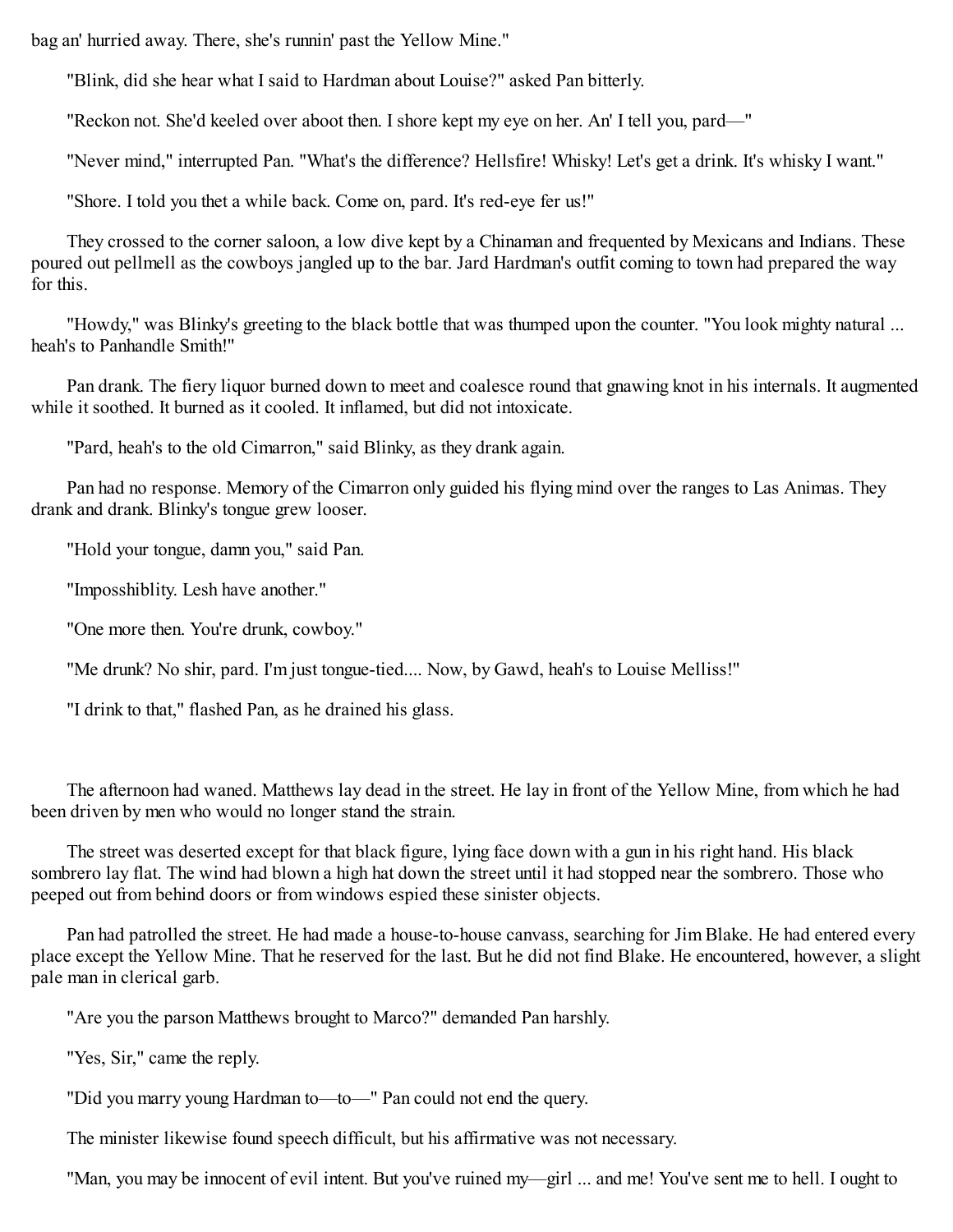kill you."

"Pard, shore we mushn't kill thish heah parson just yet," drawled Blinky, thickly. "He'll come in handy."

"Ahuh! Right you are, Blinky," returned Pan, with a ghastly pretense of gaiety. "Parson, stay right here till we come for you.—Maybe you make up a little for the wrong you did one girl."

The Yellow Mine stood with glass uplifted and card unplayed.

Pan had entered from the dance hall entrance. Blinky, unsteady on his feet, came in from the street. After a tense moment the poker players went on with their game, and the drinkers emptied their glasses. But voices were low, glances were furtive.

Pan had seen every man there before he had been seen himself. Only one interested him—that was Jim Blake. What to do to this man or with him Pan found it hard to decide. Blake had indeed fallen low. But Pan gave him the benefit of one doubt—that he had been wholly dominated by Hardman. Yet there was the matter of accepting money for his part in forcing Lucy to marry Dick.

The nearer end of the bar had almost imperceptibly been vacated by drinkers sliding down toward the other rear end. Pan took the foremost end of the vacated position. He called for drink. As fast as he had drunk, the fiery effects had as swiftly passed away. Yet each drink for the moment kept up that unnatural stimulus.

Pan beckoned for Blinky. That worthy caused a stir, then a silence, by going round about the tables, so as not to come between Pan and any men there.

"Blink, do you know where Louise's room is?" queried Pan.

"Shore. Down thish hall—third door on left," replied Blinky.

"Well, you go over there to Blake and tell him I want to talk to him. Then you go to Louise's room. I'll follow directly."

Blake received the message, but he did not act promptly. Pan caught his suspicious eye, baleful, gleaming. Possibly the man was worse than weak. Presently he left the poker game which he had been watching and shuffled up to Pan. He appeared to be enough under the influence of liquor to be leeringly bold.

"Howdy," he said.

"Blake, today I got from Hardman the truth about the deal you gave me and Lucy," returned Pan, and then in cold deliberate tones he called the man every infamous name known to the ranges. Under this onslaught, Blake sank into something akin to abasement.

"Reckon you think," concluded Pan, "that because you're Lucy's father I can't take a shot at you. Don't fool yourself. You've killed her soul—and mine. So why shouldn't I kill you? ... Well, there isn't any reason except that away from Hardman's influence you might brace up. I'll take the chance. You're done in Marco. Jard Hardman is dead and Dick's chances of seeing the sun rise are damn thin.... Now you rustle out that door and out of Marco. When you make a man of yourself come to Siccane, Arizona."

Blake lurched himself erect, and met Pan's glance with astonished bewildered eyes; then he wheeled to march out of the saloon.

Pan turned into the hallway leading into the hotel part of the building, and soon encountered Blinky leaning against the wall.

"Blink, isn't she in?" asked Pan, low voiced and eager.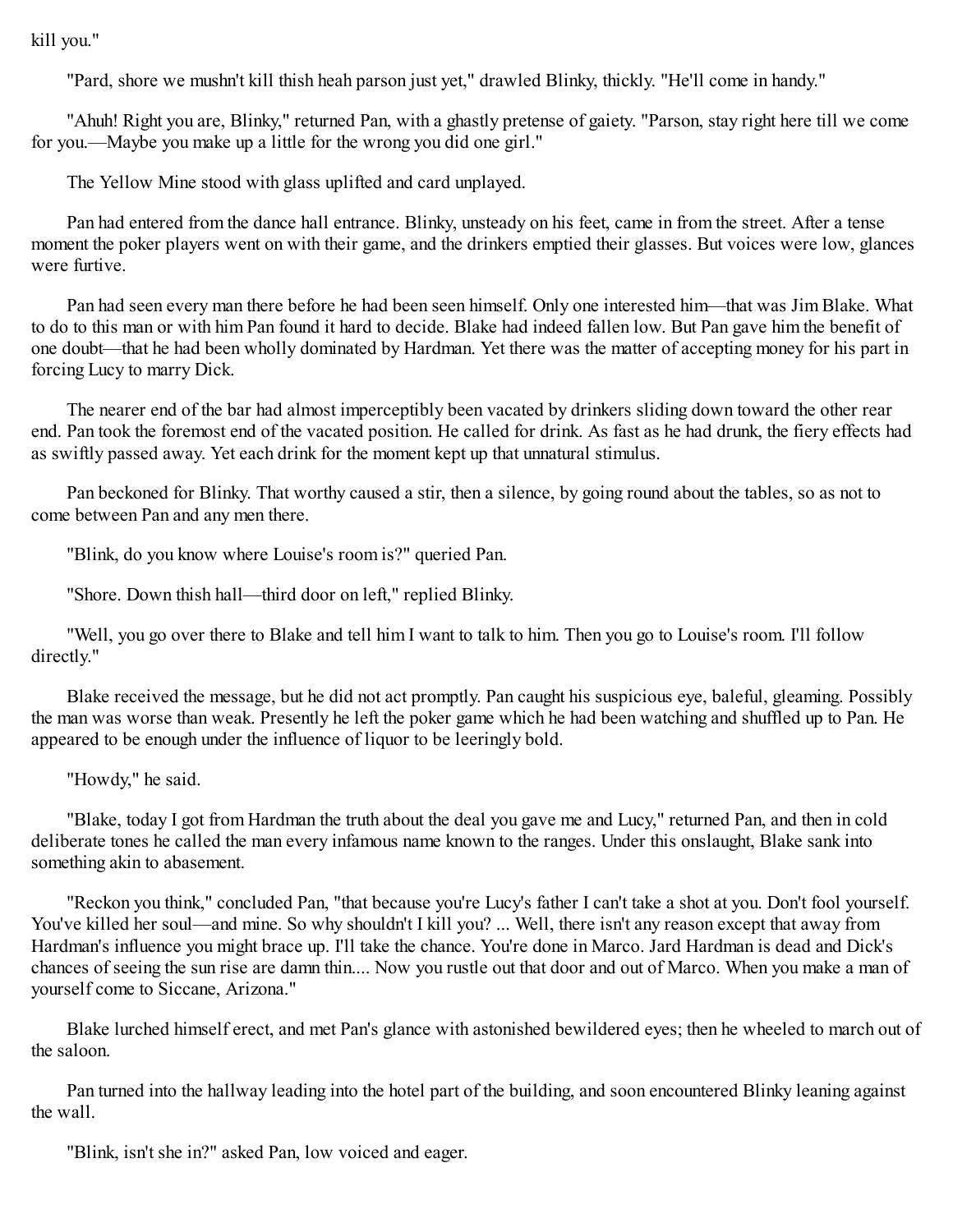"Shore, but she won't open the door," replied Blinky dejectedly.

Pan knocked and called low: "Louise, let us in."

There was a long wait, then came a low voice: "No."

"Please, it's very important."

"Who are you?"

"It's Panhandle Smith," replied Pan.

"That cowboy's drunk and I—no—I'm sorry."

"Louise I'm not drunk, but I am in bad temper. I ask as a friend. Don't cross me here. I can easy shove in this door."

He heard soft steps, a breathless exclamation, then a key turned in the lock, and the door opened. The lamplight was not bright, Louise stood there half dressed, her bare arms and bosom gleaming. Pan entered, dragging Blinky with him, and closed the door all but tight.

"Louise, it wasn't kind of you to do that," said Pan reproachfully. "Have you any better friends than Blinky or me?"

"God knows—I haven't," faltered the girl. "But I've been ill—in bed—and am just getting out. I—I—heard about you—today—and Blink being with you—drunk."

Pan stepped to the red-shaded lamp on a small table beside the bed, and turned up the light. The room had more comfort and color than any Pan had seen for many a day.

He bent searching eyes upon Louise. She did look ill—white, with great dark shadows under her eyes, but she seemed really beautiful. What a tragic face it was, betrayed now by lack of paint! Pan had never seen her like this. If he had needed it, this would have warmed his heart to her.

"What do you want of me?" she asked, with a nervous twisting of hands she tried to hide.

Pan took her hands and pulled her a little toward him.

"Louise, you like me, don't you, as a friend or brother?" he asked gently.

"Yes, when I'm sober," she replied wanly.

"And you like Blinky, here, don't you—like him a lot?"

"I did. I couldn't help it, the damn faithful little cowboy," she returned. "But I hate him when he's drunk, and he hates me when I'm drunk."

"Blink, go out and fetch back a bottle—presently. We'll all get drunk."

The cowboy stared like a solemn owl, then very quietly went out.

"Louise, put something over your shoulders. You'll catch cold. Here," said Pan and he picked a robe off the bed and wrapped it round her. "I didn't know you were so pretty. No wonder poor Blink worships you."

She drew away from him and sat upon the bed, dark eyes questioning, suspicious. Yet she seemed fascinated. Pan caught a slight quivering of her frame. Where was the audacity, the boldness of this girl? But he did not know her, and he had her word that drink alone enabled her to carry on. He had surprised her. Yet could that account for something different, something quite beyond his power to grasp? Surely this girl could not fear him. Suddenly he remembered that Hardman had fled to this house—was hidden there now. Pan's nerves tautened.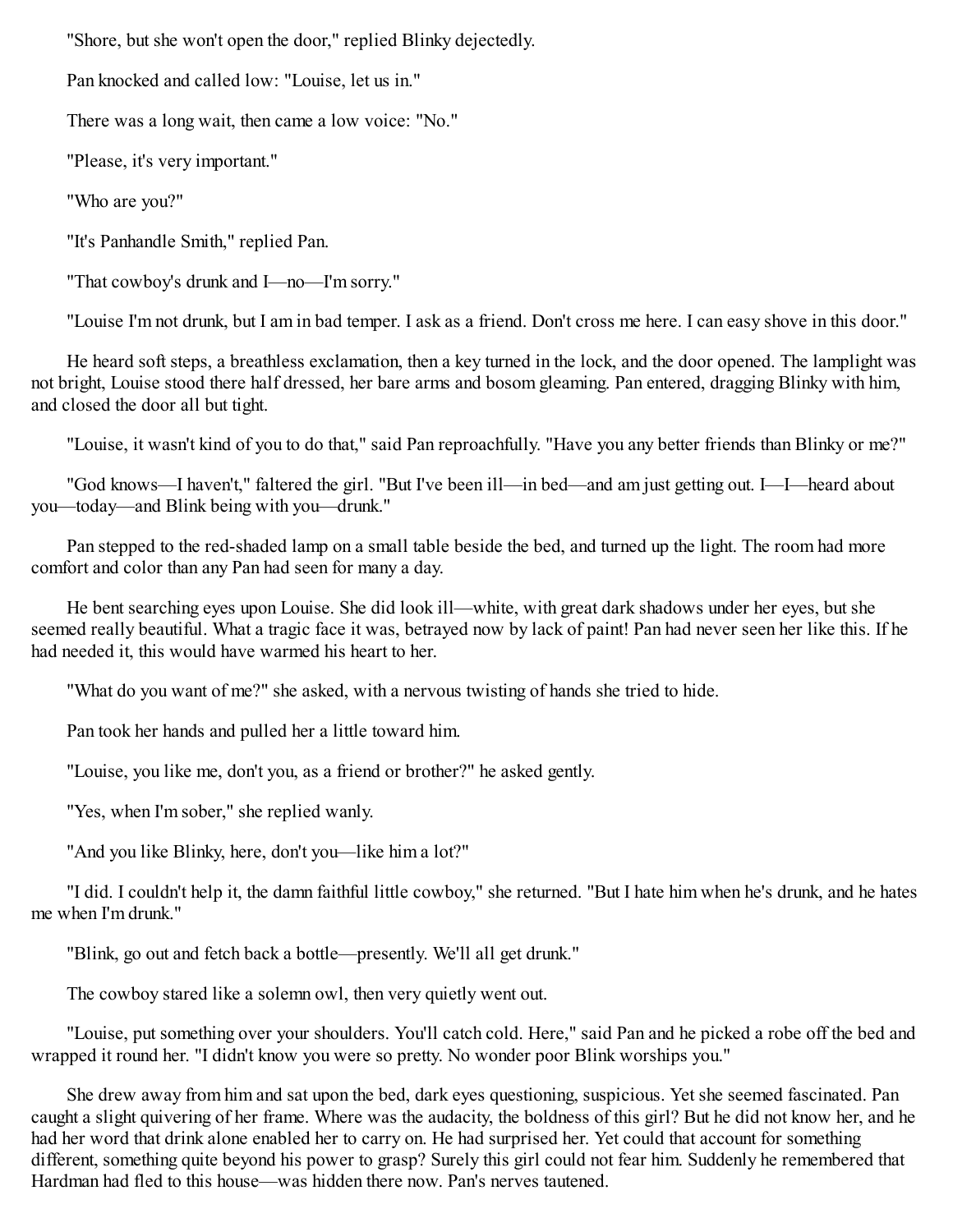"Louise," he began, taking her hand again, and launching directly into the reason for this interview he had sought, "we've had a great drive. Blink and I have had luck. Oh, such luck! We sold over fifteen hundred horses.... Well, we're going to Arizona, to a sunny open country, not like this.... Now Blink and I want you to go with us."

"What! Go away with you? How, in God's name?" she gasped in utter amaze.

"Why, as Blink's wife, of course. And I'll be your big brother," replied Pan, not without agitation. It was a pregnant moment. She stared a second, white and still, with great solemn searching eyes on his. Pan felt strangely embarrassed, yet somehow happy that he had dared to approach her with such a proposition.

Suddenly she kissed him, she clung to him, she buried her face on his shoulder and he heard her murmur incoherently something about "honest-to-God men."

"What do you say, little girl?" he went on. "It's a chance for you to be good again. It'll save that wild cowboy, who never had a decent ambition till he met you. He loves you. He worships you. He hates what you have to suffer here. He —"

"So this is Panhandle Smith?" she interrupted, looking up at him with eyes like dark stars. "No! No! No! I wouldn't degrade even a worthless cowboy."

"You're wrong. He'll *not* be worthless, if you repay his faith. Louise, don't turn your back on hope, on love, on a home."

"No!" she flashed, passionately.

"Why?" he returned, in sharp appeal.

"Because he's too good for me. Because I don't deserve your friendship. But so help me God I'll love you both all the rest of my miserable life—which won't be long."

He took her in his arms, as if to add force to argument. "But, you poor child, this is no place for you. You'll only go to hell—commit suicide or be killed in a drunken brawl."

"Panhandle, I may end even worse," she replied, in bitter mockery. "I might marry Dick Hardman. He talks of it when he's drunk."

Pan released her, and leaned back to see her face. "*Marry* you! Dick Hardman talks of that?" he burst out incredulously.

"Yes, he does. And I might let him when I'm drunk. I'd do anything then."

At that moment the door opened noiselessly and Blinky entered carrying a bottle and glasses.

"Good, Blink, old pard," said Pan, breathing heavily. "Louise and I have just made up our minds to get drunk together. Blink, you stay sober."

"I cain't stay what I ain't," retorted Blinky. "An' I won't stay heah, either, to see her drink. I hate her then."

She poured the dark red liquor out into the glasses. "Boy, I want you to hate me. I'll make you hate me... Here's to Panhandle Smith!"

While she drank Blinky moved backwards to the door, eyes glinting brightly into Pan's and then he was gone.

In the mood under which Pan labored, liquor had no effect upon him but to act as fire to body and mind. The girl, however, was transformed into another creature. Bright red spots glowed in her cheeks, her eyes danced and dilated, her whole body answered to the stimulus. One drink led to another. She could not resist the insidious appetite thus created. She did not see whether Pan drank or not. She grew funny, then sentimental, and finally lost herself in that stage of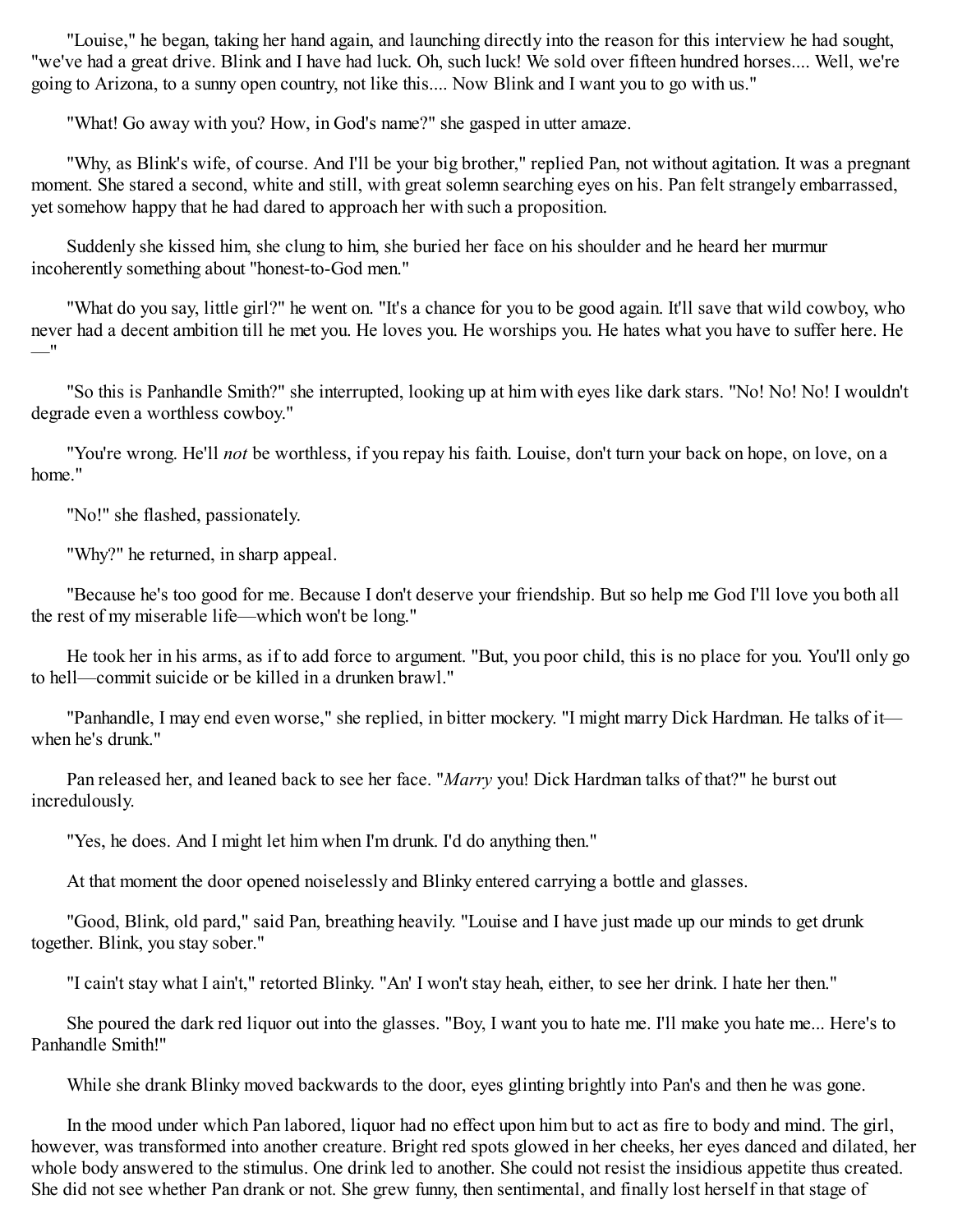unnatural abandon for which, when sober, she frankly confessed she drank.

Pan decided that presently he would wrap a blanket around her, pick her up and pack her out. Blinky would shoot out the lights in the saloon, and the rest would be easy. If she knew that Hardman was in the house, as Pan had suspected, she had now no memory of it.

"You big handsome devil," she called Pan. "I told you—to keep away from me."

"Louise, don't make love to me," replied Pan.

"Why not? Men are all alike."

"No, you're wrong. You forget what you said a little while ago. I've lost my sweetheart, and my heart is broken."

She leered at him, and offered him another drink. Pan took the glass away from her. It was possible he might overdo his part.

"So you're liable to marry young Hardman?" he asked deliberately.

The question, the name, gave her pause, as if they had startled her memory.

"Sure I am."

"But, Louise, how can you marry Hardman when he already has a wife?" asked Pan.

She grasped that import only slowly, by degrees.

"You lie, you gun-slinging cowboy!" she cried.

"No, Louise. He told me so himself."

"He did! ... When?" she whispered, very low.

"Today. He was at the stage office. He meant to leave today. He was all togged up, frock coat, high hat.... Oh, God —Louise, I know, I *know*, because it—was—my—sweetheart—he married."

Pan ended gaspingly. What agony to speak that aloud—to make his own soul hear that aloud!

"*Your* sweetheart? ... Little Lucy—of your boyhood—you told me about?"

Pan was confronted now by something terrible. He had sought to make this girl betray herself, if she had anything to betray. But this Medusa face! Those awful eyes!

"Yes, Lucy, I told you," he said, reaching for her. "He forced her to marry him. They had Lucy's father in jail. Dick got him out. Oh, it was all a scheme to work on the poor girl. She thought it was to save her father.... Why, Dick paid her father. I made him tell me... yes, Dick Hardman in his frock coat and high hat! But when I drove him out to get his gun, he forgot that high hat."

"Ah! His high hat!"

"Yes, it's out in the street now. The wind blew it over where I killed Matthews. Funny! ... And Louise, I'm going to kill Dick Hardman, too."

"Like hell you are!" she hissed, and leaped swiftly to snatch something from under the pillow.

Pan started back, thinking that she meant to attack him. How tigerishly she bounded! Her white arm swept aside red curtains. They hid a shallow closet. It seemed her white shape flashed in and out. A hard choking gasp! Could that have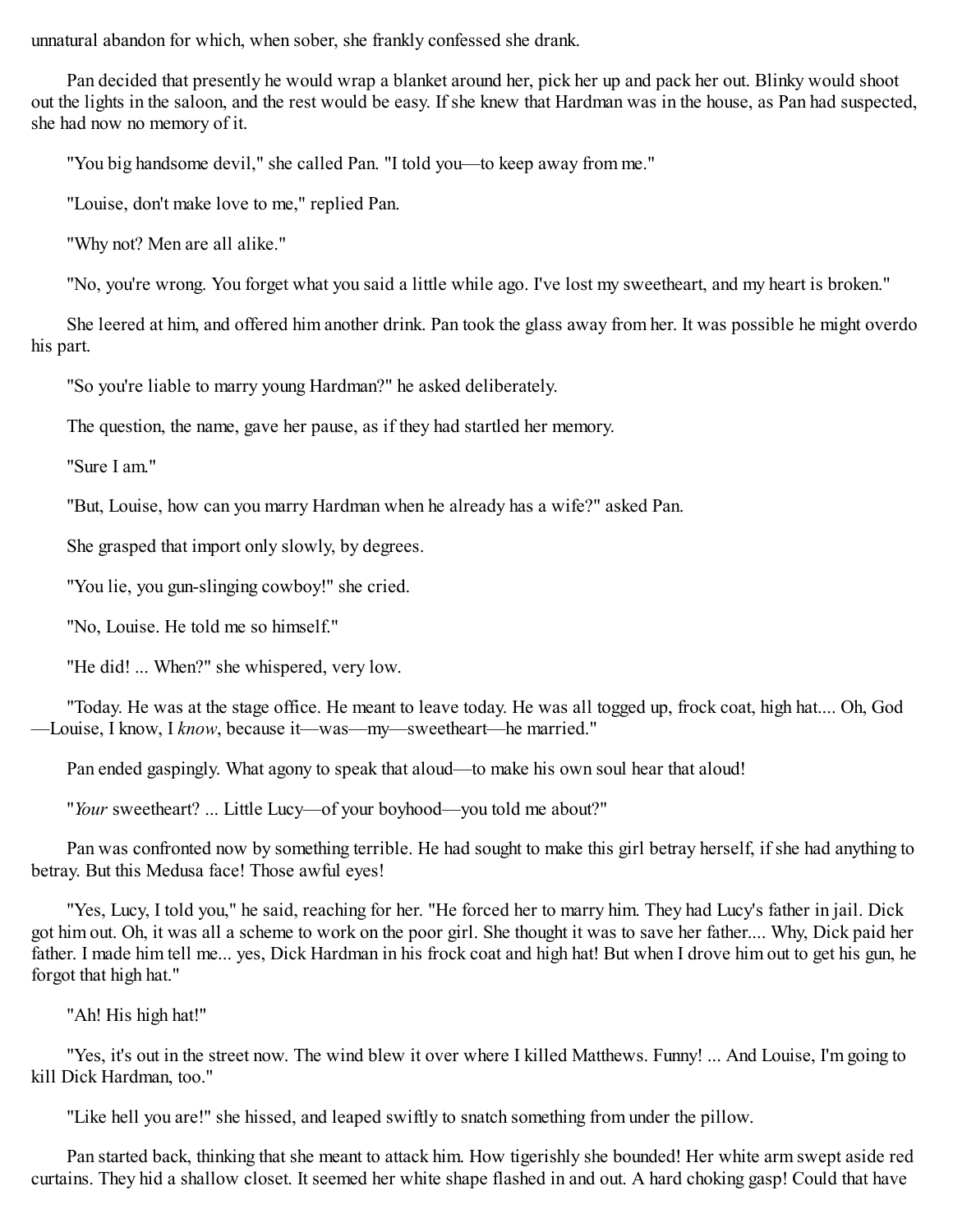come from her? Pan did not see her drawn lips move. Something hard dropped to the floor with metallic sound.

The hall door opened with a single sweep. Blinky stood framed there, wild eyed. And the next instant Dick Hardman staggered from that closet. He had both hands pressed to his abdomen. Blood poured out in a stream. Pan heard strange watery sounds. Hardman reeled out into the hall, groaning. He slipped along the wall. Pan leaped, to see him slide down into a widening pool of blood.

It was a paralyzing moment. But Pan recovered first. The girl swayed with naked arms outstretched against the wall. On her white wrist showed a crimson blot. Pan looked no more. Snatching a blanket off the bed he threw it round her, wrapped it tight, and lifted her in his arms.

"Blink, go ahead," he whispered, as he went into the hall. "Hurry! Shoot out the lights! Go through the dance hall!"

The cowboy seemed galvanized into action. He leaped over Hardman's body, huddled and lax, and down the hall, pulling his guns.

Pan edged round the body on the floor. He saw a ghastly face—protruding eyes. And on the instant, like lightning, came the thought that Lucy was free. Almost immediately thundering shots filled the saloon. Crash! Crash! Crash! The lights faded, darkened, went out. Yells and scraping chairs and overturned tables, breaking glass, pounding boots merged in a pandemonium of sound.

Pan hurried through the dance hall, where the windows gave dim light, found the doorway, gained the side entrance to the street. Blinky waited there, smoking guns in his hands.

"Heah—this—way," he directed in a panting whisper, as he sheathed the guns, and took the lead. Pan followed in the shadow of the houses.

## **CHAPTER SEVENTEEN**

The street down that way was dark, with but few lights showing. Blinky kept looking back in the direction of the slowly subsiding tumult. Pan carried Louise at rapid pace, as if she made no burden at all. In the middle of the next block Blinky slowed up, carefully scrutinizing the entrances to the buildings. They came to an open hallway, dimly lighted. Pan read a sign he remembered. This was the lodging house.

"Go in, Blink," directed Pan quickly. "If you find our parson chase everybody but him and call me pronto."

Blinky ran into the place. Pan let Louise down on her feet. She could not stand alone.

"Cowboy—smozzer me," she giggled, pulling at the fold of blanket round her face.

Pan rearranged the blanket over her bare shoulders, and folded it round more like a coat. He feared she might collapse before they could accomplish their design. The plight of this girl struck deeply into his heart.

"Whaz—mazzer, cowboy?" she asked. "Somebody's raid us?"

"Hush, Louie," whispered Pan shaking her. "There'll be a gang after us."

"Hell with gang.... Shay, Pan, whaz become of Dick?"

She was so drunk she did not remember. Pan thanked God for that! How white the tragic face! Her big eyes resembled bottomless gulfs. Her hair hung disheveled round her.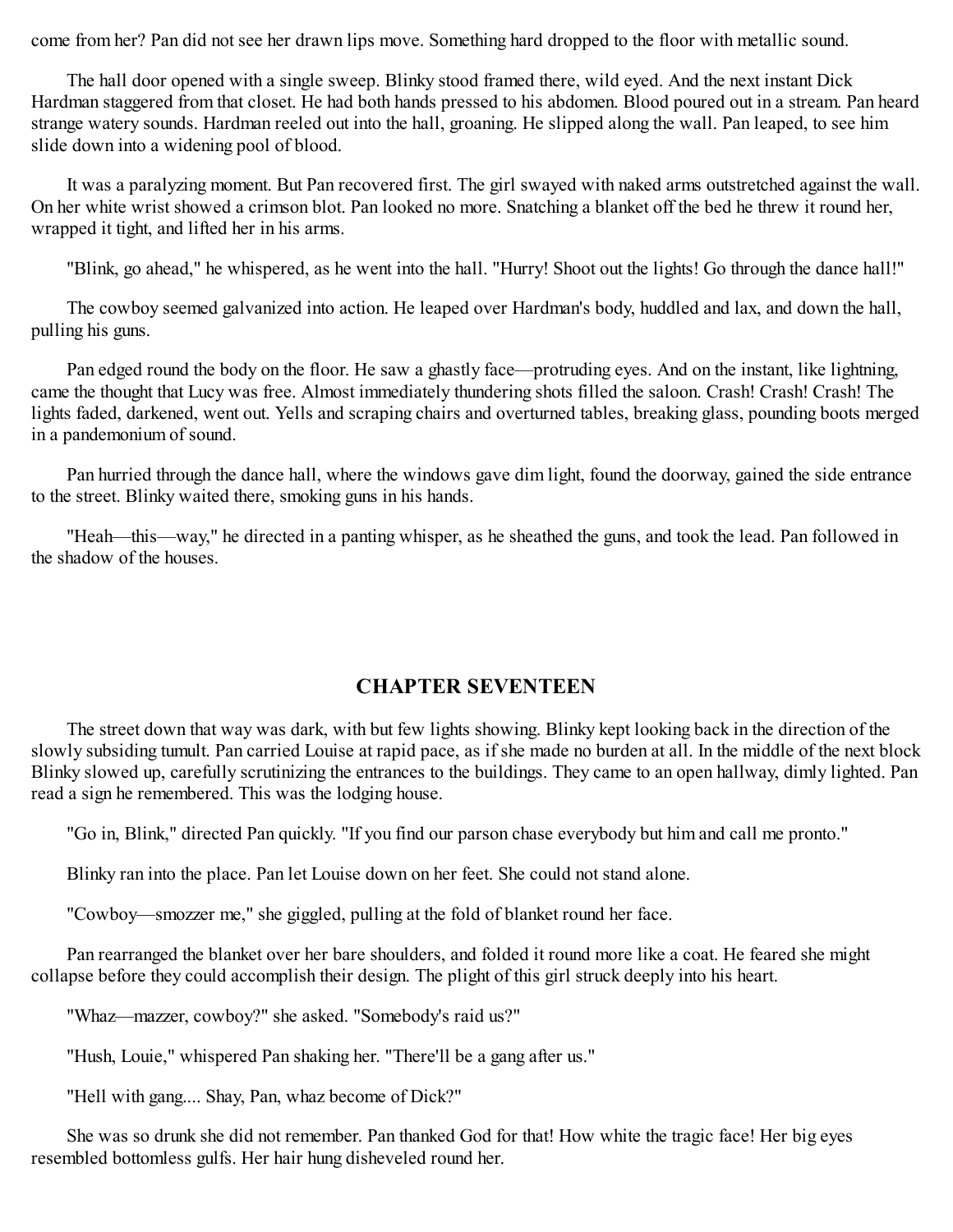A low whistle made Pan jump. Blinky stood inside in a flare of light from an open door. He beckoned. Pan lifted the girl and carried her in.

Five minutes later they came out, one on each side of Louise, trying to keep her quiet. She was gay, maudlin. But once outside again, the rush of cold mountain air aided them. They hurried down the dark street, almost carrying the girl between them. A few people passed, fortunately on the other side. These pedestrians were hurrying in the other direction. Some excitement uptown, Pan thought grimly! Soon they passed the outskirts of Marco and gained the open country. Pan cast off what seemed a weight of responsibility for Blinky and Louise. Once he got them out of town they were safe.

Suddenly Blinky reached behind the girl and gave Pan a punch. Turning, Pan saw his comrade point back. A dull red flare lighted up the sky. Fire! Pan's heart gave a leap. The Yellow Mine was burning. The crowd of drinkers and gamblers had fled before Blinky's guns. Pan was hoping that only he and Blinky would ever know who had killed Dick Hardman.

From time to time Pan glanced back over his shoulder. The flare of red light grew brighter and higher. One corner of Marco would surely be wiped out.

The road curved. Soon a dark patch of trees, and a flickering light, told Pan they had reached his father's place. It gave him a shock. He had forgotten his parents. They entered the lane and cut off through the dew-wet grass of the orchard to the barn. Pan caught the round pale gleam of canvas-covered wagons.

"Good! Dad sure rustled," said Pan with satisfaction. "If he got the horses, too, we can leave tomorrow."

"Shore, we will anyhow," replied Blinky, who was now sober and serious.

They found three large wagons and one smaller, with a square canvas top.

"Blink, hold her, till I get some hay," said Pan.

He hurried into the open side of the barn. It was fairly dark but he knew where to go. He heard horses munching grain. That meant his father had bought the teams. Pan got an armful of hay, and carrying it out to the wagon, he threw it in, and spread it out for a bed.

"Reckon we'd better put Louise here," said Pan, stepping down off the wheel. "I'll get some blankets from Dad."

Blinky was standing there in the starlight holding the girl in his arms. His head was bowed over her wan face.

They lifted Louise into the wagon and laid her down upon the hay.

"Whish you—gennelmanz my hushband?" she asked thickly.

Pan had to laugh at that, but Blinky stood gazing intently down upon the pale gleam of face. Pan left him there and strode toward the house. Though the distance was short, he ran the whole gamut of emotions before he stopped at a lighted window. He heard his father's voice.

"Dad," he called, tapping on the window. Then he saw his mother and Alice. They had started up from packing. One glance at the suffering expressed in his mother's face was enough to steady Pan. The door opened with a jerk.

"That you—Pan?" called his father, with agitation.

"Nobody else, Dad," replied Pan, trying to calm his voice. "Tell Mother I'm here safe and sound."

His mother heard and answered with a low cry of relief.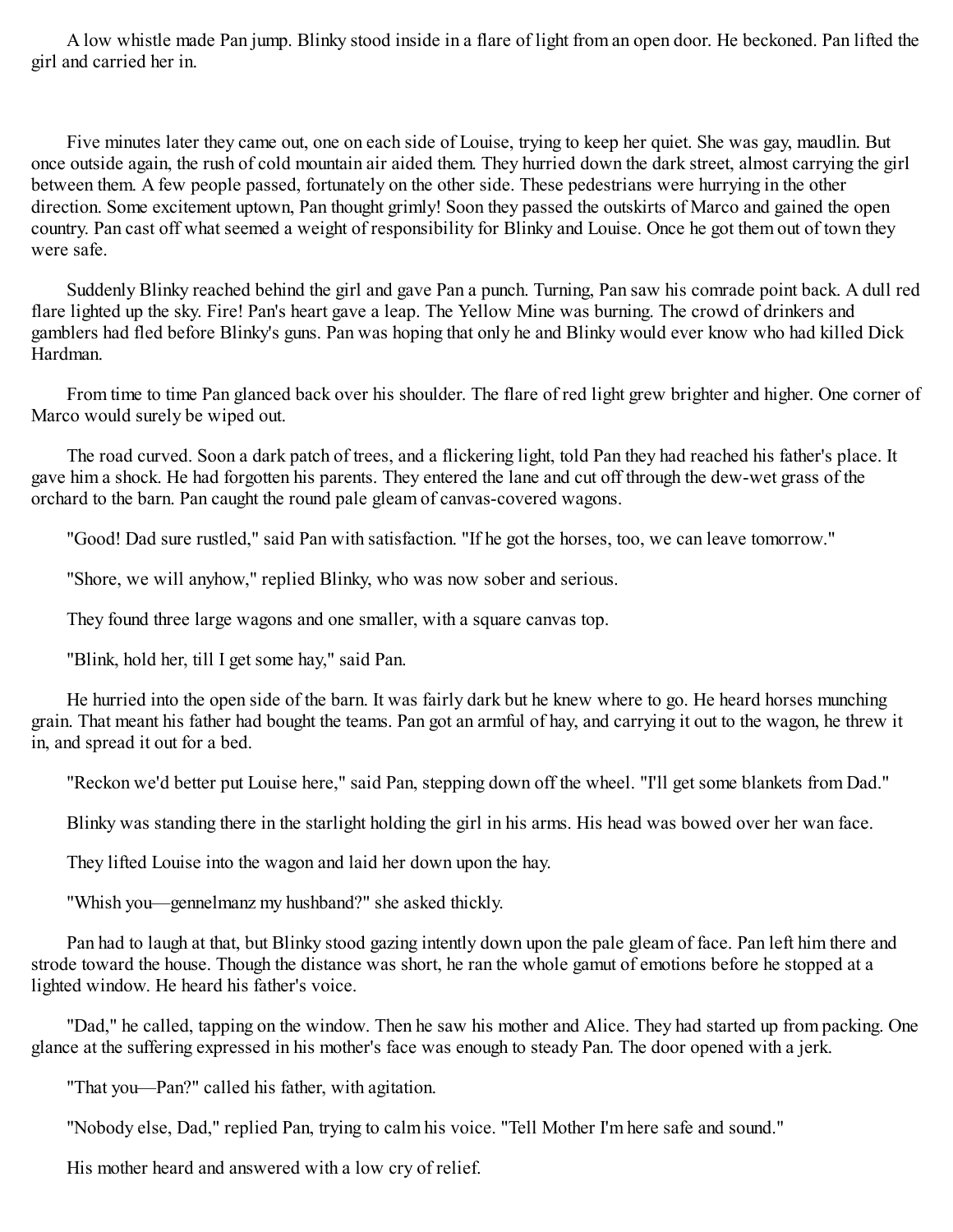"Dad, come out.... Shut the door," returned Pan sharply.

Once outside his father saw the great flare of light above the town.

"Look! What's that? Must be fire!" he burst out.

"Reckon it is fire," returned Pan shortly. "Blinky shot out the lamps in the Yellow Mine. Fire must have caught from that."

"Yellow Mine!" echoed Smith, staring in momentary stupefaction.

Pan laid a heavy hand on him. It was involuntary, an expression of a sudden passion rising in Pan. He had a question to put that almost stifled him.

"Lucy! ... Did she—come home?" he forced out.

"Sure. Didn't you know? She was home when I got here at noon. Son, I bought all our outfit in no time."

"What did Lucy tell you?"

"Nothin' much," replied his father, in earnest wonder. "She was in an awful state. Said she couldn't go because you were not dead ... poor girl! She had hysterics. But mother got her quieted down by suppertime."

"Where is she now?"

"In bed, I reckon. Leastways she's in her room."

"Dad, does she know? But of course she couldn't ... nor could you!"

"Son, I know aplenty," replied his father, solemnly. "Lucy told mother when she saw you come to the stagecoach that it nearly killed her. They believed you dead—mother an' Lucy.... She told how you threw Hardman out of the stage on to the street. Said she almost fainted then. But she came to in time to see you kick him—drive him off."

"Is that all she knows?" queried Pan.

"Reckon it is. I know more, but I didn't tell her," replied Smith, lowering his voice to a whisper. "I heard about them drivin' Matthews out to meet you.... McCormick told me you hadn't lost any friends."

"Ah-huh!" ejaculated Pan somberly. "Well, better tell Lucy at once.... Reckon that's best—the sooner the better."

"Tell Lucy what?" asked Smith anxiously.

"That she's a widow."

"It—is Dick Hardman dead—too?" gasped out Smith.

"Yes."

"My God! Son—did—did you—"

"Dad, I didn't kill him," interrupted Pan. "Dick Hardman was—was knocked out—just before Blinky shot out the lights. Reckon it's a good bet no one will ever know. He sure was burned up in that fire."

"*Alive*?" whispered Smith.

"He might still have been alive, but he was far gone—unconscious when I passed him in the hall. You needn't tell Lucy that. Just tell her Hardman is dead and that *I* didn't kill him."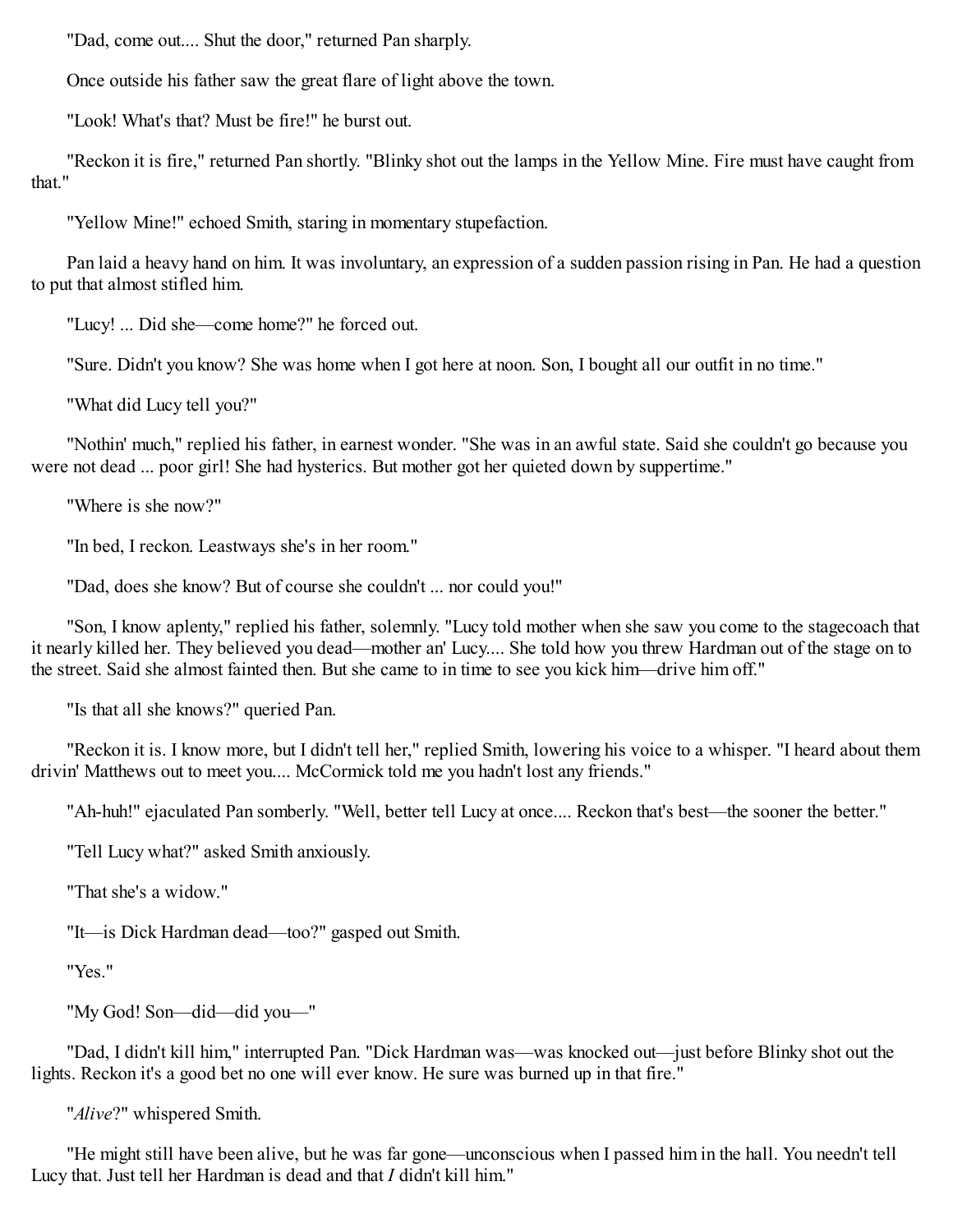"All right, I'll go right an' do it," replied his father huskily.

"Before you do it fetch me a roll of blankets. We haven't any beds. And Blinky's wife is with us."

"Wife? I didn't know Blinky had one. Fetch her in. We'll make room somewhere."

"No, we've already fixed a place for her in that wagon with the square top," went on Pan. "She's been sick. Rustle, Dad. Fetch me the blankets."

"Got them right inside. We bought new ones," said Smith, opening the door to hurry in.

"Mother," called Pan, "everything's all right. We'll be leaving early tomorrow."

Then his father reappeared with a roll of blankets. Pan found Blinky exactly as he had left him, leaning over the wagon.

"Blink, put a couple of these blankets over her," directed Pan.

"She went right off, asleep, like she was daid," whispered the cowboy, and he took the blankets and stepped up on the wheel hub to lay the blankets softly over the quiet form Pan saw dimly in the starlight.

"Come here, cowboy," called Pan.

And when Blinky got down and approached, Pan laid hold of him with powerful hand.

"Listen, pard," he began, in low voice. "We're playing a deep game, and by God, it's an honest game, even though we have to lie.... Louise will never remember she cut that traitor's heart out. She was too crazy. If it half returns to her we'll lie—you understand—*lie*.... Nobody will ever know who did kill Hardman, I'll gamble. I intended to, and all Marco must have known that. If he burned up they can't ever be sure. Anyway, that doesn't matter. It's our women folks we've got to think of. I told Dad you'd brought your wife—that she'd been sick. He'll tell Mother and Lucy. They don't know, and they never will know what kind of a girl Louise has been.... Savvy, pard?"

"Reckon I do," replied Blinky, in hoarse trembling accents. "But won't we have hell with Louise—when she wakes up sober?"

"Cowboy, you bet we will," returned Pan grimly. "But we'll be far on our way when she wakes up. You can drive this wagon. We'll keep watch on her. And, well—leave it to me, Blink."

"Pan, we feel the same aboot Louie? Shore I don't mean thet you love her. Reckon it's hard fer me to find words."

"I understand, Blink," replied Pan, earnestly, hoping to dispel the groping and doubt of his comrade's soul. "For you and me Louie's past is dead. We're gambling on life. And whatever way you put it, whatever the future brings, we're better for what happened tonight."

Pan strode off in the starlight, across the orchard, down along the murmuring stream to the cottonwood tree with the bench.

It was useless for him to try to sleep. To and fro he paced in the starlight. Alone now, with the urgent activities past for the time, he reverted to the grim and hateful introspection that had haunted his mind.

This once, however, the sinister strife in his soul, that strange icy clutch on his senses—the aftermath of instinctive horror following the death of a man by his hand—wore away before the mounting of a passion that had only waited.

It did not leap upon him unawares, like an enemy out of ambush. It grew as he walked, as his whirling thoughts straightened in a single line to—Lucy. She had betrayed him. She had broken his heart. What if she had thought him dead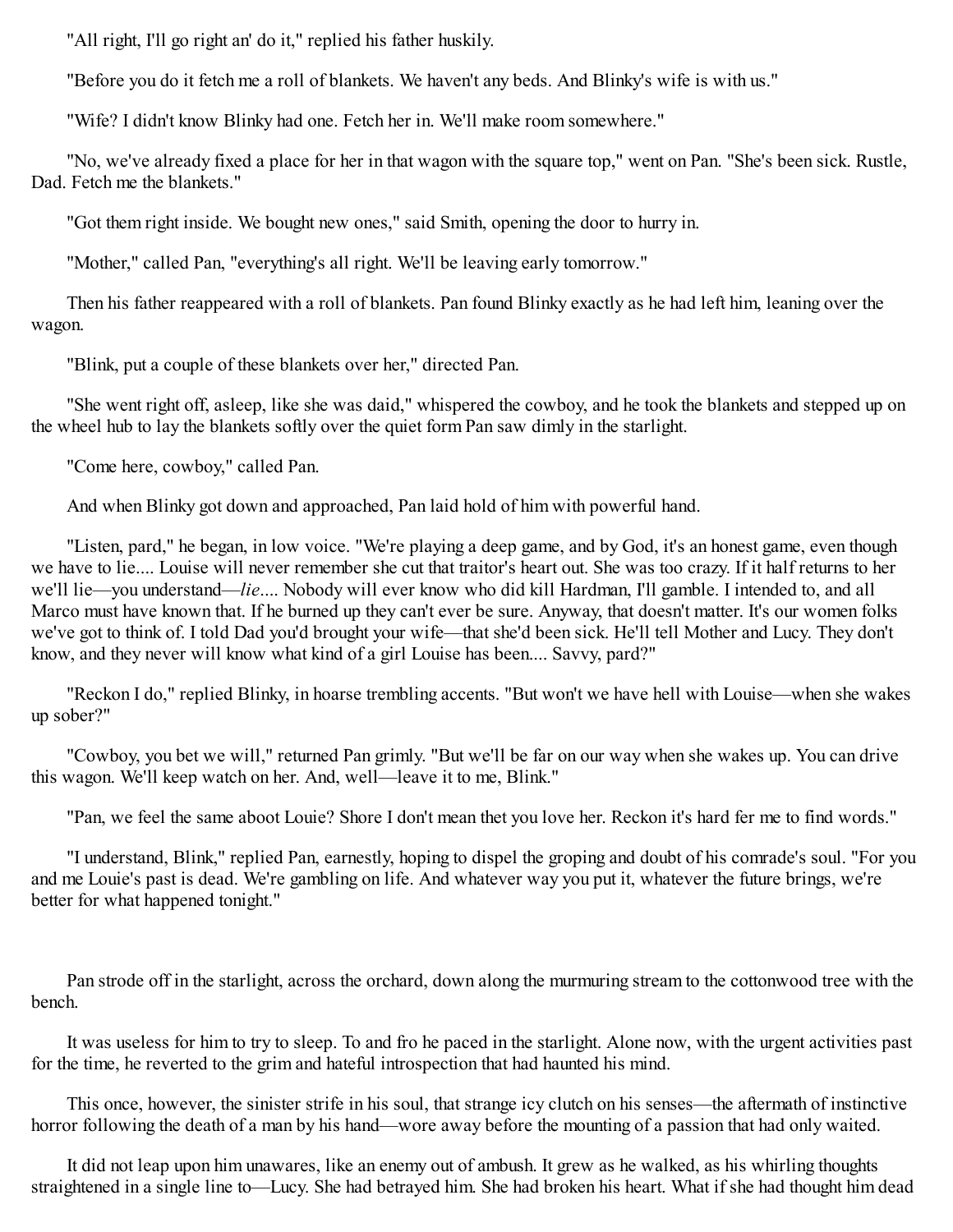—sacrificed herself to save her father?—She had given herself to that dog Hardman. The thought was insupportable. "I hate her," he whispered. "She's made me hate her."

The hours passed, the stars moved across the heavens, the night wind ceased, the crickets grew silent, and the murmuring stream flowed on at Pan's feet. Spent and beaten he sat upon the bench. His love for Lucy had not been killed. It lived, it had grown, it was tremendous—and both pity and reason clamored that he be above jealousy and hate. After all there was excuse for Lucy. She was young, she had been driven by grief over his supposed death and fear for her father. But oh! The pity of it—of this hard truth against the sweetness and purity of his dream! Life and love were not what he had dreamed them as he had ridden the lonely ranges. He must suffer because he had left Lucy to fight her battles.

"I'll try to forget," he whispered huskily. "I've got to. But not yet. I can't do it yet.... We'll leave this country far behind. And some day we can go on with—with all we planned."

Pan went back to the barn and threw himself upon the hay, where exhausted brain and body sank to sleep and rest. It seemed that a voice and a rude hand tore away the sweet oblivion.

"Pard, are you daid?" came Blinky's voice, keen and full with newer note. "Sunup an' time to rustle. Your dad's heah an' he says breakfast is waitin'."

Pan rose and stretched. His muscles ached as though he had been beaten. How bright the sun! Night was gone and with it something dreadful.

"Pan, shore you're a tough lookin' cowboy this mawnin'," said Blinky. "Wash an' shave yourself like I did. Heah's my razor. There's a basin an' water up under the kitchen porch."

"Howdy, bridegroom," returned Pan with appreciative eyes on Blinky's shiny face and slick hair. "How's your wife?"

"Daid to the world," whispered Blinky, blushing red as a rose. "I took a peep. Gee! Pard, I hope she sleeps all day an' all night. Shore I'm scared fer her to wake."

"I don't blame you, cowboy. It'll be funny when she finds out she's got a boss."

"Pard, if we was away from this heah town I'd be happy, I swear. Wouldn't you?" returned Blinky shyly.

"Why, Blink, I believe I would," said Pan, and strode off toward the house.

He made himself presentable before anyone saw him. Then he waited for his father and Blinky, whom he heard talking. When they came up he joined them. Wild horses could not have dragged him into the house alone. As they entered the kitchen Bobby let out a yell and made for him. That loosened a strain for Pan and he picked up the lad. When he faced his mother it was with composure that belied the state of his feelings. She appeared to be in a blaze of excitement, and at once he realized that all she had needed was his return, safe and sound. Then he heard Alice's voice and Lucy's in reply. As he set Bobby down, thrilling all over, the girls entered the kitchen. Alice's reply to his greeting was at once bright and shy. Lucy halted in the doorway, with a hand on her breast. Her smile, slow and wistful, seemed to blot out traces of havoc in her face. But her eyes were dark purple, a sign of strong emotion. Pan's slight inclination, unaccompanied by word of greeting, was as black a pretense as he had ever been guilty of. Sight of her had shot him through and through with pangs of bitter mocking joy. But he gave no sign. During the meal he did not look at her again.

"Dad, have you got everything we'll need?" queried Pan presently.

"I guess so," replied Smith. "You can start loadin' the wagons. An' by the time two of them are done we'll have everythin' packed."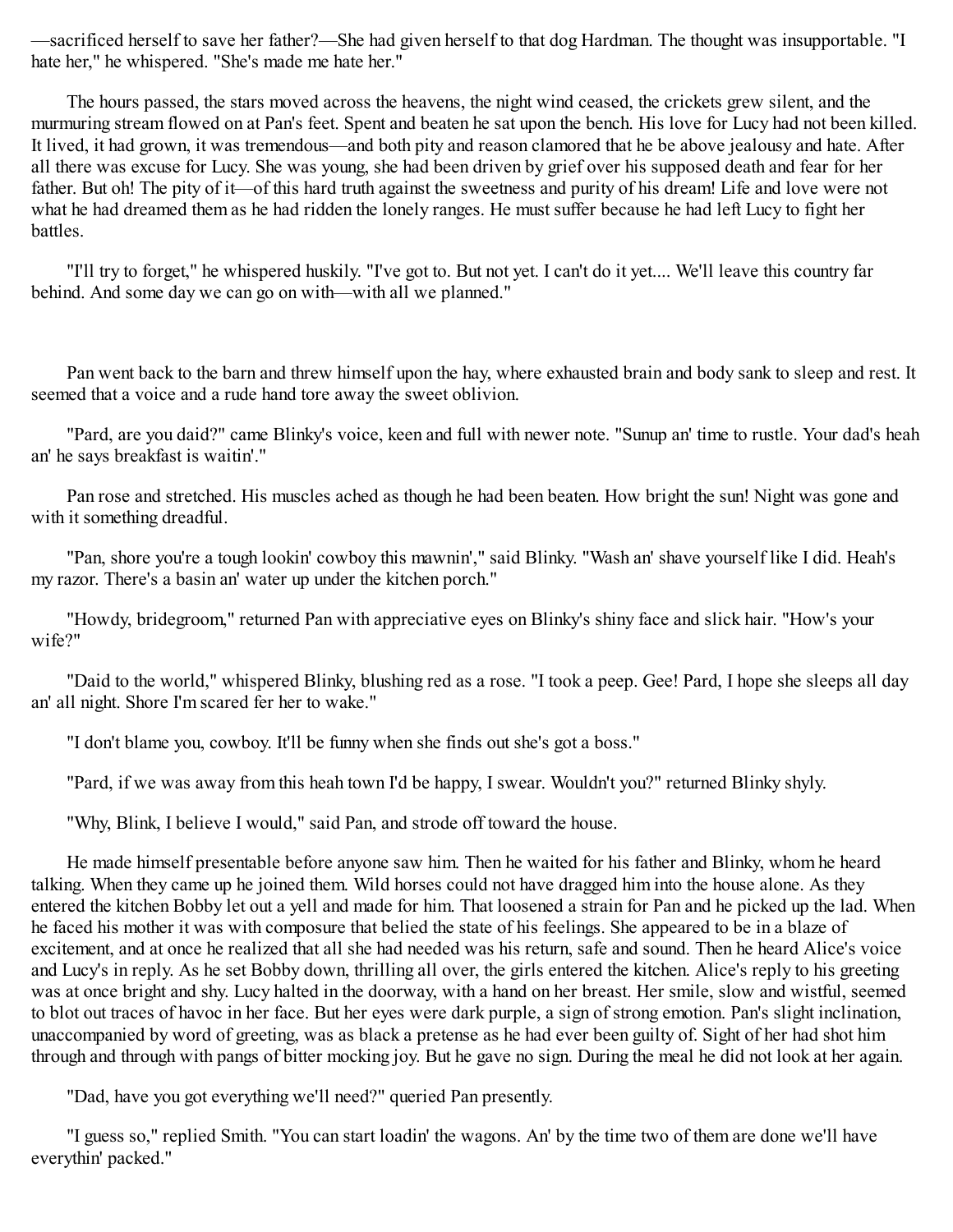"Blink can drive one wagon, you another, and I'll take the third till we get out to Snyder's. Then we'll need another driver, for it'll take two of us to handle the wild horses."

"No, we won't," replied his father. "Your mother an' Lucy can drive as well as I. Son, I reckon we don't want anybody except our own outfit."

"I'd like that myself," admitted Pan thoughtfully. "If you've got good gentle teams maybe Mother an' Lucy can take turns. We'll try it, anyhow."

"I'll help you hitch up," said Smith, following Pan out. "Son, do you look for any trouble this mornin'?"

"Lord no. I'm not looking for trouble," replied Pan. "I've sure had enough."

"Huh!" ejaculated Blinky. "Your dad means any backfire from Marco. Wal, I say there'll be nothin'. All the same we want to move, pronto."

"I'd like to hear what happened after we left," said Pan.

"Somebody will tell us," returned Smith.

They had reached the end of the arbor when Lucy's voice called after them: "Pan—please wait."

He turned to see her coming, twisting her apron in nervous hands. Pan's father and Blinky kept on toward the barn. Lucy came hurriedly, unevenly, pale, with parted lips, and eyes that held him.

"Mother said you knew but—I must tell you—myself," she said brokenly, as she halted close to him. "Day before yesterday—those men brought word you'd been—killed in a fight over wild horses. It broke my heart.... I'd have taken my own life but for my father. I didn't care what happened.... Dick pressed me hard. Father begged me to save him from prison.... So I—I married Dick."

"Yes, I know—I figured it out that way," returned Pan in strange thick utterance. "You didn't need to tell me."

"Why, Pan, you—you seem *dif erent*," she said, as if bewildered. "Your look—your voice ... oh, dear. I know yesterday was awful. It must have driven you mad."

"By heaven, it did!" muttered Pan under his breath.

"But you—you forgive me?" she faltered, reaching to touch him with a shaking hand. The gesture, so supplicating, so tender, the dark soft hunger of her eyes, the sweetness of her then roused a tumult in him. How could she look at him like that? How dared she have such love light in her eyes?

"Forgive you for?—" he cried in fierce passion. But he could not put into words what she had done. "I meant to kill that dog, Dick Hardman. But I didn't.... Forgive you—" he broke off, unable to go on.

She was slow to grasp his intimation, though not his fury. Suddenly her eyes dilated in horror. Then a great wave of scarlet blood swept over her white neck and face. Pan saw in it the emblem of her shame. With a rending of his heart he swung away and left her.

He plunged into the work at hand, and during the next couple of hours recovered from the shock of resisting Lucy's appeal. He hated himself for the passion he could not subdue. When, however, it had slunk away for the time being, he began to wonder at her innocence and simplicity. He could not understand her.

Presently his father and Blinky hunted him up with news of strong purport plain in their faces.

"Son, Marco is with you to a man!"

"Pard, I guess mebbe I didn't hev them hombres figgered?"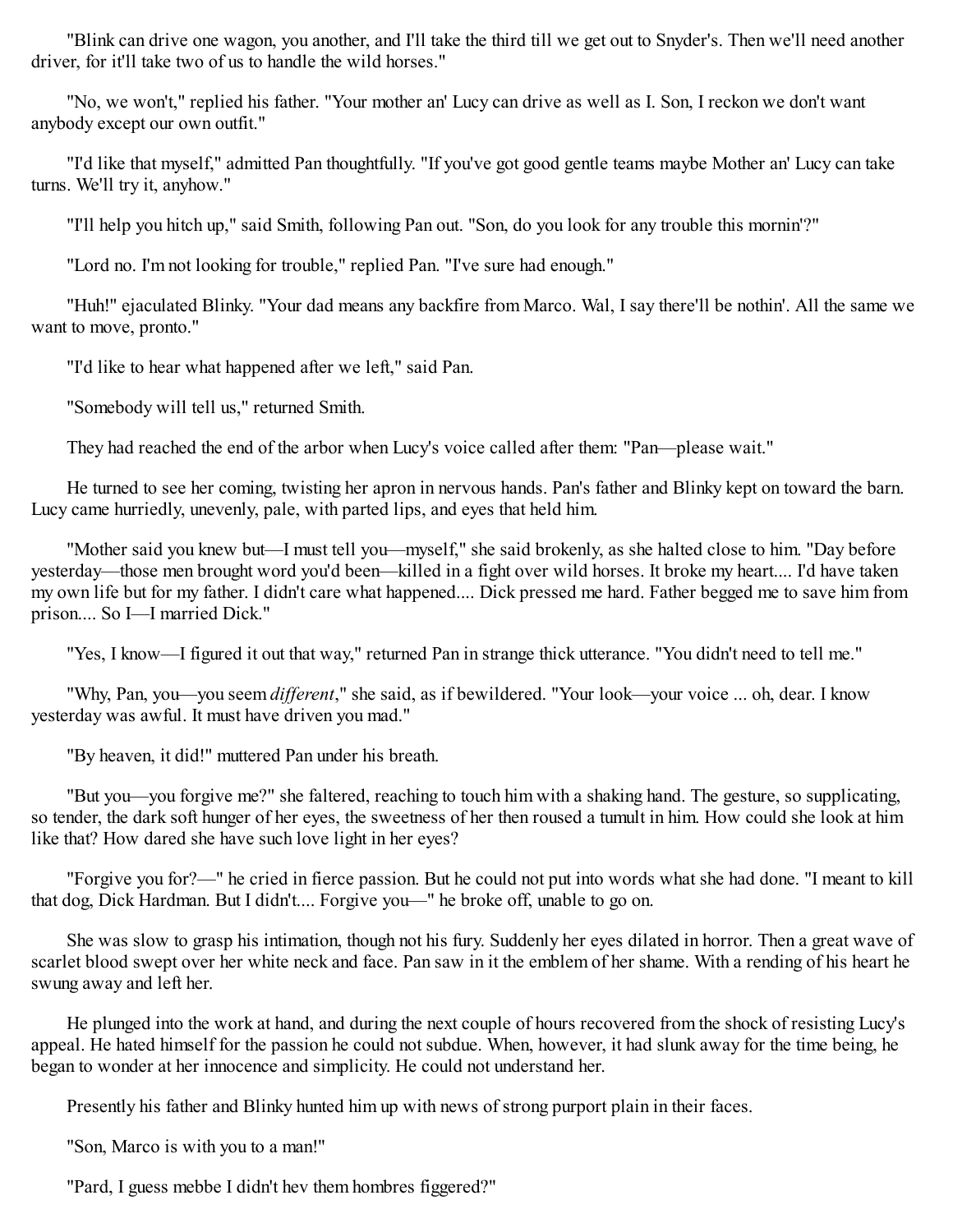"What happened? Out with it," replied Pan sharply.

"Evans drove out bringin' stuff I bought yesterday," returned his father. "He was full as a tick of news. By some miracle, only the Yellow Mine burned. It was gutted, but the bucket brigade saved the houses on each side.... Hardman's body was found burned to a crisp. It was identified by a ring. An' his dance-hall girl was found dead too, burned most as bad as he.... Accordin' to Evans most everybody in Marco wants to shake hands with Panhandle Smith."

The covered wagons wound slowly down the hill toward Snyder's pasture. Pan, leading Blink's horse, held to the rear. The day, in some respects, had been as torturing to him as yesterday—but with Marco far behind and the open road ahead, calling, beckoning, the strain began to lessen.

At the pasture gate the drivers halted the wagon teams, waiting for Pan to come up. Gus had opened the wide-barred gate, and now stood there with a grin of relief and gladness.

"Drive in," shouted Pan from behind. "We'll camp here tonight."

"Howdy thar, you ole wild-hoss night wrangler," yelled Blinky to Gus.

"Howdy, yourself," was the reply. "You can bet your roll that I never expected to see you agin. What'd you do to Marco?"

They drove in along the west fence, where a row of trees shaded the still hot sun.

"Gus, I see our wild horses are still keeping you company," remarked Pan, as he loosened the cinch of his saddle.

"Shore. But they ain't so wild no more. I've fooled around with them for two days now," replied Gus.

Pan smacked Sorrel on the flank: "There! Go take a look at your rival, Whitefoot." But the sorrel hung around camp. He had been spoiled by an occasional nose bag of grain. Pan lent a hand all around, and took note of the fact that Blinky lingered long around his wagon. Pan peeped over the wagon side. Louise lay on her side with face exposed. It was pale, with eyelids tight. In sleep her features betrayed how life had wronged her.

"Reckon you're wise, Blink, to keep your wagon away from the others like this," said Pan. "Because when your wife wakes up there's liable to be hell. Call me pronto."

"Pard, you're shore she ain't in a stupor or somethin'?" queried Blinky, apprehensively.

"Blink, you know she was ill for ten days. Then she drank a lot. Reckon she's knocked out. But there's nothing to worry about, except she'll jump the traces when she comes to."

"You mean when she finds out—I—she—we're married?"

"That's what, Pard Blink. I wish you didn't have to tell her."

"*Me*? My Gawd, I cain't tell her," replied Blinky, in consternation. "Shore you gotta do that."

"All right, Blink. I'll save what little hair you have left," returned Pan, good humoredly.

He walked out to take a look at the horses, which were scattered on the far side of the pasture. They could not be closely approached, yet were not nearly so wild as he had expected them to be. The saddle and wagon horses grazed among them. The blue roan looked vastly better for two days' rest. Whitefoot was a noble stallion. Sight of Little Bay brought keen pain to Pan. What boundless difference between his state of mind when he had caught that beautiful little horse and what it was now!

Pan went back to the campfire. Supper was in progress, with the capable Mrs. Smith bustling about. Lucy and Alice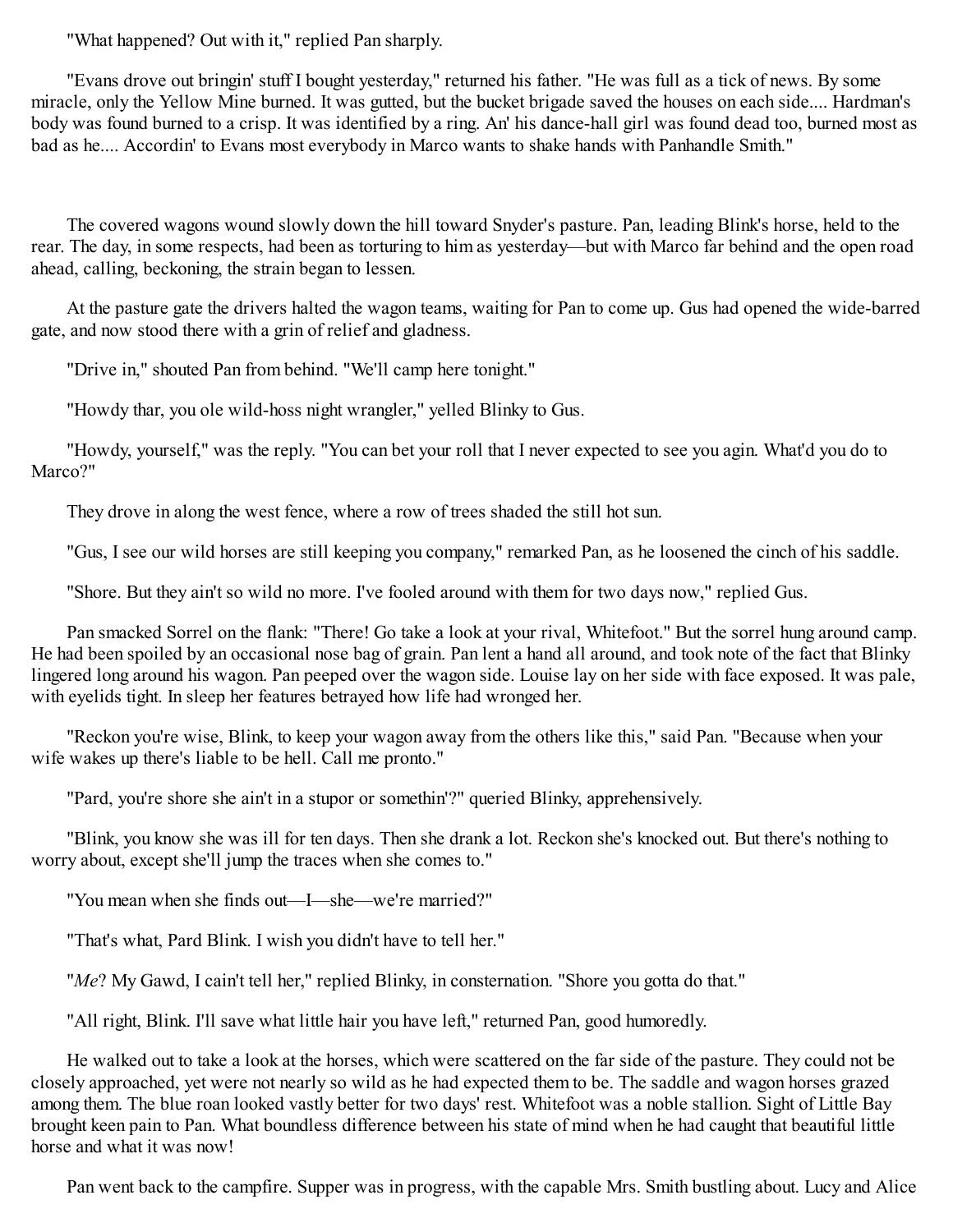were assisting. Pan stole a glance at Lucy. Her face was flushed from the wind and sun; she wore a white apron; her sleeves were rolled up to show round strong arms. Bobby and his two puppies were much in the way.

"Pan, how is Mrs. Somers?" inquired his mother solicitously.

"Who?" queried Pan, puzzled.

"Why, your partner's wife."

"Oh, Blinky! ... Gee, I'd clean forgot his right name," laughed Pan, mentally kicking himself. "She's still sound asleep. I told Blinky not to wake her. She looked white and worn out."

"But she'll starve," interposed Lucy, with questioning eyes on Pan. Indeed their meaning had no relation to her words. "You men don't know anything. Won't you let me wake her?"

"Thanks. Better let her alone till tomorrow," replied Pan briefly.

Presently there came the call to supper, which had been laid upon a new tarpaulin spread on the ground. The men flopped down, and sat cross-legged, each with silent or vociferous appreciation of that generous repast.

"Shades of the grub line!" ejaculated Blinky. "Am I ridin' or dreamin'?"

"Mother, this is heaven for a cowboy. And think, we'll be three weeks on the road," added Pan.

"But, son, our good things to eat won't last that long," she replied, much gratified by his compliment.

"Aw, the good Lord shore remembered me when he throwed me in with this outfit," declared the usually reticent Gus.

Pan observed that both Alice and his mother strictly avoided serving him with those things that had to be carried hot from the campfire. They let Lucy do it. Pan did not look up at her, and murmured his thanks in monosyllables. Once her hand touched his and the contact was like a galvanizing current. For the moment he could not go on eating.

During the sunset hour Pan helped grease the wagon wheels, something that had been neglected, and had retarded their progress. Other tasks used up the time until dark. Bobby got himself spanked by falling out of the wagon after he had been put to bed.

It was after nightfall when Pan heard Blinky's call. He hurried over to the wagon, where he found his comrade tremendously excited.

"Pard, she's waked up," he whispered.

Pan strode to the wagon. There was enough light for him to see the girl sitting up, with hands pressed to her head.

"Hello, Louie," he said gently.

"Where the hell am I?" she replied huskily, dropping her hands to stare at him.

"On the way to Arizona."

"Well, if it isn't handsome Panhandle ... and Blinky!"

"Howdy—Louie," said Blinky fearfully.

"I've been drunk?" she queried.

"Reckon you have—a little," replied Pan.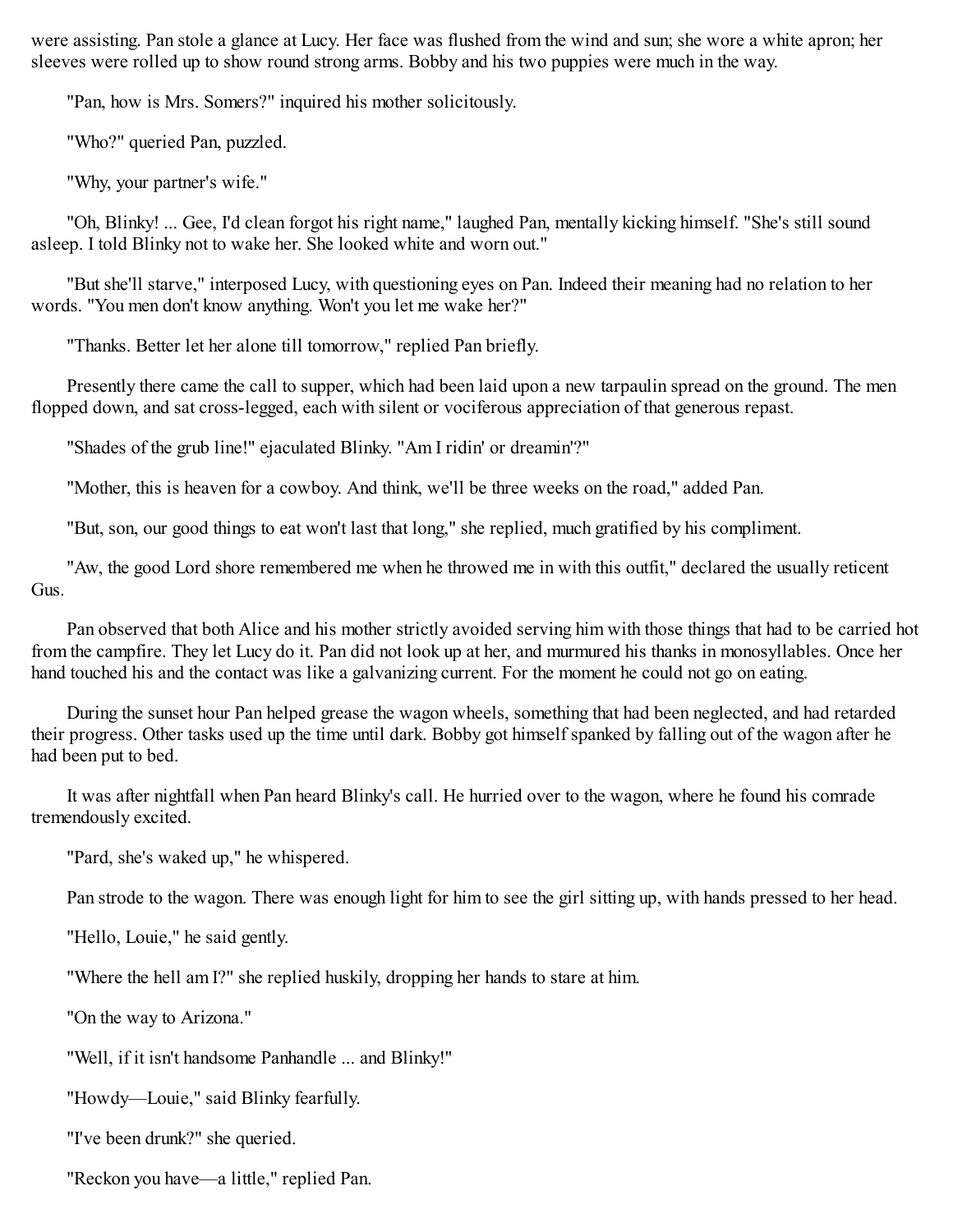"And you boys have kidnapped me?" she went on.

"I'm afraid that's so, Louie."

"Get me a drink. *Not* water! My head's bursting. And help me out of this haymow."

She threw aside the blanket that partially covered her and got to her knees. Pan lifted her out of the wagon. Then he ran off toward camp to get a flask. Upon returning he found Blinky trying to put a blanket round Louise's shoulders. She threw it off.

"Wait till I cool off," she said. "Panhandle, did you get it?—I'm shaky, all right.... Thanks. Some day I'll take my last drink."

"Louie, I hope that will be soon," rejoined Pan.

"You know I hate whisky.... Oh, my head!—And my legs are cramped. Let me walk a little."

Pan drew Blinky aside in the gloom. "She hasn't begun to think yet. Reckon you'd better stay away from her. Let her come back to the wagon."

"Pard, shore she took our kidnappin' her all right," whispered Blinky, hopefully.

"Blink, I'll bet a million she'll be glad—after it all comes out," responded Pan.

Presently Louise interrupted their whispered colloquy. "Help me up. I'm sick—and weak."

They lifted her back into the wagon and covered her. In the pale starlight her eyes looked unnaturally big and black.

"No use—to lie," she said drowsily, her head rolling. "I'm glad to leave—Marco.... Take me anywhere."

Then her eyes closed. Again Pan drew Blinky away into the gloom.

"It's the way I figured," whispered Pan swiftly. "She'll never remember what happened."

"Thank Gawd fer thet," breathed Blinky.

They found the campfire deserted except for Gus and Pan's father. Evidently Pan's advent interrupted a story that had been most exciting to Gus.

"Son, I—I was just tellin' Gus all I know about what come off yesterday," explained Smith, frankly, though with some haste. "But there are some points I'd sure like cleared up for myself."

Pan had expected this, and had fortified himself against the inevitable.

"Well, get it over then once and for all," he replied, not too civilly.

"You come damn near buttin' right into the weddin'!" ejaculated Smith, with a sense of what dramatic possibility had just been missed.

Pan, whose back had been turned to the campfire light, suddenly whirled as if on a pivot.

"What?" he cried. Then there seemed to be a cessation of all his faculties.

"Why, son, you needn't jump out of your boots," returned the father, somewhat offended. "Lucy was married to Hardman in the stage office just before you got there. Fact was, she'd just walked out to get in the stage when you came.... Now, I was only sayin' how funny it'd been if you had got there sooner."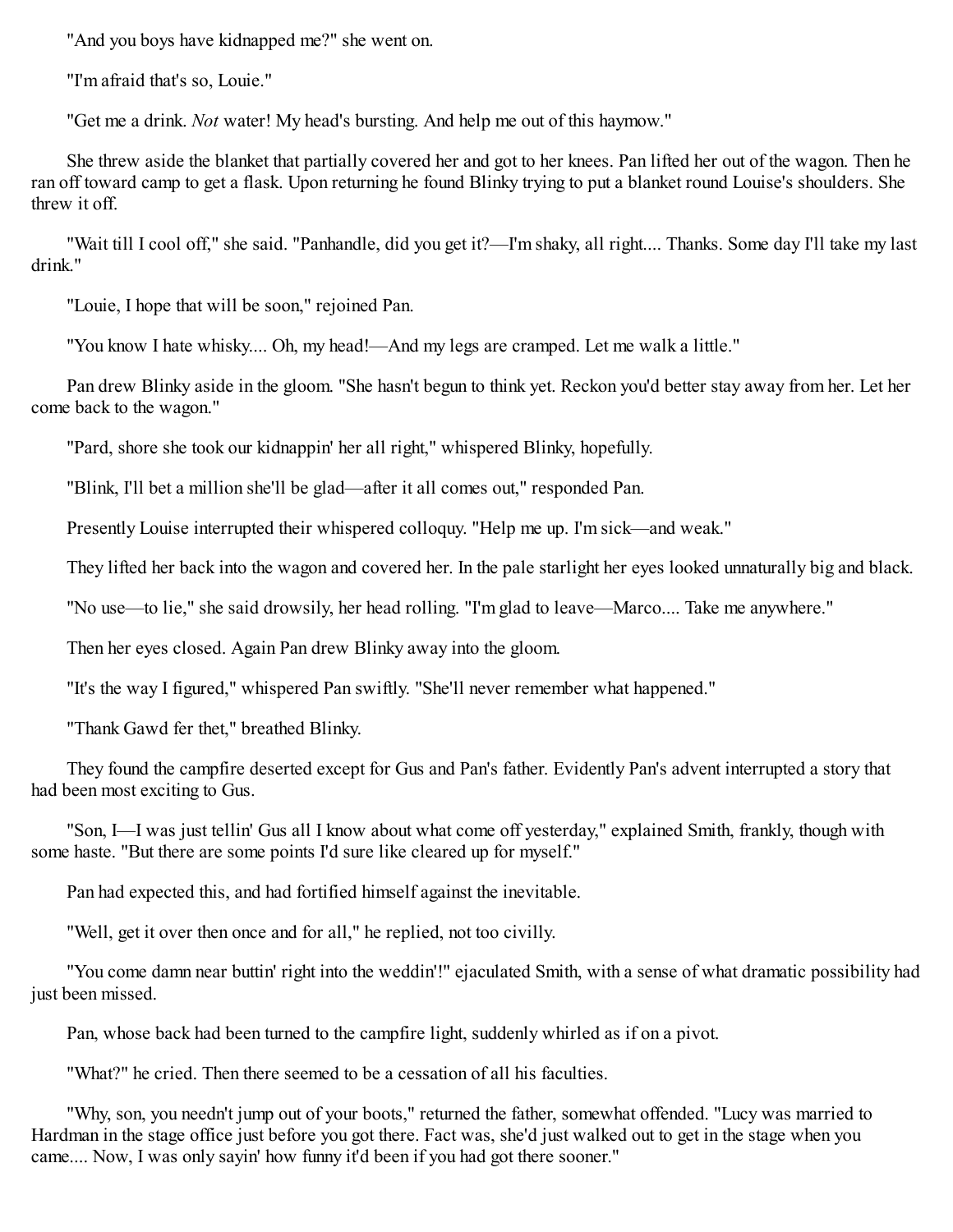"Who—told—you—that?"

"Lucy told me. An' she said tonight she didn't believe you knew," returned his father.

There was a blank silence. Pan slowly turned away from the light.

"No. I had an idea—she'd been married—days," replied Pan in queer strangled voice.

"You should have asked some questions," said Smith bluntly. "It was a damn unfortunate affair, but it mustn't be made worse for Lucy than it actually was.... She was Dick Hardman's wife for less than five minutes before you arrived."

Without another word Pan stalked away into the darkness. He heard his father say: "Bet that's what ailed him—the darned idiot!"

Pan gained the pasture fence under the dark trees, and he grasped it tightly as if his hold on life had been shaken. The shock of incredulous amaze passed away, leaving him in the grip of joy and gratitude and remorse. How vastly different was this vigil under the stars!

## **CHAPTER EIGHTEEN**

It was Pan who routed out the campers next morning when the first rose of dawn flushed the clear-cut horizon line.

He had the firewood collected, and the saddle horses in for their grain before Blinky presented himself. Wild eyed, indeed, was the cowboy.

"Pard," he whispered, huskily, dragging Pan aside some paces, "the cyclone's busted."

"Yes?" queried Pan in both mirth and concern.

"I was pullin' on my boots when Louise pokes her head above the wagon an' says: 'Hey, you bow-legged gurl snatcher, where's my clothes?'

"'What clothes?' I answers. An' she snaps out, 'Mine. Didn't you fetch my clothes?'

"'Louie,' I says, 'we shore forgot them an' they burned up with all the rest of the Yellow Mine. An' if you want to know, my dear, I'm darn glad of it.'

"Then, Pan, she began to cuss me, an' I jumps up mad, but right dignified an' says, 'Mrs. Somers, I'll require you to stop usin' profanity.'

"*Mrs. Somers!*' she whispers, her eyes poppin'. 'Are you crazy?' An' I told her I shore wasn't crazy an' I shore was sober. An' thet my name wasn't Moran, but Somers.

"She gave a gasp an' fell back in the wagon. An' you bet I run fer you. Now, pard, for Gawd's sake, what'll I do?" finished Blinky with a groan.

"Cowboy, you've done noble," replied Pan in great satisfaction.

"Wha-at!—Say, Pan, you look queer this mawnin'. Sort of shiny eyed an' light-footed. You don't look drunk or loco. So what ails you?"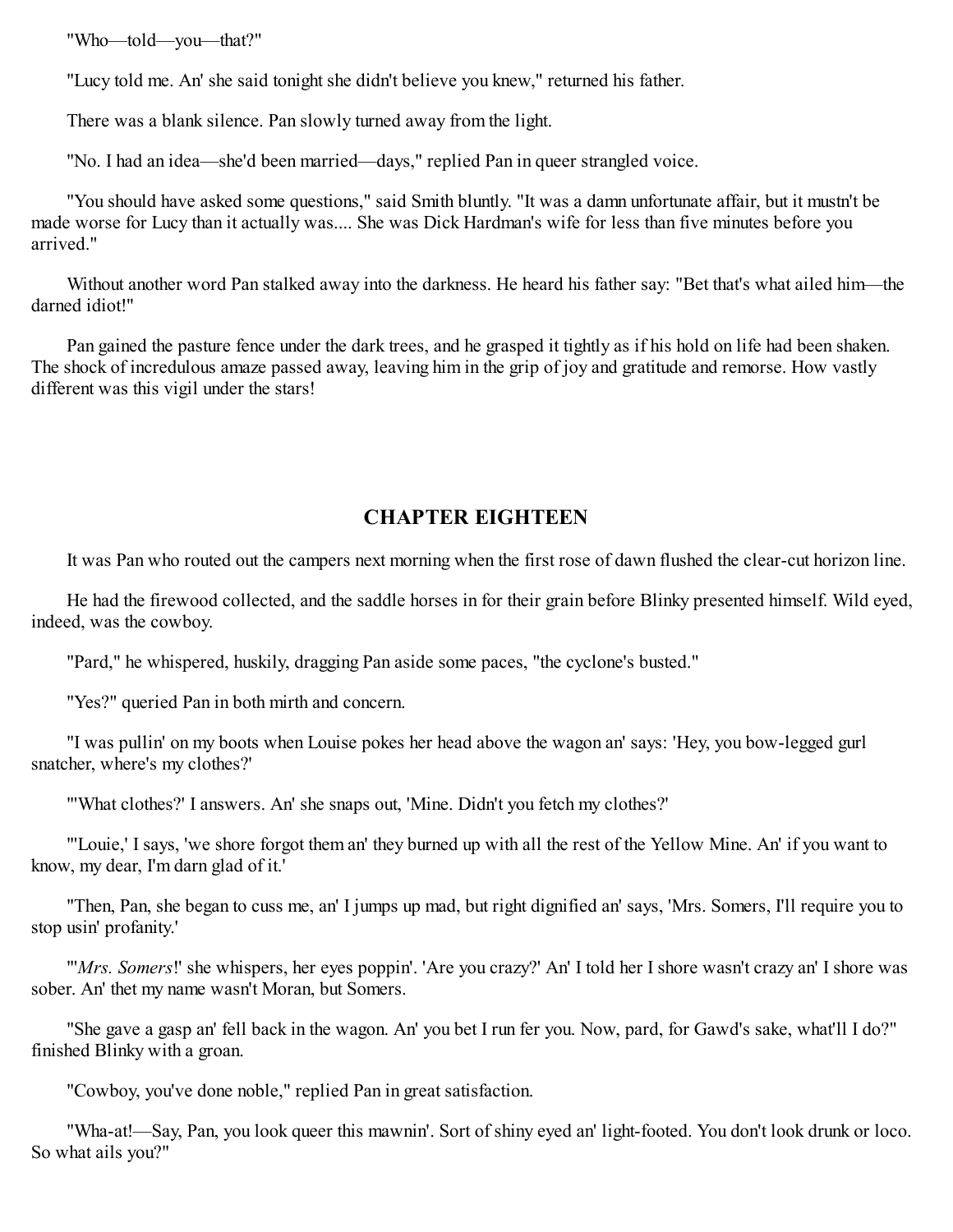"Blink, I'm as crazy as you," responded Pan, almost hugging his friend. "But don't worry another minute. I swear I can fix it up with Louise. I swear I can fix *anything*."

With that, Pan strode across the dew-wet grass to the trees under which stood Blinky's wagon. There was no sign of the girl. Pan breasted the wagon side to look down. She was there, wide-eyed, with arms under her head, staring at the colored leaves.

"Morning, Louie, how are you?" he began cheerfully, smiling down upon her.

"I don't know," she replied.

"Well, you look better, that's sure."

"Pan, am I that cowboy's wife?" she queried, gravely.

"Yes," he replied, just as gravely.

"Did he force me to marry him when I was drunk?"

"No. Blink is innocent of all except loving you, Louie," answered Pan, deliberately choosing his words. He had planned all he meant to say. Last night under the trees, in the dark, many truths had come to him. "It was I who forced you to marry him."

She covered her eyes with her hands and pressed hard as if to make clear her bewildering thoughts. "Oh, I—I can't remember."

"Louie, don't distress yourself," he said, soothingly. "You bet *I* can remember, and I'll tell you."

"Wait. I want to get up. But you forgot my clothes. I can't go round in a blanket."

"By golly, I never thought of that. But we didn't have much time.... See here, Louise, I can fix it. You're about the same height as Lucy. I'll borrow some of her clothes for you."

"Lucy?" she echoed, staring at him.

"Yes, Lucy," he replied, easily. "And while I'm at it, I'll fetch a basin of hot water—and everything."

Whereupon he hurried over to the campfire, where he found Mrs. Smith busy and cheerful. "Lucy up yet?" he asked briskly.

"Yes, Pan," she replied with hurried glad smile. "She's brushing her hair there, by the wagon."

Pan strode up to Lucy where she stood before the wagon, a mass of golden hair hanging down her back, to which she was vigorously applying a brush.

"Hello, Lucy," he said coolly.

"Oh—how you startled—me!" she exclaimed, turning with a blush.

"Say, won't you help us out?" he went on, not so coolly. "The other night, in the excitement we forgot to fetch Louise's clothes.... Fact is, we grabbed her up out of a sick bed, with only a dressing gown and a blanket. Won't you lend her some clothes, shoes, stockings—and—everything?"

"Indeed I will," responded Lucy and with alacrity she climbed into the covered wagon.

Pan waited, and presently began to pace to and fro. He was restless, eager, buoyant. He could not stand still. His thoughts whirled away from the issue at hand, back to Lucy and the glory that had been restored to him.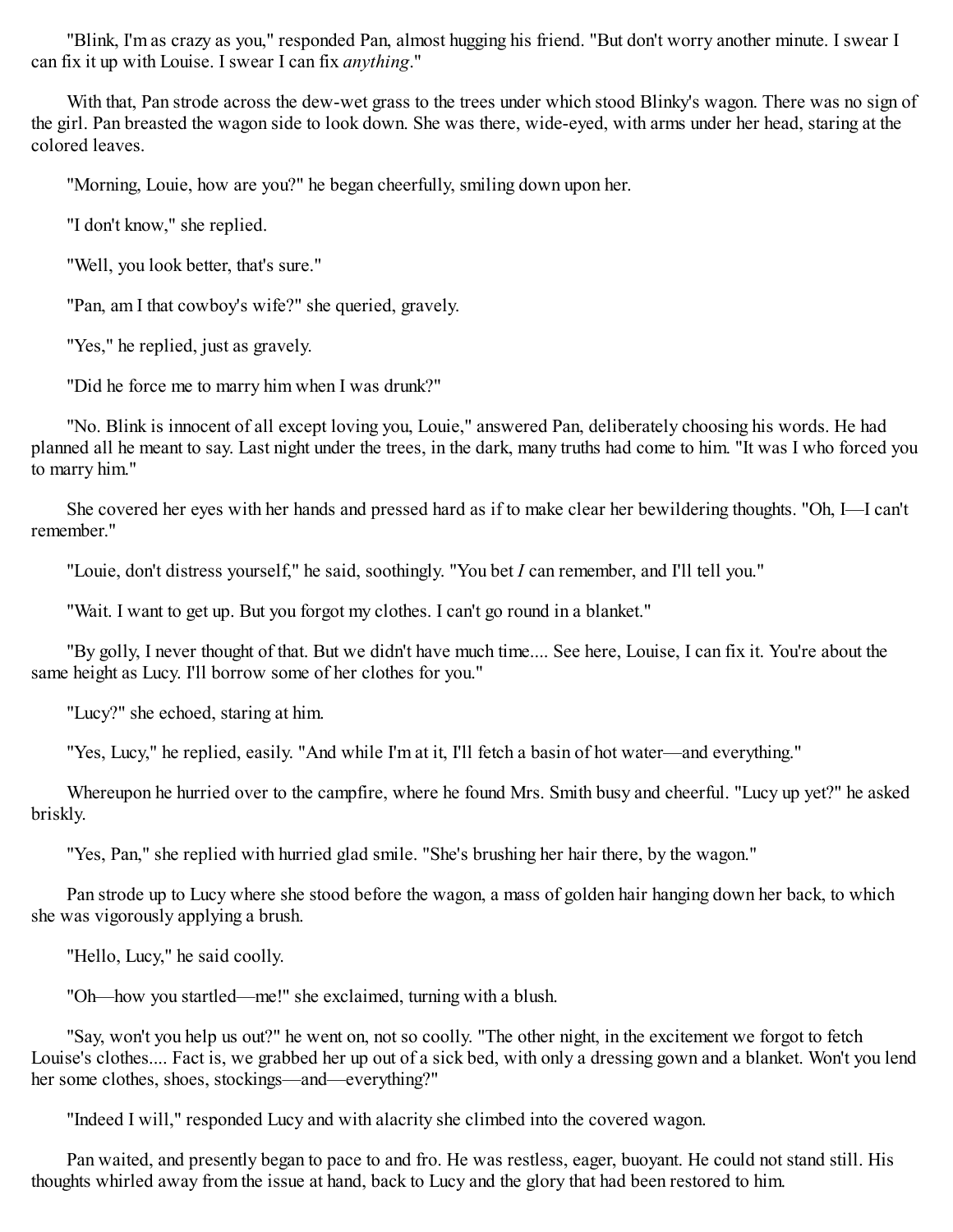"Here, Pan," called Lucy, reappearing with a large bundle. "Here's all she'll need, I think. Lucky I bought some new things. Alice and I can get along with one mirror, brush and comb."

"Thanks," he said. "It was lucky.... Sure our luck has changed."

"Don't forget some warm water," added Lucy practically, calling after him.

Thus burdened, Pan hurried back to Louise's wagon and deposited the basin on the seat, and the bundle beside her. "There you are, pioneer girl," he said cheerily, and with swift hands he let down the canvas curtains of the wagon, shutting her in.

"Come on, Blink," he called to the cowboy watching from behind the trees. "Let's wrangle the teams."

"Gus an' your dad are comin' in with them now," replied Blinky joining him and presently, when they got away from the wagon he whispered: "How aboot it?"

"Blink, I swear it'll go through fine," declared Pan earnestly. "She knows she's your wife—that I got her drunk and forced her into it. She doesn't remember. I'm hoping she'll not remember anything, but even if she does I'll fix it."

"Shore—you're Panhandle Smith—all right," returned Blinky unsteadily.

At this juncture they were called to breakfast. Pan needed only one glance at his father, his mother and Lucy to gather that bewilderment and worry had vanished. They knew that he knew. It seemed to Pan that the bursting sun knew the dark world had been transformed to a shining one. Yet he played with his happiness like a cat with a mouse.

"Mrs. Smith," begged Blinky presently, "please fix me up some breakfast fer Louise. She's better this mawnin' an' I reckon in a day or so will be helpin' you an' Lucy."

Pan set himself some camp tasks for the moment, and annoyed his mother and embarrassed Lucy by plunging into duties they considered theirs.

"Mother, don't you and Lucy realize we are going to a far country?" he queried. "We must rustle.... There's the open road. Ho for Siccane—for sunny Arizonaland!"

When he presented himself before Louise he scarcely recognized her in the prim, comely change of apparel. The atmosphere of the Yellow Mine had vanished. She had managed to eat some breakfast. Blinky discreetly found a task that took him away.

"We've a little time to talk now, Louie," said Pan. "They'll be packing the wagons."

He led her under the cottonwoods to the pasture fence where he found a seat for her.

"Pan, why did you do this thing?" she asked.

That was the very question he had hoped she would put first.

"Because my friend loves you and you told me you tried to keep him away from you—that if you didn't you would like him too well," answered Pan. "Blink had never been any good in the past. Just a wild reckless hard-drinking cowpuncher. But his heart was big. Then you were going straight to hell. You'd have been knifed or shot in some brawl, or have killed yourself with drink. A few more months of the Yellow Mine would have been your end.... Well, I thought, here's an opportunity to make a man out of my friend, and save the soul of a girl who hasn't had a chance. I never hesitated about taking advantage of you. That was only a means to an end. So I planned it and did it."

"But, Pan—how impossible!" she replied brokenly.

"Why, I'd like to know?"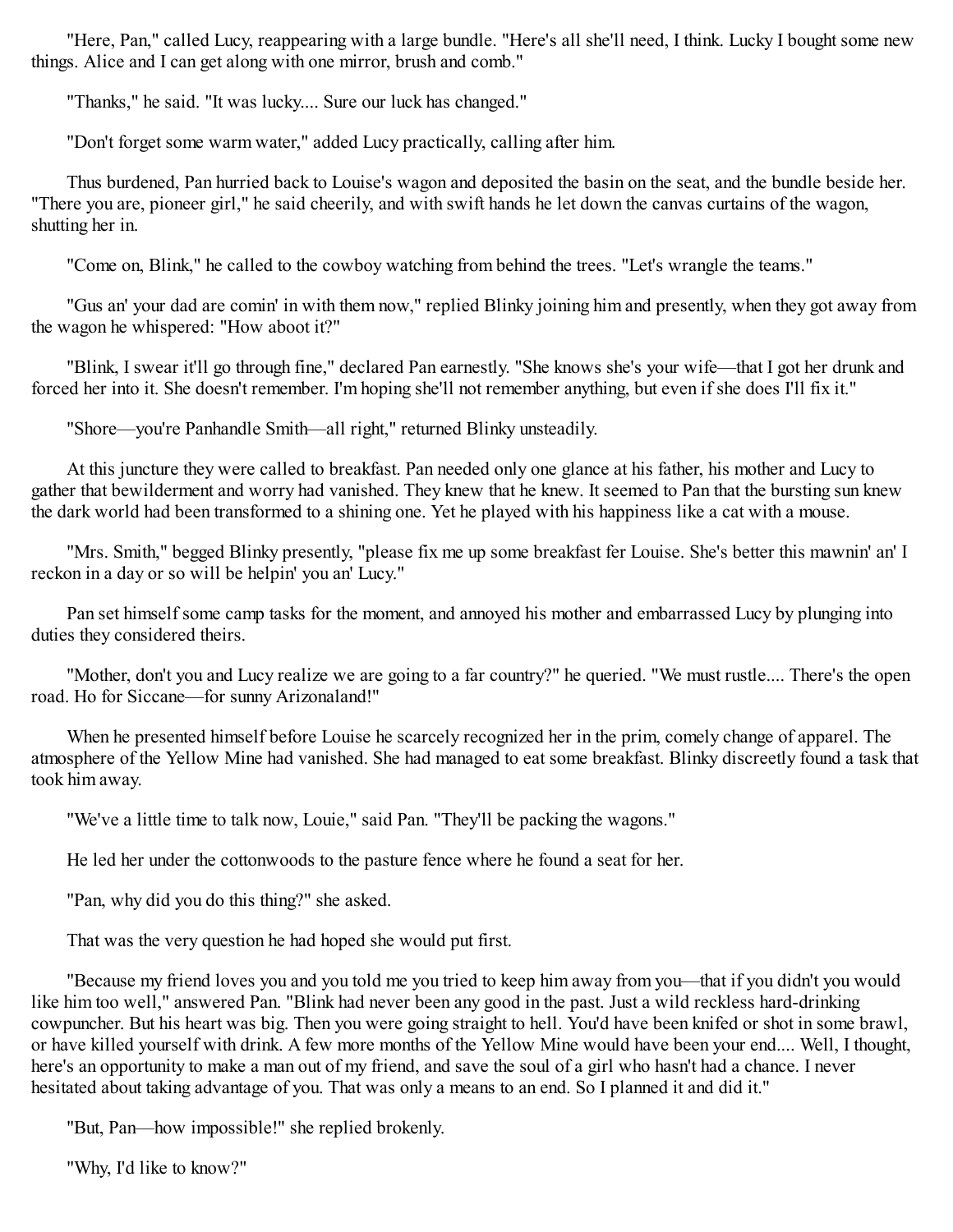"I am—degraded."

"No! I've a different notion. You were *not* when you were sober. But even so, *that* is past."

"Blink might have been what you said, but still I—I'm no fit wife for him."

"You *can* be," went on Pan with strong feeling. "Just blot out the past. Begin now. Blink will make a good man, a successful rancher. He has money enough to start with. He'll never drink again. No matter what you call yourself, you're the only girl he ever loved. You're the only one who can make him earnest. Blink saw as well as I the pity of it—your miserable existence there in that gambling hell."

"Pan, you talk—like—oh, you make me think of what might have been," she cried. "But I'll not consent. I'll not give men the right to point their fingers at Blink.... I'll run away—or—or kill myself."

"Louie, that is silly talk," censured Pan sharply. "Don't make me regret my interest in you—my affection. You are judging this thing with your mind on the past. You're not considering the rough wild raw life we cowboys have lived. We must make way for the pioneers and become pioneers ourselves. In fifty years, when the West is settled, who will ever recall such as you and Blinky? These are hard days. You can do as much for the future of the West as *any* woman, Louise Melliss!"

"Pan, I understand—I—I could—I know, if I dared to bury it all. But I want to play square."

"Could you come to love my friend—in time—I mean? That's the great thing."

"I believe I love him now," she murmured. "That's why I *can't* risk it.—Someone who knew me would turn up. To disgrace my husband—and—and children, if I had any."

"Not one chance in a million," flashed Pan, feeling that she could not withstand him. "We're going far—into another country.... Besides, everyone in Marco believes you lost your life in the fire."

"What—fire?"

"The Yellow Mine burned. It must have caught—when we shot out the lamps ... Dick Hardman was burned, and a girl they took for you."

Suddenly Louise leaped up, ghastly pale.

"I remember now... Blink came to my room," she said hoarsely. "I wouldn't let him in. Then you came... oh, I remember now. I let you in when all the time Dick Hardman was hiding in my closet."

"I knew you had him hidden," rejoined Pan.

"You meant to kill him! The yellow dog!... He came to me when I was sick in bed. He begged me to hide him. And I did.... Then you talked to me, as you're talking now ... Blink came with the whisky. Oh, I see it all now!"

"Sure. And Louie—what did I tell you about Hardman?" returned Pan, sure of his ground now and stern in his forcefulness.

"I don't remember."

"You told me Hardman said he'd marry you, and that some day when you were drunk you'd do it."

"Yes, he said that, and I might have agreed, but I don't remember telling you."

"Well, you did. And then I told you Hardman had forced my sweetheart, Lucy, to marry him."

"*What*? He did that?"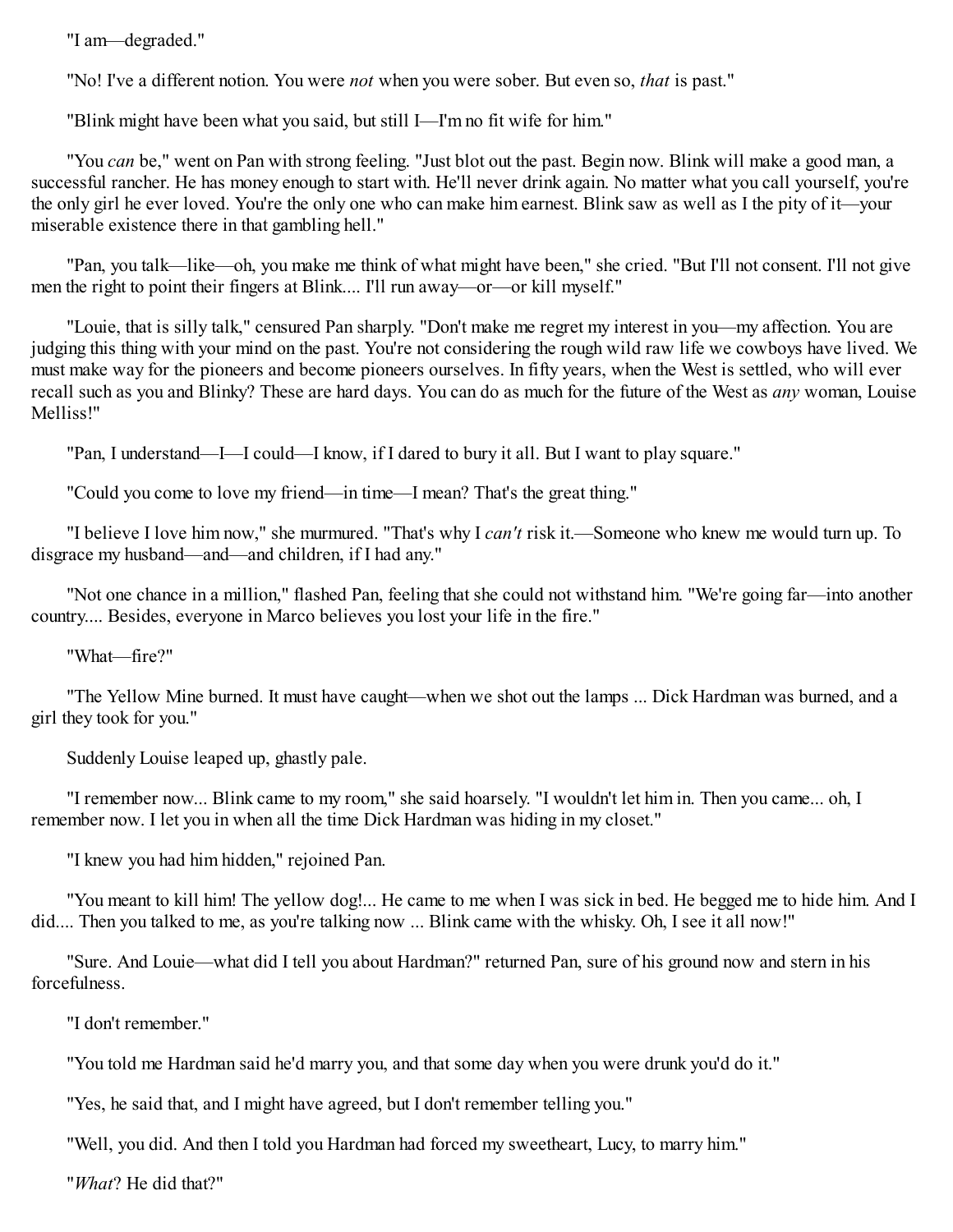"Reckon he did. I got there too late. But I drove him off to get a gun. Then he hid there with you."

"So that was why?" she pondered, as if trying to penetrate the cloudiness of her mind. "Something comes like a horrible dream"

"Sure," he hurried on. "Let me get it over.... I told you he couldn't marry you when he already had a wife. You went crazy then. You betrayed Hardman.... He came rushing out of the closet. Pretty nasty, he was, Louie ... well, I left him lying in the hall! I grabbed you—wrapped you in a blanket—and ran out. Blink was waiting. He shot out the lights in the saloon. We got away. The place burned up, with some girl they took for you—and Hardman—"

"My God! Burned alive?"

"No," replied Pan hoarsely.

"Pan—you—you avenged me—and your Lucy—you?—" she whispered, clinging to him.

"Hush! Don't speak it! Don't ever *think* it again," he said sternly. "That's our secret. Rumor has it he fled from me to hide with you, and you were both burned up."

"But Lucy—your mother!" she cried.

"They know nothing except that you're my friend's wife—that you've been ill," he replied. "They're all kindness and sympathy. Dad never saw you, and Gus will keep his mouth shut. Play your part now, Louise. You and Blink make up your past. Just a few simple statements.... Then bury the past forever."

"Oh—I'm slipping—slipping—" she whispered, bursting into tears. "Help me—back to the wagon."

She walked a few rods with Pan's arm supporting her. Then she collapsed. He had to carry her to the wagon, where he deposited her, sobbing and limp behind the canvas curtains. Pan pitied her with all his heart, yet he was glad indeed she had broken down. It had been easier than he had anticipated.

Then he espied Blinky coming in manifest concern.

"Pard," said Pan in his ear, "you've a pat hand. Play it for all you're worth."

The wagons rolled down the long winding open road.

For the shortest, fullest eight hours Pan had ever experienced he matched his wits against the wild horses that he and Gus had to drive. It was a down grade and the wagons rolled thirty miles before Pan picked a camp site in the mouth of a little grassy canyon where the wild horses could be corralled. Jack rabbits, deer, coyotes ranged away from the noisy invasion of their solitude. It was wild country. Marco was distant forty miles up the sweeping ridges—far behind —gone into the past.

As the wagons rolled one by one up to the camping place. Pan observed that Blinky, the last to arrive, had a companion on the driver's seat beside him. Pan waved a glad hand. It was Louise who waved in return. Wind and sun had warmed the pallor out of her face.

Four days on the way to Siccane! The wild horses were no longer wild. The travelers to the far country had become like one big family. They all had their tasks. Even Bobby sat on his father's knee and drove the team down the open road toward the homestead where he was to grow into a pioneer lad.

So far Pan had carried on his pretense of aloofness from Lucy, apparently blind to the wondering appeal in her eyes. Long ago he had forgiven her. Yet he waited, divining surely that some day or night when an opportune moment came, she